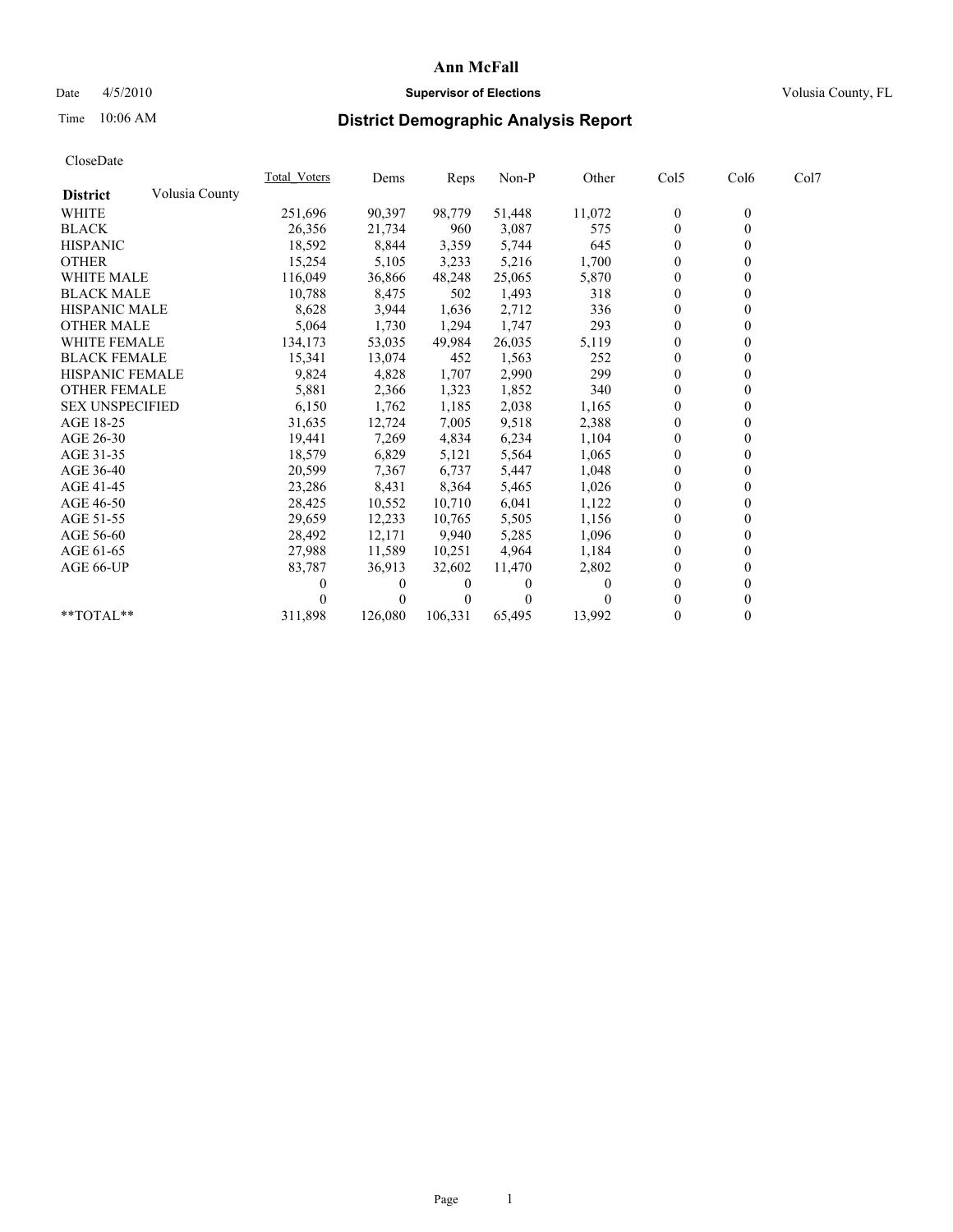## Date 4/5/2010 **Supervisor of Elections Supervisor of Elections** Volusia County, FL

# Time 10:06 AM **District Demographic Analysis Report**

|                                              | <b>Total Voters</b> | Dems     | Reps   | Non-P    | Other    | Col5         | Col6             | Col7 |  |
|----------------------------------------------|---------------------|----------|--------|----------|----------|--------------|------------------|------|--|
| County Council District 1<br><b>District</b> |                     |          |        |          |          |              |                  |      |  |
| <b>WHITE</b>                                 | 48,579              | 17,419   | 19,817 | 9,009    | 2,334    | $\bf{0}$     | $\boldsymbol{0}$ |      |  |
| <b>BLACK</b>                                 | 4,213               | 3,475    | 154    | 488      | 96       | $\theta$     |                  |      |  |
| <b>HISPANIC</b>                              | 2,942               | 1,280    | 533    | 995      | 134      | $\theta$     |                  |      |  |
| <b>OTHER</b>                                 | 2,696               | 875      | 650    | 883      | 288      | $\mathbf{0}$ |                  |      |  |
| <b>WHITE MALE</b>                            | 22,181              | 7,036    | 9,583  | 4,333    | 1,229    | $\theta$     |                  |      |  |
| <b>BLACK MALE</b>                            | 1,707               | 1,352    | 72     | 226      | 57       | $\theta$     |                  |      |  |
| <b>HISPANIC MALE</b>                         | 1,344               | 587      | 259    | 432      | 66       | $\theta$     |                  |      |  |
| <b>OTHER MALE</b>                            | 864                 | 297      | 251    | 259      | 57       | $\theta$     |                  |      |  |
| <b>WHITE FEMALE</b>                          | 26,160              | 10,299   | 10,150 | 4,619    | 1,092    | $\theta$     |                  |      |  |
| <b>BLACK FEMALE</b>                          | 2,469               | 2,095    | 81     | 255      | 38       | $\mathbf{0}$ |                  |      |  |
| HISPANIC FEMALE                              | 1,578               | 686      | 271    | 555      | 66       | $\theta$     |                  |      |  |
| <b>OTHER FEMALE</b>                          | 1,037               | 405      | 250    | 322      | 60       | $\theta$     |                  |      |  |
| <b>SEX UNSPECIFIED</b>                       | 1,090               | 292      | 237    | 374      | 187      | $\theta$     |                  |      |  |
| AGE 18-25                                    | 5,959               | 1,962    | 1,592  | 1,919    | 486      | $\theta$     |                  |      |  |
| AGE 26-30                                    | 3,821               | 1,355    | 1,056  | 1,162    | 248      | $\theta$     |                  |      |  |
| AGE 31-35                                    | 3,599               | 1,218    | 1,112  | 1,012    | 257      | $\theta$     |                  |      |  |
| AGE 36-40                                    | 4,048               | 1,372    | 1,447  | 1,010    | 219      | $\theta$     |                  |      |  |
| AGE 41-45                                    | 4,585               | 1,562    | 1,842  | 987      | 194      | $\theta$     |                  |      |  |
| AGE 46-50                                    | 5,494               | 1,963    | 2,211  | 1,071    | 249      | $\mathbf{0}$ |                  |      |  |
| AGE 51-55                                    | 5,559               | 2,290    | 2,101  | 936      | 232      | $\theta$     |                  |      |  |
| AGE 56-60                                    | 5,338               | 2,332    | 1,947  | 828      | 231      | $\theta$     |                  |      |  |
| AGE 61-65                                    | 4,993               | 2,172    | 1,887  | 715      | 219      | $\theta$     |                  |      |  |
| AGE 66-UP                                    | 15,032              | 6,822    | 5,959  | 1,734    | 517      | $\theta$     |                  |      |  |
|                                              |                     | $\theta$ | 0      | $\theta$ | $\theta$ | $\theta$     |                  |      |  |
|                                              |                     | 0        |        | 0        |          | $\theta$     |                  |      |  |
| **TOTAL**                                    | 58,430              | 23,049   | 21,154 | 11,375   | 2,852    | $\mathbf{0}$ |                  |      |  |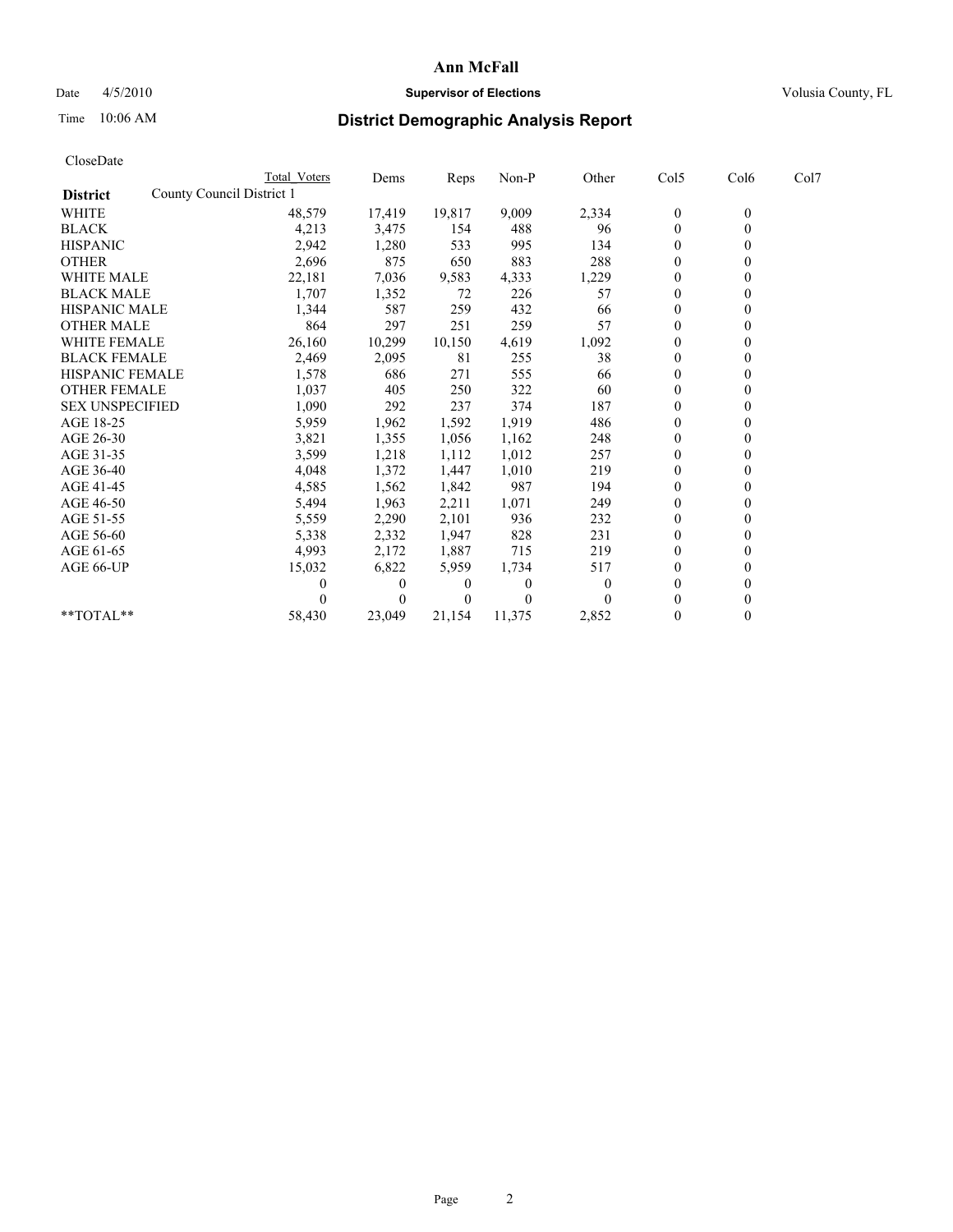## Date 4/5/2010 **Supervisor of Elections Supervisor of Elections** Volusia County, FL

# Time 10:06 AM **District Demographic Analysis Report**

| CloseDate              |                           |                     |              |          |         |          |                  |                  |      |  |
|------------------------|---------------------------|---------------------|--------------|----------|---------|----------|------------------|------------------|------|--|
|                        |                           | <b>Total Voters</b> | Dems         | Reps     | $Non-P$ | Other    | Col5             | Col6             | Col7 |  |
| <b>District</b>        | County Council District 2 |                     |              |          |         |          |                  |                  |      |  |
| <b>WHITE</b>           |                           | 40,126              | 15,365       | 14,500   | 8,536   | 1,725    | $\boldsymbol{0}$ | $\boldsymbol{0}$ |      |  |
| <b>BLACK</b>           |                           | 10,116              | 8,572        | 279      | 1,077   | 188      | $\boldsymbol{0}$ | $\mathbf{0}$     |      |  |
| <b>HISPANIC</b>        |                           | 1,142               | 494          | 228      | 379     | 41       | $\mathbf{0}$     | $\Omega$         |      |  |
| <b>OTHER</b>           |                           | 2,930               | 1,162        | 506      | 967     | 295      | $\mathbf{0}$     | $\theta$         |      |  |
| <b>WHITE MALE</b>      |                           | 18,725              | 6,338        | 7,185    | 4,239   | 963      | $\boldsymbol{0}$ | $\mathbf{0}$     |      |  |
| <b>BLACK MALE</b>      |                           | 3,997               | 3,275        | 140      | 498     | 84       | $\mathbf{0}$     | $\mathbf{0}$     |      |  |
| <b>HISPANIC MALE</b>   |                           | 547                 | 233          | 103      | 189     | 22       | $\boldsymbol{0}$ | $\Omega$         |      |  |
| <b>OTHER MALE</b>      |                           | 988                 | 390          | 216      | 331     | 51       | $\boldsymbol{0}$ | $\mathbf{0}$     |      |  |
| <b>WHITE FEMALE</b>    |                           | 21,140              | 8,933        | 7,222    | 4,241   | 744      | $\boldsymbol{0}$ | $\theta$         |      |  |
| <b>BLACK FEMALE</b>    |                           | 6,026               | 5,223        | 136      | 564     | 103      | $\boldsymbol{0}$ | $\Omega$         |      |  |
| <b>HISPANIC FEMALE</b> |                           | 587                 | 257          | 124      | 188     | 18       | $\boldsymbol{0}$ | $\theta$         |      |  |
| <b>OTHER FEMALE</b>    |                           | 1,100               | 509          | 196      | 342     | 53       | $\boldsymbol{0}$ | $\mathbf{0}$     |      |  |
| <b>SEX UNSPECIFIED</b> |                           | 1,204               | 435          | 191      | 367     | 211      | $\mathbf{0}$     | $\mathbf{0}$     |      |  |
| AGE 18-25              |                           | 6,924               | 3,959        | 1,021    | 1,563   | 381      | $\boldsymbol{0}$ | $\mathbf{0}$     |      |  |
| AGE 26-30              |                           | 3,684               | 1,634        | 724      | 1,153   | 173      | $\boldsymbol{0}$ | $\mathbf{0}$     |      |  |
| AGE 31-35              |                           | 2,842               | 1,227        | 619      | 865     | 131      | $\boldsymbol{0}$ | $\theta$         |      |  |
| AGE 36-40              |                           | 3,040               | 1,337        | 826      | 760     | 117      | $\boldsymbol{0}$ | $\Omega$         |      |  |
| AGE 41-45              |                           | 3,539               | 1,521        | 1,038    | 815     | 165      | $\mathbf{0}$     | $\theta$         |      |  |
| AGE 46-50              |                           | 4,334               | 1,936        | 1,328    | 906     | 164      | $\boldsymbol{0}$ | $\mathbf{0}$     |      |  |
| AGE 51-55              |                           | 4,749               | 2,246        | 1,466    | 857     | 180      | $\boldsymbol{0}$ | $\theta$         |      |  |
| AGE 56-60              |                           | 4,724               | 2,172        | 1,441    | 938     | 173      | $\boldsymbol{0}$ | $\Omega$         |      |  |
| AGE 61-65              |                           | 4,880               | 2,179        | 1,567    | 918     | 216      | $\mathbf{0}$     | $\mathbf{0}$     |      |  |
| AGE 66-UP              |                           | 15,597              | 7,382        | 5,482    | 2,184   | 549      | $\boldsymbol{0}$ | $\boldsymbol{0}$ |      |  |
|                        |                           |                     | $\mathbf{0}$ | $\theta$ | 0       | $\theta$ | $\mathbf{0}$     | $\mathbf{0}$     |      |  |
|                        |                           |                     | $\theta$     | $\theta$ | 0       | $\Omega$ | $\mathbf{0}$     | $\theta$         |      |  |
| **TOTAL**              |                           | 54,314              | 25,593       | 15,513   | 10,959  | 2,249    | $\mathbf{0}$     | $\theta$         |      |  |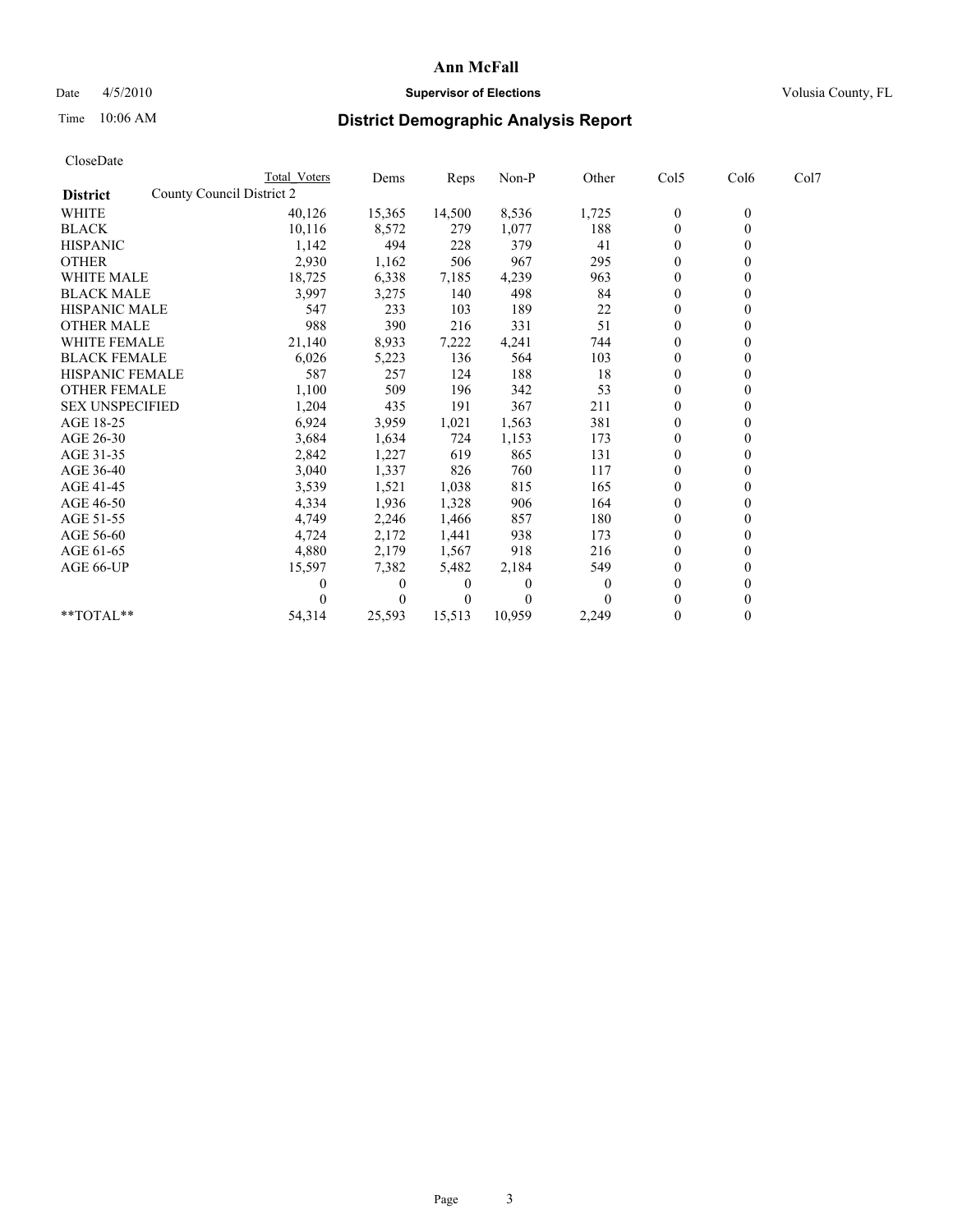## Date  $4/5/2010$  **Supervisor of Elections Supervisor of Elections** Volusia County, FL

# Time 10:06 AM **District Demographic Analysis Report**

|                                              | Total Voters | Dems     | <b>Reps</b> | Non-P    | Other | Col5           | Col6         | Col7 |
|----------------------------------------------|--------------|----------|-------------|----------|-------|----------------|--------------|------|
| County Council District 3<br><b>District</b> |              |          |             |          |       |                |              |      |
| WHITE                                        | 62,899       | 22,733   | 24,101      | 13,567   | 2,498 | $\theta$       | $\mathbf{0}$ |      |
| <b>BLACK</b>                                 | 1,877        | 1,562    | 78          | 206      | 31    | $\mathbf{0}$   |              |      |
| <b>HISPANIC</b>                              | 916          | 378      | 220         | 275      | 43    | $\theta$       |              |      |
| <b>OTHER</b>                                 | 2,602        | 740      | 565         | 947      | 350   | $\Omega$       |              |      |
| WHITE MALE                                   | 28,995       | 9,296    | 11,795      | 6,592    | 1,312 | 0              |              |      |
| <b>BLACK MALE</b>                            | 840          | 657      | 42          | 122      | 19    | $\theta$       |              |      |
| <b>HISPANIC MALE</b>                         | 407          | 154      | 91          | 138      | 24    | $\theta$       |              |      |
| <b>OTHER MALE</b>                            | 849          | 252      | 224         | 321      | 52    | $\Omega$       |              |      |
| WHITE FEMALE                                 | 33,506       | 13,299   | 12,161      | 6,876    | 1,170 | $\theta$       |              |      |
| <b>BLACK FEMALE</b>                          | 1,020        | 892      | 34          | 83       | 11    | $\overline{0}$ |              |      |
| HISPANIC FEMALE                              | 499          | 220      | 127         | 133      | 19    | 0              |              |      |
| <b>OTHER FEMALE</b>                          | 979          | 353      | 241         | 316      | 69    | $\theta$       |              |      |
| <b>SEX UNSPECIFIED</b>                       | 1,199        | 290      | 249         | 414      | 246   | $\theta$       |              |      |
| AGE 18-25                                    | 5,352        | 1,748    | 1,322       | 1,821    | 461   | $\theta$       |              |      |
| AGE 26-30                                    | 3,520        | 1,184    | 967         | 1,174    | 195   | $\mathbf{0}$   |              |      |
| AGE 31-35                                    | 3,484        | 1,123    | 1,046       | 1,131    | 184   | $\overline{0}$ |              |      |
| AGE 36-40                                    | 4,096        | 1,344    | 1,357       | 1,191    | 204   | 0              |              |      |
| AGE 41-45                                    | 4,627        | 1,488    | 1,759       | 1,186    | 194   | $\theta$       |              |      |
| AGE 46-50                                    | 6,063        | 2,061    | 2,423       | 1,361    | 218   | $\theta$       |              |      |
| AGE 51-55                                    | 6,675        | 2,568    | 2,553       | 1,319    | 235   | $\overline{0}$ |              |      |
| AGE 56-60                                    | 6,717        | 2,726    | 2,428       | 1,309    | 254   | $\theta$       |              |      |
| AGE 61-65                                    | 6,877        | 2,643    | 2,637       | 1,301    | 296   | $\theta$       |              |      |
| AGE 66-UP                                    | 20,883       | 8,528    | 8,472       | 3,202    | 681   | 0              |              |      |
|                                              |              | $\theta$ | 0           | $\Omega$ | 0     | $\theta$       |              |      |
|                                              |              | $\Omega$ | $\theta$    | 0        |       | 0              |              |      |
| $*$ $TOTAI.**$                               | 68,294       | 25,413   | 24,964      | 14,995   | 2,922 | $\theta$       |              |      |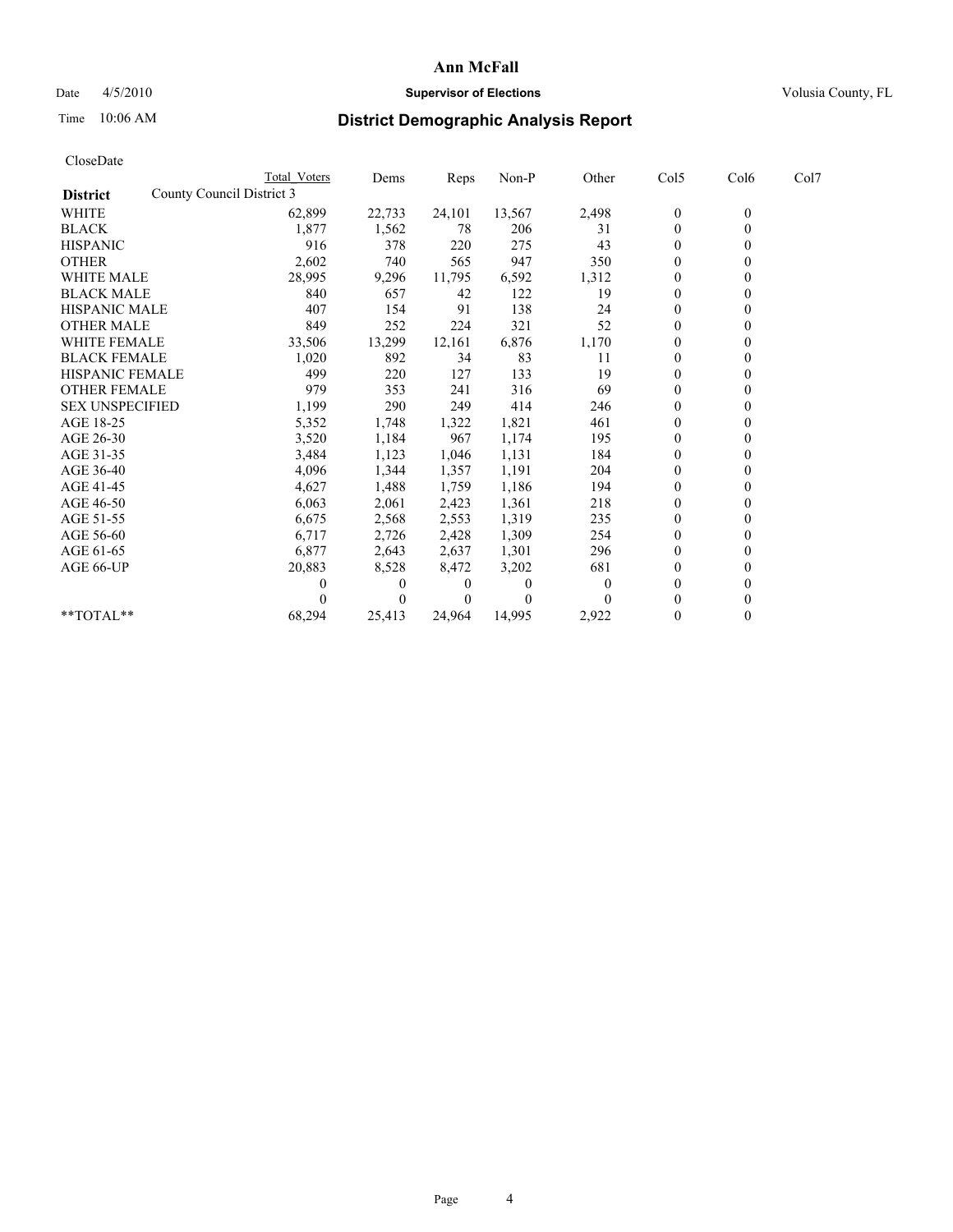## Date 4/5/2010 **Supervisor of Elections Supervisor of Elections** Volusia County, FL

# Time 10:06 AM **District Demographic Analysis Report**

|                                              | <b>Total Voters</b> | Dems     | <b>Reps</b> | Non-P    | Other    | Col5           | Col6         | Col7 |  |
|----------------------------------------------|---------------------|----------|-------------|----------|----------|----------------|--------------|------|--|
| County Council District 4<br><b>District</b> |                     |          |             |          |          |                |              |      |  |
| <b>WHITE</b>                                 | 52,656              | 19,336   | 20,938      | 10,336   | 2,046    | $\bf{0}$       | $\mathbf{0}$ |      |  |
| <b>BLACK</b>                                 | 5,126               | 4,224    | 183         | 624      | 95       | $\mathbf{0}$   |              |      |  |
| <b>HISPANIC</b>                              | 1,167               | 522      | 296         | 314      | 35       | $\theta$       |              |      |  |
| <b>OTHER</b>                                 | 3,242               | 1,112    | 761         | 1,057    | 312      | $\theta$       |              |      |  |
| <b>WHITE MALE</b>                            | 24,025              | 7,765    | 10,135      | 5,054    | 1,071    | 0              |              |      |  |
| <b>BLACK MALE</b>                            | 2,012               | 1,560    | 98          | 295      | 59       | $\theta$       |              |      |  |
| <b>HISPANIC MALE</b>                         | 511                 | 203      | 140         | 146      | 22       | $\overline{0}$ |              |      |  |
| <b>OTHER MALE</b>                            | 1,111               | 358      | 311         | 386      | 56       | $\mathbf{0}$   |              |      |  |
| <b>WHITE FEMALE</b>                          | 28,331              | 11,478   | 10,691      | 5,208    | 954      | $\theta$       |              |      |  |
| <b>BLACK FEMALE</b>                          | 3,079               | 2,635    | 85          | 324      | 35       | $\mathbf{0}$   |              |      |  |
| HISPANIC FEMALE                              | 649                 | 316      | 152         | 168      | 13       | $\mathbf{0}$   |              |      |  |
| <b>OTHER FEMALE</b>                          | 1,302               | 529      | 337         | 376      | 60       | $\theta$       |              |      |  |
| <b>SEX UNSPECIFIED</b>                       | 1,171               | 350      | 229         | 374      | 218      | $\overline{0}$ |              |      |  |
| AGE 18-25                                    | 5,826               | 2,394    | 1,398       | 1,638    | 396      | 0              |              |      |  |
| AGE 26-30                                    | 3,417               | 1,369    | 865         | 1,031    | 152      | $\theta$       |              |      |  |
| AGE 31-35                                    | 3,215               | 1,257    | 876         | 914      | 168      | $\overline{0}$ |              |      |  |
| AGE 36-40                                    | 3,549               | 1,257    | 1,203       | 900      | 189      | $\overline{0}$ |              |      |  |
| AGE 41-45                                    | 4,297               | 1,582    | 1,592       | 954      | 169      | $\theta$       |              |      |  |
| AGE 46-50                                    | 5,457               | 2,035    | 2,120       | 1,106    | 196      | $\theta$       |              |      |  |
| AGE 51-55                                    | 5,840               | 2,444    | 2,135       | 1,065    | 196      | $\theta$       |              |      |  |
| AGE 56-60                                    | 5,862               | 2,480    | 2,070       | 1,105    | 207      | $\theta$       |              |      |  |
| AGE 61-65                                    | 6,013               | 2,454    | 2,249       | 1,080    | 230      | $\mathbf{0}$   |              |      |  |
| AGE 66-UP                                    | 18,713              | 7,921    | 7,669       | 2,538    | 585      | $\mathbf{0}$   |              |      |  |
|                                              | 0                   | $\theta$ | $\bf{0}$    | $\Omega$ | $\theta$ | $\theta$       |              |      |  |
|                                              |                     | $\Omega$ | $\Omega$    | $\theta$ |          | $\Omega$       |              |      |  |
| **TOTAL**                                    | 62,191              | 25,194   | 22,178      | 12,331   | 2,488    | $\mathbf{0}$   | 0            |      |  |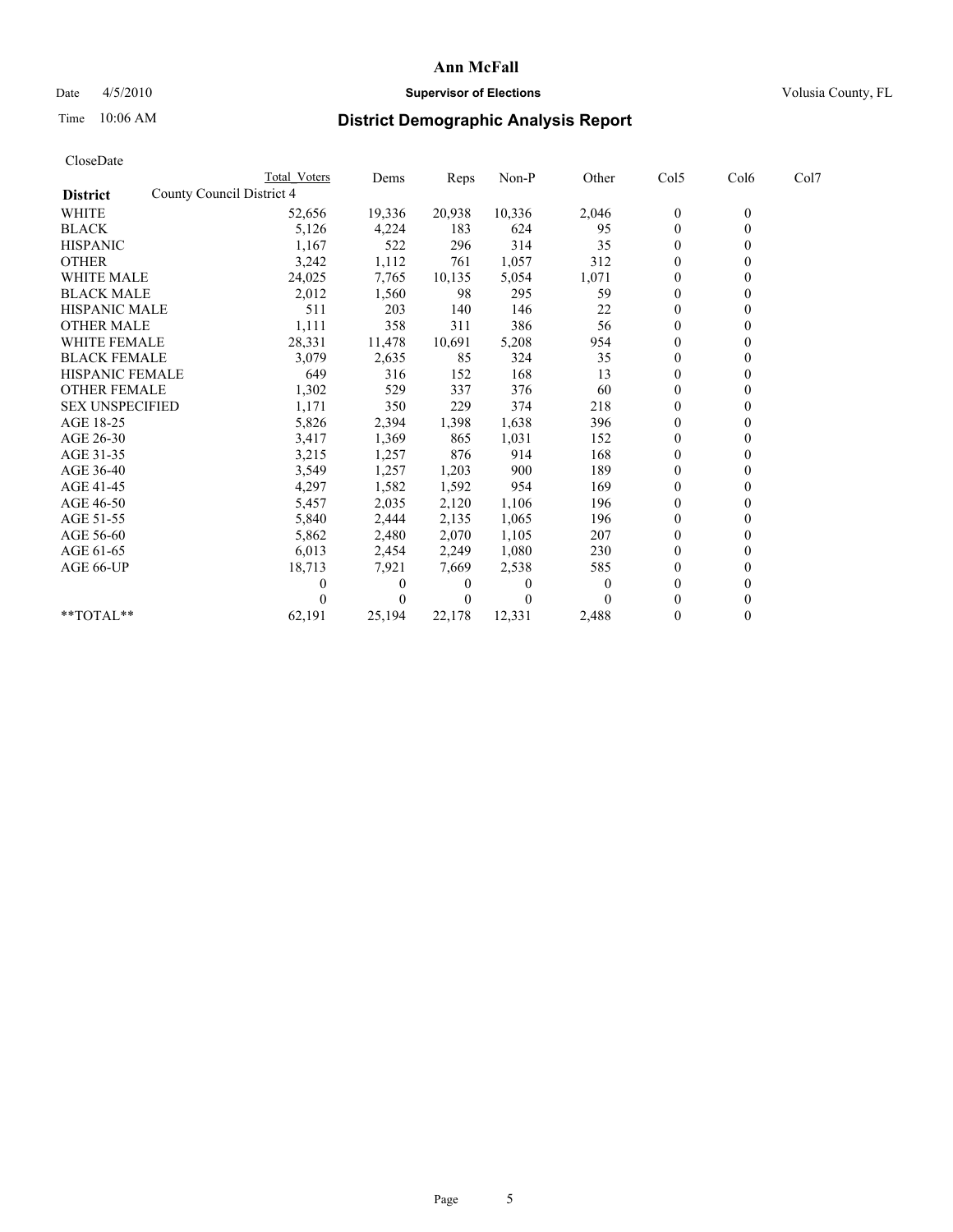## Date 4/5/2010 **Supervisor of Elections Supervisor of Elections** Volusia County, FL

# Time 10:06 AM **District Demographic Analysis Report**

| CloseDate              |                           |                |        |          |          |                  |                  |      |
|------------------------|---------------------------|----------------|--------|----------|----------|------------------|------------------|------|
|                        | Total Voters              | Dems           | Reps   | $Non-P$  | Other    | Col5             | Col6             | Col7 |
| <b>District</b>        | County Council District 5 |                |        |          |          |                  |                  |      |
| <b>WHITE</b>           | 47,436                    | 15,544         | 19,423 | 10,000   | 2,469    | $\boldsymbol{0}$ | $\boldsymbol{0}$ |      |
| <b>BLACK</b>           | 5,024                     | 3,901          | 266    | 692      | 165      | $\boldsymbol{0}$ | $\mathbf{0}$     |      |
| <b>HISPANIC</b>        | 12,425                    | 6,170          | 2,082  | 3,781    | 392      | $\overline{0}$   | $\Omega$         |      |
| <b>OTHER</b>           | 3,784                     | 1,216          | 751    | 1,362    | 455      | $\overline{0}$   | $\theta$         |      |
| <b>WHITE MALE</b>      | 22,123                    | 6,431          | 9,550  | 4,847    | 1,295    | $\boldsymbol{0}$ | $\mathbf{0}$     |      |
| <b>BLACK MALE</b>      | 2,232                     | 1,631          | 150    | 352      | 99       | $\overline{0}$   | $\mathbf{0}$     |      |
| <b>HISPANIC MALE</b>   | 5,819                     | 2,767          | 1,043  | 1,807    | 202      | $\boldsymbol{0}$ | $\Omega$         |      |
| <b>OTHER MALE</b>      | 1,252                     | 433            | 292    | 450      | 77       | $\boldsymbol{0}$ | $\mathbf{0}$     |      |
| <b>WHITE FEMALE</b>    | 25,036                    | 9,026          | 9,760  | 5,091    | 1,159    | $\boldsymbol{0}$ | $\theta$         |      |
| <b>BLACK FEMALE</b>    | 2,747                     | 2,229          | 116    | 337      | 65       | $\boldsymbol{0}$ | $\Omega$         |      |
| <b>HISPANIC FEMALE</b> | 6,511                     | 3,349          | 1,033  | 1,946    | 183      | $\overline{0}$   | $\theta$         |      |
| <b>OTHER FEMALE</b>    | 1,463                     | 570            | 299    | 496      | 98       | $\boldsymbol{0}$ | $\mathbf{0}$     |      |
| <b>SEX UNSPECIFIED</b> | 1,486                     | 395            | 279    | 509      | 303      | $\overline{0}$   | $\mathbf{0}$     |      |
| AGE 18-25              | 7,574                     | 2,661          | 1,672  | 2,577    | 664      | $\boldsymbol{0}$ | $\mathbf{0}$     |      |
| AGE 26-30              | 4,999                     | 1,727          | 1,222  | 1,714    | 336      | $\boldsymbol{0}$ | $\mathbf{0}$     |      |
| AGE 31-35              | 5,439                     | 2,004          | 1,468  | 1,642    | 325      | $\boldsymbol{0}$ | $\theta$         |      |
| AGE 36-40              | 5,866                     | 2,057          | 1,904  | 1,586    | 319      | $\boldsymbol{0}$ | $\Omega$         |      |
| AGE 41-45              | 6,238                     | 2,278          | 2,133  | 1,523    | 304      | $\overline{0}$   | $\theta$         |      |
| AGE 46-50              | 7,077                     | 2,557          | 2,628  | 1,597    | 295      | 0                | $\mathbf{0}$     |      |
| AGE 51-55              | 6,836                     | 2,685          | 2,510  | 1,328    | 313      | 0                | $\theta$         |      |
| AGE 56-60              | 5,851                     | 2,461          | 2,054  | 1,105    | 231      | 0                | $\Omega$         |      |
| AGE 61-65              | 5,225                     | 2,141          | 1,911  | 950      | 223      | $\mathbf{0}$     | $\mathbf{0}$     |      |
| AGE 66-UP              | 13,562                    | 6,260          | 5,020  | 1,812    | 470      | $\boldsymbol{0}$ | $\boldsymbol{0}$ |      |
|                        | 0                         | $\overline{0}$ | 0      | $\theta$ | $\theta$ | $\overline{0}$   | $\mathbf{0}$     |      |
|                        | 0                         | $\Omega$       | 0      | 0        | $\Omega$ | $\mathbf{0}$     | $\theta$         |      |
| **TOTAL**              | 68,669                    | 26,831         | 22,522 | 15,835   | 3,481    | $\boldsymbol{0}$ | $\theta$         |      |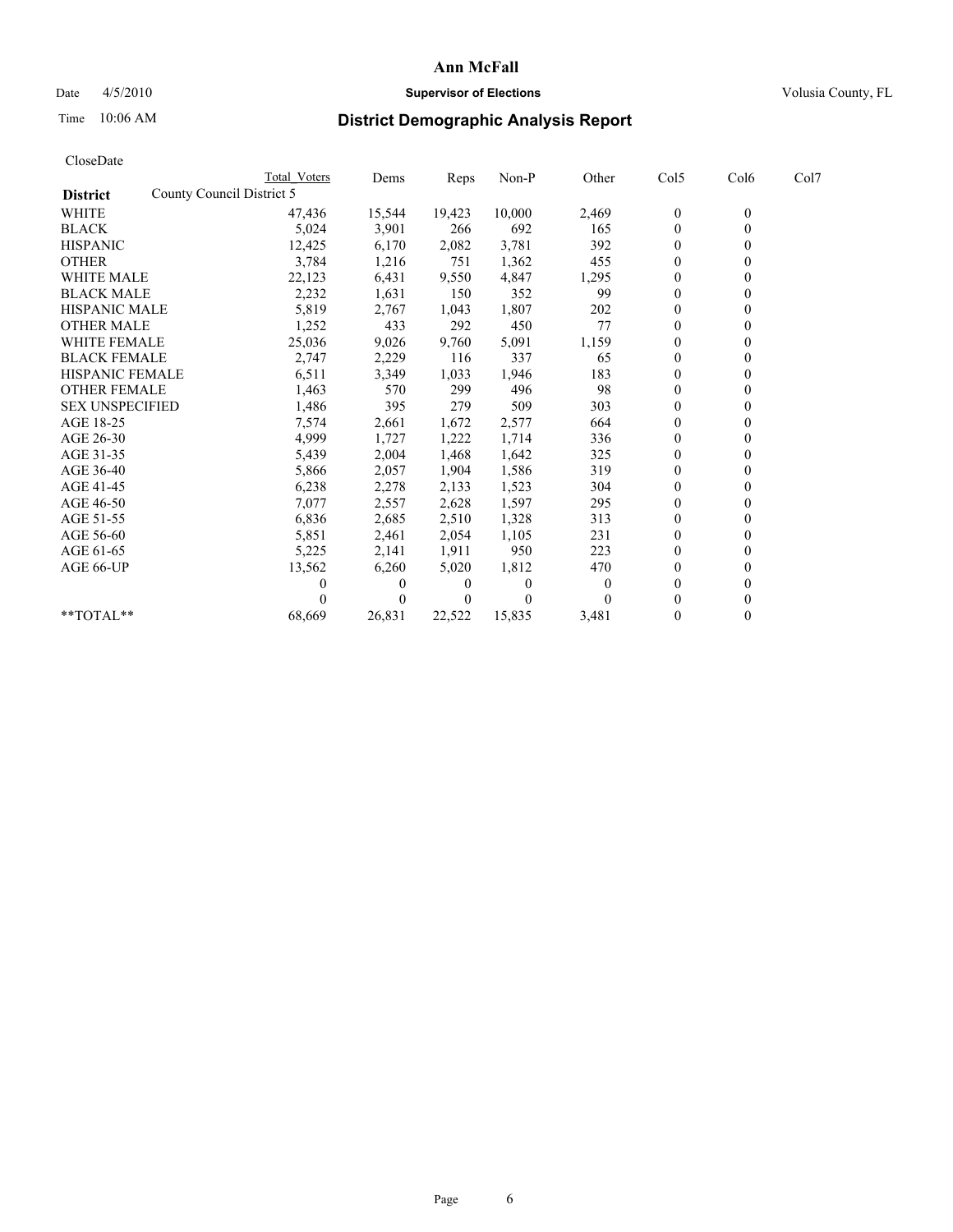## Date  $4/5/2010$  **Supervisor of Elections Supervisor of Elections** Volusia County, FL

# Time 10:06 AM **District Demographic Analysis Report**

|                                                 | Total Voters | Dems     | Reps     | $Non-P$        | Other          | Col5         | Col6         | Col7 |
|-------------------------------------------------|--------------|----------|----------|----------------|----------------|--------------|--------------|------|
| Indigo Community Development<br><b>District</b> |              |          |          |                |                |              |              |      |
| <b>WHITE</b>                                    | 695          | 184      | 350      | 130            | 31             | $\mathbf{0}$ | $\mathbf{0}$ |      |
| <b>BLACK</b>                                    | 74           | 58       | 6        | 10             | $\theta$       | $\theta$     |              |      |
| <b>HISPANIC</b>                                 | 30           | 14       | 6        | 10             | 0              | $\Omega$     |              |      |
| <b>OTHER</b>                                    | 71           | 24       | 22       | 21             |                | $\theta$     |              |      |
| <b>WHITE MALE</b>                               | 344          | 74       | 180      | 73             | 17             | 0            |              |      |
| <b>BLACK MALE</b>                               | 35           | 24       |          | 6              | $\Omega$       | $\Omega$     |              |      |
| HISPANIC MALE                                   | 11           | 4        |          | 6              |                | $\theta$     |              |      |
| <b>OTHER MALE</b>                               | 32           | 10       | 9        | 11             | 2              | 0            |              |      |
| WHITE FEMALE                                    | 347          | 109      | 168      | 57             | 13             | 0            |              |      |
| <b>BLACK FEMALE</b>                             | 39           | 34       |          | 4              | $\theta$       | $\theta$     |              |      |
| HISPANIC FEMALE                                 | 19           | 10       |          | 4              |                | 0            |              |      |
| <b>OTHER FEMALE</b>                             | 27           |          | 10       | 10             | $\Omega$       | $\Omega$     |              |      |
| <b>SEX UNSPECIFIED</b>                          | 16           | 8        | 5        | $\overline{0}$ |                | $\theta$     |              |      |
| AGE 18-25                                       | 88           | 23       | 30       | 28             |                | 0            |              |      |
| AGE 26-30                                       | 89           | 30       | 30       | 27             |                | $\Omega$     |              |      |
| AGE 31-35                                       | 65           | 20       | 24       | 19             | $\overline{c}$ | $\theta$     |              |      |
| AGE 36-40                                       | 68           | 15       | 35       | 16             |                | 0            |              |      |
| AGE 41-45                                       | 59           | 26       | 23       | 9              |                | 0            |              |      |
| AGE 46-50                                       | 59           | 18       | 32       | 8              |                | $\theta$     |              |      |
| AGE 51-55                                       | 76           | 27       | 39       | 8              |                | 0            |              |      |
| AGE 56-60                                       | 97           | 28       | 47       | 18             |                | $\Omega$     |              |      |
| AGE 61-65                                       | 114          | 40       | 46       | 19             | q              | $\Omega$     |              |      |
| AGE 66-UP                                       | 155          | 53       | 78       | 19             |                | 0            |              |      |
|                                                 |              | 0        | $\theta$ | $\theta$       |                | 0            |              |      |
|                                                 |              | $\theta$ | $\theta$ | $\theta$       |                |              |              |      |
| **TOTAL**                                       | 870          | 280      | 384      | 171            | 35             | $\theta$     |              |      |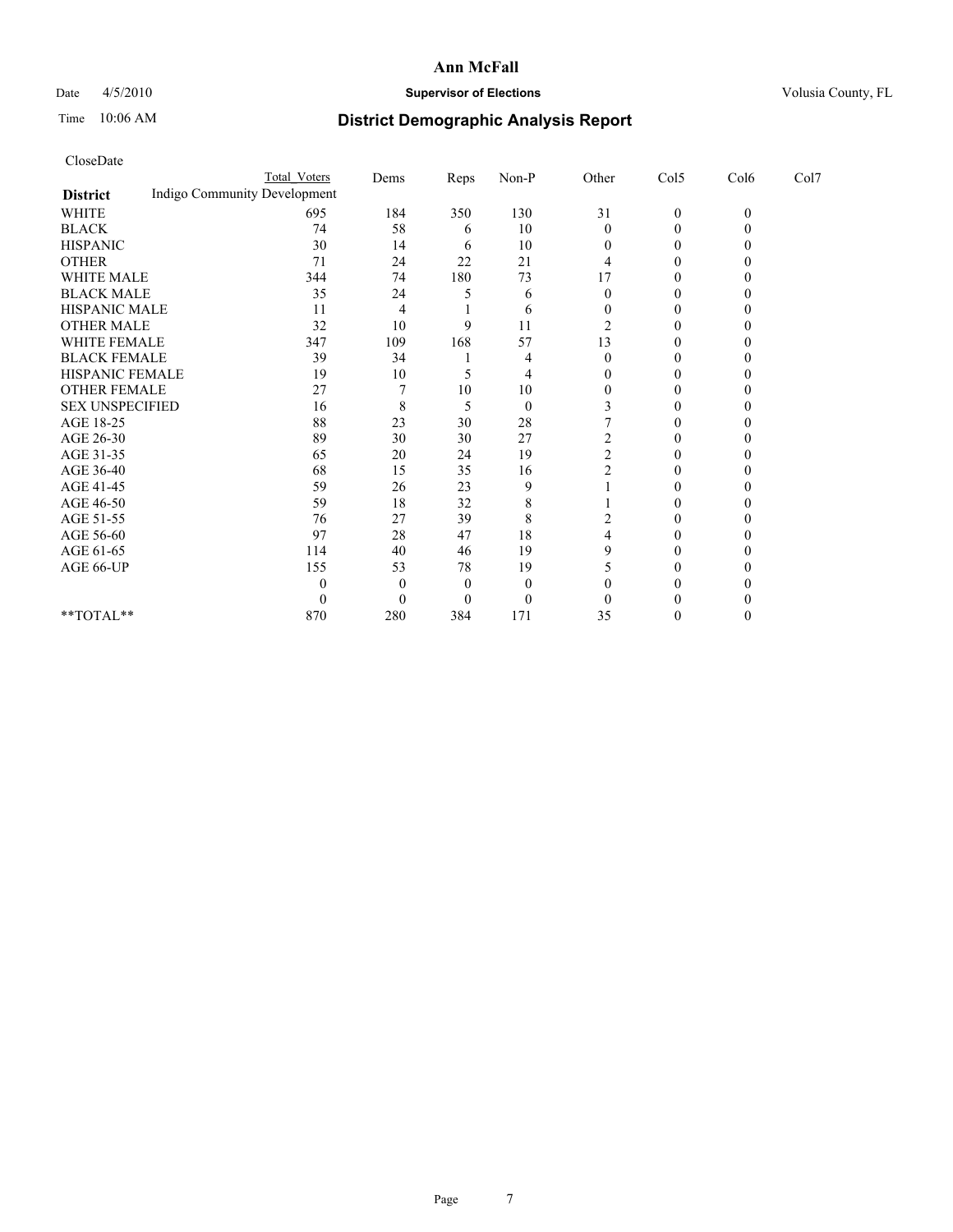## Date 4/5/2010 **Supervisor of Elections Supervisor of Elections** Volusia County, FL

# Time 10:06 AM **District Demographic Analysis Report**

|                        | Total Voters                 | Dems | Reps | $Non-P$        | Other | Col5         | Col6     | Col7 |  |
|------------------------|------------------------------|------|------|----------------|-------|--------------|----------|------|--|
| <b>District</b>        | DeBary Community Development |      |      |                |       |              |          |      |  |
| <b>WHITE</b>           | 632                          | 191  | 292  | 128            | 21    | $\mathbf{0}$ | $\theta$ |      |  |
| <b>BLACK</b>           | 10                           | 6    |      | $\overline{2}$ |       | 0            |          |      |  |
| <b>HISPANIC</b>        | 11                           |      |      | $\overline{2}$ |       |              |          |      |  |
| <b>OTHER</b>           | 28                           |      |      | 14             |       |              |          |      |  |
| <b>WHITE MALE</b>      | 324                          | 89   | 155  | 69             | 11    |              |          |      |  |
| <b>BLACK MALE</b>      | h                            |      |      |                |       |              |          |      |  |
| HISPANIC MALE          |                              |      |      |                |       |              |          |      |  |
| <b>OTHER MALE</b>      |                              |      |      |                |       |              |          |      |  |
| WHITE FEMALE           | 300                          | 100  | 134  | 57             |       |              |          |      |  |
| <b>BLACK FEMALE</b>    |                              |      |      | 0              |       |              |          |      |  |
| HISPANIC FEMALE        |                              |      |      |                |       |              |          |      |  |
| OTHER FEMALE           | 13                           |      |      |                |       |              |          |      |  |
| <b>SEX UNSPECIFIED</b> | 15                           |      |      | 6              |       |              |          |      |  |
| AGE 18-25              | 85                           | 25   | 29   | 26             |       |              |          |      |  |
| AGE 26-30              | 33                           |      | 10   | 12             |       |              |          |      |  |
| AGE 31-35              | 27                           | 8    | 11   |                |       |              |          |      |  |
| AGE 36-40              | 51                           | 14   | 19   | 15             |       |              |          |      |  |
| AGE 41-45              | 73                           | 13   | 42   | 16             |       |              |          |      |  |
| AGE 46-50              | 97                           | 25   | 50   | 21             |       |              |          |      |  |
| AGE 51-55              | 102                          | 34   | 49   | 16             |       |              |          |      |  |
| AGE 56-60              | 79                           | 23   | 44   | 12             |       |              |          |      |  |
| AGE 61-65              | 63                           | 27   | 21   | 11             |       |              |          |      |  |
| AGE 66-UP              | 71                           | 29   | 29   | 10             |       |              |          |      |  |
|                        |                              |      |      | $\theta$       |       |              |          |      |  |
|                        |                              |      |      | $\theta$       |       |              |          |      |  |
| **TOTAL**              | 681                          | 205  | 304  | 146            | 26    |              |          |      |  |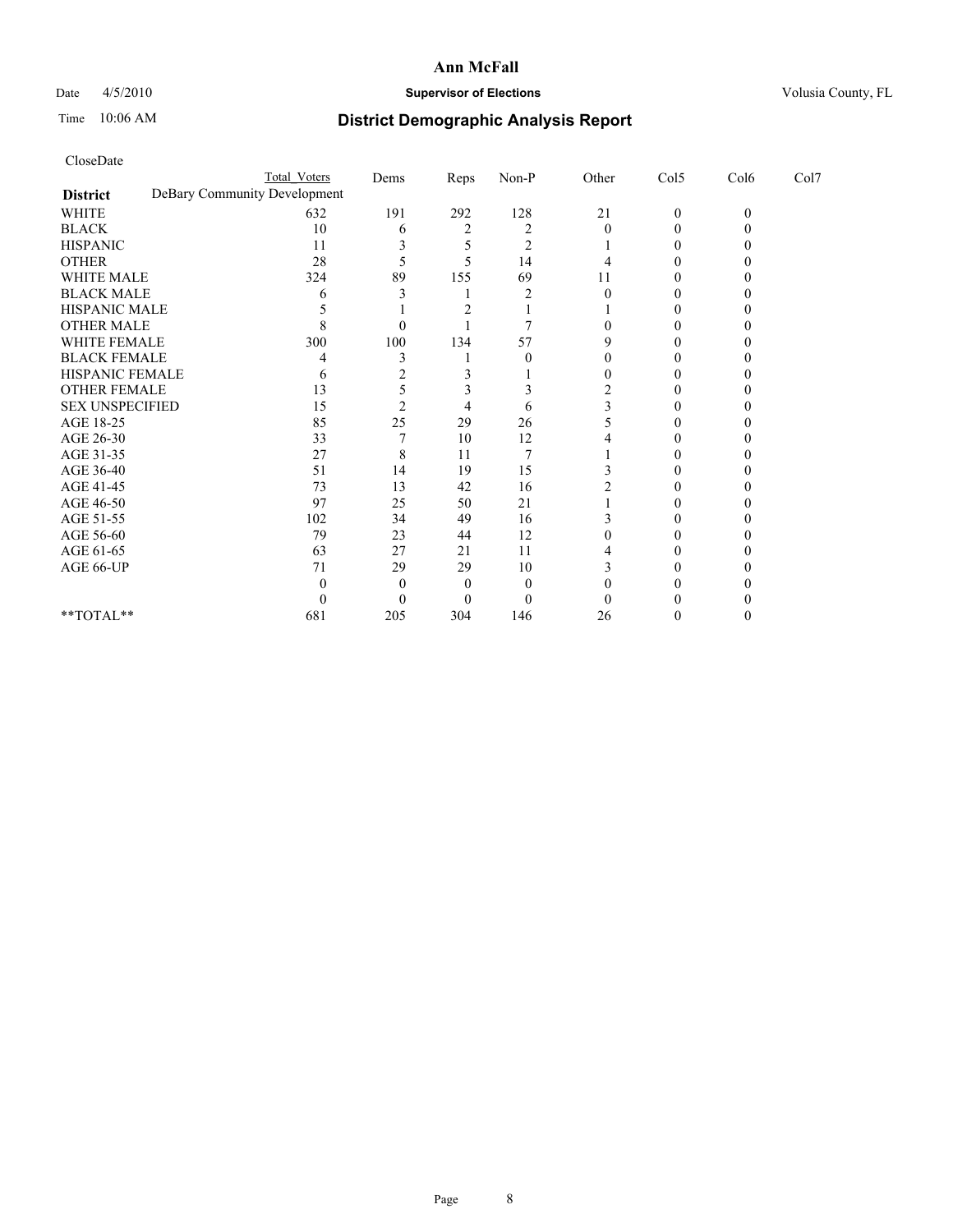## Date 4/5/2010 **Supervisor of Elections Supervisor of Elections** Volusia County, FL

# Time 10:06 AM **District Demographic Analysis Report**

| CloseDate              |                          |                     |       |       |          |              |                  |                |      |  |
|------------------------|--------------------------|---------------------|-------|-------|----------|--------------|------------------|----------------|------|--|
|                        |                          | <b>Total Voters</b> | Dems  | Reps  | Non-P    | Other        | Col5             | Col6           | Col7 |  |
| <b>District</b>        | Congressional District 3 |                     |       |       |          |              |                  |                |      |  |
| <b>WHITE</b>           |                          | 5,157               | 1,812 | 2,225 | 875      | 245          | $\overline{0}$   | $\overline{0}$ |      |  |
| <b>BLACK</b>           |                          | 2,229               | 1,892 | 60    | 238      | 39           | $\boldsymbol{0}$ | 0              |      |  |
| <b>HISPANIC</b>        |                          | 376                 | 156   | 60    | 141      | 19           | $\theta$         | 0              |      |  |
| <b>OTHER</b>           |                          | 391                 | 143   | 80    | 125      | 43           | $\theta$         | 0              |      |  |
| <b>WHITE MALE</b>      |                          | 2,405               | 755   | 1,085 | 433      | 132          | 0                | 0              |      |  |
| <b>BLACK MALE</b>      |                          | 893                 | 746   | 19    | 101      | 27           | $\theta$         | 0              |      |  |
| HISPANIC MALE          |                          | 168                 | 73    | 27    | 57       | 11           | $\boldsymbol{0}$ | 0              |      |  |
| <b>OTHER MALE</b>      |                          | 116                 | 52    | 30    | 29       | 5            | $\theta$         | 0              |      |  |
| <b>WHITE FEMALE</b>    |                          | 2,720               | 1,048 | 1,123 | 437      | 112          | $\boldsymbol{0}$ | 0              |      |  |
| <b>BLACK FEMALE</b>    |                          | 1,307               | 1,123 | 40    | 132      | 12           | 0                | 0              |      |  |
| <b>HISPANIC FEMALE</b> |                          | 204                 | 83    | 33    | 81       |              | $\theta$         | 0              |      |  |
| <b>OTHER FEMALE</b>    |                          | 146                 | 60    | 32    | 46       | 8            | 0                | 0              |      |  |
| <b>SEX UNSPECIFIED</b> |                          | 194                 | 63    | 36    | 63       | 32           | $\theta$         | 0              |      |  |
| AGE 18-25              |                          | 844                 | 369   | 128   | 278      | 69           | $\theta$         | 0              |      |  |
| AGE 26-30              |                          | 542                 | 279   | 92    | 141      | 30           | $\theta$         | 0              |      |  |
| AGE 31-35              |                          | 536                 | 255   | 119   | 130      | 32           | $\boldsymbol{0}$ | 0              |      |  |
| AGE 36-40              |                          | 601                 | 296   | 157   | 128      | 20           | $\boldsymbol{0}$ | 0              |      |  |
| AGE 41-45              |                          | 619                 | 279   | 195   | 124      | 21           | $\theta$         | 0              |      |  |
| AGE 46-50              |                          | 779                 | 398   | 237   | 118      | 26           | $\boldsymbol{0}$ | 0              |      |  |
| AGE 51-55              |                          | 789                 | 395   | 266   | 107      | 21           | $\theta$         | 0              |      |  |
| AGE 56-60              |                          | 745                 | 390   | 232   | 91       | 32           | $\theta$         | 0              |      |  |
| AGE 61-65              |                          | 719                 | 347   | 256   | 83       | 33           | $\theta$         | 0              |      |  |
| AGE 66-UP              |                          | 1,979               | 995   | 743   | 179      | 62           | $\theta$         | 0              |      |  |
|                        |                          | 0                   | 0     | 0     | $\theta$ | $\mathbf{0}$ | 0                | 0              |      |  |
|                        |                          | 0                   | 0     | 0     | $\theta$ | $\theta$     | 0                | 0              |      |  |
| **TOTAL**              |                          | 8,153               | 4,003 | 2,425 | 1,379    | 346          | 0                | 0              |      |  |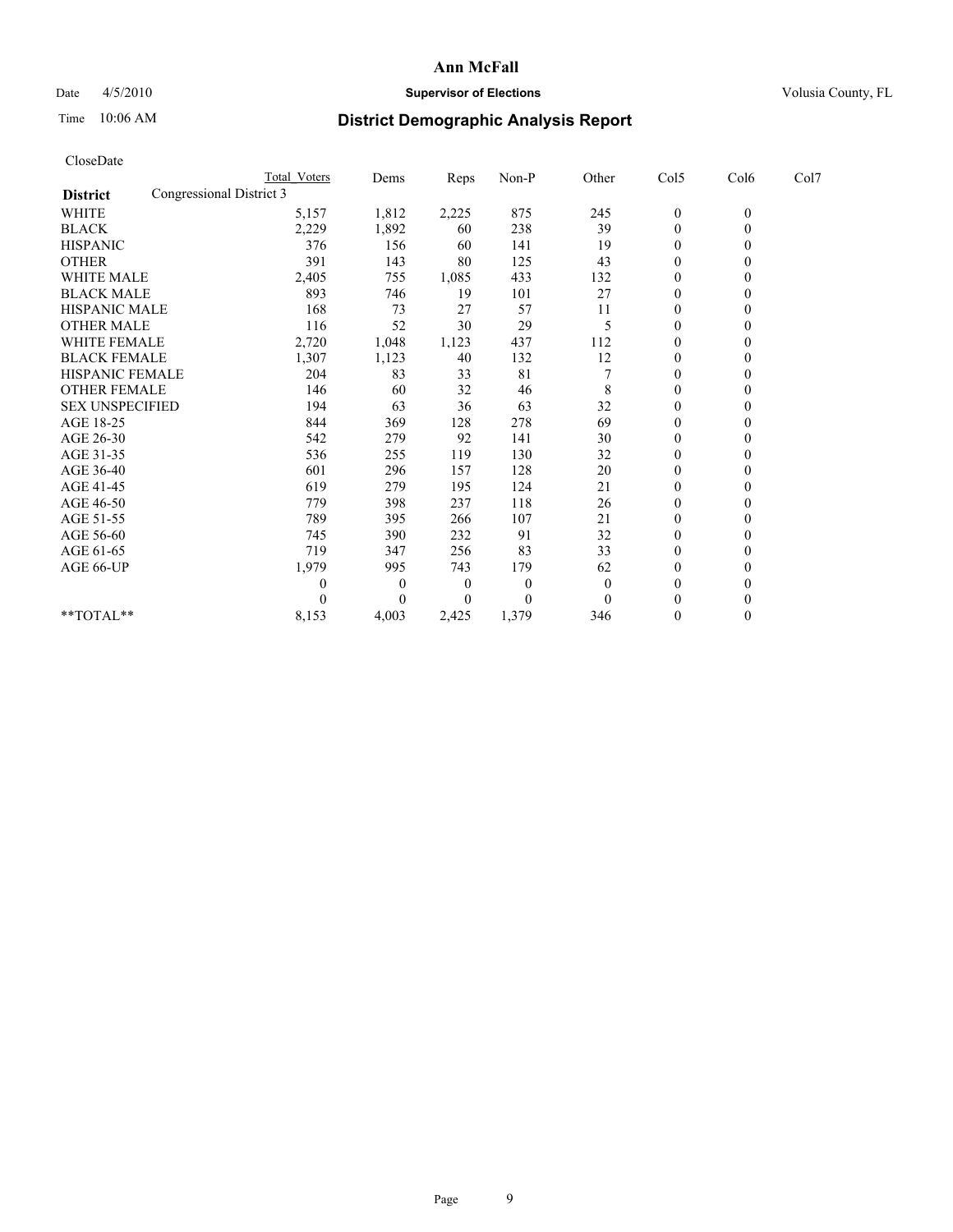## Date 4/5/2010 **Supervisor of Elections Supervisor of Elections** Volusia County, FL

# Time 10:06 AM **District Demographic Analysis Report**

|                                             | Total Voters | Dems     | <b>Reps</b> | Non-P    | Other | Col5           | Col6         | Col7 |  |
|---------------------------------------------|--------------|----------|-------------|----------|-------|----------------|--------------|------|--|
| Congressional District 7<br><b>District</b> |              |          |             |          |       |                |              |      |  |
| <b>WHITE</b>                                | 138,102      | 50,067   | 54,346      | 27,400   | 6,289 | $\mathbf{0}$   | $\mathbf{0}$ |      |  |
| <b>BLACK</b>                                | 19,260       | 15,923   | 683         | 2,234    | 420   | $\mathbf{0}$   |              |      |  |
| <b>HISPANIC</b>                             | 12,697       | 6,111    | 2,262       | 3,899    | 425   | $\theta$       |              |      |  |
| <b>OTHER</b>                                | 9,501        | 3,323    | 1,964       | 3,196    | 1,018 | $\theta$       |              |      |  |
| <b>WHITE MALE</b>                           | 63,461       | 20,331   | 26,477      | 13,325   | 3,328 | $\overline{0}$ |              |      |  |
| <b>BLACK MALE</b>                           | 7,750        | 6,091    | 371         | 1,063    | 225   | $\theta$       |              |      |  |
| <b>HISPANIC MALE</b>                        | 5,906        | 2,731    | 1,127       | 1,831    | 217   | $\theta$       |              |      |  |
| <b>OTHER MALE</b>                           | 3,121        | 1,112    | 787         | 1,038    | 184   | $\Omega$       |              |      |  |
| WHITE FEMALE                                | 73,885       | 29,486   | 27,589      | 13,895   | 2,915 | $\theta$       |              |      |  |
| <b>BLACK FEMALE</b>                         | 11,353       | 9,704    | 310         | 1,148    | 191   | $\overline{0}$ |              |      |  |
| HISPANIC FEMALE                             | 6,694        | 3,327    | 1,124       | 2,043    | 200   | 0              |              |      |  |
| <b>OTHER FEMALE</b>                         | 3,672        | 1,526    | 805         | 1,140    | 201   | $\theta$       |              |      |  |
| <b>SEX UNSPECIFIED</b>                      | 3,718        | 1,116    | 665         | 1,246    | 691   | $\theta$       |              |      |  |
| AGE 18-25                                   | 19,940       | 8,621    | 4,135       | 5,748    | 1,436 | $\mathbf{0}$   |              |      |  |
| AGE 26-30                                   | 11,586       | 4,508    | 2,804       | 3,617    | 657   | $\mathbf{0}$   |              |      |  |
| AGE 31-35                                   | 11,084       | 4,194    | 3,003       | 3,231    | 656   | $\overline{0}$ |              |      |  |
| AGE 36-40                                   | 11,976       | 4,347    | 3,914       | 3,081    | 634   | 0              |              |      |  |
| AGE 41-45                                   | 13,800       | 5,131    | 4,880       | 3,179    | 610   | $\theta$       |              |      |  |
| AGE 46-50                                   | 16,575       | 6,328    | 6,087       | 3,457    | 703   | $\theta$       |              |      |  |
| AGE 51-55                                   | 17,077       | 7,317    | 5,998       | 3,056    | 706   | $\overline{0}$ |              |      |  |
| AGE 56-60                                   | 16,143       | 7,134    | 5,513       | 2,885    | 611   | $\theta$       |              |      |  |
| AGE 61-65                                   | 15,369       | 6,624    | 5,543       | 2,581    | 621   | $\Omega$       |              |      |  |
| AGE 66-UP                                   | 46,004       | 21,218   | 17,377      | 5,892    | 1,517 | $\Omega$       |              |      |  |
|                                             |              | $\theta$ | 0           | $\Omega$ | 0     | $\theta$       |              |      |  |
|                                             |              | $\Omega$ | $\theta$    | $\theta$ |       | 0              |              |      |  |
| $*$ $TOTAI.**$                              | 179,560      | 75,424   | 59,255      | 36,729   | 8,152 | $\theta$       |              |      |  |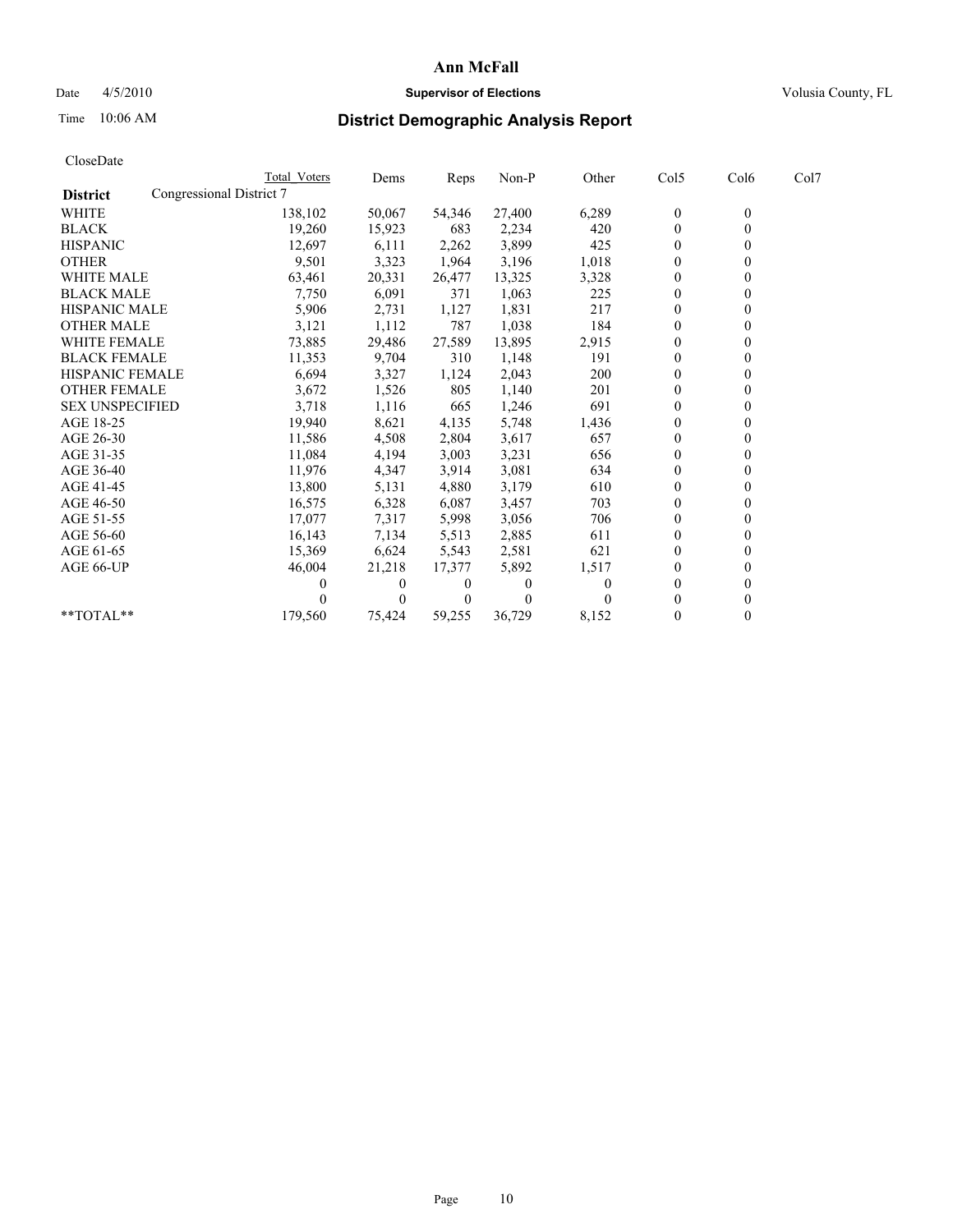## Date 4/5/2010 **Supervisor of Elections Supervisor of Elections** Volusia County, FL

# Time 10:06 AM **District Demographic Analysis Report**

|                        |                           | Total Voters | Dems     | Reps     | Non-P    | Other | Col5             | Col6         | Col7 |  |
|------------------------|---------------------------|--------------|----------|----------|----------|-------|------------------|--------------|------|--|
| <b>District</b>        | Congressional District 24 |              |          |          |          |       |                  |              |      |  |
| <b>WHITE</b>           |                           | 108,437      | 38,518   | 42,208   | 23,173   | 4,538 | $\mathbf{0}$     | $\mathbf{0}$ |      |  |
| <b>BLACK</b>           |                           | 4,867        | 3,919    | 217      | 615      | 116   | $\mathbf{0}$     |              |      |  |
| <b>HISPANIC</b>        |                           | 5,519        | 2,577    | 1,037    | 1,704    | 201   | $\theta$         |              |      |  |
| <b>OTHER</b>           |                           | 5,362        | 1,639    | 1,189    | 1,895    | 639   | $\theta$         |              |      |  |
| <b>WHITE MALE</b>      |                           | 50,183       | 15,780   | 20,686   | 11,307   | 2,410 | $\theta$         |              |      |  |
| <b>BLACK MALE</b>      |                           | 2,145        | 1,638    | 112      | 329      | 66    | $\Omega$         |              |      |  |
| <b>HISPANIC MALE</b>   |                           | 2,554        | 1,140    | 482      | 824      | 108   | $\theta$         |              |      |  |
| <b>OTHER MALE</b>      |                           | 1,827        | 566      | 477      | 680      | 104   | $\theta$         |              |      |  |
| WHITE FEMALE           |                           | 57,568       | 22,501   | 21,272   | 11,703   | 2,092 | $\theta$         |              |      |  |
| <b>BLACK FEMALE</b>    |                           | 2,681        | 2,247    | 102      | 283      | 49    | $\boldsymbol{0}$ |              |      |  |
| HISPANIC FEMALE        |                           | 2,926        | 1,418    | 550      | 866      | 92    | $\theta$         |              |      |  |
| <b>OTHER FEMALE</b>    |                           | 2,063        | 780      | 486      | 666      | 131   | $\theta$         |              |      |  |
| <b>SEX UNSPECIFIED</b> |                           | 2,238        | 583      | 484      | 729      | 442   | $\theta$         |              |      |  |
| AGE 18-25              |                           | 10,851       | 3,734    | 2,742    | 3,492    | 883   | $\mathbf{0}$     |              |      |  |
| AGE 26-30              |                           | 7,313        | 2,482    | 1,938    | 2,476    | 417   | $\Omega$         |              |      |  |
| AGE 31-35              |                           | 6,959        | 2,380    | 1,999    | 2,203    | 377   | $\theta$         |              |      |  |
| AGE 36-40              |                           | 8,022        | 2,724    | 2,666    | 2,238    | 394   | $\mathbf{0}$     |              |      |  |
| AGE 41-45              |                           | 8,867        | 3,021    | 3,289    | 2,162    | 395   | $\theta$         |              |      |  |
| AGE 46-50              |                           | 11,071       | 3,826    | 4,386    | 2,466    | 393   | $\theta$         |              |      |  |
| AGE 51-55              |                           | 11,793       | 4,521    | 4,501    | 2,342    | 429   | $\boldsymbol{0}$ |              |      |  |
| AGE 56-60              |                           | 11,604       | 4,647    | 4,195    | 2,309    | 453   | $\Omega$         |              |      |  |
| AGE 61-65              |                           | 11,900       | 4,618    | 4,452    | 2,300    | 530   | $\theta$         |              |      |  |
| AGE 66-UP              |                           | 35,804       | 14,700   | 14,482   | 5,399    | 1,223 | $\theta$         |              |      |  |
|                        |                           |              | $\theta$ | $\theta$ | $\theta$ |       | $\Omega$         |              |      |  |
|                        |                           |              | 0        | 0        | $\Omega$ |       | $\Omega$         |              |      |  |
| $*$ TOTAL $*$          |                           | 124,185      | 46,653   | 44,651   | 27,387   | 5,494 | $\Omega$         | $\theta$     |      |  |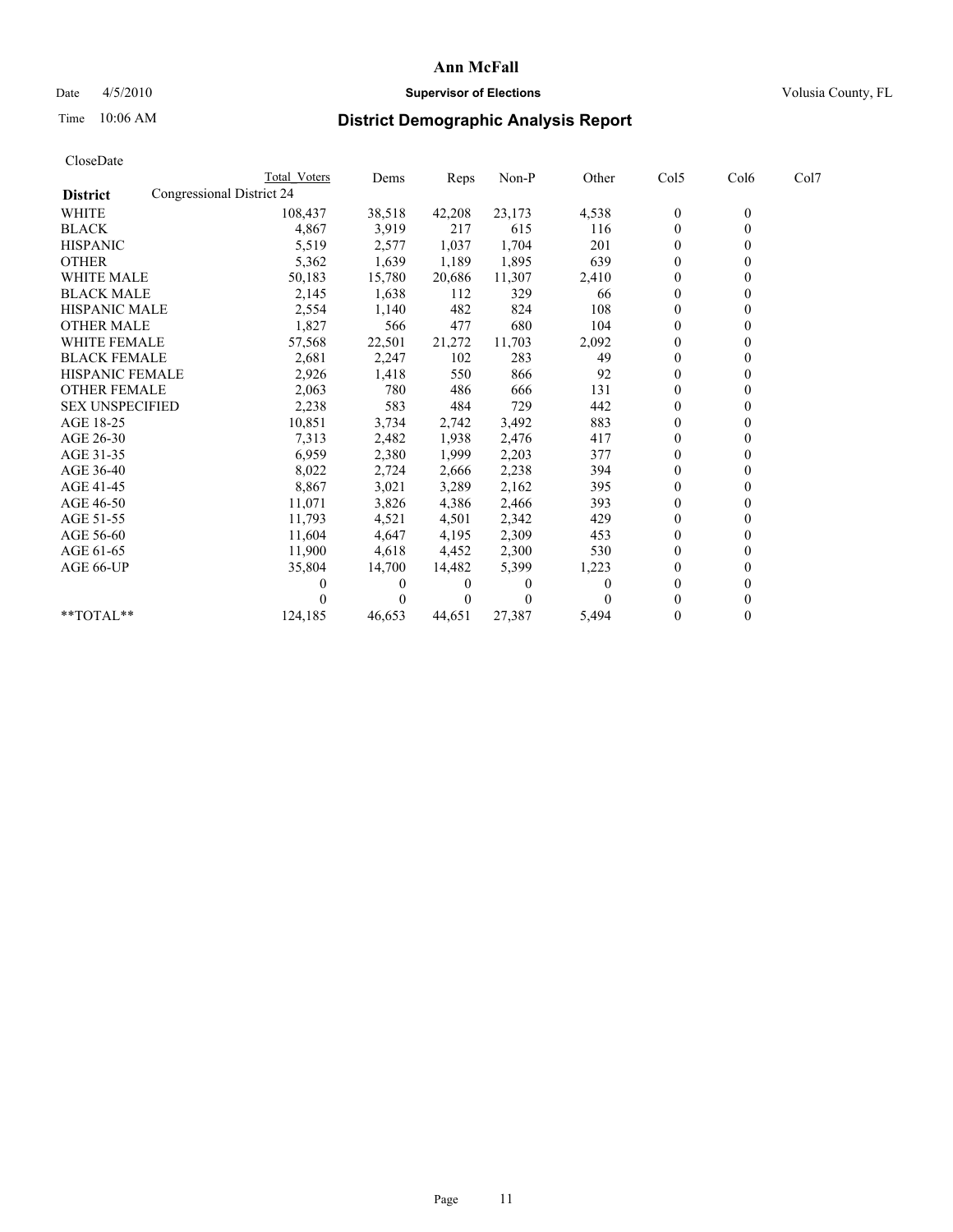## Date 4/5/2010 **Supervisor of Elections Supervisor of Elections** Volusia County, FL

# Time 10:06 AM **District Demographic Analysis Report**

|                        |               | <b>Total Voters</b> | Dems     | Reps     | Non-P    | Other    | Col5         | Col6             | Col7 |  |
|------------------------|---------------|---------------------|----------|----------|----------|----------|--------------|------------------|------|--|
| <b>District</b>        | Daytona Beach |                     |          |          |          |          |              |                  |      |  |
| <b>WHITE</b>           |               | 20,177              | 7,945    | 7,109    | 4,220    | 903      | $\bf{0}$     | $\boldsymbol{0}$ |      |  |
| <b>BLACK</b>           |               | 12,158              | 10,335   | 315      | 1,290    | 218      | $\theta$     |                  |      |  |
| <b>HISPANIC</b>        |               | 825                 | 382      | 153      | 263      | 27       | $\theta$     |                  |      |  |
| <b>OTHER</b>           |               | 2,260               | 948      | 338      | 729      | 245      | $\mathbf{0}$ |                  |      |  |
| <b>WHITE MALE</b>      |               | 9,659               | 3,341    | 3,642    | 2,144    | 532      | $\theta$     |                  |      |  |
| <b>BLACK MALE</b>      |               | 4,751               | 3,886    | 163      | 596      | 106      | $\Omega$     |                  |      |  |
| <b>HISPANIC MALE</b>   |               | 391                 | 173      | 70       | 132      | 16       | $\theta$     |                  |      |  |
| <b>OTHER MALE</b>      |               | 727                 | 301      | 147      | 236      | 43       | $\theta$     |                  |      |  |
| <b>WHITE FEMALE</b>    |               | 10,407              | 4,558    | 3,433    | 2,052    | 364      | $\theta$     |                  |      |  |
| <b>BLACK FEMALE</b>    |               | 7,300               | 6,362    | 150      | 677      | 111      | $\mathbf{0}$ |                  |      |  |
| HISPANIC FEMALE        |               | 430                 | 206      | 83       | 131      | 10       | $\theta$     |                  |      |  |
| <b>OTHER FEMALE</b>    |               | 827                 | 399      | 132      | 256      | 40       | $\theta$     |                  |      |  |
| <b>SEX UNSPECIFIED</b> |               | 928                 | 384      | 95       | 278      | 171      | $\mathbf{0}$ |                  |      |  |
| AGE 18-25              |               | 6,176               | 3,887    | 666      | 1,302    | 321      | $\theta$     |                  |      |  |
| AGE 26-30              |               | 2,764               | 1,434    | 431      | 773      | 126      | $\theta$     |                  |      |  |
| AGE 31-35              |               | 2,070               | 1,075    | 352      | 551      | 92       | $\theta$     |                  |      |  |
| AGE 36-40              |               | 2,017               | 1,030    | 451      | 464      | 72       | $\theta$     |                  |      |  |
| AGE 41-45              |               | 2,277               | 1,236    | 480      | 470      | 91       | $\theta$     |                  |      |  |
| AGE 46-50              |               | 2,714               | 1,447    | 658      | 501      | 108      | $\mathbf{0}$ |                  |      |  |
| AGE 51-55              |               | 3,027               | 1,715    | 735      | 469      | 108      | $\theta$     |                  |      |  |
| AGE 56-60              |               | 2,935               | 1,580    | 741      | 520      | 94       | $\Omega$     |                  |      |  |
| AGE 61-65              |               | 2,785               | 1,460    | 756      | 461      | 108      | $\theta$     |                  |      |  |
| AGE 66-UP              |               | 8,655               | 4,746    | 2,645    | 991      | 273      | $\theta$     |                  |      |  |
|                        |               |                     | $\theta$ | $\theta$ | $\theta$ | $\theta$ | $\theta$     |                  |      |  |
|                        |               |                     | 0        | $\theta$ | $\theta$ |          | $\theta$     |                  |      |  |
| **TOTAL**              |               | 35,420              | 19,610   | 7,915    | 6,502    | 1,393    | $\mathbf{0}$ | 0                |      |  |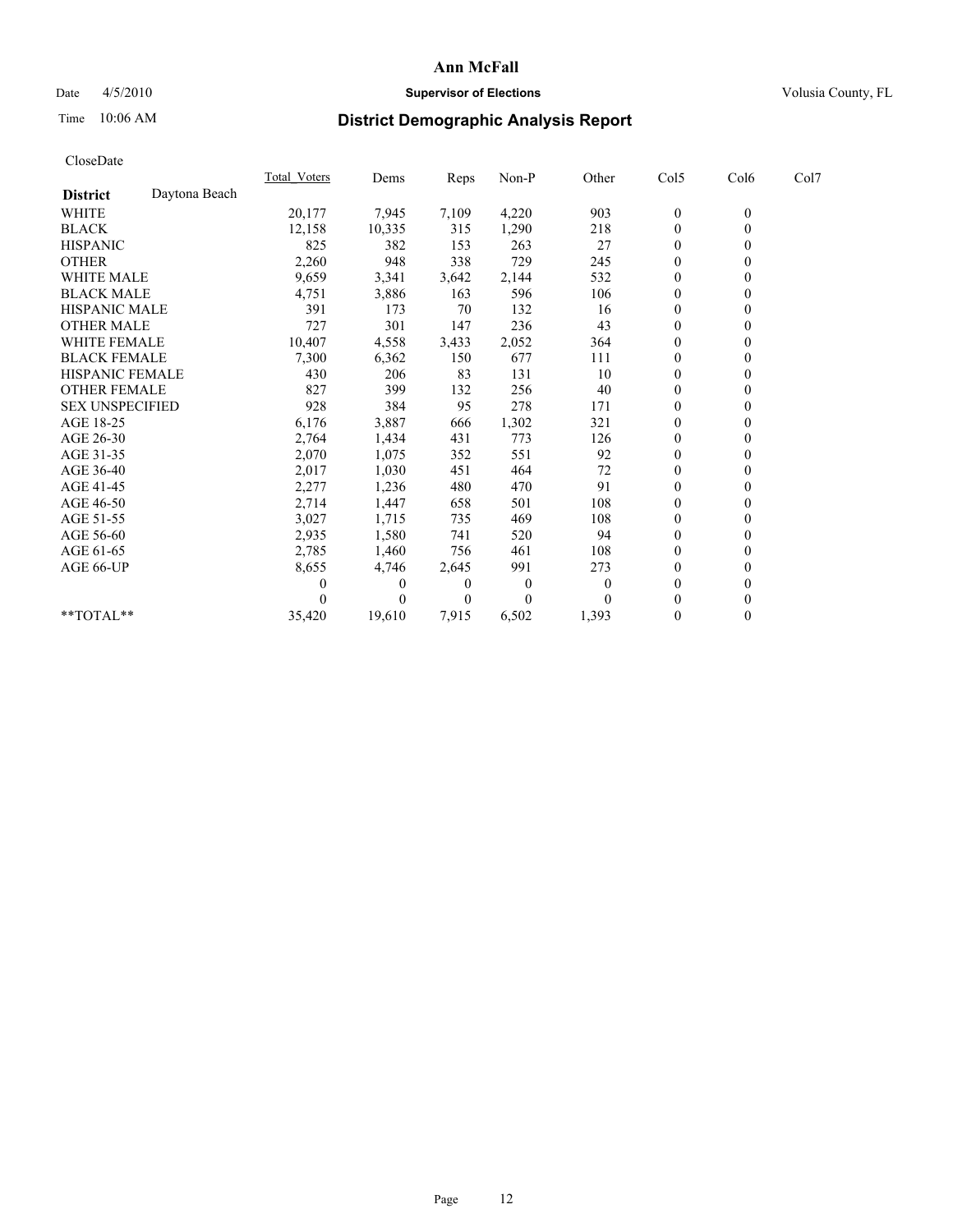## Date 4/5/2010 **Supervisor of Elections Supervisor of Elections** Volusia County, FL

# Time 10:06 AM **District Demographic Analysis Report**

|                                         | <b>Total Voters</b> | Dems     | Reps     | $Non-P$          | Other    | Col5             | Col6     | Col7 |  |
|-----------------------------------------|---------------------|----------|----------|------------------|----------|------------------|----------|------|--|
| Daytona Beach Shores<br><b>District</b> |                     |          |          |                  |          |                  |          |      |  |
| <b>WHITE</b>                            | 3,063               | 918      | 1,399    | 617              | 129      | $\boldsymbol{0}$ | $\theta$ |      |  |
| <b>BLACK</b>                            | 27                  | 18       | 2        | 6                |          | $\Omega$         |          |      |  |
| <b>HISPANIC</b>                         | 49                  | 16       | 20       | 10               |          | $\Omega$         |          |      |  |
| <b>OTHER</b>                            | 154                 | 45       | 54       | 42               | 13       | $\theta$         |          |      |  |
| WHITE MALE                              | 1,444               | 399      | 661      | 317              | 67       |                  |          |      |  |
| <b>BLACK MALE</b>                       | 14                  | 9        |          |                  |          | $\Omega$         |          |      |  |
| HISPANIC MALE                           | 25                  |          | 11       | 4                |          | $\Omega$         |          |      |  |
| <b>OTHER MALE</b>                       | 59                  | 19       | 21       | 18               |          | 0                |          |      |  |
| WHITE FEMALE                            | 1,591               | 509      | 727      | 296              | 59       | $\Omega$         |          |      |  |
| <b>BLACK FEMALE</b>                     | 13                  | 9        |          |                  | 0        | $\mathbf{0}$     |          |      |  |
| HISPANIC FEMALE                         | 23                  | 9        | 8        | 6                | 0        | 0                |          |      |  |
| <b>OTHER FEMALE</b>                     | 67                  | 20       | 27       | 16               |          | $\Omega$         |          |      |  |
| <b>SEX UNSPECIFIED</b>                  | 57                  | 16       | 18       | 12               | 11       | $\Omega$         |          |      |  |
| AGE 18-25                               | 115                 | 36       | 32       | 36               | 11       | 0                |          |      |  |
| AGE 26-30                               | 87                  | 28       | 27       | 29               | 3        | $\Omega$         |          |      |  |
| AGE 31-35                               | 64                  | 27       | 15       | 17               |          | $\theta$         |          |      |  |
| AGE 36-40                               | 67                  | 21       | 22       | 21               |          | 0                |          |      |  |
| AGE 41-45                               | 106                 | 19       | 43       | 38               | 6        | $\Omega$         |          |      |  |
| AGE 46-50                               | 155                 | 46       | 64       | 39               | 6        | $\theta$         |          |      |  |
| AGE 51-55                               | 214                 | 55       | 96       | 50               | 13       | 0                |          |      |  |
| AGE 56-60                               | 288                 | 70       | 132      | 66               | 20       | $\Omega$         |          |      |  |
| AGE 61-65                               | 398                 | 125      | 177      | 76               | 20       | $\Omega$         |          |      |  |
| AGE 66-UP                               | 1,799               | 570      | 867      | 303              | 59       | 0                |          |      |  |
|                                         | 0                   | $\theta$ | $\theta$ | $\boldsymbol{0}$ | $\theta$ | 0                |          |      |  |
|                                         |                     | $\Omega$ | 0        | $\theta$         | $\theta$ |                  |          |      |  |
| **TOTAL**                               | 3,293               | 997      | 1,475    | 675              | 146      | 0                |          |      |  |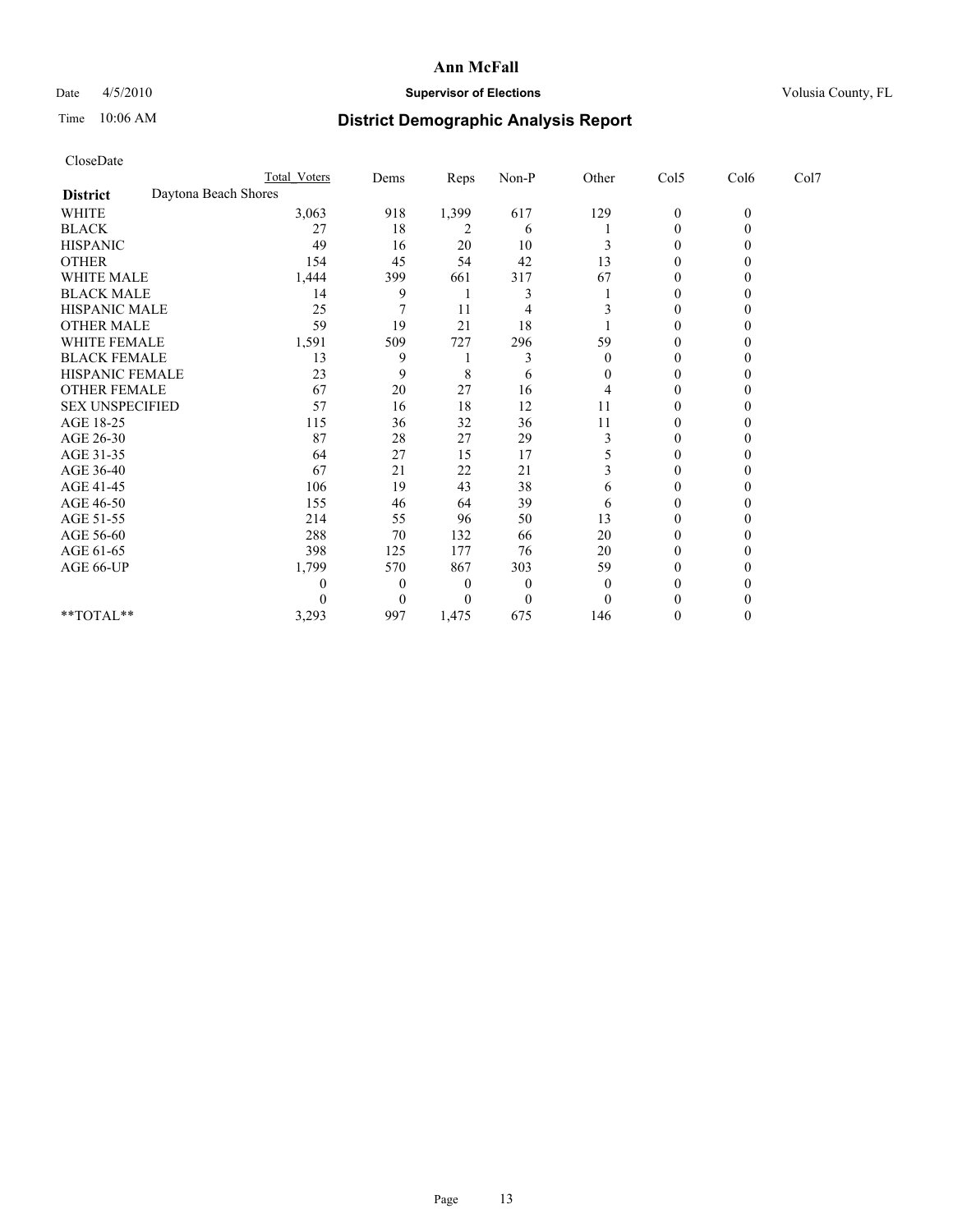## Date 4/5/2010 **Supervisor of Elections Supervisor of Elections** Volusia County, FL

# Time 10:06 AM **District Demographic Analysis Report**

|                        |        | <b>Total Voters</b> | Dems         | Reps         | $Non-P$        | Other    | Col5             | Col6             | Col7 |  |
|------------------------|--------|---------------------|--------------|--------------|----------------|----------|------------------|------------------|------|--|
| <b>District</b>        | DeBary |                     |              |              |                |          |                  |                  |      |  |
| WHITE                  |        | 11,462              | 3,375        | 5,314        | 2,230          | 543      | $\boldsymbol{0}$ | $\boldsymbol{0}$ |      |  |
| <b>BLACK</b>           |        | 404                 | 305          | 31           | 56             | 12       | $\mathbf{0}$     |                  |      |  |
| <b>HISPANIC</b>        |        | 737                 | 310          | 187          | 212            | 28       | $\theta$         |                  |      |  |
| <b>OTHER</b>           |        | 654                 | 179          | 180          | 218            | 77       | $\theta$         |                  |      |  |
| <b>WHITE MALE</b>      |        | 5,361               | 1,353        | 2,625        | 1,097          | 286      | $\theta$         |                  |      |  |
| <b>BLACK MALE</b>      |        | 184                 | 130          | 11           | 37             | 6        | $\theta$         |                  |      |  |
| HISPANIC MALE          |        | 348                 | 132          | 93           | 106            | 17       | $\theta$         |                  |      |  |
| <b>OTHER MALE</b>      |        | 213                 | 58           | 61           | 81             | 13       | $\mathbf{0}$     |                  |      |  |
| WHITE FEMALE           |        | 6,031               | 2,007        | 2,654        | 1,120          | 250      | $\theta$         |                  |      |  |
| <b>BLACK FEMALE</b>    |        | 215                 | 170          | 20           | 19             | 6        | $\theta$         |                  |      |  |
| HISPANIC FEMALE        |        | 382                 | 174          | 94           | 103            | 11       | $\theta$         |                  |      |  |
| <b>OTHER FEMALE</b>    |        | 273                 | 87           | 80           | 84             | 22       | $\theta$         |                  |      |  |
| <b>SEX UNSPECIFIED</b> |        | 250                 | 58           | 74           | 69             | 49       | $\theta$         |                  |      |  |
| AGE 18-25              |        | 1,051               | 279          | 322          | 352            | 98       | $\theta$         |                  |      |  |
| AGE 26-30              |        | 697                 | 182          | 233          | 235            | 47       | $\theta$         |                  |      |  |
| AGE 31-35              |        | 754                 | 216          | 281          | 225            | 32       | $\mathbf{0}$     |                  |      |  |
| AGE 36-40              |        | 926                 | 230          | 387          | 254            | 55       | $\theta$         |                  |      |  |
| AGE 41-45              |        | 1,100               | 301          | 486          | 258            | 55       | $\theta$         |                  |      |  |
| AGE 46-50              |        | 1,243               | 344          | 581          | 253            | 65       | $\theta$         |                  |      |  |
| AGE 51-55              |        | 1,322               | 438          | 604          | 230            | 50       | $\theta$         |                  |      |  |
| AGE 56-60              |        | 1,331               | 483          | 591          | 216            | 41       | $\Omega$         |                  |      |  |
| AGE 61-65              |        | 1,249               | 391          | 596          | 204            | 58       | $\theta$         |                  |      |  |
| AGE 66-UP              |        | 3,583               | 1,305        | 1,631        | 489            | 158      | $\mathbf{0}$     |                  |      |  |
|                        |        | $\theta$            | $\mathbf{0}$ | $\mathbf{0}$ | $\overline{0}$ | $\theta$ | $\theta$         |                  |      |  |
|                        |        |                     | $\Omega$     | $\theta$     | $\theta$       | $\theta$ | $\theta$         |                  |      |  |
| **TOTAL**              |        | 13,257              | 4,169        | 5,712        | 2,716          | 660      | $\overline{0}$   | 0                |      |  |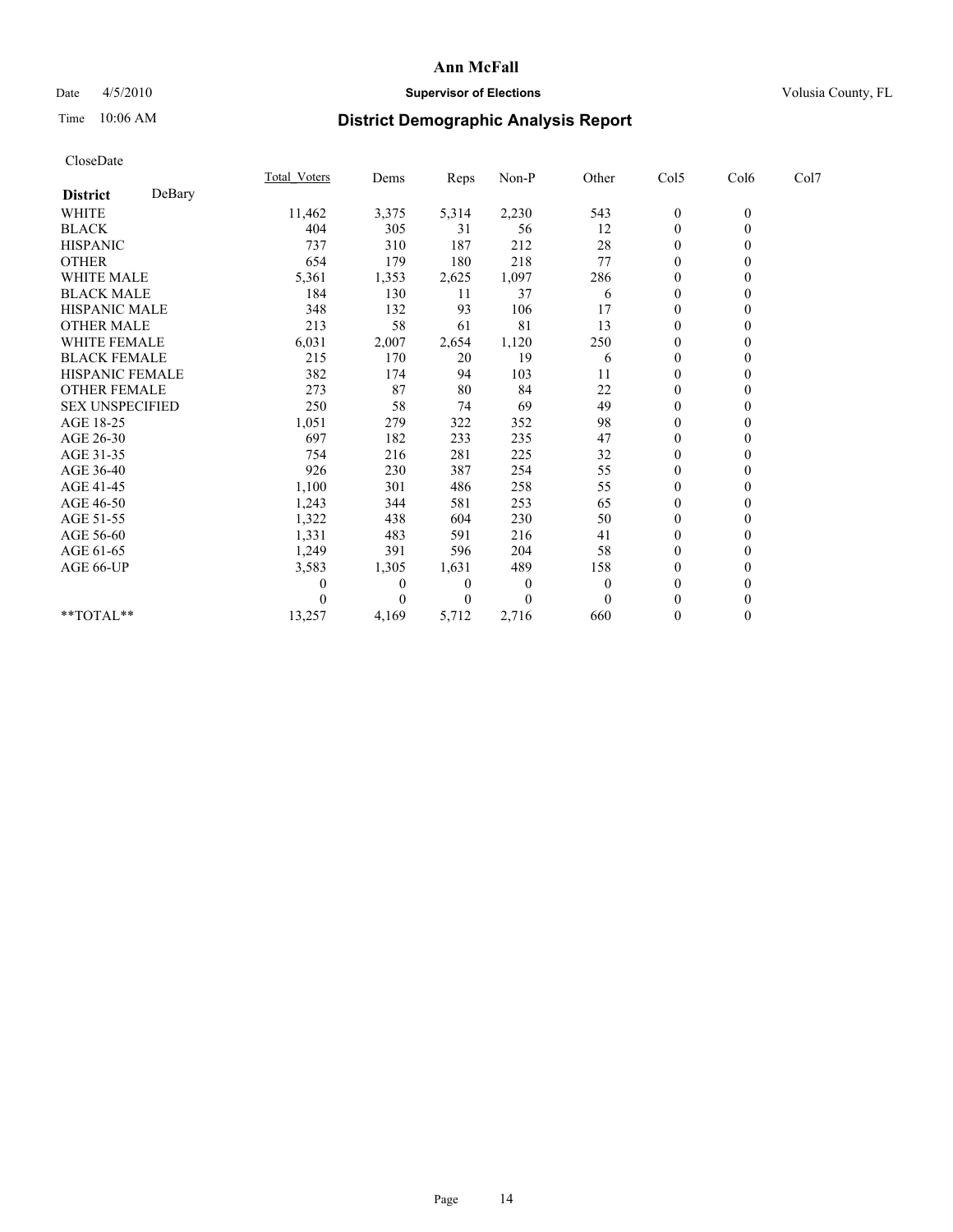## Date 4/5/2010 **Supervisor of Elections Supervisor of Elections** Volusia County, FL

# Time 10:06 AM **District Demographic Analysis Report**

|                        |        | <b>Total Voters</b> | Dems     | Reps     | Non-P        | Other        | Col5         | Col6             | Col7 |  |
|------------------------|--------|---------------------|----------|----------|--------------|--------------|--------------|------------------|------|--|
| <b>District</b>        | DeLand |                     |          |          |              |              |              |                  |      |  |
| <b>WHITE</b>           |        | 11,127              | 4,078    | 4,501    | 1,970        | 578          | $\bf{0}$     | $\boldsymbol{0}$ |      |  |
| <b>BLACK</b>           |        | 2,255               | 1,882    | 75       | 246          | 52           | $\theta$     |                  |      |  |
| <b>HISPANIC</b>        |        | 796                 | 366      | 137      | 243          | 50           | $\theta$     |                  |      |  |
| <b>OTHER</b>           |        | 770                 | 279      | 155      | 226          | 110          | $\mathbf{0}$ |                  |      |  |
| <b>WHITE MALE</b>      |        | 4,776               | 1,530    | 2,034    | 918          | 294          | $\theta$     |                  |      |  |
| <b>BLACK MALE</b>      |        | 869                 | 690      | 34       | 113          | 32           | $\theta$     |                  |      |  |
| <b>HISPANIC MALE</b>   |        | 337                 | 155      | 61       | 97           | 24           | $\theta$     |                  |      |  |
| <b>OTHER MALE</b>      |        | 224                 | 90       | 60       | 49           | 25           | $\theta$     |                  |      |  |
| <b>WHITE FEMALE</b>    |        | 6,304               | 2,531    | 2,453    | 1,042        | 278          | $\theta$     |                  |      |  |
| <b>BLACK FEMALE</b>    |        | 1,365               | 1,175    | 41       | 130          | 19           | $\mathbf{0}$ |                  |      |  |
| HISPANIC FEMALE        |        | 455                 | 211      | 75       | 144          | 25           | $\theta$     |                  |      |  |
| <b>OTHER FEMALE</b>    |        | 297                 | 127      | 54       | 89           | 27           | $\theta$     |                  |      |  |
| <b>SEX UNSPECIFIED</b> |        | 321                 | 96       | 56       | 103          | 66           | $\theta$     |                  |      |  |
| AGE 18-25              |        | 1,817               | 758      | 399      | 504          | 156          | $\theta$     |                  |      |  |
| AGE 26-30              |        | 1,004               | 451      | 221      | 278          | 54           | $\theta$     |                  |      |  |
| AGE 31-35              |        | 1,049               | 426      | 297      | 241          | 85           | $\theta$     |                  |      |  |
| AGE 36-40              |        | 1,109               | 453      | 353      | 256          | 47           | $\theta$     |                  |      |  |
| AGE 41-45              |        | 1,115               | 465      | 394      | 202          | 54           | $\theta$     |                  |      |  |
| AGE 46-50              |        | 1,169               | 490      | 421      | 200          | 58           | $\mathbf{0}$ |                  |      |  |
| AGE 51-55              |        | 1,192               | 565      | 374      | 199          | 54           | $\theta$     |                  |      |  |
| AGE 56-60              |        | 1,118               | 551      | 356      | 159          | 52           | $\theta$     |                  |      |  |
| AGE 61-65              |        | 1,166               | 540      | 418      | 157          | 51           | $\theta$     |                  |      |  |
| AGE 66-UP              |        | 4,209               | 1,906    | 1,635    | 489          | 179          | $\theta$     |                  |      |  |
|                        |        |                     | $\theta$ | $\theta$ | $\mathbf{0}$ | $\mathbf{0}$ | $\theta$     |                  |      |  |
|                        |        |                     | $\Omega$ | $\theta$ | $\theta$     | $\theta$     | $\theta$     |                  |      |  |
| $**TOTAL**$            |        | 14,948              | 6,605    | 4,868    | 2,685        | 790          | $\mathbf{0}$ | 0                |      |  |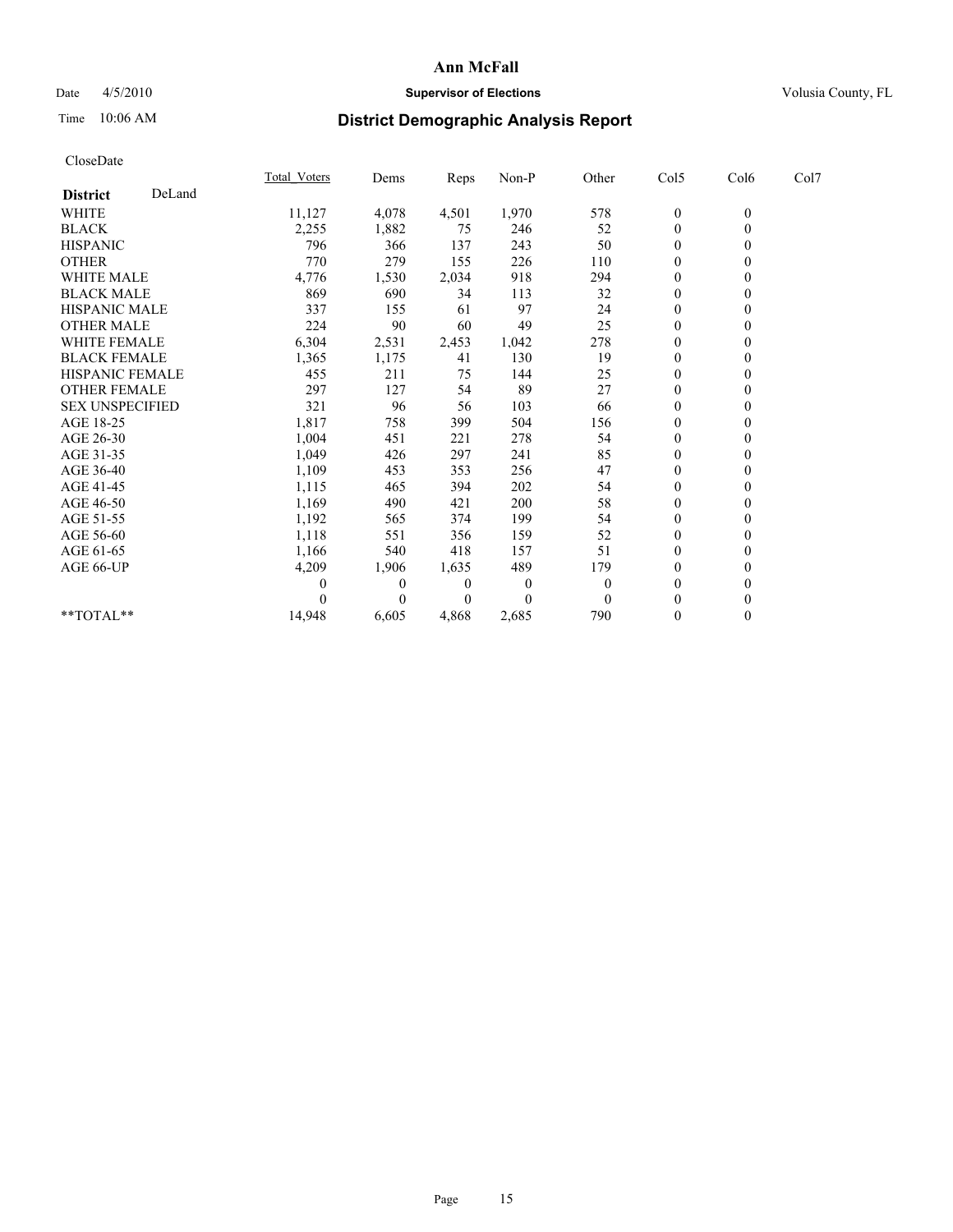## Date 4/5/2010 **Supervisor of Elections Supervisor of Elections** Volusia County, FL

# Time 10:06 AM **District Demographic Analysis Report**

|                        |         | <b>Total Voters</b> | Dems     | <b>Reps</b> | Non-P        | Other    | Col5           | Col6         | Col7 |  |
|------------------------|---------|---------------------|----------|-------------|--------------|----------|----------------|--------------|------|--|
| <b>District</b>        | Deltona |                     |          |             |              |          |                |              |      |  |
| <b>WHITE</b>           |         | 32,902              | 11,277   | 12,657      | 7,181        | 1,787    | $\bf{0}$       | $\mathbf{0}$ |      |  |
| <b>BLACK</b>           |         | 4,459               | 3,465    | 225         | 618          | 151      | $\Omega$       |              |      |  |
| <b>HISPANIC</b>        |         | 11,441              | 5,766    | 1,834       | 3,487        | 354      | $\theta$       |              |      |  |
| <b>OTHER</b>           |         | 2,966               | 988      | 520         | 1,095        | 363      | $\overline{0}$ |              |      |  |
| <b>WHITE MALE</b>      |         | 15,263              | 4,701    | 6,175       | 3,461        | 926      | 0              |              |      |  |
| <b>BLACK MALE</b>      |         | 1,978               | 1,450    | 133         | 303          | 92       | $\theta$       |              |      |  |
| <b>HISPANIC MALE</b>   |         | 5,347               | 2,588    | 915         | 1,663        | 181      | $\overline{0}$ |              |      |  |
| <b>OTHER MALE</b>      |         | 980                 | 357      | 210         | 352          | 61       | $\Omega$       |              |      |  |
| <b>WHITE FEMALE</b>    |         | 17,461              | 6,513    | 6,415       | 3,679        | 854      | $\theta$       |              |      |  |
| <b>BLACK FEMALE</b>    |         | 2,441               | 1,979    | 92          | 312          | 58       | $\overline{0}$ |              |      |  |
| HISPANIC FEMALE        |         | 6,008               | 3,130    | 913         | 1,799        | 166      | $\mathbf{0}$   |              |      |  |
| <b>OTHER FEMALE</b>    |         | 1,126               | 462      | 199         | 391          | 74       | $\theta$       |              |      |  |
| <b>SEX UNSPECIFIED</b> |         | 1,164               | 316      | 184         | 421          | 243      | $\overline{0}$ |              |      |  |
| AGE 18-25              |         | 6,188               | 2,292    | 1,234       | 2,124        | 538      | $\Omega$       |              |      |  |
| AGE 26-30              |         | 4,115               | 1,498    | 921         | 1,419        | 277      | $\theta$       |              |      |  |
| AGE 31-35              |         | 4,498               | 1,727    | 1,125       | 1,365        | 281      | $\Omega$       |              |      |  |
| AGE 36-40              |         | 4,641               | 1,741    | 1,398       | 1,251        | 251      | 0              |              |      |  |
| AGE 41-45              |         | 4,820               | 1,900    | 1,498       | 1,190        | 232      | $\theta$       |              |      |  |
| AGE 46-50              |         | 5,388               | 2,096    | 1,827       | 1,260        | 205      | $\overline{0}$ |              |      |  |
| AGE 51-55              |         | 5,107               | 2,116    | 1,716       | 1,026        | 249      | $\Omega$       |              |      |  |
| AGE 56-60              |         | 4,134               | 1,854    | 1,295       | 808          | 177      | $\theta$       |              |      |  |
| AGE 61-65              |         | 3,633               | 1,624    | 1,161       | 691          | 157      | $\Omega$       |              |      |  |
| AGE 66-UP              |         | 9,243               | 4,648    | 3,061       | 1,246        | 288      | 0              |              |      |  |
|                        |         | 0                   | $\left($ | 0           | $\Omega$     | $\theta$ | $\theta$       |              |      |  |
|                        |         |                     | $\Omega$ | $\Omega$    | $\mathbf{0}$ |          | $\Omega$       |              |      |  |
| **TOTAL**              |         | 51,768              | 21,496   | 15,236      | 12,381       | 2,655    | $\mathbf{0}$   | 0            |      |  |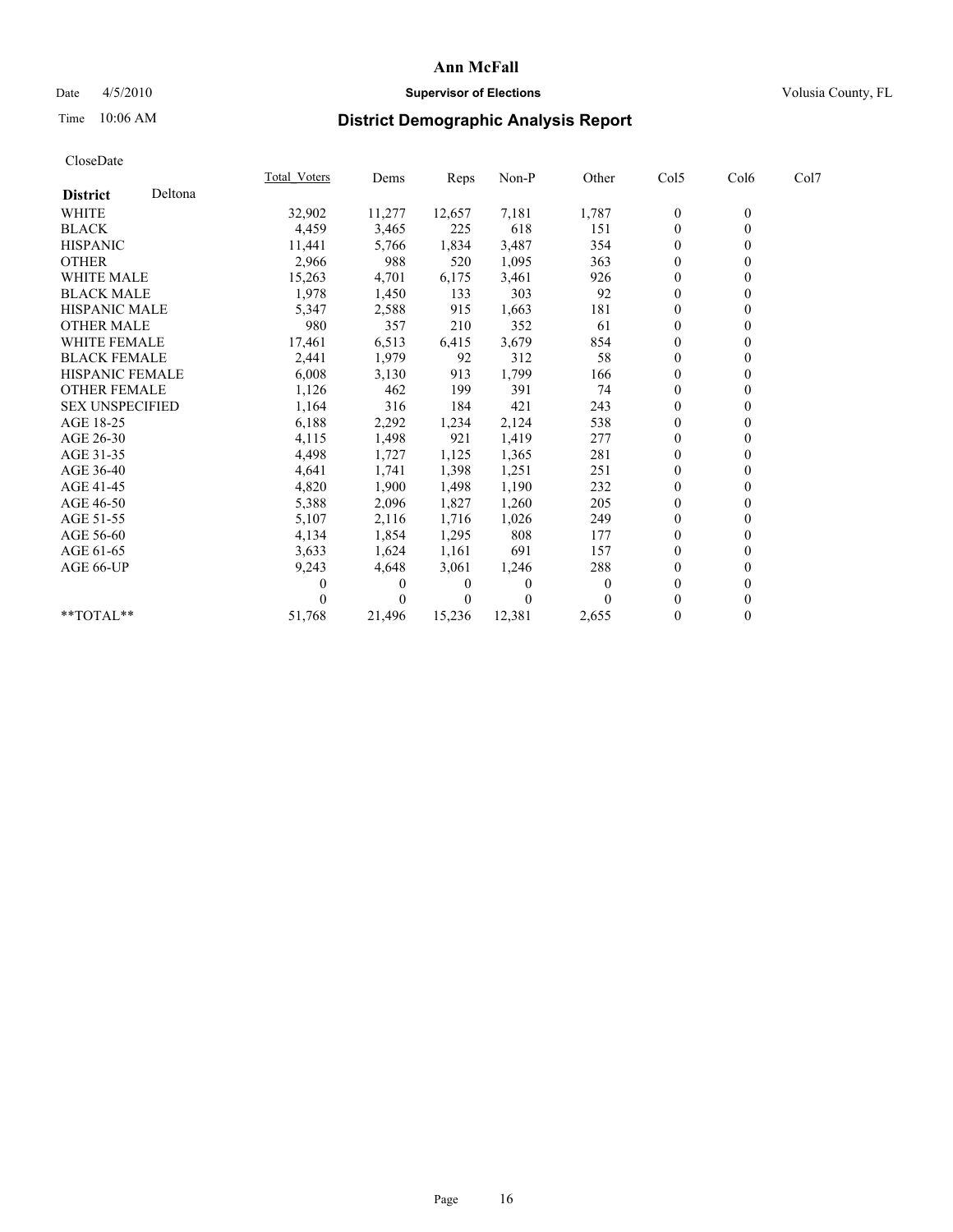## Date 4/5/2010 **Supervisor of Elections Supervisor of Elections** Volusia County, FL

# Time 10:06 AM **District Demographic Analysis Report**

|                        |           | <b>Total Voters</b> | Dems           | Reps  | Non-P    | Other | Col5             | Col6             | Col7 |  |
|------------------------|-----------|---------------------|----------------|-------|----------|-------|------------------|------------------|------|--|
| <b>District</b>        | Edgewater |                     |                |       |          |       |                  |                  |      |  |
| <b>WHITE</b>           |           | 12,768              | 4,924          | 4,287 | 3,052    | 505   | $\boldsymbol{0}$ | $\boldsymbol{0}$ |      |  |
| <b>BLACK</b>           |           | 258                 | 199            | 11    | 40       | 8     | $\mathbf{0}$     |                  |      |  |
| <b>HISPANIC</b>        |           | 163                 | 75             | 34    | 45       | 9     | $\Omega$         |                  |      |  |
| <b>OTHER</b>           |           | 459                 | 137            | 88    | 175      | 59    | $\theta$         |                  |      |  |
| <b>WHITE MALE</b>      |           | 5,775               | 1,995          | 2,099 | 1,424    | 257   | 0                |                  |      |  |
| <b>BLACK MALE</b>      |           | 126                 | 94             | 6     | 22       | 4     | $\Omega$         |                  |      |  |
| HISPANIC MALE          |           | 69                  | 30             | 13    | 20       | 6     | $\theta$         |                  |      |  |
| <b>OTHER MALE</b>      |           | 148                 | 52             | 39    | 50       |       | 0                |                  |      |  |
| WHITE FEMALE           |           | 6,923               | 2,903          | 2,160 | 1,614    | 246   | $\Omega$         |                  |      |  |
| <b>BLACK FEMALE</b>    |           | 127                 | 102            | 5     | 17       |       | $\theta$         |                  |      |  |
| HISPANIC FEMALE        |           | 91                  | 44             | 21    | 23       |       | $\theta$         |                  |      |  |
| <b>OTHER FEMALE</b>    |           | 166                 | 61             | 36    | 60       | 9     | $\Omega$         |                  |      |  |
| <b>SEX UNSPECIFIED</b> |           | 223                 | 54             | 41    | 82       | 46    | $\theta$         |                  |      |  |
| AGE 18-25              |           | 1,187               | 374            | 265   | 456      | 92    | $\theta$         |                  |      |  |
| AGE 26-30              |           | 813                 | 267            | 205   | 293      | 48    | $\Omega$         |                  |      |  |
| AGE 31-35              |           | 889                 | 292            | 249   | 305      | 43    | $\theta$         |                  |      |  |
| AGE 36-40              |           | 953                 | 311            | 277   | 323      | 42    | $\Omega$         |                  |      |  |
| AGE 41-45              |           | 962                 | 345            | 335   | 249      | 33    | $\Omega$         |                  |      |  |
| AGE 46-50              |           | 1,250               | 478            | 420   | 301      | 51    | $\theta$         |                  |      |  |
| AGE 51-55              |           | 1,317               | 503            | 477   | 296      | 41    | $\theta$         |                  |      |  |
| AGE 56-60              |           | 1,251               | 529            | 407   | 273      | 42    | $\Omega$         |                  |      |  |
| AGE 61-65              |           | 1,255               | 521            | 416   | 255      | 63    | $\theta$         |                  |      |  |
| AGE 66-UP              |           | 3,771               | 1,715          | 1,369 | 561      | 126   | $\theta$         |                  |      |  |
|                        |           |                     | $\overline{0}$ | 0     | $\theta$ | 0     | $\Omega$         |                  |      |  |
|                        |           |                     | $\Omega$       |       | $\Omega$ |       | $\theta$         |                  |      |  |
| **TOTAL**              |           | 13,648              | 5,335          | 4,420 | 3,312    | 581   | $\theta$         | $\theta$         |      |  |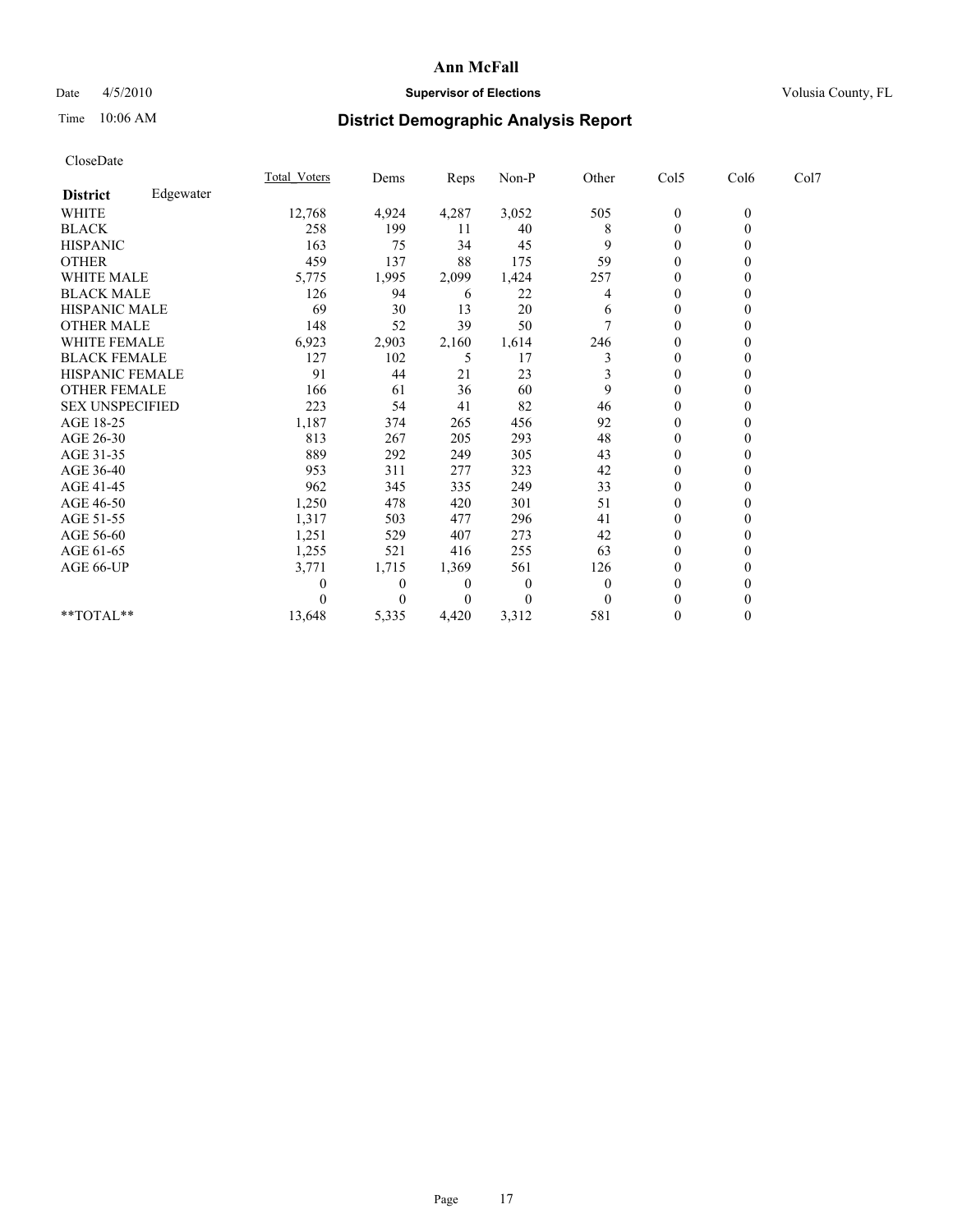## Date  $4/5/2010$  **Supervisor of Elections** Volusia County, FL

# Time 10:06 AM **District Demographic Analysis Report**

| CloseDate              |            |                     |              |             |              |                |                  |                  |      |  |
|------------------------|------------|---------------------|--------------|-------------|--------------|----------------|------------------|------------------|------|--|
|                        |            | <b>Total Voters</b> | Dems         | Reps        | Non-P        | Other          | Col5             | Col6             | Col7 |  |
| <b>District</b>        | Holly Hill |                     |              |             |              |                |                  |                  |      |  |
| <b>WHITE</b>           |            | 5,528               | 2,357        | 1,676       | 1,227        | 268            | $\boldsymbol{0}$ | $\boldsymbol{0}$ |      |  |
| <b>BLACK</b>           |            | 719                 | 593          | 23          | 94           | 9              | $\boldsymbol{0}$ | $\overline{0}$   |      |  |
| <b>HISPANIC</b>        |            | 135                 | 69           | 22          | 38           | 6              | $\theta$         | $\mathbf{0}$     |      |  |
| <b>OTHER</b>           |            | 328                 | 120          | 57          | 116          | 35             | $\mathbf{0}$     | $\theta$         |      |  |
| <b>WHITE MALE</b>      |            | 2,485               | 933          | 822         | 606          | 124            | $\boldsymbol{0}$ | $\theta$         |      |  |
| <b>BLACK MALE</b>      |            | 254                 | 198          | 9           | 41           | 6              | 0                | $\theta$         |      |  |
| HISPANIC MALE          |            | 63                  | 25           | 14          | 21           | 3              | $\boldsymbol{0}$ | $\theta$         |      |  |
| <b>OTHER MALE</b>      |            | 95                  | 31           | 21          | 35           | 8              | $\mathbf{0}$     | $\mathbf{0}$     |      |  |
| <b>WHITE FEMALE</b>    |            | 3,011               | 1,412        | 848         | 614          | 137            | 0                | $\theta$         |      |  |
| <b>BLACK FEMALE</b>    |            | 462                 | 393          | 14          | 52           | 3              | $\mathbf{0}$     | $\Omega$         |      |  |
| HISPANIC FEMALE        |            | 72                  | 44           | $\,$ 8 $\,$ | 17           | 3              | $\mathbf{0}$     | $\theta$         |      |  |
| <b>OTHER FEMALE</b>    |            | 134                 | 60           | 28          | 42           | 4              | $\overline{0}$   | $\mathbf{0}$     |      |  |
| <b>SEX UNSPECIFIED</b> |            | 134                 | 43           | 14          | 47           | 30             | $\mathbf{0}$     | $\theta$         |      |  |
| AGE 18-25              |            | 707                 | 314          | 129         | 209          | 55             | $\boldsymbol{0}$ | $\Omega$         |      |  |
| AGE 26-30              |            | 479                 | 202          | 98          | 159          | 20             | $\boldsymbol{0}$ | $\Omega$         |      |  |
| AGE 31-35              |            | 434                 | 190          | 84          | 137          | 23             | $\boldsymbol{0}$ | $\theta$         |      |  |
| AGE 36-40              |            | 438                 | 181          | 103         | 130          | 24             | $\boldsymbol{0}$ | $\Omega$         |      |  |
| AGE 41-45              |            | 545                 | 223          | 155         | 142          | 25             | $\boldsymbol{0}$ | $\theta$         |      |  |
| AGE 46-50              |            | 663                 | 287          | 178         | 152          | 46             | $\boldsymbol{0}$ | $\Omega$         |      |  |
| AGE 51-55              |            | 625                 | 301          | 162         | 132          | 30             | $\overline{0}$   | $\theta$         |      |  |
| AGE 56-60              |            | 609                 | 305          | 158         | 127          | 19             | $\boldsymbol{0}$ | $\theta$         |      |  |
| AGE 61-65              |            | 507                 | 251          | 130         | 101          | 25             | $\theta$         | $\theta$         |      |  |
| AGE 66-UP              |            | 1,702               | 884          | 581         | 186          | 51             | $\boldsymbol{0}$ | $\mathbf{0}$     |      |  |
|                        |            | $\mathbf{0}$        | $\mathbf{0}$ | $\theta$    | $\mathbf{0}$ | $\theta$       | $\mathbf{0}$     | $\Omega$         |      |  |
|                        |            | $\theta$            | $\mathbf{0}$ | $\theta$    | $\theta$     | $\overline{0}$ | $\mathbf{0}$     | $\theta$         |      |  |
| **TOTAL**              |            | 6,710               | 3,139        | 1,778       | 1,475        | 318            | $\overline{0}$   | $\mathbf{0}$     |      |  |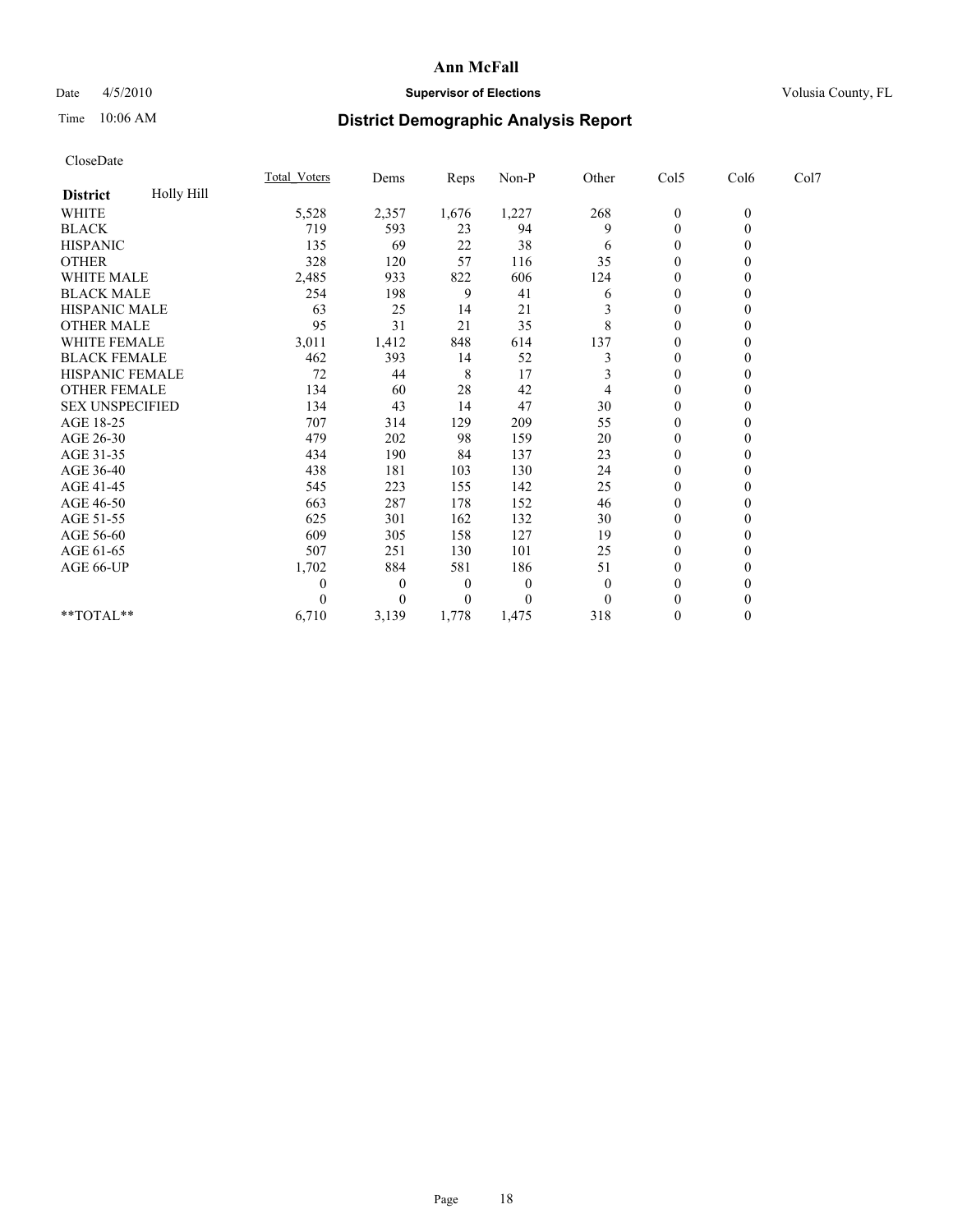## Date 4/5/2010 **Supervisor of Elections Supervisor of Elections** Volusia County, FL

# Time 10:06 AM **District Demographic Analysis Report**

|                        |            | Total Voters  | Dems           | <b>Reps</b>    | $Non-P$      | Other          | Col5         | Col6         | Col7 |  |
|------------------------|------------|---------------|----------------|----------------|--------------|----------------|--------------|--------------|------|--|
| <b>District</b>        | Lake Helen |               |                |                |              |                |              |              |      |  |
| <b>WHITE</b>           |            | 1,551         | 622            | 556            | 297          | 76             | $\mathbf{0}$ | $\mathbf{0}$ |      |  |
| <b>BLACK</b>           |            | 178           | 156            |                | 12           | 3              | $\theta$     |              |      |  |
| <b>HISPANIC</b>        |            | 29            | 11             | 10             | 3            | 5              | $\Omega$     |              |      |  |
| <b>OTHER</b>           |            | 58            | 20             | 14             | 18           | 6              | $\Omega$     |              |      |  |
| <b>WHITE MALE</b>      |            | 696           | 252            | 274            | 134          | 36             | 0            |              |      |  |
| <b>BLACK MALE</b>      |            | 77            | 68             |                | 5            |                | 0            |              |      |  |
| HISPANIC MALE          |            | 9             | $\overline{2}$ |                | $\theta$     | 2              | $\Omega$     |              |      |  |
| <b>OTHER MALE</b>      |            | 17            | $\tau$         | $\mathfrak{D}$ | 6            | $\overline{c}$ | 0            |              |      |  |
| WHITE FEMALE           |            | 844           | 367            | 277            | 160          | 40             | 0            |              |      |  |
| <b>BLACK FEMALE</b>    |            | 101           | 88             |                |              | $\overline{2}$ | $\Omega$     |              |      |  |
| HISPANIC FEMALE        |            | 20            | 9              |                |              |                | 0            |              |      |  |
| <b>OTHER FEMALE</b>    |            | 23            | 12             |                | 6            |                | 0            |              |      |  |
| <b>SEX UNSPECIFIED</b> |            | 29            | 4              | 13             | 9            |                | $\theta$     |              |      |  |
| AGE 18-25              |            | 175           | 60             | 47             | 53           | 15             | 0            |              |      |  |
| AGE 26-30              |            | 96            | 35             | 23             | 31           |                | $\Omega$     |              |      |  |
| AGE 31-35              |            | 94            | 34             | 28             | 24           | 8              | $\Omega$     |              |      |  |
| AGE 36-40              |            | 121           | 42             | 34             | 33           | 12             | 0            |              |      |  |
| AGE 41-45              |            | 123           | 54             | 44             | 17           | 8              | $\Omega$     |              |      |  |
| AGE 46-50              |            | 200           | 77             | $72\,$         | 41           | 10             | 0            |              |      |  |
| AGE 51-55              |            | 209           | 97             | 70             | 32           | 10             | 0            |              |      |  |
| AGE 56-60              |            | 187           | 92             | 60             | 29           | 6              | $\Omega$     |              |      |  |
| AGE 61-65              |            | 162           | 86             | 53             | 21           | $\overline{2}$ | $\Omega$     |              |      |  |
| AGE 66-UP              |            | 449           | 232            | 156            | 49           | 12             | 0            |              |      |  |
|                        |            | $\mathcal{L}$ | $\Omega$       | $\theta$       | $\mathbf{0}$ | $\theta$       | 0            |              |      |  |
|                        |            |               | $\Omega$       | $\theta$       | $\theta$     | 0              |              |              |      |  |
| **TOTAL**              |            | 1,816         | 809            | 587            | 330          | 90             | 0            |              |      |  |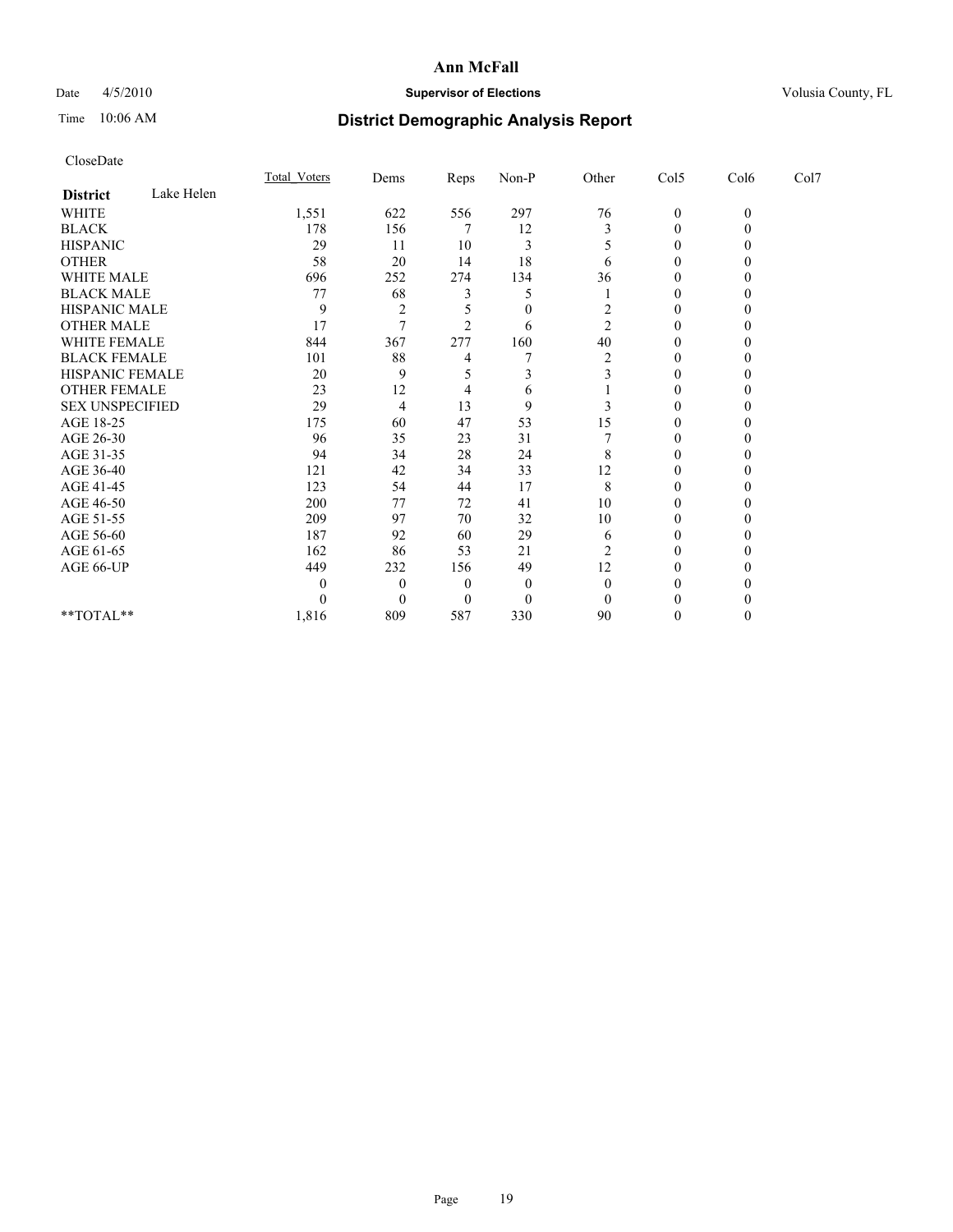## Date 4/5/2010 **Supervisor of Elections Supervisor of Elections** Volusia County, FL

# Time 10:06 AM **District Demographic Analysis Report**

|                        |                  | Total Voters | Dems         | Reps         | $Non-P$        | Other          | Col5         | Col6         | Col7 |  |
|------------------------|------------------|--------------|--------------|--------------|----------------|----------------|--------------|--------------|------|--|
| <b>District</b>        | New Smyrna Beach |              |              |              |                |                |              |              |      |  |
| WHITE                  |                  | 14,870       | 5,211        | 5,964        | 3,085          | 610            | $\mathbf{0}$ | $\mathbf{0}$ |      |  |
| <b>BLACK</b>           |                  | 737          | 623          | 24           | 77             | 13             | $\theta$     |              |      |  |
| <b>HISPANIC</b>        |                  | 178          | 62           | 46           | 61             | 9              | $\theta$     |              |      |  |
| <b>OTHER</b>           |                  | 568          | 140          | 114          | 201            | 113            | $\theta$     |              |      |  |
| <b>WHITE MALE</b>      |                  | 6,790        | 2,081        | 2,821        | 1,566          | 322            | 0            |              |      |  |
| <b>BLACK MALE</b>      |                  | 311          | 243          | 10           | 49             | 9              | $\theta$     |              |      |  |
| <b>HISPANIC MALE</b>   |                  | 86           | 24           | 19           | 37             | 6              | $\theta$     |              |      |  |
| <b>OTHER MALE</b>      |                  | 161          | 44           | 44           | 64             | 9              | $\theta$     |              |      |  |
| WHITE FEMALE           |                  | 7,979        | 3,091        | 3,107        | 1,494          | 287            | $\theta$     |              |      |  |
| <b>BLACK FEMALE</b>    |                  | 421          | 375          | 14           | 28             | 4              | $\mathbf{0}$ |              |      |  |
| HISPANIC FEMALE        |                  | 92           | 38           | 27           | 24             | 3              | $\theta$     |              |      |  |
| <b>OTHER FEMALE</b>    |                  | 203          | 67           | 53           | 66             | 17             | $\theta$     |              |      |  |
| <b>SEX UNSPECIFIED</b> |                  | 310          | 73           | 53           | 96             | 88             | $\theta$     |              |      |  |
| AGE 18-25              |                  | 1,075        | 358          | 231          | 386            | 100            | $\theta$     |              |      |  |
| AGE 26-30              |                  | 806          | 282          | 221          | 253            | 50             | $\theta$     |              |      |  |
| AGE 31-35              |                  | 774          | 256          | 228          | 242            | 48             | $\theta$     |              |      |  |
| AGE 36-40              |                  | 859          | 298          | 266          | 241            | 54             | $\mathbf{0}$ |              |      |  |
| AGE 41-45              |                  | 888          | 295          | 327          | 226            | 40             | $\theta$     |              |      |  |
| AGE 46-50              |                  | 1,239        | 423          | 491          | 271            | 54             | $\theta$     |              |      |  |
| AGE 51-55              |                  | 1,484        | 608          | 517          | 299            | 60             | $\mathbf{0}$ |              |      |  |
| AGE 56-60              |                  | 1,620        | 638          | 590          | 322            | 70             | $\Omega$     |              |      |  |
| AGE 61-65              |                  | 1,682        | 632          | 661          | 332            | 57             | $\theta$     |              |      |  |
| AGE 66-UP              |                  | 5,926        | 2,246        | 2,616        | 852            | 212            | $\mathbf{0}$ |              |      |  |
|                        |                  | 0            | $\mathbf{0}$ | $\mathbf{0}$ | $\overline{0}$ | $\overline{0}$ | $\theta$     |              |      |  |
|                        |                  |              | $\Omega$     | $\theta$     | $\theta$       | $\theta$       | $\theta$     |              |      |  |
| **TOTAL**              |                  | 16,353       | 6,036        | 6,148        | 3,424          | 745            | $\Omega$     |              |      |  |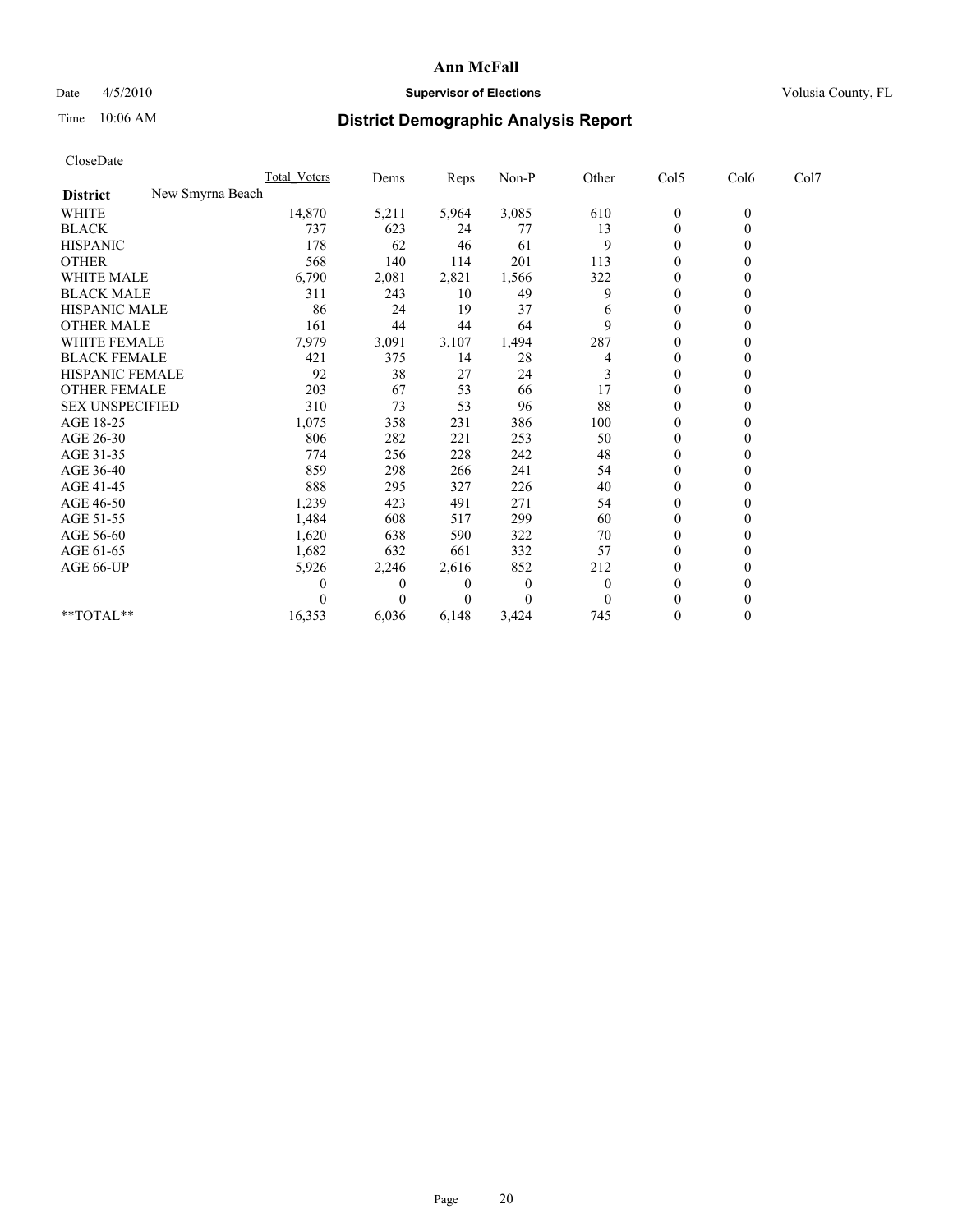## Date 4/5/2010 **Supervisor of Elections Supervisor of Elections** Volusia County, FL

# Time 10:06 AM **District Demographic Analysis Report**

|                        |          | <b>Total Voters</b> | Dems     | Reps     | $Non-P$  | Other | Col5             | Col6     | Col7 |  |
|------------------------|----------|---------------------|----------|----------|----------|-------|------------------|----------|------|--|
| <b>District</b>        | Oak Hill |                     |          |          |          |       |                  |          |      |  |
| <b>WHITE</b>           |          | 1,051               | 400      | 389      | 228      | 34    | $\boldsymbol{0}$ | $\Omega$ |      |  |
| <b>BLACK</b>           |          | 168                 | 147      |          | 15       |       | 0                |          |      |  |
| <b>HISPANIC</b>        |          | 5                   | 4        |          | $\theta$ |       | 0                |          |      |  |
| <b>OTHER</b>           |          | 38                  | 9        |          | 14       | 8     | 0                |          |      |  |
| WHITE MALE             |          | 511                 | 172      | 204      | 114      | 21    |                  |          |      |  |
| <b>BLACK MALE</b>      |          | 74                  | 63       |          |          |       | 0                |          |      |  |
| HISPANIC MALE          |          |                     | $\Omega$ |          | $\Omega$ |       | 0                |          |      |  |
| <b>OTHER MALE</b>      |          | 19                  | 4        |          | 9        |       | 0                |          |      |  |
| <b>WHITE FEMALE</b>    |          | 532                 | 227      | 180      | 112      | 13    | 0                |          |      |  |
| <b>BLACK FEMALE</b>    |          | 93                  | 84       |          | 8        | 0     | 0                |          |      |  |
| HISPANIC FEMALE        |          | 4                   |          | 0        |          |       | 0                |          |      |  |
| <b>OTHER FEMALE</b>    |          | 14                  |          |          |          |       | 0                |          |      |  |
| <b>SEX UNSPECIFIED</b> |          | 14                  |          | 6        | 3        |       | 0                |          |      |  |
| AGE 18-25              |          | 88                  | 43       | 16       | 21       |       |                  |          |      |  |
| AGE 26-30              |          | 63                  | 33       | 15       | 15       |       | 0                |          |      |  |
| AGE 31-35              |          | 49                  | 12       | 19       | 17       |       | 0                |          |      |  |
| AGE 36-40              |          | 66                  | 32       | 19       | 12       |       |                  |          |      |  |
| AGE 41-45              |          | 91                  | 40       | 29       | 19       |       | 0                |          |      |  |
| AGE 46-50              |          | 105                 | 47       | 35       | 19       |       | 0                |          |      |  |
| AGE 51-55              |          | 143                 | 68       | 39       | 30       | 6     | 0                |          |      |  |
| AGE 56-60              |          | 119                 | 53       | 40       | 22       |       | 0                |          |      |  |
| AGE 61-65              |          | 151                 | 62       | 43       | 37       | g     | 0                |          |      |  |
| AGE 66-UP              |          | 387                 | 170      | 147      | 65       |       | 0                |          |      |  |
|                        |          |                     | $\Omega$ | $\Omega$ | $\theta$ |       | 0                |          |      |  |
|                        |          |                     | $\Omega$ | $\Omega$ | $\theta$ |       |                  |          |      |  |
| **TOTAL**              |          | 1,262               | 560      | 402      | 257      | 43    | 0                |          |      |  |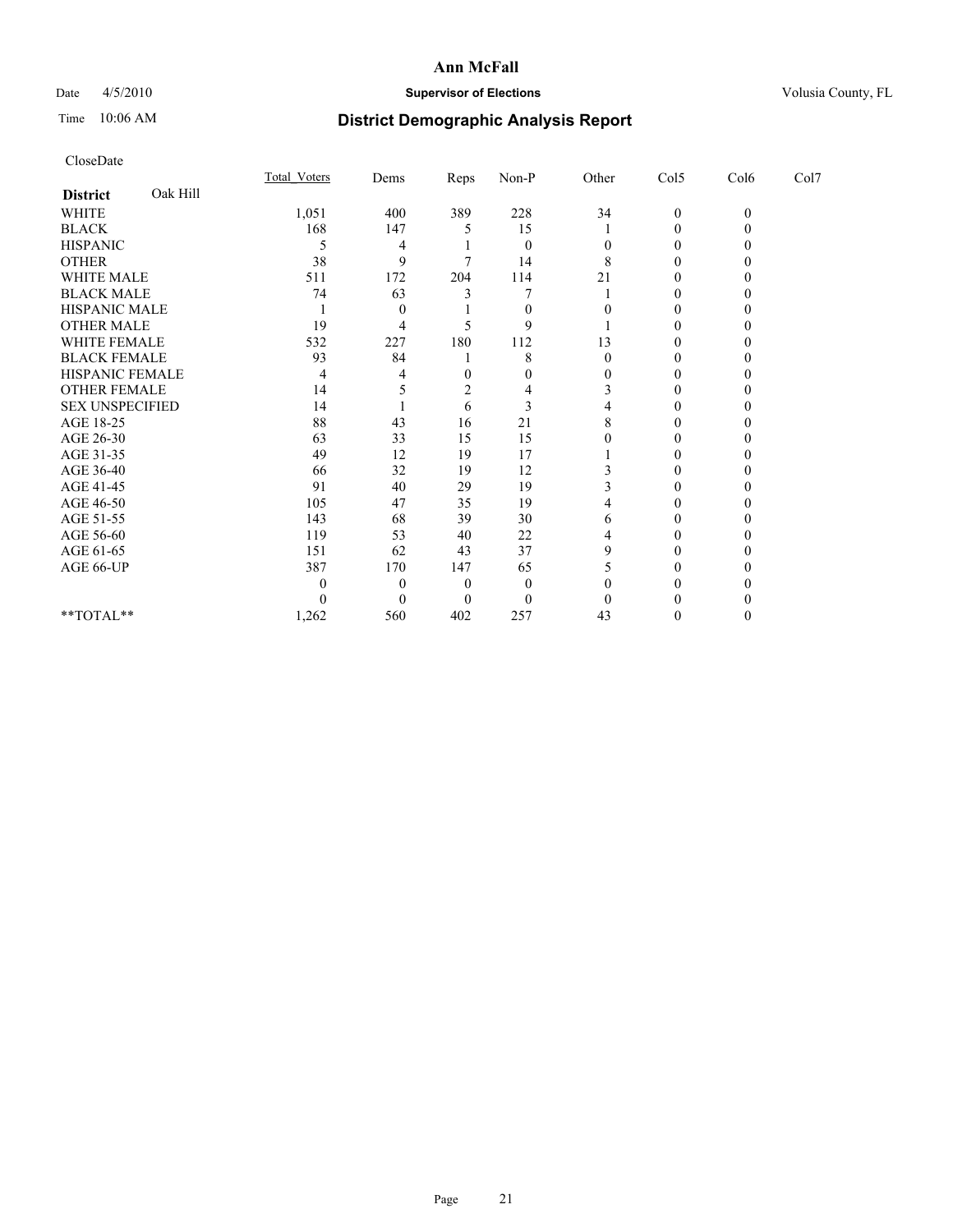## Date 4/5/2010 **Supervisor of Elections Supervisor of Elections** Volusia County, FL

# Time 10:06 AM **District Demographic Analysis Report**

|                        |             | <b>Total Voters</b> | Dems     | Reps             | $Non-P$  | Other    | Col5             | Col6             | Col7 |  |
|------------------------|-------------|---------------------|----------|------------------|----------|----------|------------------|------------------|------|--|
| <b>District</b>        | Orange City |                     |          |                  |          |          |                  |                  |      |  |
| <b>WHITE</b>           |             | 4,792               | 1,700    | 1,968            | 890      | 234      | $\boldsymbol{0}$ | $\boldsymbol{0}$ |      |  |
| <b>BLACK</b>           |             | 298                 | 235      | 10               | 43       | 10       | $\theta$         |                  |      |  |
| <b>HISPANIC</b>        |             | 570                 | 274      | 93               | 186      | 17       | $\theta$         |                  |      |  |
| <b>OTHER</b>           |             | 267                 | 100      | 62               | 82       | 23       | $\theta$         |                  |      |  |
| <b>WHITE MALE</b>      |             | 2,051               | 653      | 871              | 404      | 123      | $\Omega$         |                  |      |  |
| <b>BLACK MALE</b>      |             | 109                 | 75       | 6                | 22       | 6        | $\theta$         |                  |      |  |
| HISPANIC MALE          |             | 244                 | 116      | 45               | 76       |          | $\mathbf{0}$     |                  |      |  |
| <b>OTHER MALE</b>      |             | 88                  | 35       | 24               | 26       | 3        | $\theta$         |                  |      |  |
| WHITE FEMALE           |             | 2,716               | 1,038    | 1,089            | 479      | 110      | $\theta$         |                  |      |  |
| <b>BLACK FEMALE</b>    |             | 187                 | 158      | 4                | 21       | 4        | $\theta$         |                  |      |  |
| HISPANIC FEMALE        |             | 325                 | 158      | 47               | 110      | 10       | $\mathbf{0}$     |                  |      |  |
| <b>OTHER FEMALE</b>    |             | 104                 | 45       | 24               | 27       | 8        | $\theta$         |                  |      |  |
| <b>SEX UNSPECIFIED</b> |             | 103                 | 31       | 23               | 36       | 13       | $\theta$         |                  |      |  |
| AGE 18-25              |             | 481                 | 168      | 123              | 156      | 34       | $\theta$         |                  |      |  |
| AGE 26-30              |             | 406                 | 132      | 129              | 115      | 30       | $\theta$         |                  |      |  |
| AGE 31-35              |             | 366                 | 129      | 106              | 109      | 22       | $\theta$         |                  |      |  |
| AGE 36-40              |             | 343                 | 130      | 107              | 89       | 17       | $\theta$         |                  |      |  |
| AGE 41-45              |             | 381                 | 143      | 120              | 105      | 13       | $\theta$         |                  |      |  |
| AGE 46-50              |             | 421                 | 152      | 146              | 99       | 24       | $\theta$         |                  |      |  |
| AGE 51-55              |             | 427                 | 177      | 152              | 82       | 16       | $\theta$         |                  |      |  |
| AGE 56-60              |             | 439                 | 194      | 131              | 93       | 21       | $\Omega$         |                  |      |  |
| AGE 61-65              |             | 458                 | 196      | 167              | 72       | 23       | $\theta$         |                  |      |  |
| AGE 66-UP              |             | 2,205               | 888      | 952              | 281      | 84       | $\theta$         |                  |      |  |
|                        |             |                     | $\bf{0}$ | $\boldsymbol{0}$ | $\Omega$ | $\theta$ | $\theta$         |                  |      |  |
|                        |             |                     | $\theta$ | $\theta$         | $\theta$ | $\Omega$ | $\theta$         |                  |      |  |
| **TOTAL**              |             | 5,927               | 2,309    | 2,133            | 1,201    | 284      | $\mathbf{0}$     | $\Omega$         |      |  |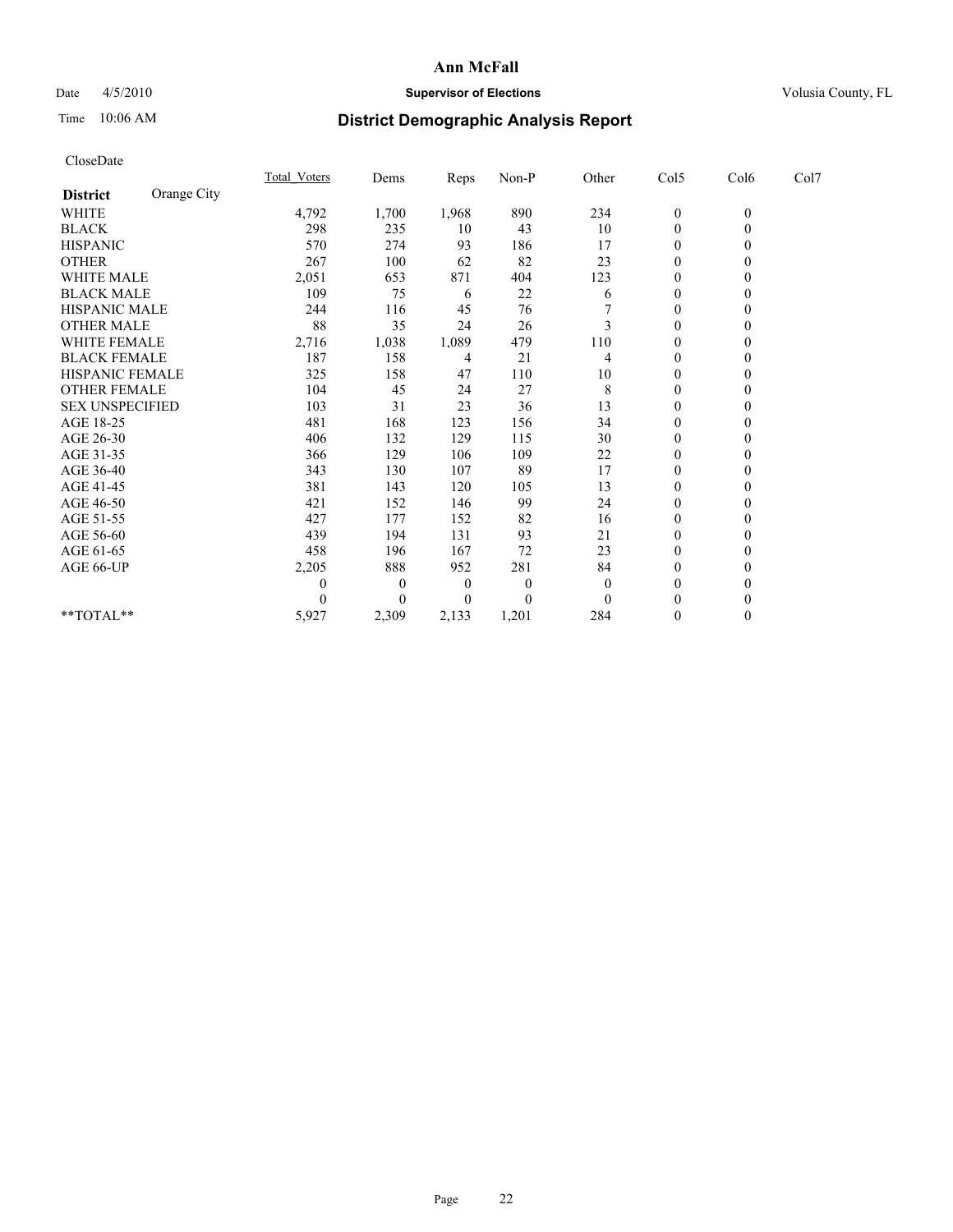## Date  $4/5/2010$  **Supervisor of Elections** Volusia County, FL

# Time 10:06 AM **District Demographic Analysis Report**

| CloseDate              |              |                     |          |        |       |          |                  |                  |      |  |
|------------------------|--------------|---------------------|----------|--------|-------|----------|------------------|------------------|------|--|
|                        |              | <b>Total Voters</b> | Dems     | Reps   | Non-P | Other    | Col5             | Col6             | Col7 |  |
| <b>District</b>        | Ormond Beach |                     |          |        |       |          |                  |                  |      |  |
| <b>WHITE</b>           |              | 24,747              | 8,961    | 10,417 | 4,494 | 875      | $\boldsymbol{0}$ | $\boldsymbol{0}$ |      |  |
| <b>BLACK</b>           |              | 752                 | 577      | 53     | 100   | 22       | $\boldsymbol{0}$ | $\theta$         |      |  |
| <b>HISPANIC</b>        |              | 429                 | 181      | 118    | 118   | 12       | $\boldsymbol{0}$ | 0                |      |  |
| <b>OTHER</b>           |              | 1,373               | 476      | 357    | 420   | 120      | $\boldsymbol{0}$ | $\theta$         |      |  |
| <b>WHITE MALE</b>      |              | 11,130              | 3,612    | 4,911  | 2,155 | 452      | 0                | 0                |      |  |
| <b>BLACK MALE</b>      |              | 335                 | 249      | 26     | 48    | 12       | 0                | $\theta$         |      |  |
| <b>HISPANIC MALE</b>   |              | 182                 | 61       | 58     | 55    | 8        | $\boldsymbol{0}$ | $\theta$         |      |  |
| <b>OTHER MALE</b>      |              | 496                 | 158      | 146    | 173   | 19       | $\boldsymbol{0}$ | $\theta$         |      |  |
| <b>WHITE FEMALE</b>    |              | 13,484              | 5,310    | 5,462  | 2,297 | 415      | $\boldsymbol{0}$ | $\mathbf{0}$     |      |  |
| <b>BLACK FEMALE</b>    |              | 411                 | 323      | 27     | 52    | 9        | $\boldsymbol{0}$ | 0                |      |  |
| <b>HISPANIC FEMALE</b> |              | 241                 | 118      | 56     | 63    | 4        | $\boldsymbol{0}$ | $\theta$         |      |  |
| <b>OTHER FEMALE</b>    |              | 562                 | 231      | 161    | 150   | 20       | 0                | $\theta$         |      |  |
| <b>SEX UNSPECIFIED</b> |              | 460                 | 133      | 98     | 139   | 90       | $\mathbf{0}$     | $\theta$         |      |  |
| AGE 18-25              |              | 2,179               | 779      | 672    | 583   | 145      | $\boldsymbol{0}$ | $\theta$         |      |  |
| AGE 26-30              |              | 1,204               | 412      | 371    | 365   | 56       | $\overline{0}$   | $\theta$         |      |  |
| AGE 31-35              |              | 1,269               | 402      | 422    | 374   | 71       | $\boldsymbol{0}$ | $\theta$         |      |  |
| AGE 36-40              |              | 1,547               | 490      | 611    | 363   | 83       | 0                | $\theta$         |      |  |
| AGE 41-45              |              | 2,002               | 606      | 890    | 435   | 71       | 0                | $\theta$         |      |  |
| AGE 46-50              |              | 2,453               | 821      | 1,094  | 471   | 67       | 0                | $\theta$         |      |  |
| AGE 51-55              |              | 2,676               | 1,005    | 1,129  | 465   | 77       | 0                | $\theta$         |      |  |
| AGE 56-60              |              | 2,612               | 1,060    | 999    | 468   | 85       | 0                | $\theta$         |      |  |
| AGE 61-65              |              | 2,633               | 1,050    | 1,061  | 433   | 89       | $\Omega$         | $\theta$         |      |  |
| AGE 66-UP              |              | 8,726               | 3,570    | 3,696  | 1,175 | 285      | $\boldsymbol{0}$ | $\theta$         |      |  |
|                        |              | 0                   | $\theta$ | 0      | 0     | $\theta$ | $\theta$         | 0                |      |  |
|                        |              |                     | $\theta$ |        | 0     | $\Omega$ | 0                | $\theta$         |      |  |
| $*$ TOTAL $*$ *        |              | 27,301              | 10,195   | 10,945 | 5,132 | 1,029    | 0                | $\theta$         |      |  |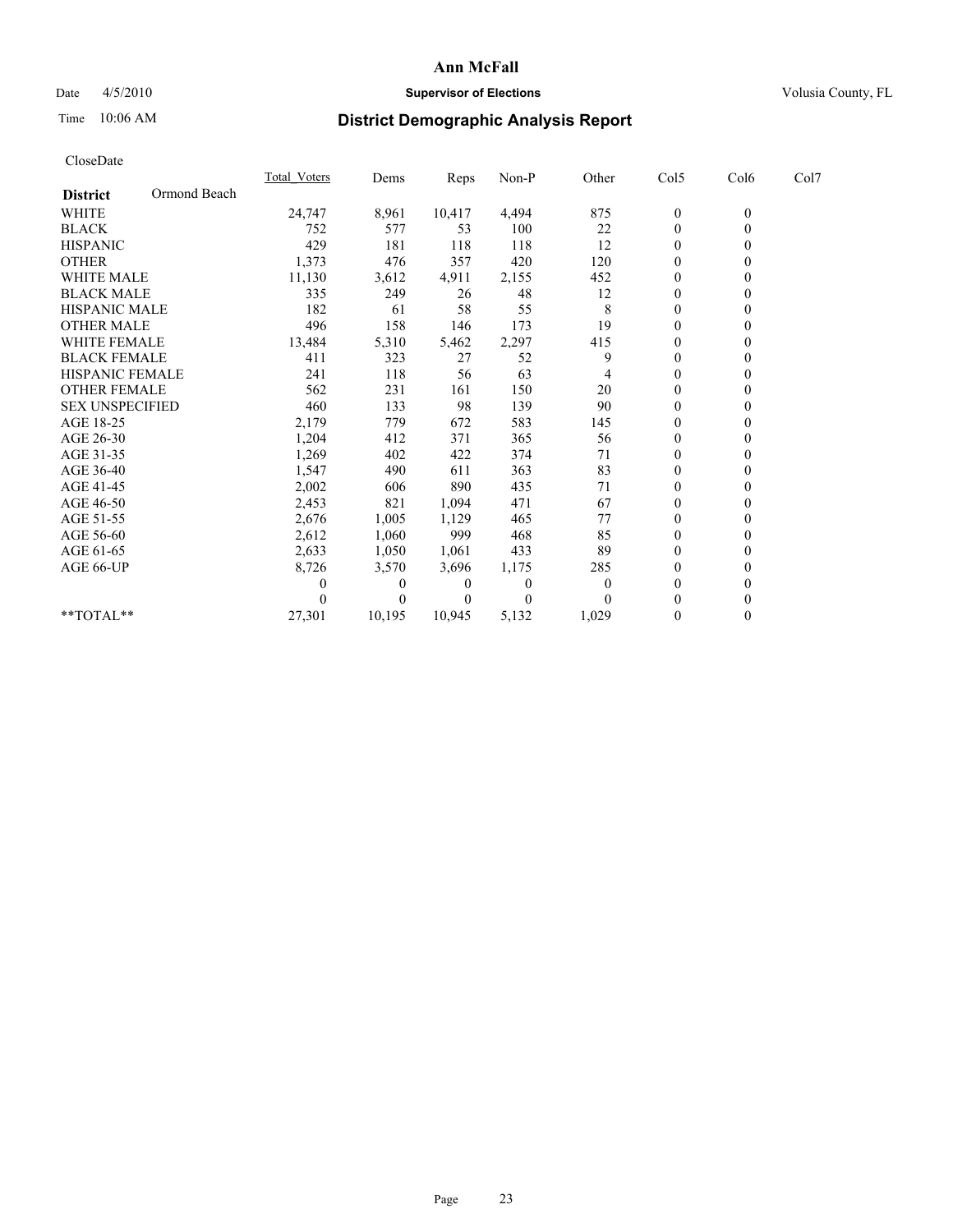## Date 4/5/2010 **Supervisor of Elections Supervisor of Elections** Volusia County, FL

# Time 10:06 AM **District Demographic Analysis Report**

|                        |         | Total Voters | Dems     | <b>Reps</b>    | $Non-P$        | Other  | Col5         | Col6         | Col7 |  |
|------------------------|---------|--------------|----------|----------------|----------------|--------|--------------|--------------|------|--|
| <b>District</b>        | Pierson |              |          |                |                |        |              |              |      |  |
| <b>WHITE</b>           |         | 530          | 223      | 212            | 77             | $18\,$ | $\mathbf{0}$ | $\mathbf{0}$ |      |  |
| <b>BLACK</b>           |         | 59           | 49       | 4              | 5              |        | 0            |              |      |  |
| <b>HISPANIC</b>        |         | 87           | 35       |                | 44             |        | 0            |              |      |  |
| <b>OTHER</b>           |         | 22           | 4        | $\mathfrak{D}$ | 15             |        | 0            |              |      |  |
| <b>WHITE MALE</b>      |         | 253          | 100      | 109            | 31             | 13     |              |              |      |  |
| <b>BLACK MALE</b>      |         | 28           | 23       | 2              | 3              |        | 0            |              |      |  |
| HISPANIC MALE          |         | 40           | 21       |                | 17             |        | 0            |              |      |  |
| <b>OTHER MALE</b>      |         | 9            |          | $\mathfrak{D}$ | 6              |        | 0            |              |      |  |
| WHITE FEMALE           |         | 275          | 123      | 102            | 45             |        | 0            |              |      |  |
| <b>BLACK FEMALE</b>    |         | 31           | 26       | $\overline{2}$ | $\overline{2}$ |        | 0            |              |      |  |
| HISPANIC FEMALE        |         | 45           | 14       | 4              | 25             |        | 0            |              |      |  |
| <b>OTHER FEMALE</b>    |         | 5            | 3        | $\theta$       | $\overline{2}$ | 0      | 0            |              |      |  |
| <b>SEX UNSPECIFIED</b> |         | 12           | $\theta$ |                | 10             |        | $\Omega$     |              |      |  |
| AGE 18-25              |         | 87           | 24       | 19             | 40             |        | 0            |              |      |  |
| AGE 26-30              |         | 59           | 22       | 16             | 21             | 0      | $\Omega$     |              |      |  |
| AGE 31-35              |         | 46           | 14       | 13             | 15             |        | $\Omega$     |              |      |  |
| AGE 36-40              |         | 49           | 20       | 18             | 9              | 2      | 0            |              |      |  |
| AGE 41-45              |         | 40           | 17       | $10\,$         | 11             |        | 0            |              |      |  |
| AGE 46-50              |         | 66           | 33       | $22\,$         | 8              |        | 0            |              |      |  |
| AGE 51-55              |         | 78           | 34       | 30             | 11             |        | 0            |              |      |  |
| AGE 56-60              |         | 71           | 35       | 28             | 8              |        | 0            |              |      |  |
| AGE 61-65              |         | 51           | 30       | 14             | 6              |        | 0            |              |      |  |
| AGE 66-UP              |         | 151          | 82       | 53             | 12             |        |              |              |      |  |
|                        |         |              | $\Omega$ | $\Omega$       | $\theta$       |        | 0            |              |      |  |
|                        |         |              | $\Omega$ | $\Omega$       | $\theta$       |        |              |              |      |  |
| **TOTAL**              |         | 698          | 311      | 223            | 141            | 23     | 0            |              |      |  |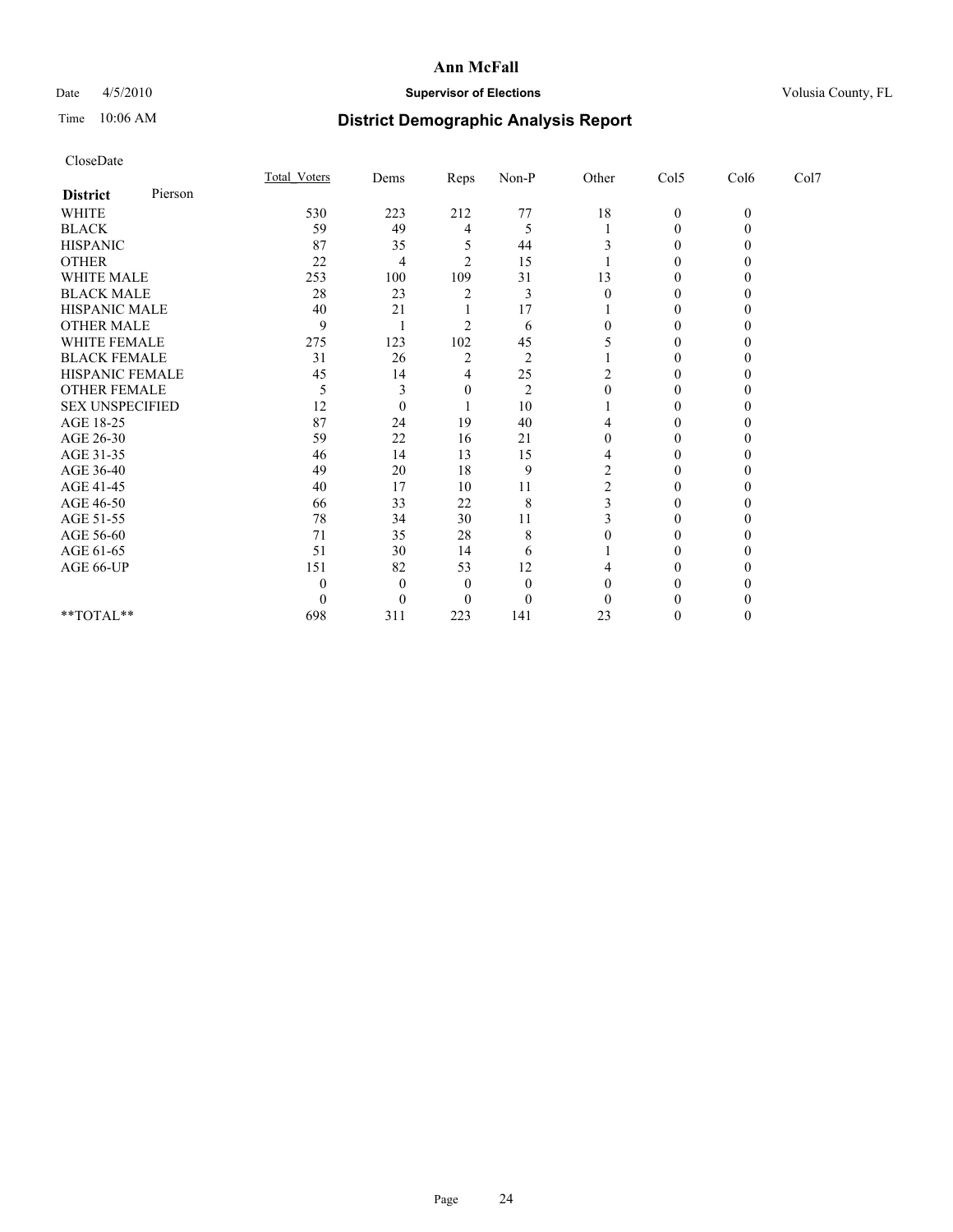## Date 4/5/2010 **Supervisor of Elections Supervisor of Elections** Volusia County, FL

# Time 10:06 AM **District Demographic Analysis Report**

|                        |             | Total Voters | Dems           | <b>Reps</b> | $Non-P$        | Other    | Col5         | Col6         | Col7 |  |
|------------------------|-------------|--------------|----------------|-------------|----------------|----------|--------------|--------------|------|--|
| <b>District</b>        | Ponce Inlet |              |                |             |                |          |              |              |      |  |
| <b>WHITE</b>           |             | 2,512        | 676            | 1,243       | 500            | 93       | $\mathbf{0}$ | $\mathbf{0}$ |      |  |
| <b>BLACK</b>           |             |              | 4              |             | $\overline{2}$ | $\theta$ | 0            |              |      |  |
| <b>HISPANIC</b>        |             | 30           |                | 13          | 10             | 2        | $\Omega$     |              |      |  |
| <b>OTHER</b>           |             | 104          | 29             | 35          | 31             | 9        | 0            |              |      |  |
| <b>WHITE MALE</b>      |             | 1,205        | 290            | 615         | 252            | 48       |              |              |      |  |
| <b>BLACK MALE</b>      |             | 3            |                | $\theta$    |                | $\Omega$ | 0            |              |      |  |
| HISPANIC MALE          |             | 13           |                |             | 4              | 2        | $\Omega$     |              |      |  |
| <b>OTHER MALE</b>      |             | 42           | 10             | 16          | 12             | 4        | 0            |              |      |  |
| WHITE FEMALE           |             | 1,291        | 382            | 622         | 243            | 44       | 0            |              |      |  |
| <b>BLACK FEMALE</b>    |             | 4            | $\overline{2}$ |             |                | $\theta$ | 0            |              |      |  |
| HISPANIC FEMALE        |             | 17           | $\overline{c}$ | 9           | 6              | 0        | 0            |              |      |  |
| <b>OTHER FEMALE</b>    |             | 37           | 13             | 13          | 9              | 2        | 0            |              |      |  |
| <b>SEX UNSPECIFIED</b> |             | 41           | 10             | 12          | 15             | 4        | 0            |              |      |  |
| AGE 18-25              |             | 126          | 39             | 51          | 27             | 9        | 0            |              |      |  |
| AGE 26-30              |             | 89           | 20             | 29          | 37             |          | $\Omega$     |              |      |  |
| AGE 31-35              |             | 64           | 13             | 17          | 28             | 6        | $\Omega$     |              |      |  |
| AGE 36-40              |             | 89           | 21             | 40          | 23             | 5        | 0            |              |      |  |
| AGE 41-45              |             | 109          | 26             | 56          | 21             | 6        | 0            |              |      |  |
| AGE 46-50              |             | 175          | 46             | 92          | 35             | 2        | 0            |              |      |  |
| AGE 51-55              |             | 255          | 75             | 119         | 53             | 8        | 0            |              |      |  |
| AGE 56-60              |             | 336          | 94             | 150         | 77             | 15       | 0            |              |      |  |
| AGE 61-65              |             | 398          | 103            | 195         | 80             | 20       | 0            |              |      |  |
| AGE 66-UP              |             | 1,012        | 277            | 543         | 162            | 30       | 0            |              |      |  |
|                        |             |              | $\theta$       | $\theta$    | $\theta$       | $\Omega$ | 0            |              |      |  |
|                        |             |              | $\Omega$       | $\left($    | $\theta$       | $\Omega$ |              |              |      |  |
| **TOTAL**              |             | 2,653        | 714            | 1,292       | 543            | 104      | 0            |              |      |  |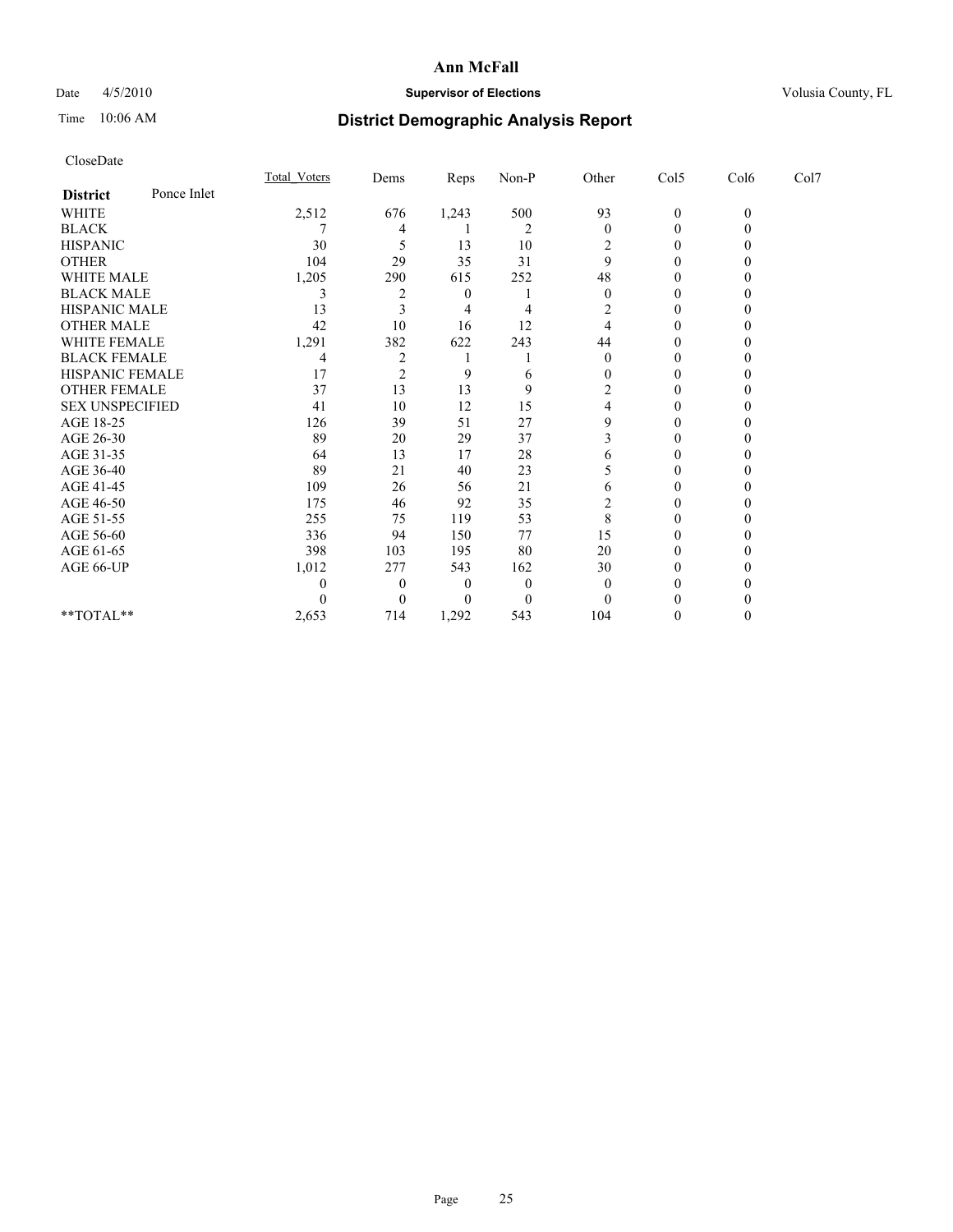## Date 4/5/2010 **Supervisor of Elections Supervisor of Elections** Volusia County, FL

# Time 10:06 AM **District Demographic Analysis Report**

|                        |             | <b>Total Voters</b> | Dems     | <b>Reps</b> | Non-P    | Other    | Col5           | Col6         | Col7 |  |
|------------------------|-------------|---------------------|----------|-------------|----------|----------|----------------|--------------|------|--|
| <b>District</b>        | Port Orange |                     |          |             |          |          |                |              |      |  |
| <b>WHITE</b>           |             | 32,869              | 11,931   | 12,543      | 7,050    | 1,345    | $\bf{0}$       | $\mathbf{0}$ |      |  |
| <b>BLACK</b>           |             | 868                 | 709      | 45          | 95       | 19       | $\mathbf{0}$   |              |      |  |
| <b>HISPANIC</b>        |             | 780                 | 323      | 166         | 262      | 29       | $\Omega$       |              |      |  |
| <b>OTHER</b>           |             | 1,689               | 561      | 364         | 597      | 167      | $\Omega$       |              |      |  |
| <b>WHITE MALE</b>      |             | 14,971              | 4,797    | 6,091       | 3,387    | 696      | 0              |              |      |  |
| <b>BLACK MALE</b>      |             | 391                 | 300      | 29          | 52       | 10       | $\theta$       |              |      |  |
| <b>HISPANIC MALE</b>   |             | 337                 | 138      | 69          | 118      | 12       | $\theta$       |              |      |  |
| <b>OTHER MALE</b>      |             | 588                 | 195      | 132         | 228      | 33       | 0              |              |      |  |
| <b>WHITE FEMALE</b>    |             | 17,677              | 7,069    | 6,369       | 3,610    | 629      | $\theta$       |              |      |  |
| <b>BLACK FEMALE</b>    |             | 473                 | 406      | 15          | 43       | 9        | $\theta$       |              |      |  |
| HISPANIC FEMALE        |             | 438                 | 185      | 95          | 141      | 17       | $\theta$       |              |      |  |
| <b>OTHER FEMALE</b>    |             | 672                 | 264      | 149         | 219      | 40       | $\theta$       |              |      |  |
| <b>SEX UNSPECIFIED</b> |             | 659                 | 170      | 169         | 206      | 114      | $\overline{0}$ |              |      |  |
| AGE 18-25              |             | 3,334               | 1,202    | 906         | 980      | 246      | $\theta$       |              |      |  |
| AGE 26-30              |             | 2,340               | 789      | 676         | 760      | 115      | $\theta$       |              |      |  |
| AGE 31-35              |             | 2,016               | 677      | 608         | 634      | 97       | $\Omega$       |              |      |  |
| AGE 36-40              |             | 2,359               | 780      | 852         | 627      | 100      | $\Omega$       |              |      |  |
| AGE 41-45              |             | 2,659               | 862      | 1,022       | 664      | 111      | $\theta$       |              |      |  |
| AGE 46-50              |             | 3,284               | 1,092    | 1,336       | 744      | 112      | $\Omega$       |              |      |  |
| AGE 51-55              |             | 3,362               | 1,255    | 1,361       | 629      | 117      | $\theta$       |              |      |  |
| AGE 56-60              |             | 3,294               | 1,353    | 1,176       | 646      | 119      | $\theta$       |              |      |  |
| AGE 61-65              |             | 3,411               | 1,356    | 1,249       | 646      | 160      | $\theta$       |              |      |  |
| AGE 66-UP              |             | 10,146              | 4,158    | 3,931       | 1,674    | 383      | 0              |              |      |  |
|                        |             |                     | $\theta$ | 0           | $\Omega$ | $\theta$ | $\theta$       |              |      |  |
|                        |             |                     | $\Omega$ | $\theta$    | $\Omega$ |          | $\Omega$       |              |      |  |
| **TOTAL**              |             | 36,206              | 13,524   | 13,118      | 8,004    | 1,560    | $\mathbf{0}$   | 0            |      |  |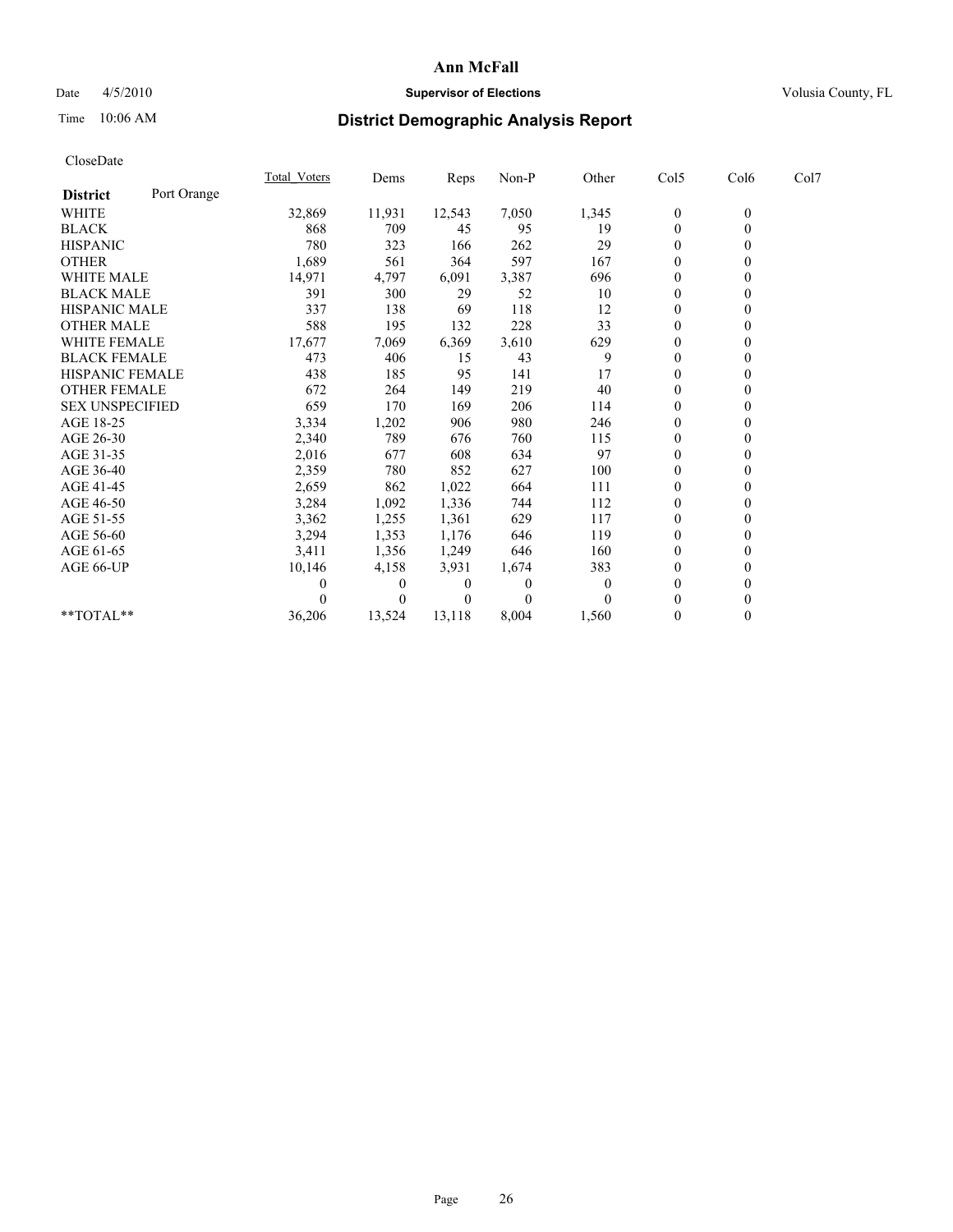## Date  $4/5/2010$  **Supervisor of Elections** Volusia County, FL

# Time 10:06 AM **District Demographic Analysis Report**

| CloseDate              |               |                     |          |          |          |                |                  |                |      |  |
|------------------------|---------------|---------------------|----------|----------|----------|----------------|------------------|----------------|------|--|
|                        |               | <b>Total Voters</b> | Dems     | Reps     | Non-P    | Other          | Col5             | Col6           | Col7 |  |
| <b>District</b>        | South Daytona |                     |          |          |          |                |                  |                |      |  |
| <b>WHITE</b>           |               | 6,374               | 2,677    | 2,134    | 1,325    | 238            | $\overline{0}$   | $\theta$       |      |  |
| <b>BLACK</b>           |               | 544                 | 448      | 16       | 71       | 9              | $\boldsymbol{0}$ | $\overline{0}$ |      |  |
| <b>HISPANIC</b>        |               | 143                 | 77       | 25       | 37       | 4              | $\theta$         | 0              |      |  |
| <b>OTHER</b>           |               | 349                 | 137      | 62       | 125      | 25             | $\boldsymbol{0}$ | 0              |      |  |
| <b>WHITE MALE</b>      |               | 2,922               | 1,079    | 1,059    | 646      | 138            | $\boldsymbol{0}$ | 0              |      |  |
| <b>BLACK MALE</b>      |               | 209                 | 161      | 7        | 37       | 4              | $\boldsymbol{0}$ | 0              |      |  |
| <b>HISPANIC MALE</b>   |               | 68                  | 37       | 12       | 17       | $\overline{c}$ | 0                | 0              |      |  |
| <b>OTHER MALE</b>      |               | 105                 | 40       | 25       | 35       | 5              | $\theta$         | 0              |      |  |
| WHITE FEMALE           |               | 3,416               | 1,579    | 1,063    | 674      | 100            | $\boldsymbol{0}$ | 0              |      |  |
| <b>BLACK FEMALE</b>    |               | 330                 | 283      | 8        | 34       | 5              | $\theta$         | 0              |      |  |
| <b>HISPANIC FEMALE</b> |               | 73                  | 38       | 13       | 20       | $\overline{2}$ | $\boldsymbol{0}$ | 0              |      |  |
| <b>OTHER FEMALE</b>    |               | 152                 | 74       | 28       | 47       | 3              | $\mathbf{0}$     | 0              |      |  |
| <b>SEX UNSPECIFIED</b> |               | 135                 | 48       | 22       | 48       | 17             | $\theta$         | 0              |      |  |
| AGE 18-25              |               | 726                 | 317      | 154      | 216      | 39             | $\boldsymbol{0}$ | 0              |      |  |
| AGE 26-30              |               | 524                 | 226      | 103      | 170      | 25             | $\overline{0}$   | 0              |      |  |
| AGE 31-35              |               | 463                 | 171      | 121      | 150      | 21             | $\mathbf{0}$     | 0              |      |  |
| AGE 36-40              |               | 514                 | 213      | 150      | 127      | 24             | $\theta$         | 0              |      |  |
| AGE 41-45              |               | 646                 | 238      | 226      | 148      | 34             | $\boldsymbol{0}$ | 0              |      |  |
| AGE 46-50              |               | 716                 | 302      | 229      | 156      | 29             | $\boldsymbol{0}$ | 0              |      |  |
| AGE 51-55              |               | 693                 | 327      | 222      | 122      | 22             | $\theta$         | 0              |      |  |
| AGE 56-60              |               | 648                 | 306      | 207      | 114      | 21             | $\boldsymbol{0}$ | 0              |      |  |
| AGE 61-65              |               | 643                 | 279      | 220      | 117      | 27             | $\overline{0}$   | $\theta$       |      |  |
| AGE 66-UP              |               | 1,837               | 960      | 605      | 238      | 34             | $\boldsymbol{0}$ | $\theta$       |      |  |
|                        |               | 0                   | $\theta$ | $\theta$ | $\theta$ | $\mathbf{0}$   | $\theta$         | 0              |      |  |
|                        |               | 0                   | 0        | 0        | $\theta$ | $\theta$       | $\theta$         | 0              |      |  |
| **TOTAL**              |               | 7,410               | 3,339    | 2,237    | 1,558    | 276            | $\theta$         | $\overline{0}$ |      |  |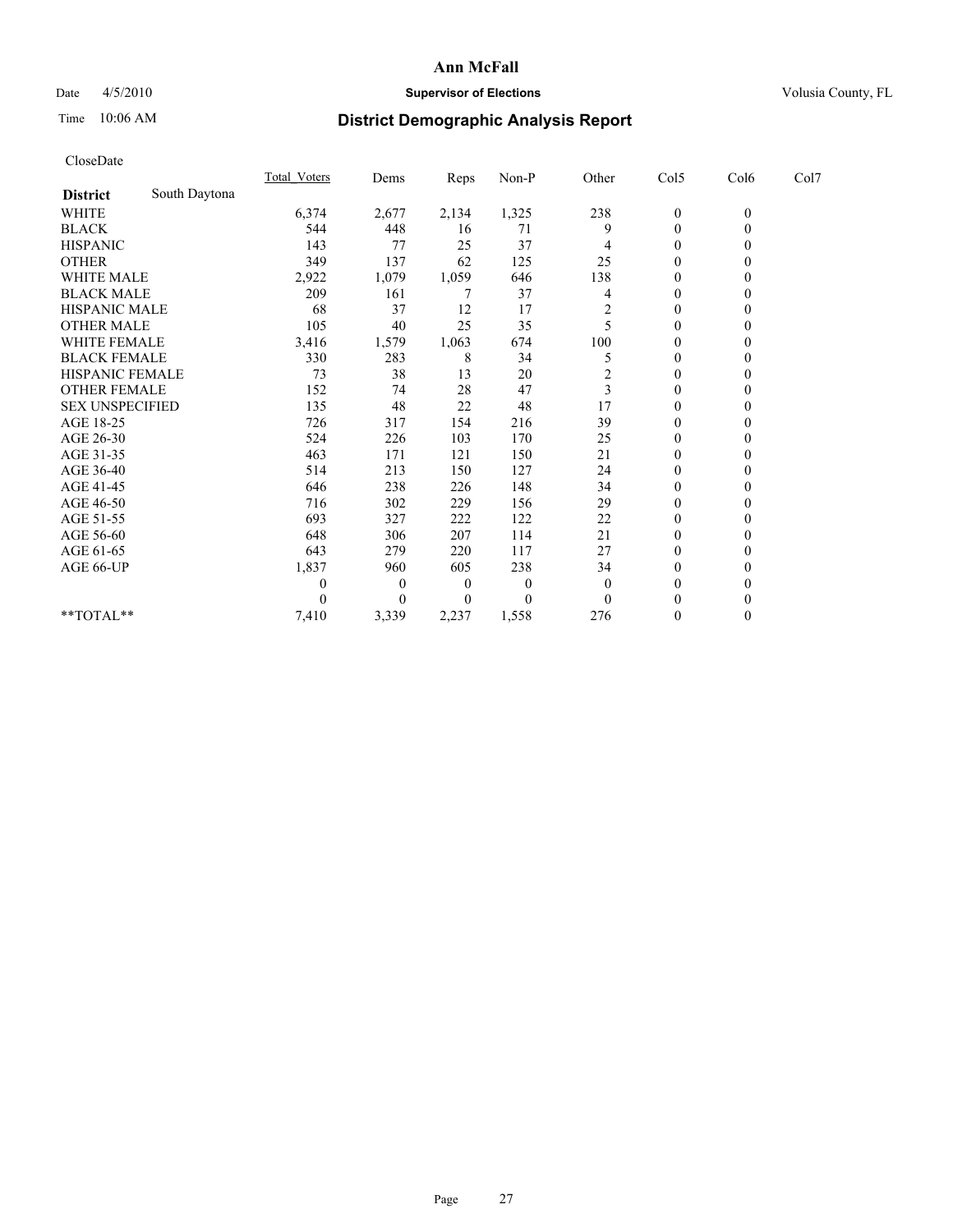## Date 4/5/2010 **Supervisor of Elections Supervisor of Elections** Volusia County, FL

# Time 10:06 AM **District Demographic Analysis Report**

|                        |               | <b>Total Voters</b> | Dems | Reps     | $Non-P$      | Other | Col5         | Col6     | Col7 |  |
|------------------------|---------------|---------------------|------|----------|--------------|-------|--------------|----------|------|--|
| <b>District</b>        | Flagler Beach |                     |      |          |              |       |              |          |      |  |
| <b>WHITE</b>           |               | 56                  | 23   | 18       | 14           |       | $\mathbf{0}$ | $\theta$ |      |  |
| <b>BLACK</b>           |               |                     | 0    | $\theta$ | $\Omega$     |       |              |          |      |  |
| <b>HISPANIC</b>        |               |                     |      |          | $\mathbf{0}$ |       |              |          |      |  |
| <b>OTHER</b>           |               |                     |      |          |              |       |              |          |      |  |
| WHITE MALE             |               |                     | 11   | 10       |              |       |              |          |      |  |
| <b>BLACK MALE</b>      |               |                     |      |          |              |       |              |          |      |  |
| HISPANIC MALE          |               |                     |      |          |              |       |              |          |      |  |
| <b>OTHER MALE</b>      |               |                     |      |          |              |       |              |          |      |  |
| WHITE FEMALE           |               | 29                  | 12   |          | 8            |       |              |          |      |  |
| <b>BLACK FEMALE</b>    |               |                     |      |          |              |       |              |          |      |  |
| HISPANIC FEMALE        |               |                     |      |          |              |       |              |          |      |  |
| OTHER FEMALE           |               |                     |      |          |              |       |              |          |      |  |
| <b>SEX UNSPECIFIED</b> |               |                     |      |          |              |       |              |          |      |  |
| AGE 18-25              |               |                     |      |          |              |       |              |          |      |  |
| AGE 26-30              |               |                     |      |          |              |       |              |          |      |  |
| AGE 31-35              |               |                     |      |          |              |       |              |          |      |  |
| AGE 36-40              |               |                     |      |          |              |       |              |          |      |  |
| AGE 41-45              |               |                     |      |          |              |       |              |          |      |  |
| AGE 46-50              |               |                     |      |          |              |       |              |          |      |  |
| AGE 51-55              |               |                     |      |          |              |       |              |          |      |  |
| AGE 56-60              |               |                     |      |          |              |       |              |          |      |  |
| AGE 61-65              |               |                     |      |          |              |       |              |          |      |  |
| AGE 66-UP              |               | 42                  | 18   | 17       |              |       |              |          |      |  |
|                        |               |                     |      |          |              |       |              |          |      |  |
|                        |               |                     |      |          |              |       |              |          |      |  |
| **TOTAL**              |               | 59                  | 24   | 20       | 14           |       |              |          |      |  |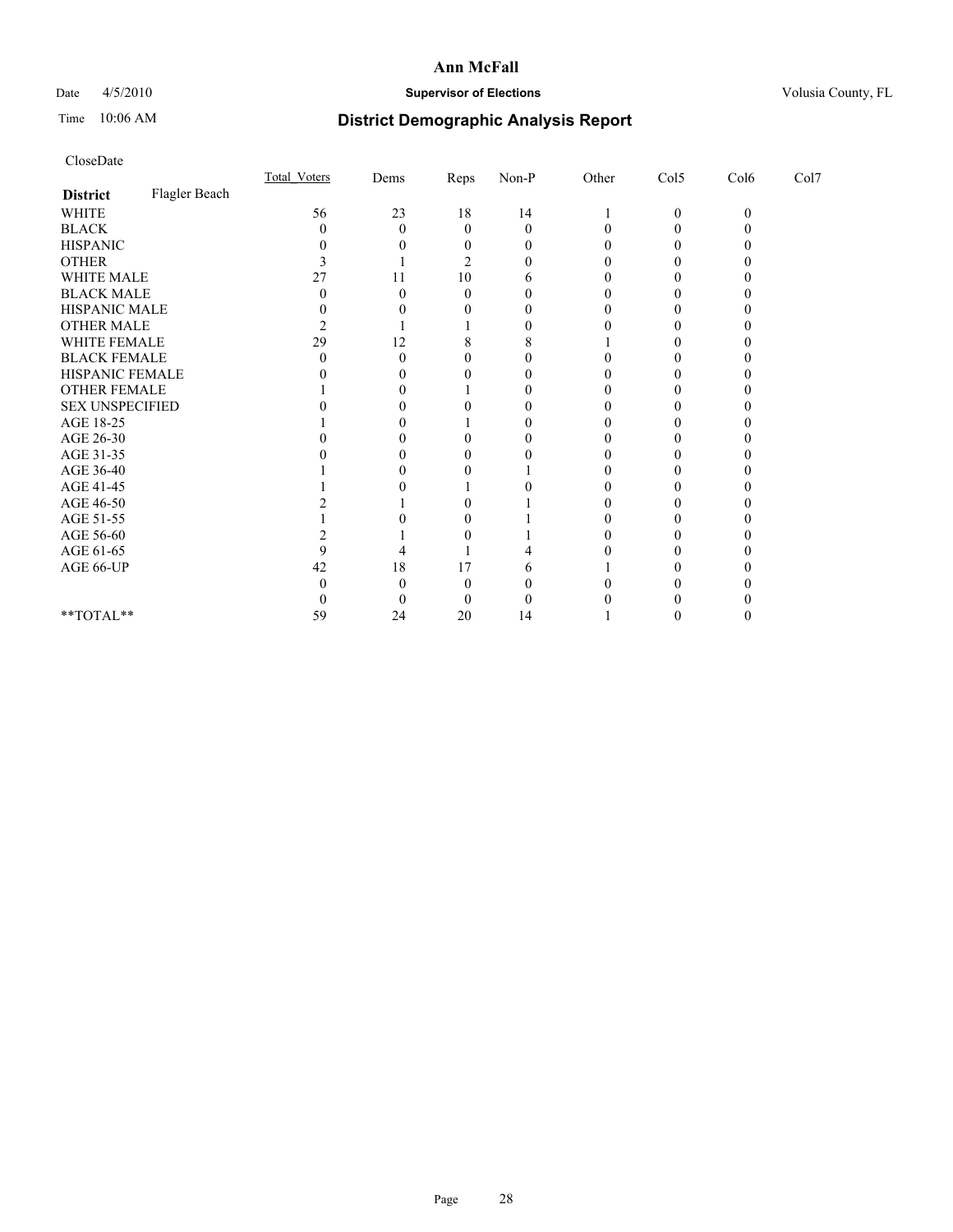## Date 4/5/2010 **Supervisor of Elections Supervisor of Elections** Volusia County, FL

# Time 10:06 AM **District Demographic Analysis Report**

|                                              | <b>Total Voters</b> | Dems     | <b>Reps</b> | Non-P    | Other    | Col5             | Col6         | Col7 |
|----------------------------------------------|---------------------|----------|-------------|----------|----------|------------------|--------------|------|
| <b>Hospital Authority</b><br><b>District</b> |                     |          |             |          |          |                  |              |      |
| <b>WHITE</b>                                 | 95,210              | 32,559   | 39,023      | 18,846   | 4,782    | $\boldsymbol{0}$ | $\mathbf{0}$ |      |
| <b>BLACK</b>                                 | 9,231               | 7,367    | 419         | 1,186    | 259      | $\mathbf{0}$     |              |      |
| <b>HISPANIC</b>                              | 15,356              | 7,446    | 2,612       | 4.769    | 529      | $\theta$         |              |      |
| <b>OTHER</b>                                 | 6,465               | 2,075    | 1,398       | 2,247    | 745      | $\theta$         |              |      |
| <b>WHITE MALE</b>                            | 43,928              | 13,285   | 19,042      | 9,093    | 2,508    | 0                |              |      |
| <b>BLACK MALE</b>                            | 3,935               | 2,978    | 222         | 581      | 154      | $\theta$         |              |      |
| <b>HISPANIC MALE</b>                         | 7,161               | 3,353    | 1,300       | 2,238    | 270      | $\overline{0}$   |              |      |
| <b>OTHER MALE</b>                            | 2,109               | 723      | 546         | 709      | 131      | $\mathbf{0}$     |              |      |
| <b>WHITE FEMALE</b>                          | 50,770              | 19,106   | 19,782      | 9,636    | 2,246    | $\theta$         |              |      |
| <b>BLACK FEMALE</b>                          | 5,215               | 4,321    | 196         | 595      | 103      | $\theta$         |              |      |
| HISPANIC FEMALE                              | 8,079               | 4,031    | 1,303       | 2,495    | 250      | $\mathbf{0}$     |              |      |
| <b>OTHER FEMALE</b>                          | 2,495               | 968      | 550         | 817      | 160      | $\theta$         |              |      |
| <b>SEX UNSPECIFIED</b>                       | 2,570               | 682      | 511         | 884      | 493      | $\overline{0}$   |              |      |
| AGE 18-25                                    | 13,447              | 4,591    | 3,246       | 4,465    | 1,145    | $\theta$         |              |      |
| AGE 26-30                                    | 8,760               | 3,063    | 2,267       | 2,849    | 581      | $\theta$         |              |      |
| AGE 31-35                                    | 8,986               | 3,200    | 2,563       | 2,639    | 584      | $\overline{0}$   |              |      |
| AGE 36-40                                    | 9,855               | 3,398    | 3,341       | 2,581    | 535      | $\mathbf{0}$     |              |      |
| AGE 41-45                                    | 10,777              | 3,817    | 3,974       | 2,491    | 495      | $\theta$         |              |      |
| AGE 46-50                                    | 12,506              | 4,483    | 4,818       | 2,657    | 548      | $\theta$         |              |      |
| AGE 51-55                                    | 12,327              | 4,922    | 4,594       | 2,268    | 543      | $\mathbf{0}$     |              |      |
| AGE 56-60                                    | 11,044              | 4,732    | 3,930       | 1,923    | 459      | $\theta$         |              |      |
| AGE 61-65                                    | 10,142              | 4,255    | 3,791       | 1,654    | 442      | $\mathbf{0}$     |              |      |
| AGE 66-UP                                    | 28,414              | 12,985   | 10,928      | 3,519    | 982      | $\mathbf{0}$     |              |      |
|                                              | 0                   | $\Omega$ | 0           | $\Omega$ | $\theta$ | $\theta$         |              |      |
|                                              |                     | $\Omega$ | $\theta$    | $\theta$ |          | $\Omega$         |              |      |
| **TOTAL**                                    | 126,262             | 49,447   | 43,452      | 27,048   | 6,315    | $\mathbf{0}$     | 0            |      |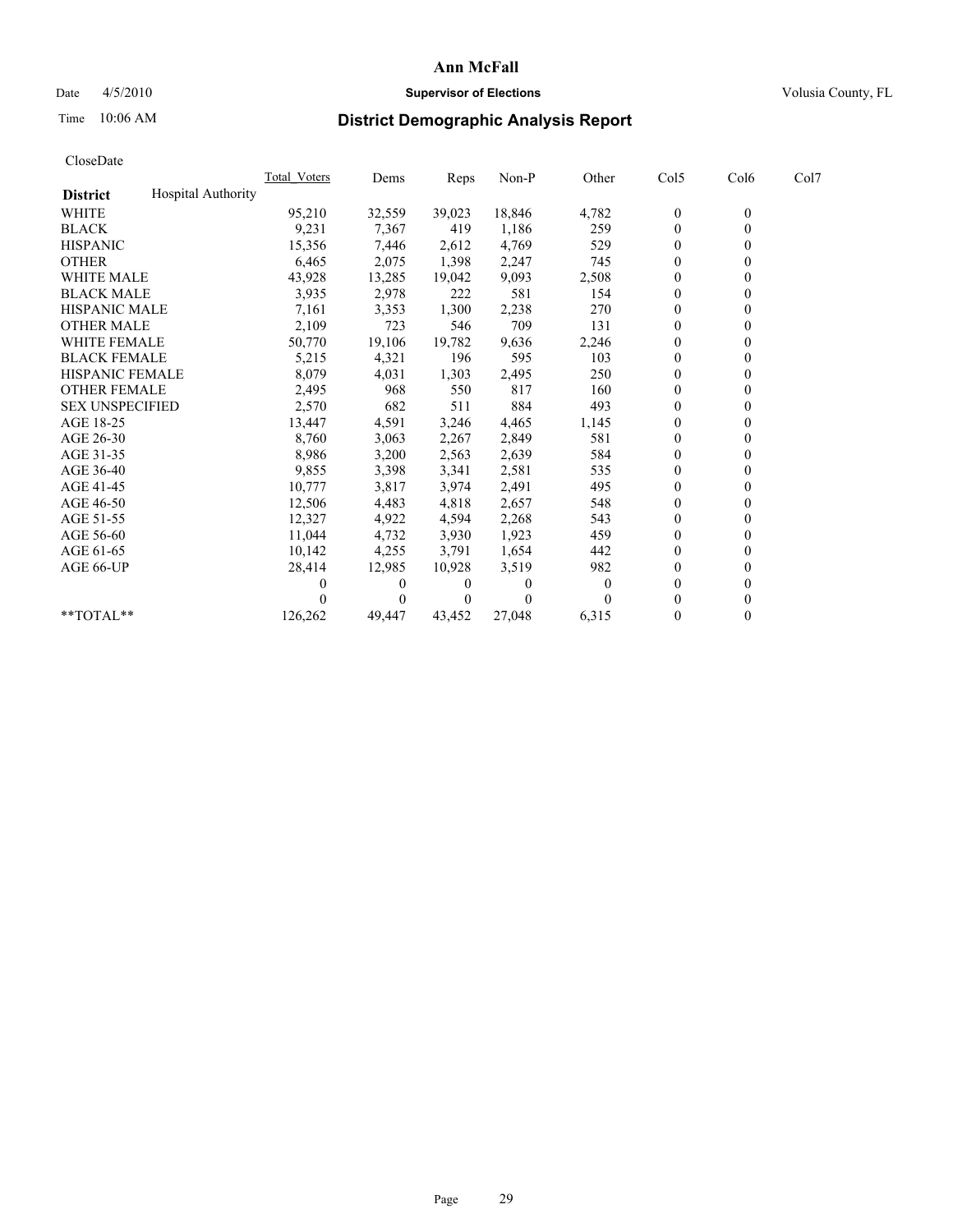## Date 4/5/2010 **Supervisor of Elections Supervisor of Elections** Volusia County, FL

# Time 10:06 AM **District Demographic Analysis Report**

|                                          | Total Voters | Dems     | Reps     | $Non-P$  | Other    | Col5         | Col6         | Col7 |  |
|------------------------------------------|--------------|----------|----------|----------|----------|--------------|--------------|------|--|
| Florida House Seat 21<br><b>District</b> |              |          |          |          |          |              |              |      |  |
| WHITE                                    | 2,150        | 812      | 901      | 355      | 82       | $\mathbf{0}$ | $\mathbf{0}$ |      |  |
| <b>BLACK</b>                             | 170          | 146      | 8        | 15       |          | $\theta$     |              |      |  |
| <b>HISPANIC</b>                          | 179          | 69       | 28       | 77       |          | $\theta$     |              |      |  |
| <b>OTHER</b>                             | 103          | 30       | 27       | 42       |          | $\theta$     |              |      |  |
| <b>WHITE MALE</b>                        | 1,040        | 352      | 463      | 180      | 45       | 0            |              |      |  |
| <b>BLACK MALE</b>                        | 76           | 65       | 4        |          | $\Omega$ | $\theta$     |              |      |  |
| <b>HISPANIC MALE</b>                     | 93           | 41       | 12       | 38       | 2        | $\mathbf{0}$ |              |      |  |
| <b>OTHER MALE</b>                        | 36           | 12       | 11       | 13       | $\theta$ | $\theta$     |              |      |  |
| WHITE FEMALE                             | 1,100        | 455      | 434      | 174      | 37       | $\Omega$     |              |      |  |
| <b>BLACK FEMALE</b>                      | 94           | 81       | 4        | 8        |          | $\theta$     |              |      |  |
| HISPANIC FEMALE                          | 82           | 27       | 16       | 36       |          | $\theta$     |              |      |  |
| <b>OTHER FEMALE</b>                      | 36           | 14       | 8        | 14       | $\Omega$ | $\Omega$     |              |      |  |
| <b>SEX UNSPECIFIED</b>                   | 45           | 10       | 12       | 19       |          | $\theta$     |              |      |  |
| AGE 18-25                                | 253          | 68       | 77       | 96       | 12       | $\theta$     |              |      |  |
| AGE 26-30                                | 165          | 56       | 48       | 55       | 6        | $\theta$     |              |      |  |
| AGE 31-35                                | 164          | 40       | 67       | 49       | 8        | $\theta$     |              |      |  |
| AGE 36-40                                | 140          | 43       | 58       | 35       |          | $\theta$     |              |      |  |
| AGE 41-45                                | 184          | 54       | 83       | 37       | 10       | $\theta$     |              |      |  |
| AGE 46-50                                | 254          | 106      | 92       | 47       | 9        | $\theta$     |              |      |  |
| AGE 51-55                                | 266          | 107      | 110      | 41       | 8        | $\theta$     |              |      |  |
| AGE 56-60                                | 268          | 120      | 98       | 40       | 10       | $\theta$     |              |      |  |
| AGE 61-65                                | 257          | 121      | 93       | 35       | 8        | $\theta$     |              |      |  |
| AGE 66-UP                                | 651          | 342      | 238      | 54       | 17       | $\theta$     |              |      |  |
|                                          |              | $\bf{0}$ | $\theta$ | $\theta$ | 0        | $\Omega$     |              |      |  |
|                                          |              | $\theta$ | $\theta$ | $\theta$ |          | 0            |              |      |  |
| **TOTAL**                                | 2,602        | 1,057    | 964      | 489      | 92       | $\theta$     |              |      |  |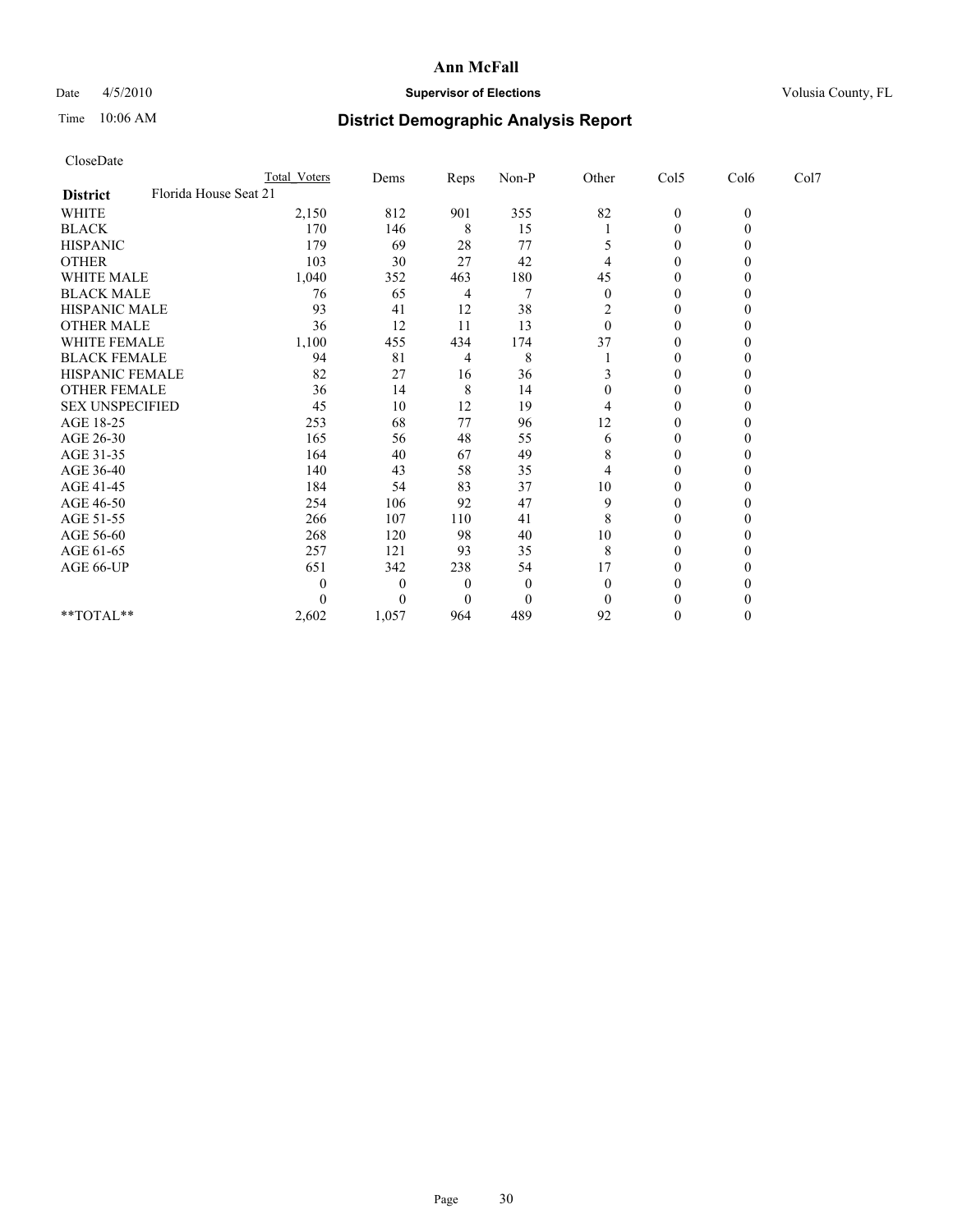## Date 4/5/2010 **Supervisor of Elections Supervisor of Elections** Volusia County, FL

# Time 10:06 AM **District Demographic Analysis Report**

|                                          | Total Voters | Dems           | <b>Reps</b> | Non-P        | Other    | Col5             | Col6         | Col7 |
|------------------------------------------|--------------|----------------|-------------|--------------|----------|------------------|--------------|------|
| Florida House Seat 25<br><b>District</b> |              |                |             |              |          |                  |              |      |
| <b>WHITE</b>                             | 15,391       | 5,280          | 6,060       | 3,249        | 802      | $\boldsymbol{0}$ | $\mathbf{0}$ |      |
| <b>BLACK</b>                             | 1,248        | 967            | 70          | 174          | 37       | $\mathbf{0}$     |              |      |
| <b>HISPANIC</b>                          | 3,948        | 1,964          | 654         | 1,209        | 121      | $\theta$         |              |      |
| <b>OTHER</b>                             | 1,193        | 382            | 241         | 422          | 148      | $\Omega$         |              |      |
| WHITE MALE                               | 7,094        | 2,156          | 2,931       | 1,592        | 415      | 0                |              |      |
| <b>BLACK MALE</b>                        | 552          | 396            | 42          | 92           | 22       | $\theta$         |              |      |
| <b>HISPANIC MALE</b>                     | 1,824        | 876            | 319         | 562          | 67       | $\theta$         |              |      |
| <b>OTHER MALE</b>                        | 388          | 136            | 88          | 142          | 22       | $\Omega$         |              |      |
| <b>WHITE FEMALE</b>                      | 8,202        | 3,092          | 3,092       | 1,639        | 379      | $\theta$         |              |      |
| <b>BLACK FEMALE</b>                      | 686          | 561            | 28          | 82           | 15       | $\overline{0}$   |              |      |
| HISPANIC FEMALE                          | 2,094        | 1,068          | 333         | 640          | 53       | $\overline{0}$   |              |      |
| <b>OTHER FEMALE</b>                      | 479          | 177            | 104         | 164          | 34       | $\theta$         |              |      |
| <b>SEX UNSPECIFIED</b>                   | 461          | 131            | 88          | 141          | 101      | $\theta$         |              |      |
| AGE 18-25                                | 2,276        | 792            | 474         | 805          | 205      | $\Omega$         |              |      |
| AGE 26-30                                | 1,612        | 565            | 390         | 536          | 121      | $\mathbf{0}$     |              |      |
| AGE 31-35                                | 1,768        | 649            | 472         | 545          | 102      | $\overline{0}$   |              |      |
| AGE 36-40                                | 1,868        | 619            | 633         | 505          | 111      | $\overline{0}$   |              |      |
| AGE 41-45                                | 1,946        | 729            | 646         | 478          | 93       | $\theta$         |              |      |
| AGE 46-50                                | 2,121        | 754            | 776         | 497          | 94       | $\theta$         |              |      |
| AGE 51-55                                | 2,074        | 826            | 731         | 411          | 106      | 0                |              |      |
| AGE 56-60                                | 1,861        | 799            | 651         | 355          | 56       | $\theta$         |              |      |
| AGE 61-65                                | 1,706        | 701            | 624         | 312          | 69       | $\Omega$         |              |      |
| AGE 66-UP                                | 4,547        | 2,159          | 1,628       | 610          | 150      | $\Omega$         |              |      |
|                                          |              | $\overline{0}$ | 0           | $\mathbf{0}$ | $\Omega$ | $\theta$         |              |      |
|                                          |              | $\Omega$       | $\theta$    | $\theta$     |          | 0                |              |      |
| $*$ $TOTAI.**$                           | 21,780       | 8,593          | 7,025       | 5,054        | 1,108    | $\theta$         |              |      |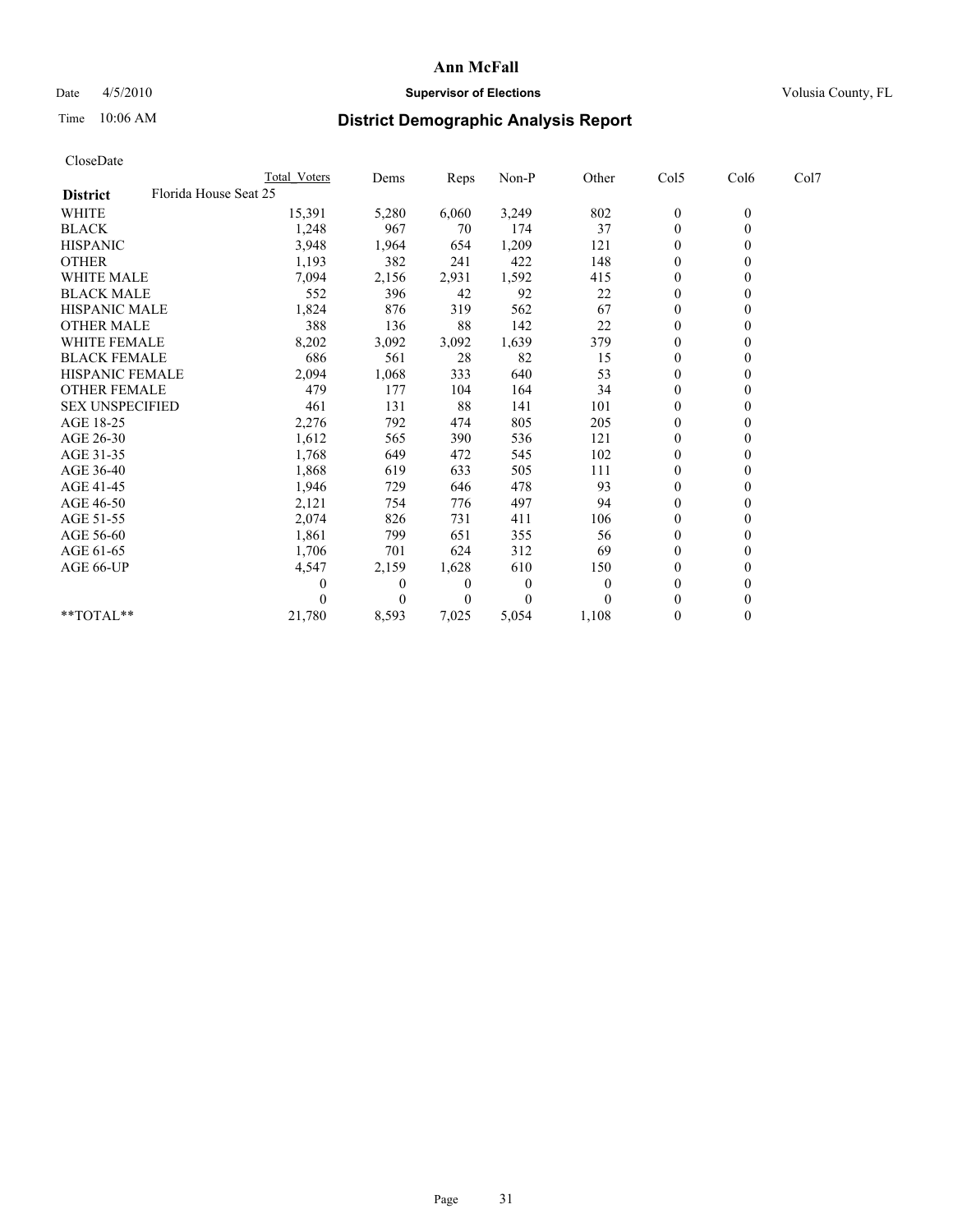## Date 4/5/2010 **Supervisor of Elections Supervisor of Elections** Volusia County, FL

# Time 10:06 AM **District Demographic Analysis Report**

|                                          | <b>Total Voters</b> | Dems     | <b>Reps</b> | Non-P    | Other    | Col5             | Col6         | Col7 |  |
|------------------------------------------|---------------------|----------|-------------|----------|----------|------------------|--------------|------|--|
| Florida House Seat 26<br><b>District</b> |                     |          |             |          |          |                  |              |      |  |
| <b>WHITE</b>                             | 87,144              | 30,209   | 36,703      | 16,373   | 3,859    | $\boldsymbol{0}$ | $\mathbf{0}$ |      |  |
| <b>BLACK</b>                             | 3,831               | 2,955    | 218         | 529      | 129      | $\overline{0}$   |              |      |  |
| <b>HISPANIC</b>                          | 6,856               | 3,202    | 1,312       | 2,123    | 219      | $\theta$         |              |      |  |
| <b>OTHER</b>                             | 4,951               | 1,544    | 1,228       | 1,640    | 539      | $\overline{0}$   |              |      |  |
| <b>WHITE MALE</b>                        | 39,905              | 12,231   | 17,770      | 7,891    | 2,013    | 0                |              |      |  |
| <b>BLACK MALE</b>                        | 1,639               | 1,189    | 121         | 259      | 70       | $\theta$         |              |      |  |
| <b>HISPANIC MALE</b>                     | 3,176               | 1,418    | 664         | 990      | 104      | $\overline{0}$   |              |      |  |
| <b>OTHER MALE</b>                        | 1,711               | 540      | 503         | 569      | 99       | $\Omega$         |              |      |  |
| <b>WHITE FEMALE</b>                      | 46,771              | 17,837   | 18,742      | 8,371    | 1,821    | $\theta$         |              |      |  |
| <b>BLACK FEMALE</b>                      | 2,163               | 1,741    | 97          | 269      | 56       | $\overline{0}$   |              |      |  |
| HISPANIC FEMALE                          | 3,631               | 1,760    | 639         | 1,122    | 110      | $\Omega$         |              |      |  |
| <b>OTHER FEMALE</b>                      | 1,906               | 733      | 484         | 572      | 117      | $\theta$         |              |      |  |
| <b>SEX UNSPECIFIED</b>                   | 1,880               | 461      | 441         | 622      | 356      | $\Omega$         |              |      |  |
| AGE 18-25                                | 9,355               | 3,067    | 2,590       | 2,944    | 754      | 0                |              |      |  |
| AGE 26-30                                | 5,762               | 1,890    | 1,716       | 1,797    | 359      | $\Omega$         |              |      |  |
| AGE 31-35                                | 5,792               | 1,888    | 1,868       | 1,664    | 372      | $\overline{0}$   |              |      |  |
| AGE 36-40                                | 6,658               | 2,110    | 2,463       | 1,710    | 375      | $\Omega$         |              |      |  |
| AGE 41-45                                | 7,935               | 2,545    | 3,256       | 1,818    | 316      | $\theta$         |              |      |  |
| AGE 46-50                                | 9,531               | 3,129    | 4,023       | 1,988    | 391      | $\overline{0}$   |              |      |  |
| AGE 51-55                                | 9,914               | 3,710    | 4,045       | 1,749    | 410      | $\theta$         |              |      |  |
| AGE 56-60                                | 9,769               | 3,938    | 3,724       | 1,713    | 394      | $\theta$         |              |      |  |
| AGE 61-65                                | 9,593               | 3,757    | 3,852       | 1,581    | 403      | $\Omega$         |              |      |  |
| AGE 66-UP                                | 28,470              | 11,875   | 11,924      | 3,699    | 972      | $\overline{0}$   |              |      |  |
|                                          | 0                   | $\Omega$ | 0           | $\Omega$ | $\theta$ | $\Omega$         |              |      |  |
|                                          |                     | $\Omega$ | 0           | $\theta$ |          | $\Omega$         |              |      |  |
| **TOTAL**                                | 102,782             | 37,910   | 39,461      | 20,665   | 4,746    | $\mathbf{0}$     | 0            |      |  |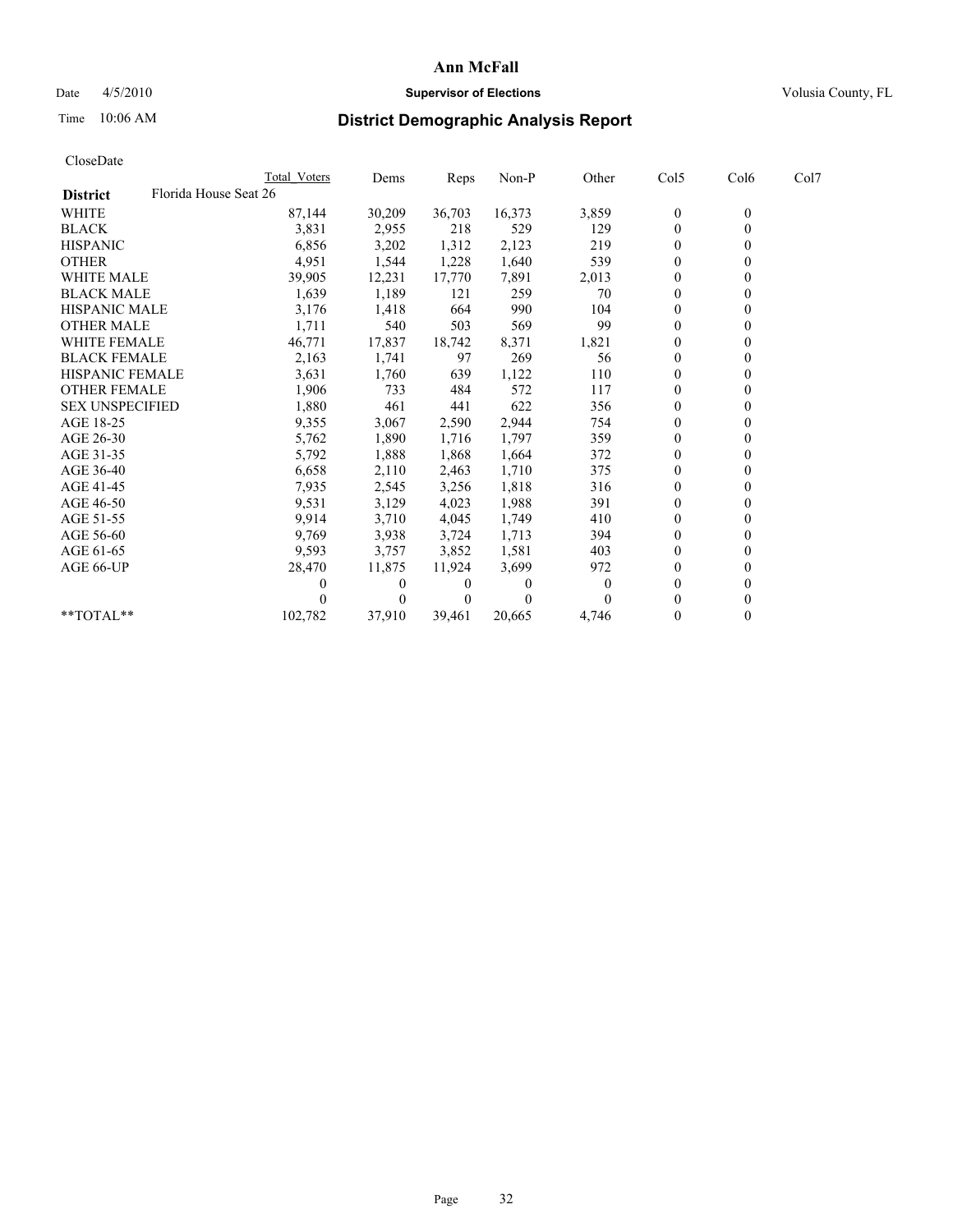## Date 4/5/2010 **Supervisor of Elections Supervisor of Elections** Volusia County, FL

# Time 10:06 AM **District Demographic Analysis Report**

|                                          | <b>Total Voters</b> | Dems     | <b>Reps</b> | Non-P    | Other    | Col5             | Col6         | Col7 |  |
|------------------------------------------|---------------------|----------|-------------|----------|----------|------------------|--------------|------|--|
| Florida House Seat 27<br><b>District</b> |                     |          |             |          |          |                  |              |      |  |
| <b>WHITE</b>                             | 51,086              | 20,813   | 16,962      | 11,033   | 2,278    | $\boldsymbol{0}$ | $\mathbf{0}$ |      |  |
| <b>BLACK</b>                             | 16,561              | 14,011   | 459         | 1,794    | 297      | $\overline{0}$   |              |      |  |
| <b>HISPANIC</b>                          | 1,760               | 843      | 298         | 546      | 73       | $\theta$         |              |      |  |
| <b>OTHER</b>                             | 4,107               | 1,692    | 649         | 1,349    | 417      | $\theta$         |              |      |  |
| <b>WHITE MALE</b>                        | 23,388              | 8,400    | 8,356       | 5,383    | 1,249    | 0                |              |      |  |
| <b>BLACK MALE</b>                        | 6,490               | 5,283    | 227         | 824      | 156      | $\theta$         |              |      |  |
| <b>HISPANIC MALE</b>                     | 810                 | 373      | 137         | 258      | 42       | $\overline{0}$   |              |      |  |
| <b>OTHER MALE</b>                        | 1,261               | 530      | 256         | 404      | 71       | $\overline{0}$   |              |      |  |
| <b>WHITE FEMALE</b>                      | 27,397              | 12,294   | 8,513       | 5,582    | 1,008    | $\theta$         |              |      |  |
| <b>BLACK FEMALE</b>                      | 9,915               | 8,603    | 228         | 944      | 140      | $\theta$         |              |      |  |
| HISPANIC FEMALE                          | 936                 | 465      | 161         | 282      | 28       | $\overline{0}$   |              |      |  |
| <b>OTHER FEMALE</b>                      | 1,572               | 748      | 280         | 479      | 65       | $\theta$         |              |      |  |
| <b>SEX UNSPECIFIED</b>                   | 1,745               | 663      | 210         | 566      | 306      | $\overline{0}$   |              |      |  |
| AGE 18-25                                | 9,898               | 5,494    | 1,337       | 2,473    | 594      | 0                |              |      |  |
| AGE 26-30                                | 5,371               | 2,560    | 943         | 1,634    | 234      | $\Omega$         |              |      |  |
| AGE 31-35                                | 4,505               | 2,071    | 887         | 1,315    | 232      | $\overline{0}$   |              |      |  |
| AGE 36-40                                | 4,557               | 2,100    | 1,117       | 1,141    | 199      | $\overline{0}$   |              |      |  |
| AGE 41-45                                | 5,201               | 2,416    | 1,336       | 1,193    | 256      | $\theta$         |              |      |  |
| AGE 46-50                                | 6,373               | 3,087    | 1,744       | 1,272    | 270      | $\theta$         |              |      |  |
| AGE 51-55                                | 6,639               | 3,484    | 1,749       | 1,154    | 252      | $\overline{0}$   |              |      |  |
| AGE 56-60                                | 6,146               | 3,165    | 1,662       | 1,102    | 217      | $\theta$         |              |      |  |
| AGE 61-65                                | 5,946               | 2,986    | 1,702       | 1,028    | 230      | $\Omega$         |              |      |  |
| AGE 66-UP                                | 18,876              | 9,995    | 5,890       | 2,410    | 581      | $\overline{0}$   |              |      |  |
|                                          | 0                   | $\Omega$ | 0           | $\Omega$ | $\theta$ | $\theta$         |              |      |  |
|                                          |                     | $\Omega$ | $\theta$    | $\theta$ |          | $\Omega$         |              |      |  |
| **TOTAL**                                | 73,514              | 37,359   | 18,368      | 14,722   | 3,065    | $\mathbf{0}$     | 0            |      |  |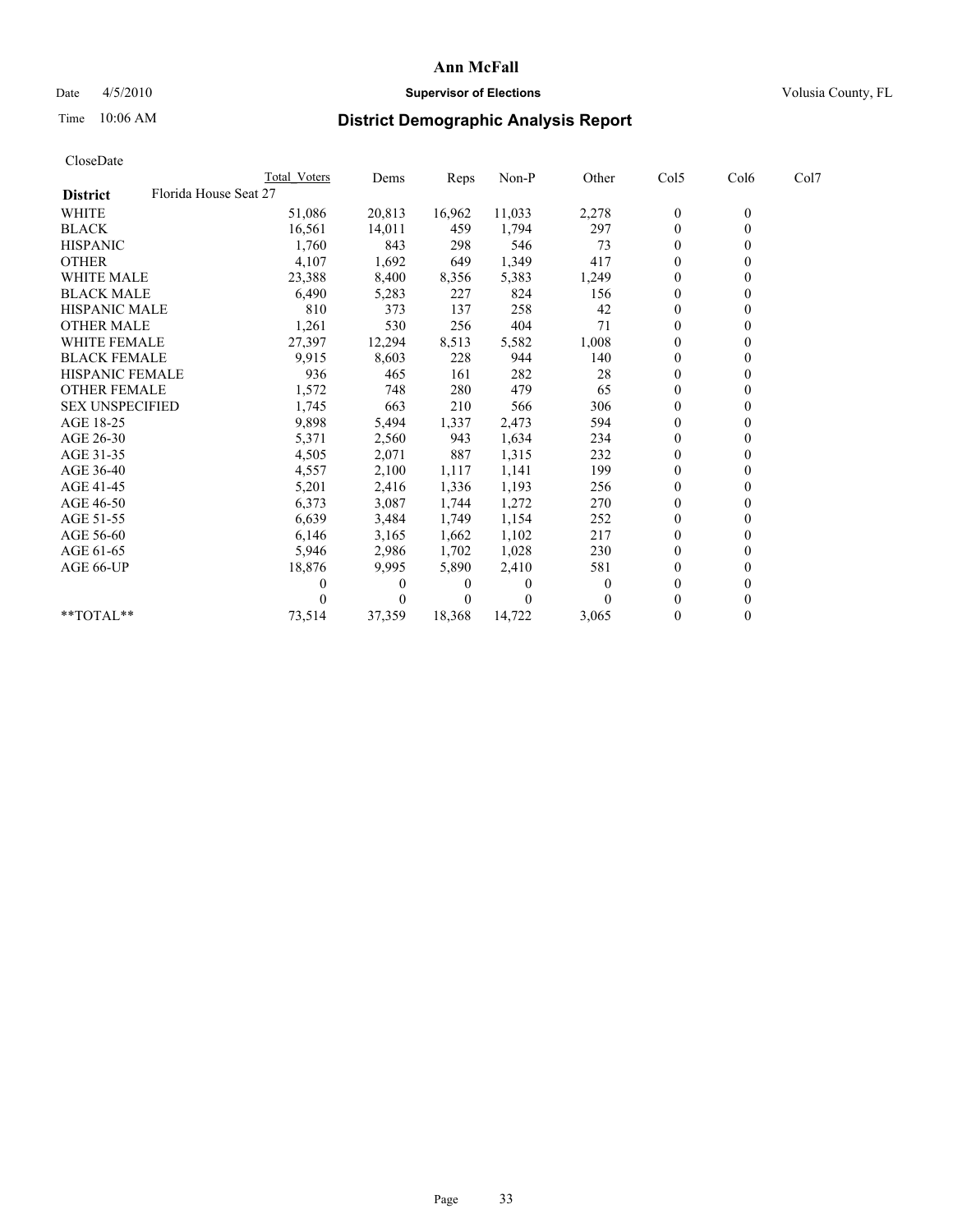## Date 4/5/2010 **Supervisor of Elections Supervisor of Elections** Volusia County, FL

# Time 10:06 AM **District Demographic Analysis Report**

|                                          | Total Voters | Dems     | <b>Reps</b> | Non-P    | Other | Col5           | Col6         | Col7 |  |
|------------------------------------------|--------------|----------|-------------|----------|-------|----------------|--------------|------|--|
| Florida House Seat 28<br><b>District</b> |              |          |             |          |       |                |              |      |  |
| <b>WHITE</b>                             | 90,899       | 31,712   | 35,962      | 19,422   | 3,803 | $\mathbf{0}$   | $\mathbf{0}$ |      |  |
| <b>BLACK</b>                             | 4,037        | 3,253    | 179         | 505      | 100   | $\theta$       |              |      |  |
| <b>HISPANIC</b>                          | 4,817        | 2,279    | 901         | 1,453    | 184   | $\theta$       |              |      |  |
| <b>OTHER</b>                             | 4,524        | 1,335    | 1,006       | 1,639    | 544   | $\overline{0}$ |              |      |  |
| <b>WHITE MALE</b>                        | 42,237       | 13,087   | 17,622      | 9,503    | 2,025 | 0              |              |      |  |
| <b>BLACK MALE</b>                        | 1,815        | 1,374    | 97          | 280      | 64    | $\theta$       |              |      |  |
| <b>HISPANIC MALE</b>                     | 2,241        | 1,025    | 415         | 698      | 103   | $\theta$       |              |      |  |
| <b>OTHER MALE</b>                        | 1,536        | 464      | 407         | 571      | 94    | $\Omega$       |              |      |  |
| WHITE FEMALE                             | 48,100       | 18,437   | 18,135      | 9,777    | 1,751 | $\theta$       |              |      |  |
| <b>BLACK FEMALE</b>                      | 2,195        | 1,859    | 80          | 221      | 35    | $\overline{0}$ |              |      |  |
| HISPANIC FEMALE                          | 2,544        | 1,237    | 482         | 745      | 80    | $\Omega$       |              |      |  |
| <b>OTHER FEMALE</b>                      | 1,752        | 644      | 415         | 580      | 113   | $\theta$       |              |      |  |
| <b>SEX UNSPECIFIED</b>                   | 1,857        | 452      | 395         | 644      | 366   | $\theta$       |              |      |  |
| AGE 18-25                                | 9,059        | 3,038    | 2,328       | 2,933    | 760   | $\overline{0}$ |              |      |  |
| AGE 26-30                                | 6,056        | 2,031    | 1,626       | 2,052    | 347   | $\mathbf{0}$   |              |      |  |
| AGE 31-35                                | 5,832        | 1,998    | 1,670       | 1,850    | 314   | $\overline{0}$ |              |      |  |
| AGE 36-40                                | 6,790        | 2,293    | 2,266       | 1,903    | 328   | $\mathbf{0}$   |              |      |  |
| AGE 41-45                                | 7,430        | 2,470    | 2,824       | 1,813    | 323   | $\theta$       |              |      |  |
| AGE 46-50                                | 9,331        | 3,216    | 3,749       | 2,047    | 319   | $\theta$       |              |      |  |
| AGE 51-55                                | 10,004       | 3,822    | 3,823       | 2,015    | 344   | $\overline{0}$ |              |      |  |
| AGE 56-60                                | 9,825        | 3,898    | 3,564       | 1,963    | 400   | $\theta$       |              |      |  |
| AGE 61-65                                | 9,925        | 3,793    | 3,769       | 1,909    | 454   | $\theta$       |              |      |  |
| AGE 66-UP                                | 30,024       | 12,020   | 12,428      | 4,534    | 1,042 | $\Omega$       |              |      |  |
|                                          |              | $\theta$ | 0           | $\theta$ | 0     | $\theta$       |              |      |  |
|                                          |              | $\Omega$ | $\theta$    | 0        |       | 0              |              |      |  |
| $*$ $TOTAI.**$                           | 104,277      | 38,579   | 38,048      | 23,019   | 4,631 | $\theta$       |              |      |  |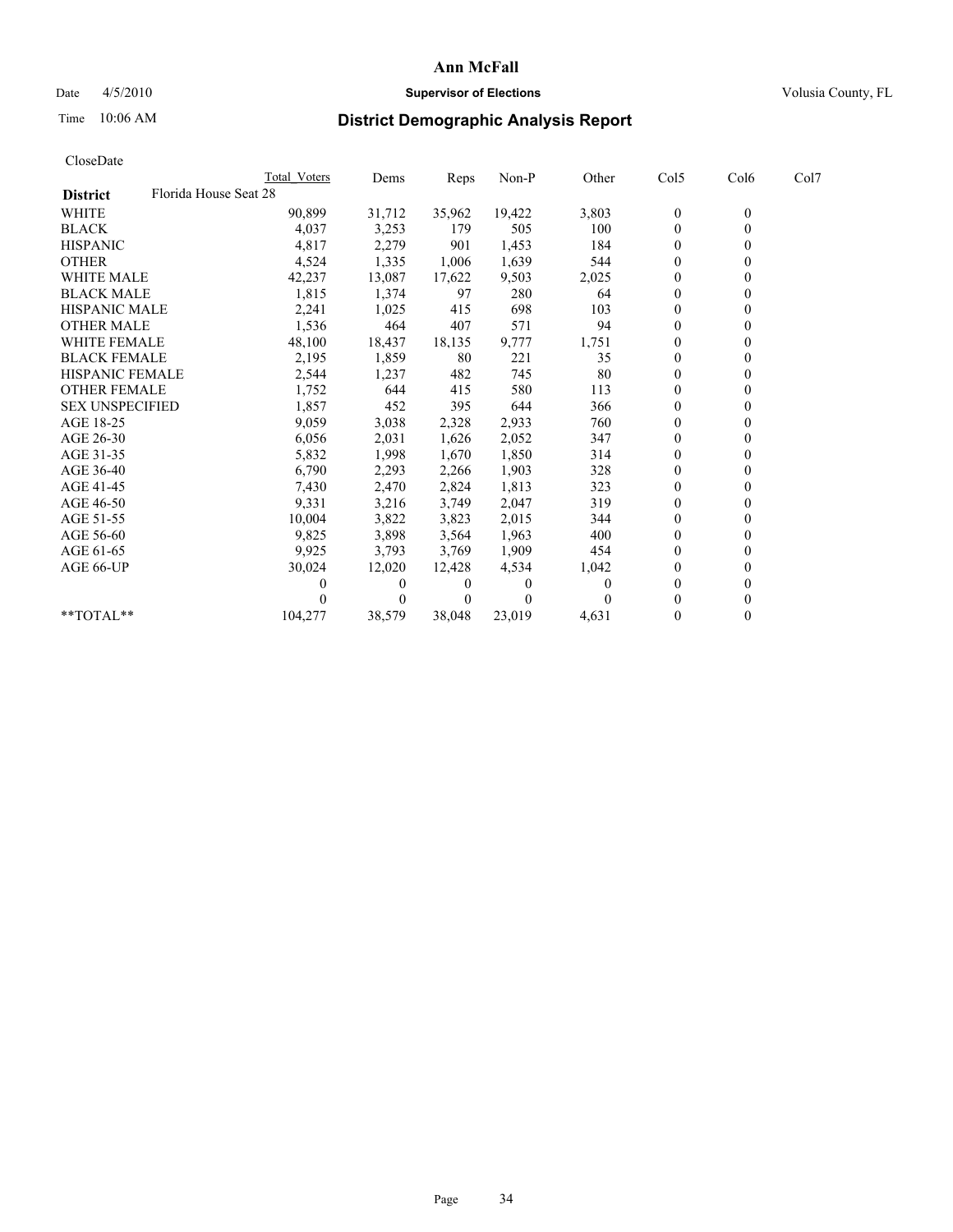## Date  $4/5/2010$  **Supervisor of Elections** Volusia County, FL

# Time 10:06 AM **District Demographic Analysis Report**

| CloseDate              |                       |                     |                |          |          |          |                  |              |      |
|------------------------|-----------------------|---------------------|----------------|----------|----------|----------|------------------|--------------|------|
|                        |                       | <b>Total Voters</b> | Dems           | Reps     | Non-P    | Other    | Col5             | Col6         | Col7 |
| <b>District</b>        | Florida House Seat 33 |                     |                |          |          |          |                  |              |      |
| WHITE                  |                       | 5,026               | 1,571          | 2,191    | 1,016    | 248      | $\boldsymbol{0}$ | $\mathbf{0}$ |      |
| <b>BLACK</b>           |                       | 509                 | 402            | 26       | 70       | 11       | $\boldsymbol{0}$ | $\mathbf{0}$ |      |
| <b>HISPANIC</b>        |                       | 1,032               | 487            | 166      | 336      | 43       | $\overline{0}$   | $\mathbf{0}$ |      |
| <b>OTHER</b>           |                       | 376                 | 122            | 82       | 124      | 48       | $\mathbf{0}$     | $\theta$     |      |
| <b>WHITE MALE</b>      |                       | 2,385               | 640            | 1,106    | 516      | 123      | $\boldsymbol{0}$ | $\mathbf{0}$ |      |
| <b>BLACK MALE</b>      |                       | 216                 | 168            | 11       | 31       | 6        | $\overline{0}$   | $\theta$     |      |
| <b>HISPANIC MALE</b>   |                       | 484                 | 211            | 89       | 166      | 18       | 0                | $\Omega$     |      |
| <b>OTHER MALE</b>      |                       | 132                 | 48             | 29       | 48       |          | $\mathbf{0}$     | $\mathbf{0}$ |      |
| <b>WHITE FEMALE</b>    |                       | 2,603               | 920            | 1,068    | 492      | 123      | $\boldsymbol{0}$ | $\theta$     |      |
| <b>BLACK FEMALE</b>    |                       | 288                 | 229            | 15       | 39       | 5        | $\boldsymbol{0}$ | $\Omega$     |      |
| <b>HISPANIC FEMALE</b> |                       | 537                 | 271            | 76       | 165      | 25       | 0                | $\theta$     |      |
| <b>OTHER FEMALE</b>    |                       | 136                 | 50             | 32       | 43       | 11       | $\boldsymbol{0}$ | $\Omega$     |      |
| <b>SEX UNSPECIFIED</b> |                       | 162                 | 45             | 39       | 46       | 32       | 0                | $\Omega$     |      |
| AGE 18-25              |                       | 794                 | 265            | 199      | 267      | 63       | 0                | $\Omega$     |      |
| AGE 26-30              |                       | 475                 | 167            | 111      | 160      | 37       | $\boldsymbol{0}$ | $\theta$     |      |
| AGE 31-35              |                       | 518                 | 183            | 157      | 141      | 37       | $\boldsymbol{0}$ | $\theta$     |      |
| AGE 36-40              |                       | 586                 | 202            | 200      | 153      | 31       | $\boldsymbol{0}$ | $\Omega$     |      |
| AGE 41-45              |                       | 590                 | 217            | 219      | 126      | 28       | $\boldsymbol{0}$ | $\Omega$     |      |
| AGE 46-50              |                       | 815                 | 260            | 326      | 190      | 39       | $\boldsymbol{0}$ | $\mathbf{0}$ |      |
| AGE 51-55              |                       | 762                 | 284            | 307      | 135      | 36       | $\boldsymbol{0}$ | $\Omega$     |      |
| AGE 56-60              |                       | 623                 | 251            | 241      | 112      | 19       | $\boldsymbol{0}$ | $\mathbf{0}$ |      |
| AGE 61-65              |                       | 561                 | 231            | 211      | 99       | 20       | $\mathbf{0}$     | $\mathbf{0}$ |      |
| AGE 66-UP              |                       | 1,219               | 522            | 494      | 163      | 40       | $\boldsymbol{0}$ | $\theta$     |      |
|                        |                       | 0                   | $\overline{0}$ | $\theta$ | $\theta$ | $\theta$ | $\boldsymbol{0}$ | $\Omega$     |      |
|                        |                       | 0                   | $\Omega$       | 0        | 0        | $\Omega$ | $\boldsymbol{0}$ | $\Omega$     |      |
| $*$ $TOTAI.**$         |                       | 6,943               | 2,582          | 2,465    | 1,546    | 350      | $\boldsymbol{0}$ | $\theta$     |      |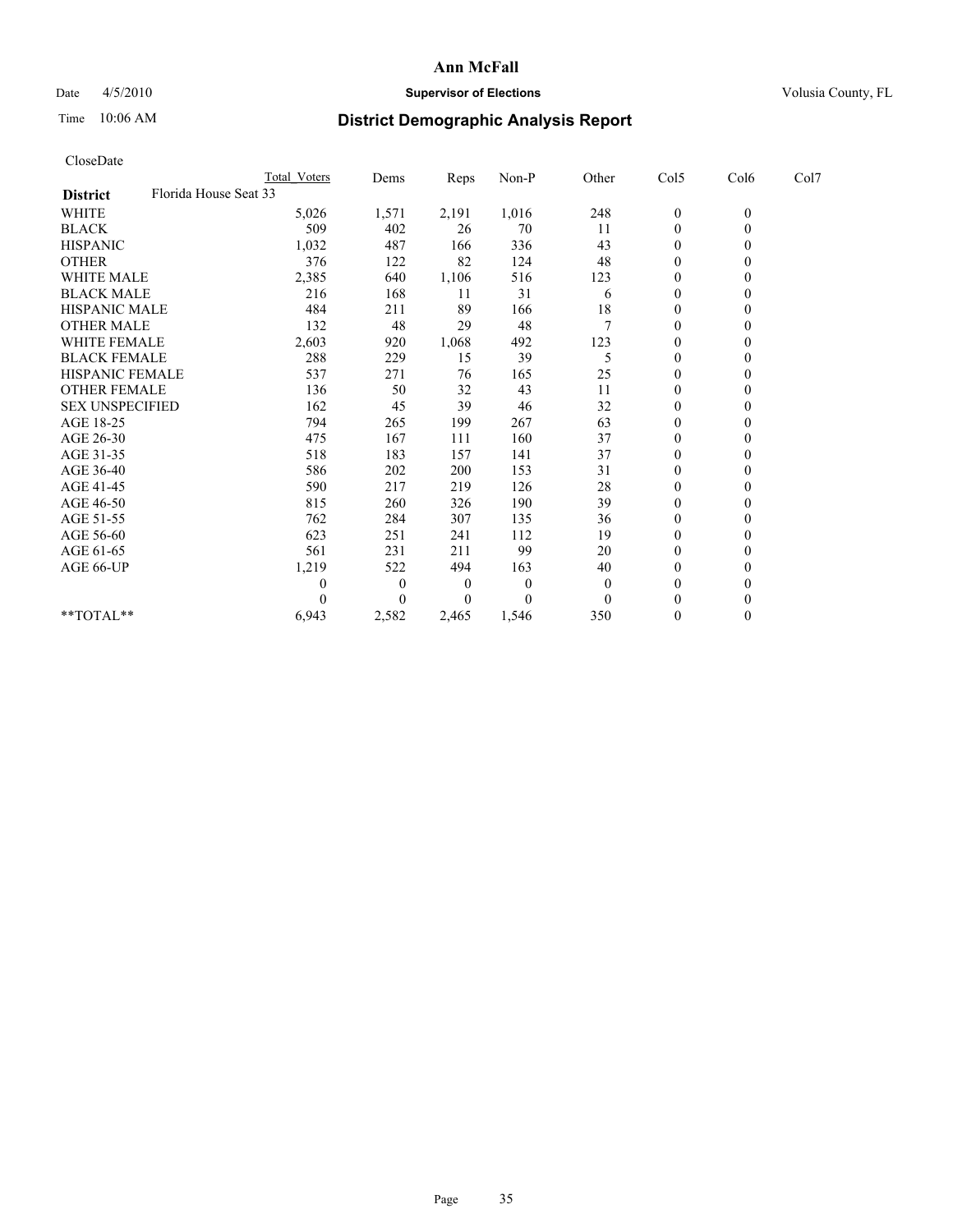## Date 4/5/2010 **Supervisor of Elections Supervisor of Elections** Volusia County, FL

# Time 10:06 AM **District Demographic Analysis Report**

|                                            | <b>Total Voters</b> | Dems     | <b>Reps</b> | Non-P  | Other    | Col5           | Col6         | Col7 |  |
|--------------------------------------------|---------------------|----------|-------------|--------|----------|----------------|--------------|------|--|
| School Board District 1<br><b>District</b> |                     |          |             |        |          |                |              |      |  |
| <b>WHITE</b>                               | 48,579              | 17,419   | 19,817      | 9,009  | 2,334    | $\mathbf{0}$   | $\mathbf{0}$ |      |  |
| <b>BLACK</b>                               | 4,213               | 3,475    | 154         | 488    | 96       | $\mathbf{0}$   |              |      |  |
| <b>HISPANIC</b>                            | 2,942               | 1,280    | 533         | 995    | 134      | $\theta$       |              |      |  |
| <b>OTHER</b>                               | 2,696               | 875      | 650         | 883    | 288      | $\Omega$       |              |      |  |
| WHITE MALE                                 | 22,181              | 7,036    | 9,583       | 4,333  | 1,229    | $\overline{0}$ |              |      |  |
| <b>BLACK MALE</b>                          | 1,707               | 1,352    | 72          | 226    | 57       | $\theta$       |              |      |  |
| <b>HISPANIC MALE</b>                       | 1,344               | 587      | 259         | 432    | 66       | $\theta$       |              |      |  |
| <b>OTHER MALE</b>                          | 864                 | 297      | 251         | 259    | 57       | $\Omega$       |              |      |  |
| <b>WHITE FEMALE</b>                        | 26,160              | 10,299   | 10,150      | 4,619  | 1,092    | $\theta$       |              |      |  |
| <b>BLACK FEMALE</b>                        | 2,469               | 2,095    | 81          | 255    | 38       | $\overline{0}$ |              |      |  |
| HISPANIC FEMALE                            | 1,578               | 686      | 271         | 555    | 66       | $\Omega$       |              |      |  |
| <b>OTHER FEMALE</b>                        | 1,037               | 405      | 250         | 322    | 60       | $\theta$       |              |      |  |
| <b>SEX UNSPECIFIED</b>                     | 1,090               | 292      | 237         | 374    | 187      | $\theta$       |              |      |  |
| AGE 18-25                                  | 5,959               | 1,962    | 1,592       | 1,919  | 486      | $\Omega$       |              |      |  |
| AGE 26-30                                  | 3,821               | 1,355    | 1,056       | 1,162  | 248      | $\mathbf{0}$   |              |      |  |
| AGE 31-35                                  | 3,599               | 1,218    | 1,112       | 1,012  | 257      | $\overline{0}$ |              |      |  |
| AGE 36-40                                  | 4,048               | 1,372    | 1,447       | 1,010  | 219      | $\mathbf{0}$   |              |      |  |
| AGE 41-45                                  | 4,585               | 1,562    | 1,842       | 987    | 194      | $\theta$       |              |      |  |
| AGE 46-50                                  | 5,494               | 1,963    | 2,211       | 1,071  | 249      | $\theta$       |              |      |  |
| AGE 51-55                                  | 5,559               | 2,290    | 2,101       | 936    | 232      | $\overline{0}$ |              |      |  |
| AGE 56-60                                  | 5,338               | 2,332    | 1,947       | 828    | 231      | $\theta$       |              |      |  |
| AGE 61-65                                  | 4,993               | 2,172    | 1,887       | 715    | 219      | $\theta$       |              |      |  |
| AGE 66-UP                                  | 15,032              | 6,822    | 5,959       | 1,734  | 517      | $\Omega$       |              |      |  |
|                                            |                     | 0        | 0           | 0      | $\theta$ | $\theta$       |              |      |  |
|                                            |                     | $\Omega$ | $\theta$    | 0      |          | $\Omega$       |              |      |  |
| $*$ $TOTAI.**$                             | 58,430              | 23,049   | 21,154      | 11,375 | 2,852    | $\theta$       |              |      |  |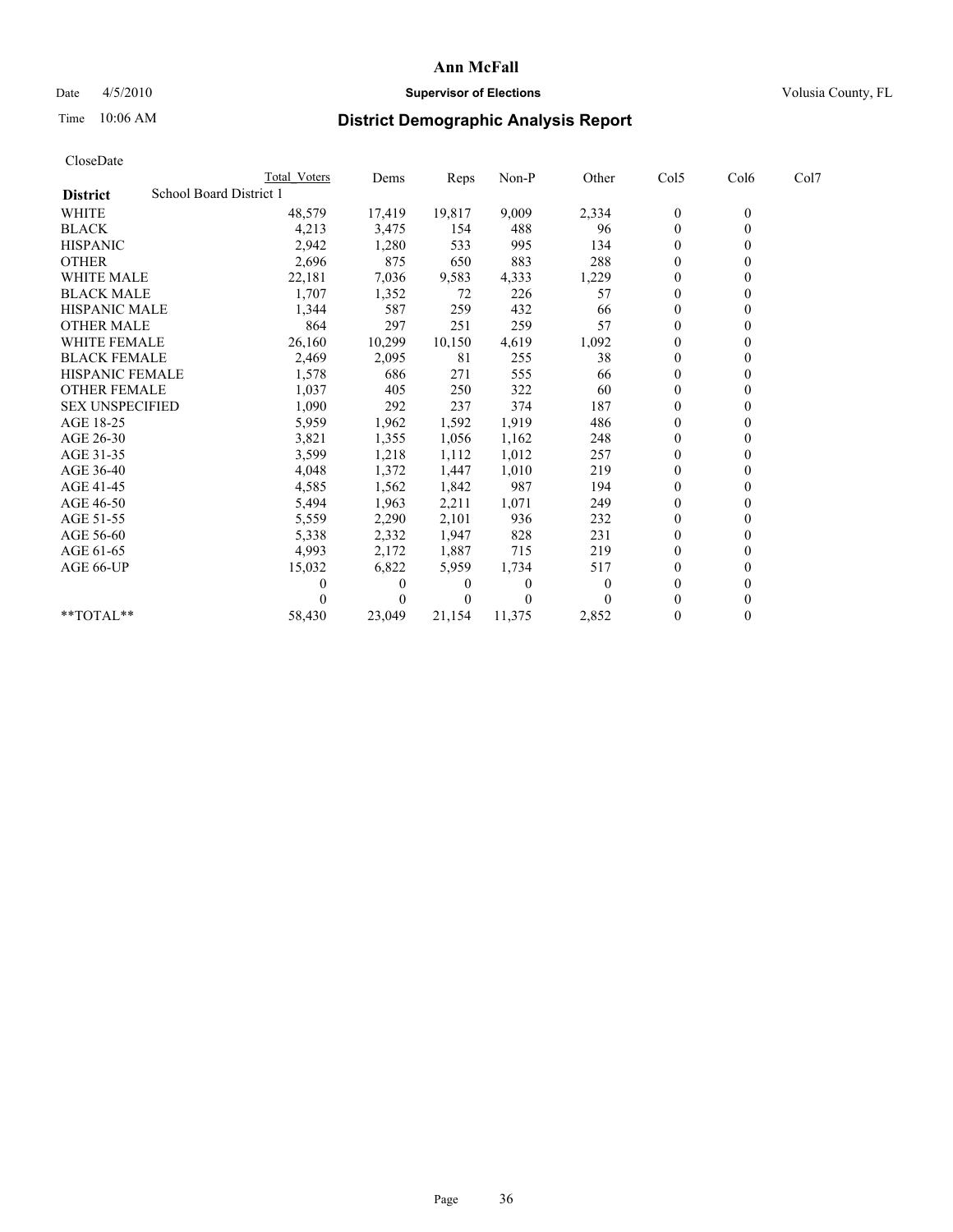## Date 4/5/2010 **Supervisor of Elections Supervisor of Elections** Volusia County, FL

## Time 10:06 AM **District Demographic Analysis Report**

| CloseDate              |                                |                     |              |          |         |          |                  |                  |      |  |
|------------------------|--------------------------------|---------------------|--------------|----------|---------|----------|------------------|------------------|------|--|
|                        |                                | <b>Total Voters</b> | Dems         | Reps     | $Non-P$ | Other    | Col5             | Col6             | Col7 |  |
| <b>District</b>        | <b>School Board District 2</b> |                     |              |          |         |          |                  |                  |      |  |
| <b>WHITE</b>           |                                | 40,126              | 15,365       | 14,500   | 8,536   | 1,725    | $\boldsymbol{0}$ | $\boldsymbol{0}$ |      |  |
| <b>BLACK</b>           |                                | 10,116              | 8,572        | 279      | 1,077   | 188      | $\boldsymbol{0}$ | $\mathbf{0}$     |      |  |
| <b>HISPANIC</b>        |                                | 1,142               | 494          | 228      | 379     | 41       | $\mathbf{0}$     | $\Omega$         |      |  |
| <b>OTHER</b>           |                                | 2,930               | 1,162        | 506      | 967     | 295      | $\mathbf{0}$     | $\theta$         |      |  |
| <b>WHITE MALE</b>      |                                | 18,725              | 6,338        | 7,185    | 4,239   | 963      | $\boldsymbol{0}$ | $\mathbf{0}$     |      |  |
| <b>BLACK MALE</b>      |                                | 3,997               | 3,275        | 140      | 498     | 84       | $\mathbf{0}$     | $\mathbf{0}$     |      |  |
| <b>HISPANIC MALE</b>   |                                | 547                 | 233          | 103      | 189     | 22       | $\boldsymbol{0}$ | $\Omega$         |      |  |
| <b>OTHER MALE</b>      |                                | 988                 | 390          | 216      | 331     | 51       | $\boldsymbol{0}$ | $\mathbf{0}$     |      |  |
| <b>WHITE FEMALE</b>    |                                | 21,140              | 8,933        | 7,222    | 4,241   | 744      | $\boldsymbol{0}$ | $\theta$         |      |  |
| <b>BLACK FEMALE</b>    |                                | 6,026               | 5,223        | 136      | 564     | 103      | $\theta$         | $\Omega$         |      |  |
| <b>HISPANIC FEMALE</b> |                                | 587                 | 257          | 124      | 188     | 18       | $\boldsymbol{0}$ | $\theta$         |      |  |
| <b>OTHER FEMALE</b>    |                                | 1,100               | 509          | 196      | 342     | 53       | $\boldsymbol{0}$ | $\mathbf{0}$     |      |  |
| <b>SEX UNSPECIFIED</b> |                                | 1,204               | 435          | 191      | 367     | 211      | $\mathbf{0}$     | $\mathbf{0}$     |      |  |
| AGE 18-25              |                                | 6,924               | 3,959        | 1,021    | 1,563   | 381      | $\boldsymbol{0}$ | $\mathbf{0}$     |      |  |
| AGE 26-30              |                                | 3,684               | 1,634        | 724      | 1,153   | 173      | $\boldsymbol{0}$ | $\mathbf{0}$     |      |  |
| AGE 31-35              |                                | 2,842               | 1,227        | 619      | 865     | 131      | $\boldsymbol{0}$ | $\theta$         |      |  |
| AGE 36-40              |                                | 3,040               | 1,337        | 826      | 760     | 117      | $\boldsymbol{0}$ | $\Omega$         |      |  |
| AGE 41-45              |                                | 3,539               | 1,521        | 1,038    | 815     | 165      | $\mathbf{0}$     | $\theta$         |      |  |
| AGE 46-50              |                                | 4,334               | 1,936        | 1,328    | 906     | 164      | $\boldsymbol{0}$ | $\mathbf{0}$     |      |  |
| AGE 51-55              |                                | 4,749               | 2,246        | 1,466    | 857     | 180      | $\boldsymbol{0}$ | $\theta$         |      |  |
| AGE 56-60              |                                | 4,724               | 2,172        | 1,441    | 938     | 173      | $\boldsymbol{0}$ | $\Omega$         |      |  |
| AGE 61-65              |                                | 4,880               | 2,179        | 1,567    | 918     | 216      | $\mathbf{0}$     | $\mathbf{0}$     |      |  |
| AGE 66-UP              |                                | 15,597              | 7,382        | 5,482    | 2,184   | 549      | $\boldsymbol{0}$ | $\theta$         |      |  |
|                        |                                |                     | $\mathbf{0}$ | $\theta$ | 0       | $\theta$ | $\mathbf{0}$     | $\mathbf{0}$     |      |  |
|                        |                                |                     | $\theta$     | $\theta$ | 0       | $\Omega$ | $\mathbf{0}$     | $\theta$         |      |  |
| **TOTAL**              |                                | 54,314              | 25,593       | 15,513   | 10,959  | 2,249    | $\theta$         | $\theta$         |      |  |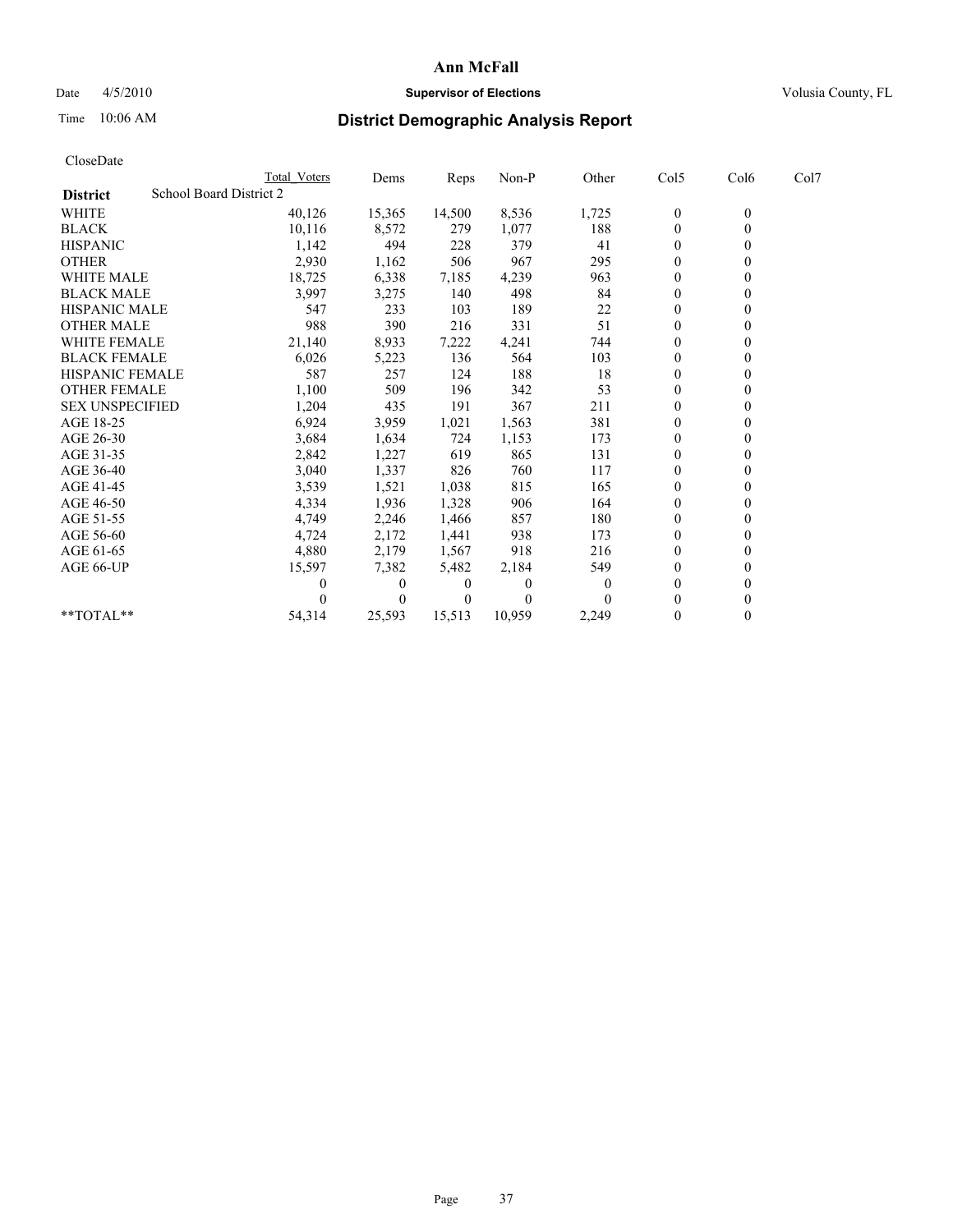## Date 4/5/2010 **Supervisor of Elections Supervisor of Elections** Volusia County, FL

# Time 10:06 AM **District Demographic Analysis Report**

| CloseDate              |                         |              |          |        |          |          |                  |                |      |
|------------------------|-------------------------|--------------|----------|--------|----------|----------|------------------|----------------|------|
|                        |                         | Total Voters | Dems     | Reps   | Non-P    | Other    | Col5             | Col6           | Col7 |
| <b>District</b>        | School Board District 3 |              |          |        |          |          |                  |                |      |
| <b>WHITE</b>           |                         | 62,899       | 22,733   | 24,101 | 13,567   | 2,498    | 0                | $\overline{0}$ |      |
| <b>BLACK</b>           |                         | 1,877        | 1,562    | 78     | 206      | 31       | $\boldsymbol{0}$ | $\theta$       |      |
| <b>HISPANIC</b>        |                         | 916          | 378      | 220    | 275      | 43       | $\boldsymbol{0}$ | $\theta$       |      |
| <b>OTHER</b>           |                         | 2,602        | 740      | 565    | 947      | 350      | $\overline{0}$   | $\Omega$       |      |
| WHITE MALE             |                         | 28,995       | 9,296    | 11,795 | 6,592    | 1,312    | 0                | 0              |      |
| <b>BLACK MALE</b>      |                         | 840          | 657      | 42     | 122      | 19       | $\overline{0}$   | $\Omega$       |      |
| <b>HISPANIC MALE</b>   |                         | 407          | 154      | 91     | 138      | 24       | $\boldsymbol{0}$ | $\theta$       |      |
| <b>OTHER MALE</b>      |                         | 849          | 252      | 224    | 321      | 52       | $\boldsymbol{0}$ | $\theta$       |      |
| <b>WHITE FEMALE</b>    |                         | 33,506       | 13,299   | 12,161 | 6,876    | 1,170    | $\mathbf{0}$     | $\theta$       |      |
| <b>BLACK FEMALE</b>    |                         | 1,020        | 892      | 34     | 83       | 11       | 0                | $\theta$       |      |
| <b>HISPANIC FEMALE</b> |                         | 499          | 220      | 127    | 133      | 19       | $\overline{0}$   | $\Omega$       |      |
| <b>OTHER FEMALE</b>    |                         | 979          | 353      | 241    | 316      | 69       | 0                | $\theta$       |      |
| <b>SEX UNSPECIFIED</b> |                         | 1,199        | 290      | 249    | 414      | 246      | $\mathbf{0}$     | $\Omega$       |      |
| AGE 18-25              |                         | 5,352        | 1,748    | 1,322  | 1,821    | 461      | $\boldsymbol{0}$ | $\theta$       |      |
| AGE 26-30              |                         | 3,520        | 1,184    | 967    | 1,174    | 195      | $\boldsymbol{0}$ | 0              |      |
| AGE 31-35              |                         | 3,484        | 1,123    | 1,046  | 1,131    | 184      | $\mathbf{0}$     | $\mathbf{0}$   |      |
| AGE 36-40              |                         | 4,096        | 1,344    | 1,357  | 1,191    | 204      | 0                | $\theta$       |      |
| AGE 41-45              |                         | 4,627        | 1,488    | 1,759  | 1,186    | 194      | $\boldsymbol{0}$ | $\Omega$       |      |
| AGE 46-50              |                         | 6,063        | 2,061    | 2,423  | 1,361    | 218      | 0                | $\theta$       |      |
| AGE 51-55              |                         | 6,675        | 2,568    | 2,553  | 1,319    | 235      | $\mathbf{0}$     | $\Omega$       |      |
| AGE 56-60              |                         | 6,717        | 2,726    | 2,428  | 1,309    | 254      | $\mathbf{0}$     | $\theta$       |      |
| AGE 61-65              |                         | 6,877        | 2,643    | 2,637  | 1,301    | 296      | $\boldsymbol{0}$ | $\theta$       |      |
| AGE 66-UP              |                         | 20,883       | 8,528    | 8,472  | 3,202    | 681      | $\mathbf{0}$     | $\theta$       |      |
|                        |                         | 0            | $\theta$ | 0      | $\theta$ | $\Omega$ | $\mathbf{0}$     | $\theta$       |      |
|                        |                         |              | $\theta$ | 0      |          |          | $\theta$         | $\theta$       |      |
| **TOTAL**              |                         | 68,294       | 25,413   | 24.964 | 14.995   | 2.922    | 0                | $\theta$       |      |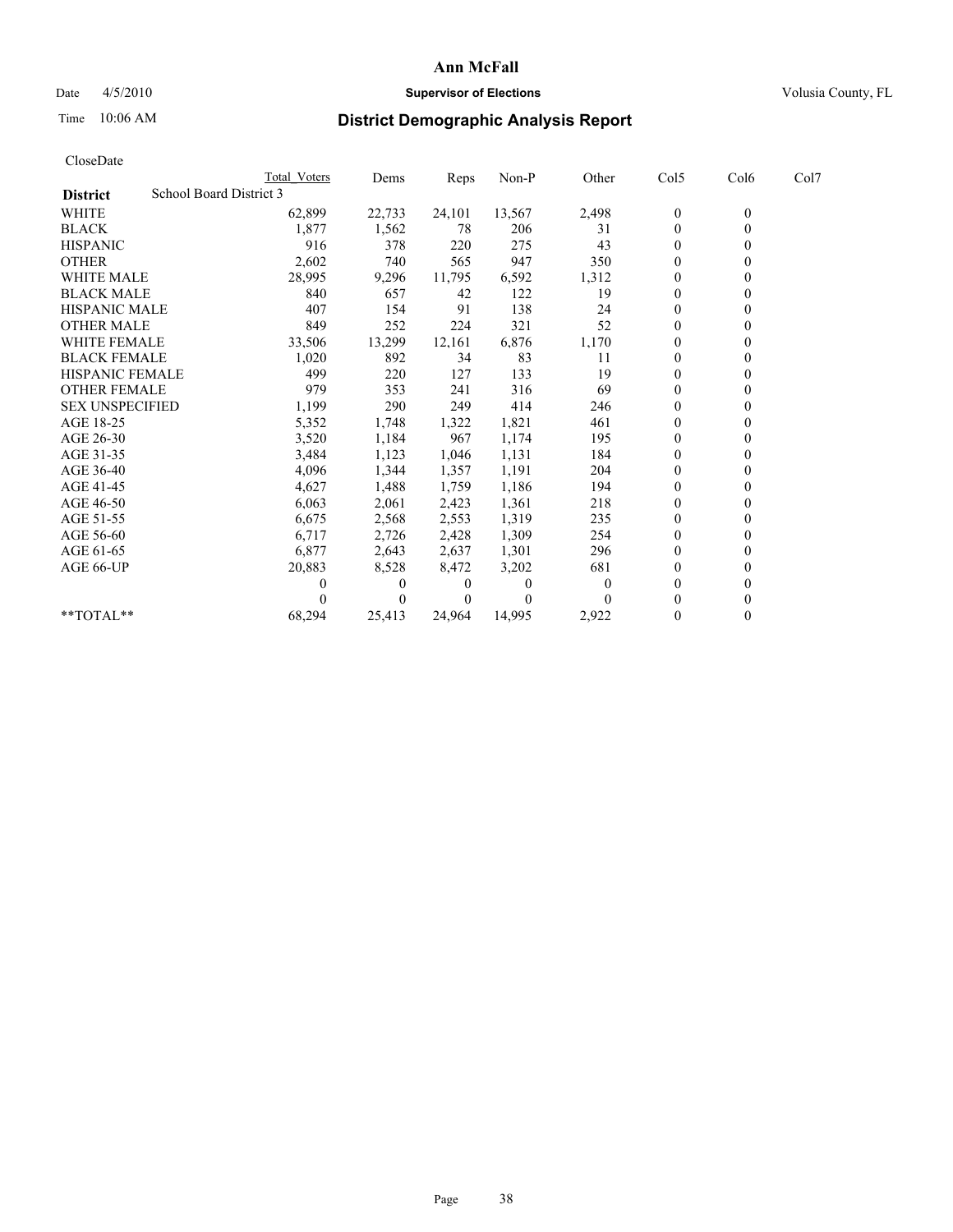## Date 4/5/2010 **Supervisor of Elections Supervisor of Elections** Volusia County, FL

## Time 10:06 AM **District Demographic Analysis Report**

| CloseDate              |                         |              |          |        |          |          |                  |                  |      |  |
|------------------------|-------------------------|--------------|----------|--------|----------|----------|------------------|------------------|------|--|
|                        |                         | Total Voters | Dems     | Reps   | Non-P    | Other    | Col5             | Col6             | Col7 |  |
| <b>District</b>        | School Board District 4 |              |          |        |          |          |                  |                  |      |  |
| <b>WHITE</b>           |                         | 52,656       | 19,336   | 20,938 | 10,336   | 2,046    | $\boldsymbol{0}$ | $\boldsymbol{0}$ |      |  |
| <b>BLACK</b>           |                         | 5,126        | 4,224    | 183    | 624      | 95       | $\boldsymbol{0}$ | $\mathbf{0}$     |      |  |
| <b>HISPANIC</b>        |                         | 1,167        | 522      | 296    | 314      | 35       | $\boldsymbol{0}$ | $\theta$         |      |  |
| <b>OTHER</b>           |                         | 3,242        | 1,112    | 761    | 1,057    | 312      | $\boldsymbol{0}$ | $\theta$         |      |  |
| <b>WHITE MALE</b>      |                         | 24,025       | 7,765    | 10,135 | 5,054    | 1,071    | 0                | $\theta$         |      |  |
| <b>BLACK MALE</b>      |                         | 2,012        | 1,560    | 98     | 295      | 59       | $\boldsymbol{0}$ | $\theta$         |      |  |
| <b>HISPANIC MALE</b>   |                         | 511          | 203      | 140    | 146      | $22\,$   | 0                | $\theta$         |      |  |
| <b>OTHER MALE</b>      |                         | 1,111        | 358      | 311    | 386      | 56       | $\boldsymbol{0}$ | $\mathbf{0}$     |      |  |
| <b>WHITE FEMALE</b>    |                         | 28,331       | 11,478   | 10,691 | 5,208    | 954      | $\boldsymbol{0}$ | $\mathbf{0}$     |      |  |
| <b>BLACK FEMALE</b>    |                         | 3,079        | 2,635    | 85     | 324      | 35       | $\boldsymbol{0}$ | $\theta$         |      |  |
| <b>HISPANIC FEMALE</b> |                         | 649          | 316      | 152    | 168      | 13       | $\overline{0}$   | $\theta$         |      |  |
| <b>OTHER FEMALE</b>    |                         | 1,302        | 529      | 337    | 376      | 60       | 0                | $\mathbf{0}$     |      |  |
| <b>SEX UNSPECIFIED</b> |                         | 1,171        | 350      | 229    | 374      | 218      | $\overline{0}$   | $\Omega$         |      |  |
| AGE 18-25              |                         | 5,826        | 2,394    | 1,398  | 1,638    | 396      | $\overline{0}$   | $\Omega$         |      |  |
| AGE 26-30              |                         | 3,417        | 1,369    | 865    | 1,031    | 152      | $\boldsymbol{0}$ | $\mathbf{0}$     |      |  |
| AGE 31-35              |                         | 3,215        | 1,257    | 876    | 914      | 168      | $\boldsymbol{0}$ | $\mathbf{0}$     |      |  |
| AGE 36-40              |                         | 3,549        | 1,257    | 1,203  | 900      | 189      | $\overline{0}$   | $\theta$         |      |  |
| AGE 41-45              |                         | 4,297        | 1,582    | 1,592  | 954      | 169      | $\boldsymbol{0}$ | $\Omega$         |      |  |
| AGE 46-50              |                         | 5,457        | 2,035    | 2,120  | 1,106    | 196      | 0                | 0                |      |  |
| AGE 51-55              |                         | 5,840        | 2,444    | 2,135  | 1,065    | 196      | $\boldsymbol{0}$ | $\Omega$         |      |  |
| AGE 56-60              |                         | 5,862        | 2,480    | 2,070  | 1,105    | 207      | 0                | $\theta$         |      |  |
| AGE 61-65              |                         | 6,013        | 2,454    | 2,249  | 1,080    | 230      | $\boldsymbol{0}$ | $\theta$         |      |  |
| AGE 66-UP              |                         | 18,713       | 7,921    | 7,669  | 2,538    | 585      | $\boldsymbol{0}$ | $\theta$         |      |  |
|                        |                         | 0            | $\theta$ | 0      | $\theta$ | $\theta$ | $\boldsymbol{0}$ | $\theta$         |      |  |
|                        |                         | 0            | $\theta$ | 0      | 0        |          | $\theta$         | $\theta$         |      |  |
| $*$ TOTAL $*$          |                         | 62,191       | 25,194   | 22,178 | 12,331   | 2,488    | $\boldsymbol{0}$ | $\mathbf{0}$     |      |  |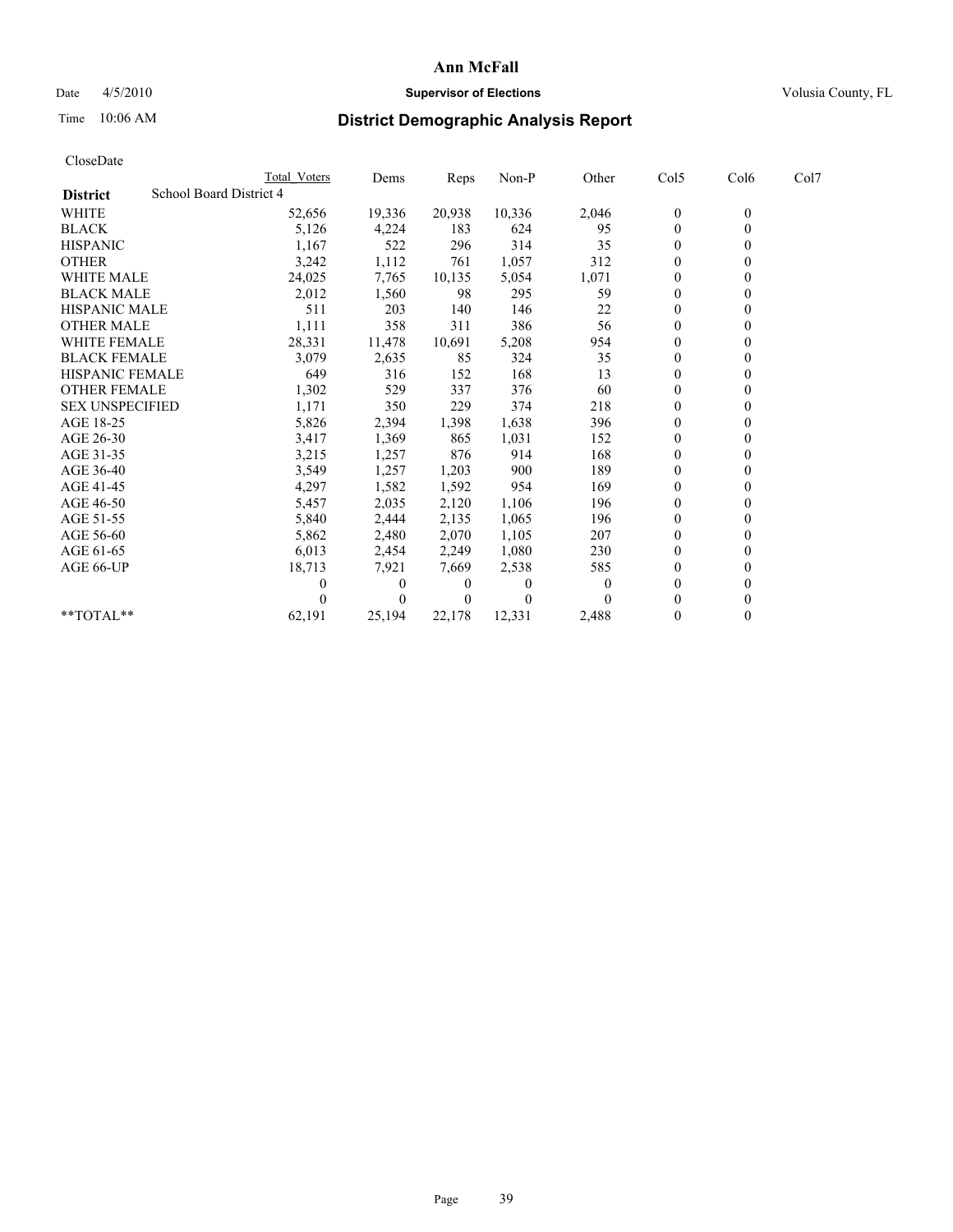## Date  $4/5/2010$  **Supervisor of Elections** Volusia County, FL

## Time 10:06 AM **District Demographic Analysis Report**

| CloseDate              |                         |          |        |          |          |                  |              |      |
|------------------------|-------------------------|----------|--------|----------|----------|------------------|--------------|------|
|                        | <b>Total Voters</b>     | Dems     | Reps   | Non-P    | Other    | Col <sub>5</sub> | Col6         | Col7 |
| <b>District</b>        | School Board District 5 |          |        |          |          |                  |              |      |
| <b>WHITE</b>           | 47,436                  | 15,544   | 19,423 | 10,000   | 2,469    | $\boldsymbol{0}$ | $\mathbf{0}$ |      |
| <b>BLACK</b>           | 5,024                   | 3,901    | 266    | 692      | 165      | $\boldsymbol{0}$ | $\mathbf{0}$ |      |
| <b>HISPANIC</b>        | 12,425                  | 6,170    | 2,082  | 3,781    | 392      | $\overline{0}$   | $\mathbf{0}$ |      |
| <b>OTHER</b>           | 3,784                   | 1,216    | 751    | 1,362    | 455      | 0                | $\theta$     |      |
| <b>WHITE MALE</b>      | 22,123                  | 6,431    | 9,550  | 4,847    | 1,295    | $\boldsymbol{0}$ | $\theta$     |      |
| <b>BLACK MALE</b>      | 2,232                   | 1,631    | 150    | 352      | 99       | $\boldsymbol{0}$ | $\mathbf{0}$ |      |
| <b>HISPANIC MALE</b>   | 5,819                   | 2,767    | 1,043  | 1,807    | 202      | 0                | $\Omega$     |      |
| <b>OTHER MALE</b>      | 1,252                   | 433      | 292    | 450      | 77       | $\overline{0}$   | $\theta$     |      |
| WHITE FEMALE           | 25,036                  | 9,026    | 9,760  | 5,091    | 1,159    | $\boldsymbol{0}$ | $\mathbf{0}$ |      |
| <b>BLACK FEMALE</b>    | 2,747                   | 2,229    | 116    | 337      | 65       | $\overline{0}$   | $\mathbf{0}$ |      |
| <b>HISPANIC FEMALE</b> | 6,511                   | 3,349    | 1,033  | 1,946    | 183      | 0                | $\Omega$     |      |
| <b>OTHER FEMALE</b>    | 1,463                   | 570      | 299    | 496      | 98       | $\boldsymbol{0}$ | $\mathbf{0}$ |      |
| <b>SEX UNSPECIFIED</b> | 1,486                   | 395      | 279    | 509      | 303      | 0                | $\theta$     |      |
| AGE 18-25              | 7,574                   | 2,661    | 1,672  | 2,577    | 664      | $\overline{0}$   | $\Omega$     |      |
| AGE 26-30              | 4,999                   | 1,727    | 1,222  | 1,714    | 336      | $\overline{0}$   | $\mathbf{0}$ |      |
| AGE 31-35              | 5,439                   | 2,004    | 1,468  | 1,642    | 325      | 0                | $\mathbf{0}$ |      |
| AGE 36-40              | 5,866                   | 2,057    | 1,904  | 1,586    | 319      | $\boldsymbol{0}$ | $\Omega$     |      |
| AGE 41-45              | 6,238                   | 2,278    | 2,133  | 1,523    | 304      | $\overline{0}$   | $\mathbf{0}$ |      |
| AGE 46-50              | 7,077                   | 2,557    | 2,628  | 1,597    | 295      | 0                | $\Omega$     |      |
| AGE 51-55              | 6,836                   | 2,685    | 2,510  | 1,328    | 313      | $\boldsymbol{0}$ | $\theta$     |      |
| AGE 56-60              | 5,851                   | 2,461    | 2,054  | 1,105    | 231      | $\boldsymbol{0}$ | $\mathbf{0}$ |      |
| AGE 61-65              | 5,225                   | 2,141    | 1,911  | 950      | 223      | $\mathbf{0}$     | $\mathbf{0}$ |      |
| AGE 66-UP              | 13,562                  | 6,260    | 5,020  | 1,812    | 470      | $\boldsymbol{0}$ | $\mathbf{0}$ |      |
|                        | 0                       | $\theta$ | 0      | $\theta$ | $\theta$ | 0                | $\theta$     |      |
|                        | 0                       | $\Omega$ | 0      | 0        | $\Omega$ | $\boldsymbol{0}$ | $\Omega$     |      |
| **TOTAL**              | 68,669                  | 26,831   | 22,522 | 15,835   | 3,481    | 0                | $\mathbf{0}$ |      |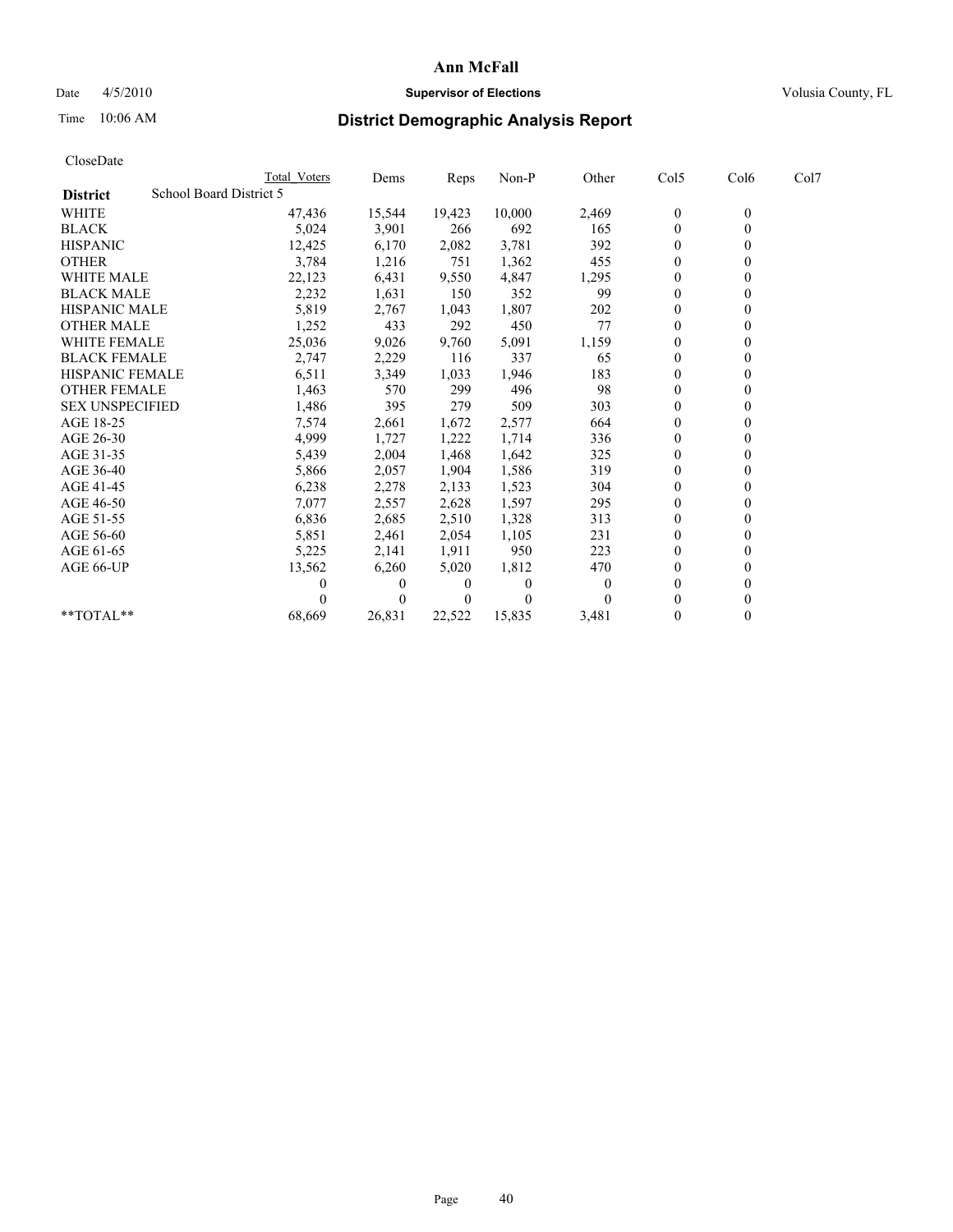## Date  $4/5/2010$  **Supervisor of Elections** Volusia County, FL

# Time 10:06 AM **District Demographic Analysis Report**

| CloseDate              |                       |                     |                |       |          |                |                  |              |      |
|------------------------|-----------------------|---------------------|----------------|-------|----------|----------------|------------------|--------------|------|
|                        |                       | <b>Total Voters</b> | Dems           | Reps  | Non-P    | Other          | Col5             | Col6         | Col7 |
| <b>District</b>        | Florida Senate Seat 1 |                     |                |       |          |                |                  |              |      |
| WHITE                  |                       | 5,929               | 2,243          | 2,056 | 1,353    | 277            | $\boldsymbol{0}$ | $\mathbf{0}$ |      |
| <b>BLACK</b>           |                       | 10,671              | 9,109          | 281   | 1,096    | 185            | $\boldsymbol{0}$ | $\mathbf{0}$ |      |
| <b>HISPANIC</b>        |                       | 421                 | 198            | 69    | 140      | 14             | $\overline{0}$   | $\mathbf{0}$ |      |
| <b>OTHER</b>           |                       | 1,269               | 608            | 128   | 387      | 146            | $\mathbf{0}$     | $\theta$     |      |
| <b>WHITE MALE</b>      |                       | 2,775               | 877            | 1,068 | 677      | 153            | $\boldsymbol{0}$ | $\mathbf{0}$ |      |
| <b>BLACK MALE</b>      |                       | 4,115               | 3,379          | 149   | 496      | 91             | $\overline{0}$   | $\theta$     |      |
| <b>HISPANIC MALE</b>   |                       | 199                 | 86             | 31    | 74       | 8              | 0                | $\Omega$     |      |
| <b>OTHER MALE</b>      |                       | 365                 | 180            | 54    | 110      | 21             | $\boldsymbol{0}$ | $\mathbf{0}$ |      |
| <b>WHITE FEMALE</b>    |                       | 3,128               | 1,355          | 980   | 672      | 121            | $\boldsymbol{0}$ | $\theta$     |      |
| <b>BLACK FEMALE</b>    |                       | 6,452               | 5,643          | 130   | 586      | 93             | $\boldsymbol{0}$ | $\Omega$     |      |
| <b>HISPANIC FEMALE</b> |                       | 219                 | 110            | 38    | 66       | 5              | 0                | $\Omega$     |      |
| <b>OTHER FEMALE</b>    |                       | 443                 | 243            | 56    | 127      | 17             | $\boldsymbol{0}$ | $\theta$     |      |
| <b>SEX UNSPECIFIED</b> |                       | 594                 | 285            | 28    | 168      | 113            | 0                | $\Omega$     |      |
| AGE 18-25              |                       | 4,361               | 3,037          | 299   | 803      | 222            | 0                | $\Omega$     |      |
| AGE 26-30              |                       | 1,599               | 955            | 177   | 428      | 39             | $\boldsymbol{0}$ | $\mathbf{0}$ |      |
| AGE 31-35              |                       | 1,236               | 742            | 154   | 299      | 41             | $\boldsymbol{0}$ | $\theta$     |      |
| AGE 36-40              |                       | 1,138               | 676            | 192   | 228      | 42             | $\boldsymbol{0}$ | $\Omega$     |      |
| AGE 41-45              |                       | 1,356               | 859            | 201   | 235      | 61             | $\boldsymbol{0}$ | $\Omega$     |      |
| AGE 46-50              |                       | 1,553               | 966            | 288   | 245      | 54             | $\boldsymbol{0}$ | $\mathbf{0}$ |      |
| AGE 51-55              |                       | 1,554               | 1,048          | 279   | 184      | 43             | $\boldsymbol{0}$ | $\Omega$     |      |
| AGE 56-60              |                       | 1,342               | 885            | 227   | 193      | 37             | $\boldsymbol{0}$ | $\Omega$     |      |
| AGE 61-65              |                       | 1,161               | 779            | 217   | 136      | 29             | $\mathbf{0}$     | $\mathbf{0}$ |      |
| AGE 66-UP              |                       | 2,989               | 2,211          | 499   | 225      | 54             | $\boldsymbol{0}$ | $\theta$     |      |
|                        |                       | 0                   | $\overline{0}$ | 0     | $\theta$ | $\overline{0}$ | $\overline{0}$   | $\Omega$     |      |
|                        |                       | 0                   | $\Omega$       | 0     | $\Omega$ | $\Omega$       | $\boldsymbol{0}$ | $\Omega$     |      |
| $*$ $TOTAI.**$         |                       | 18,290              | 12,158         | 2,534 | 2,976    | 622            | $\boldsymbol{0}$ | $\theta$     |      |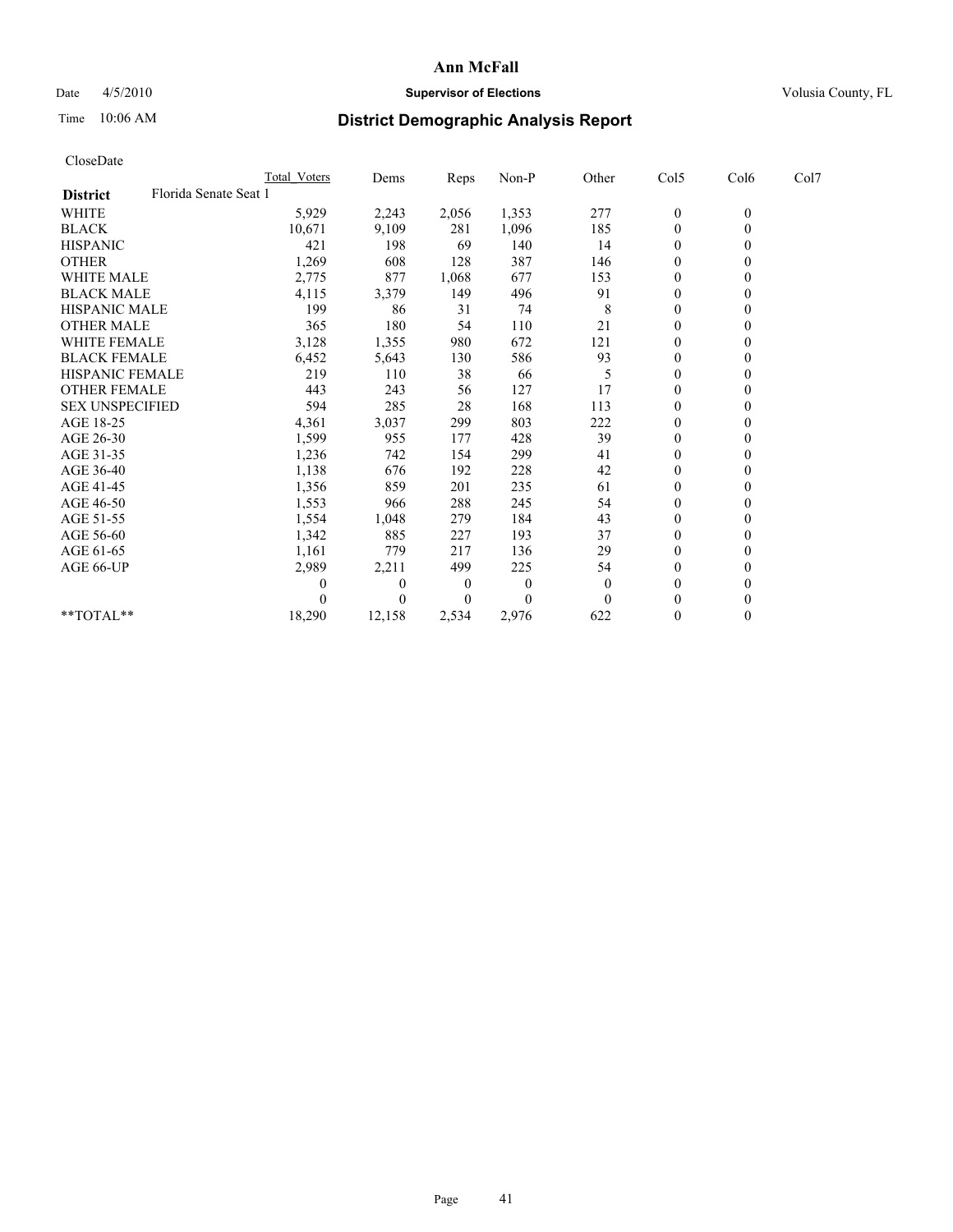## Date 4/5/2010 **Supervisor of Elections Supervisor of Elections** Volusia County, FL

## Time 10:06 AM **District Demographic Analysis Report**

|                                          | <b>Total Voters</b> | Dems     | <b>Reps</b> | Non-P    | Other | Col5           | Col6         | Col7 |
|------------------------------------------|---------------------|----------|-------------|----------|-------|----------------|--------------|------|
| Florida Senate Seat 7<br><b>District</b> |                     |          |             |          |       |                |              |      |
| <b>WHITE</b>                             | 151,750             | 55,705   | 58,243      | 31,515   | 6,287 | $\theta$       | $\mathbf{0}$ |      |
| <b>BLACK</b>                             | 7,082               | 5,752    | 305         | 893      | 132   | $\overline{0}$ |              |      |
| <b>HISPANIC</b>                          | 5,512               | 2,509    | 1,075       | 1,709    | 219   | $\theta$       |              |      |
| <b>OTHER</b>                             | 7,768               | 2,447    | 1,766       | 2,697    | 858   | $\Omega$       |              |      |
| <b>WHITE MALE</b>                        | 70,206              | 22,828   | 28,571      | 15,441   | 3,366 | 0              |              |      |
| <b>BLACK MALE</b>                        | 3,042               | 2,342    | 156         | 473      | 71    | $\theta$       |              |      |
| <b>HISPANIC MALE</b>                     | 2,557               | 1,114    | 508         | 816      | 119   | $\theta$       |              |      |
| <b>OTHER MALE</b>                        | 2,660               | 828      | 720         | 961      | 151   | $\Omega$       |              |      |
| WHITE FEMALE                             | 80,613              | 32,556   | 29,337      | 15,845   | 2,875 | $\theta$       |              |      |
| <b>BLACK FEMALE</b>                      | 3,994               | 3,374    | 146         | 415      | 59    | $\overline{0}$ |              |      |
| HISPANIC FEMALE                          | 2,910               | 1,375    | 559         | 876      | 100   | 0              |              |      |
| <b>OTHER FEMALE</b>                      | 2,991               | 1,165    | 723         | 939      | 164   | $\Omega$       |              |      |
| <b>SEX UNSPECIFIED</b>                   | 3,139               | 831      | 669         | 1,048    | 591   | $\theta$       |              |      |
| AGE 18-25                                | 14,844              | 5,284    | 3,692       | 4,742    | 1,126 | $\Omega$       |              |      |
| AGE 26-30                                | 9,814               | 3,436    | 2,568       | 3,259    | 551   | $\mathbf{0}$   |              |      |
| AGE 31-35                                | 9,133               | 3,115    | 2,650       | 2,861    | 507   | $\overline{0}$ |              |      |
| AGE 36-40                                | 10,524              | 3,626    | 3,484       | 2,891    | 523   | $\mathbf{0}$   |              |      |
| AGE 41-45                                | 12,132              | 4,091    | 4,559       | 2,942    | 540   | $\theta$       |              |      |
| AGE 46-50                                | 15,481              | 5,467    | 6,043       | 3,385    | 586   | $\Omega$       |              |      |
| AGE 51-55                                | 16,594              | 6,576    | 6,197       | 3,182    | 639   | $\overline{0}$ |              |      |
| AGE 56-60                                | 16,529              | 6,795    | 5,893       | 3,218    | 623   | $\theta$       |              |      |
| AGE 61-65                                | 16,479              | 6,543    | 6,107       | 3,092    | 737   | $\Omega$       |              |      |
| AGE 66-UP                                | 50,578              | 21,478   | 20,195      | 7,241    | 1,664 | 0              |              |      |
|                                          |                     | $\theta$ | 0           | $\Omega$ | 0     | $\theta$       |              |      |
|                                          |                     | $\Omega$ | $\theta$    | $\theta$ |       | 0              |              |      |
| $*$ $TOTAI.**$                           | 172,112             | 66,413   | 61,389      | 36,814   | 7,496 | $\theta$       |              |      |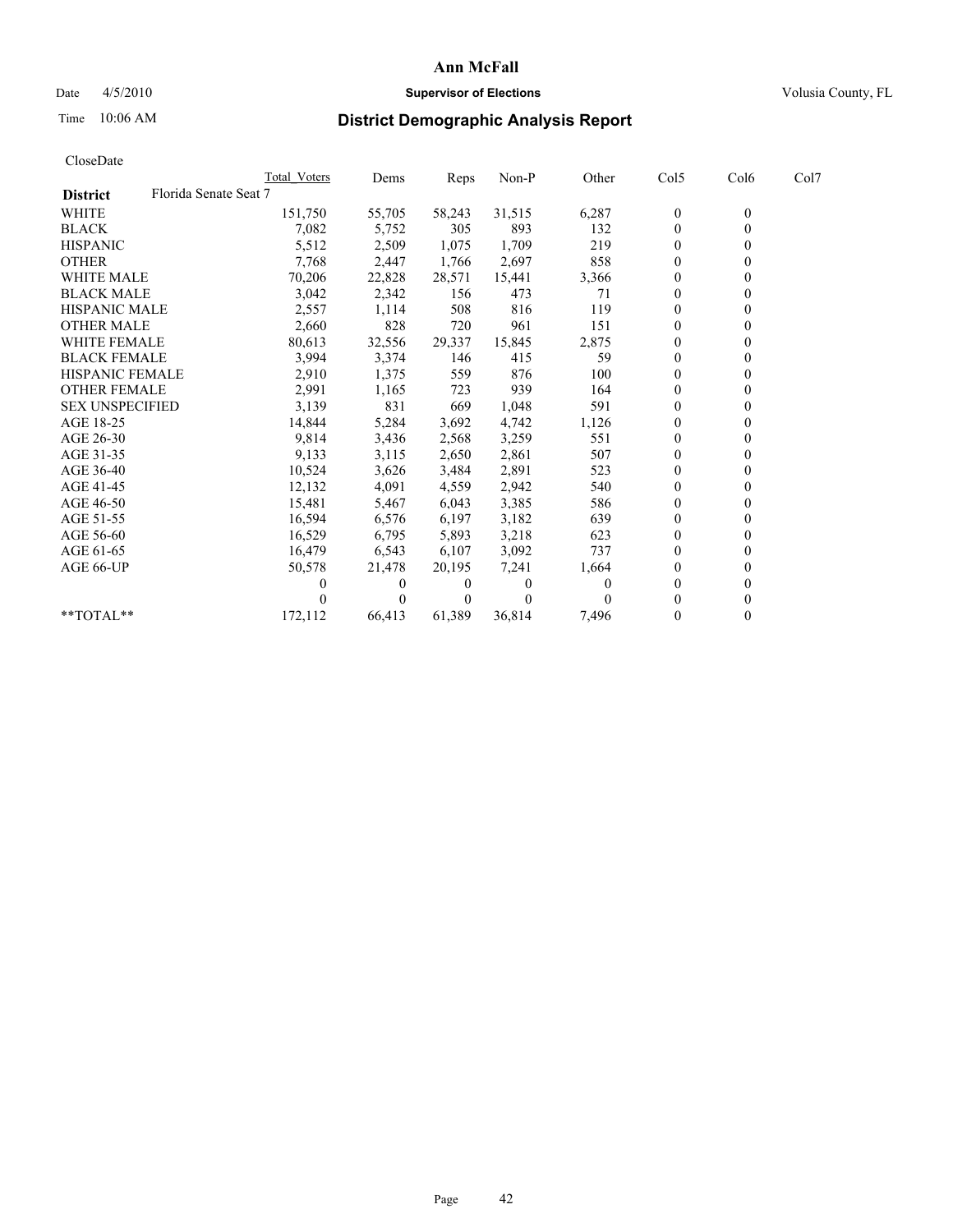## Date  $4/5/2010$  **Supervisor of Elections** Volusia County, FL

## Time 10:06 AM **District Demographic Analysis Report**

| CloseDate              |                       |              |          |        |                  |                |                  |                |      |
|------------------------|-----------------------|--------------|----------|--------|------------------|----------------|------------------|----------------|------|
|                        |                       | Total Voters | Dems     | Reps   | Non-P            | Other          | Col5             | Col6           | Col7 |
| <b>District</b>        | Florida Senate Seat 8 |              |          |        |                  |                |                  |                |      |
| WHITE                  |                       | 23,024       | 7,924    | 9,736  | 4,496            | 868            | $\boldsymbol{0}$ | $\mathbf{0}$   |      |
| <b>BLACK</b>           |                       | 998          | 777      | 42     | 148              | 31             | $\boldsymbol{0}$ | $\overline{0}$ |      |
| <b>HISPANIC</b>        |                       | 473          | 192      | 132    | 134              | 15             | $\overline{0}$   | $\mathbf{0}$   |      |
| <b>OTHER</b>           |                       | 1,290        | 436      | 315    | 425              | 114            | $\boldsymbol{0}$ | $\theta$       |      |
| <b>WHITE MALE</b>      |                       | 10,588       | 3,209    | 4,723  | 2,206            | 450            | $\overline{0}$   | $\theta$       |      |
| <b>BLACK MALE</b>      |                       | 411          | 305      | 22     | 68               | 16             | $\overline{0}$   | $\theta$       |      |
| <b>HISPANIC MALE</b>   |                       | 225          | 82       | 67     | 66               | 10             | 0                | $\theta$       |      |
| <b>OTHER MALE</b>      |                       | 459          | 158      | 127    | 155              | 19             | $\mathbf{0}$     | $\mathbf{0}$   |      |
| <b>WHITE FEMALE</b>    |                       | 12,283       | 4,673    | 4,949  | 2,252            | 409            | 0                | $\theta$       |      |
| <b>BLACK FEMALE</b>    |                       | 580          | 468      | 20     | 77               | 15             | $\boldsymbol{0}$ | $\theta$       |      |
| <b>HISPANIC FEMALE</b> |                       | 247          | 110      | 64     | 68               | 5              | 0                | $\theta$       |      |
| <b>OTHER FEMALE</b>    |                       | 528          | 207      | 137    | 157              | 27             | 0                | $\theta$       |      |
| <b>SEX UNSPECIFIED</b> |                       | 464          | 117      | 116    | 154              | 77             | $\boldsymbol{0}$ | $\Omega$       |      |
| AGE 18-25              |                       | 2,311        | 819      | 685    | 656              | 151            | 0                | $\theta$       |      |
| AGE 26-30              |                       | 1,240        | 436      | 362    | 385              | 57             | $\boldsymbol{0}$ | $\Omega$       |      |
| AGE 31-35              |                       | 1,224        | 416      | 388    | 348              | 72             | $\mathbf{0}$     | $\theta$       |      |
| AGE 36-40              |                       | 1,396        | 402      | 566    | 353              | 75             | $\boldsymbol{0}$ | $\theta$       |      |
| AGE 41-45              |                       | 1,689        | 534      | 719    | 374              | 62             | 0                | $\Omega$       |      |
| AGE 46-50              |                       | 2,175        | 704      | 958    | 448              | 65             | $\boldsymbol{0}$ | $\mathbf{0}$   |      |
| AGE 51-55              |                       | 2,393        | 897      | 985    | 452              | 59             | $\boldsymbol{0}$ | $\Omega$       |      |
| AGE 56-60              |                       | 2,421        | 900      | 980    | 444              | 97             | $\boldsymbol{0}$ | $\theta$       |      |
| AGE 61-65              |                       | 2,732        | 1,050    | 1,101  | 485              | 96             | $\mathbf{0}$     | $\mathbf{0}$   |      |
| AGE 66-UP              |                       | 8,204        | 3,171    | 3,481  | 1,258            | 294            | $\boldsymbol{0}$ | $\mathbf{0}$   |      |
|                        |                       | 0            | $\theta$ | 0      | $\boldsymbol{0}$ | $\overline{0}$ | $\boldsymbol{0}$ | $\theta$       |      |
|                        |                       | 0            | $\theta$ | 0      | $\theta$         | $\theta$       | $\theta$         | $\theta$       |      |
| $*$ TOTAL $*$          |                       | 25,785       | 9,329    | 10,225 | 5,203            | 1,028          | $\boldsymbol{0}$ | $\mathbf{0}$   |      |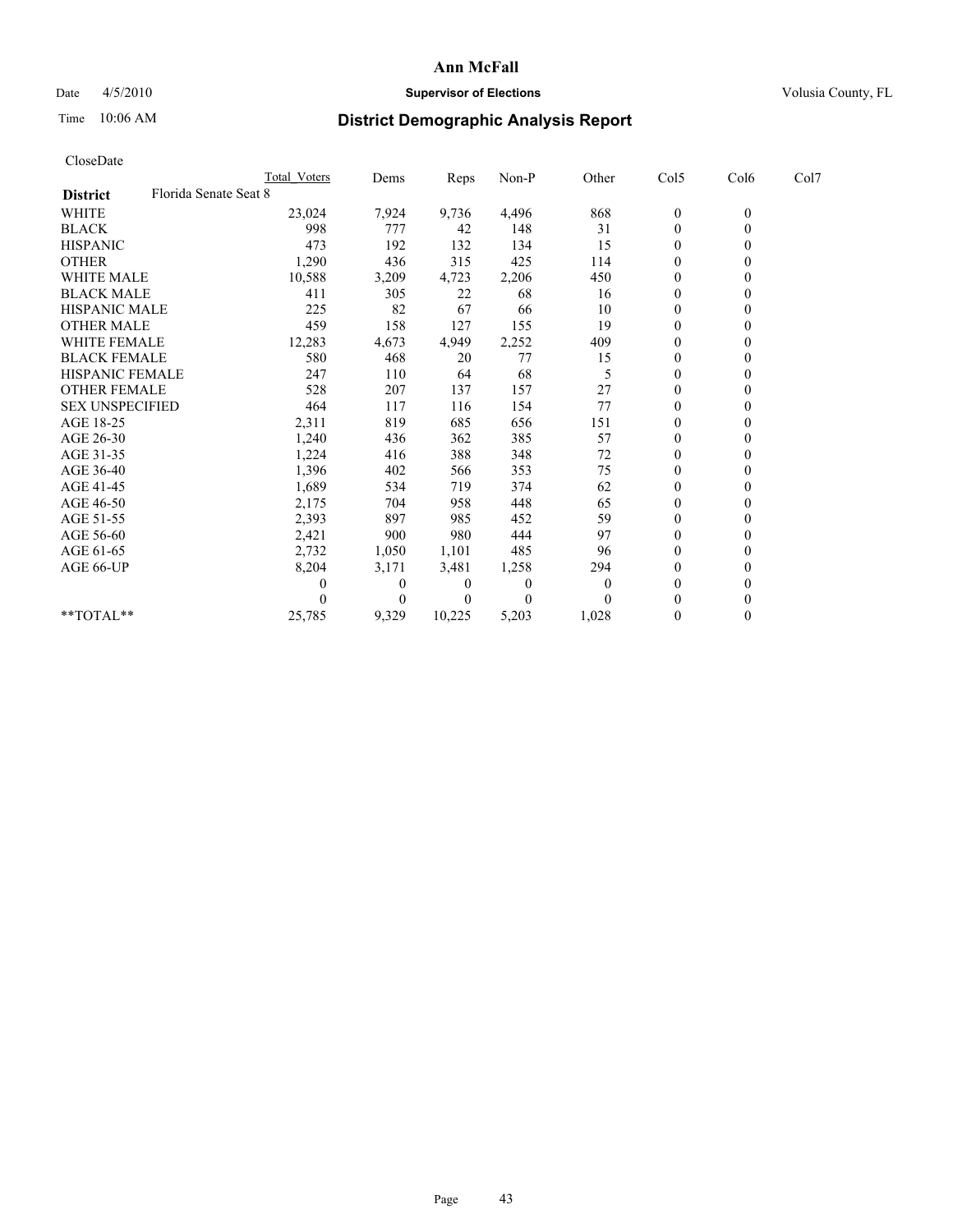## Date 4/5/2010 **Supervisor of Elections Supervisor of Elections** Volusia County, FL

# Time 10:06 AM **District Demographic Analysis Report**

|                        | Total Voters           | Dems     | <b>Reps</b> | Non-P    | Other    | Col5           | Col6         | Col7 |  |
|------------------------|------------------------|----------|-------------|----------|----------|----------------|--------------|------|--|
| <b>District</b>        | Florida Senate Seat 20 |          |             |          |          |                |              |      |  |
| <b>WHITE</b>           | 70,993                 | 24,525   | 28,744      | 14,084   | 3,640    | $\theta$       | $\mathbf{0}$ |      |  |
| <b>BLACK</b>           | 7,605                  | 6,096    | 332         | 950      | 227      | $\theta$       |              |      |  |
| <b>HISPANIC</b>        | 12,186                 | 5,945    | 2,083       | 3,761    | 397      | $\theta$       |              |      |  |
| <b>OTHER</b>           | 4,927                  | 1,614    | 1,024       | 1,707    | 582      | $\overline{0}$ |              |      |  |
| <b>WHITE MALE</b>      | 32,480                 | 9,952    | 13,886      | 6,741    | 1,901    | $\Omega$       |              |      |  |
| <b>BLACK MALE</b>      | 3,220                  | 2,449    | 175         | 456      | 140      | $\theta$       |              |      |  |
| <b>HISPANIC MALE</b>   | 5,647                  | 2,662    | 1,030       | 1,756    | 199      | $\theta$       |              |      |  |
| <b>OTHER MALE</b>      | 1,580                  | 564      | 393         | 521      | 102      | $\Omega$       |              |      |  |
| WHITE FEMALE           | 38,149                 | 14,451   | 14,718      | 7,266    | 1,714    | $\theta$       |              |      |  |
| <b>BLACK FEMALE</b>    | 4,315                  | 3,589    | 156         | 485      | 85       | $\overline{0}$ |              |      |  |
| HISPANIC FEMALE        | 6,448                  | 3,233    | 1,046       | 1,980    | 189      | $\Omega$       |              |      |  |
| <b>OTHER FEMALE</b>    | 1,919                  | 751      | 407         | 629      | 132      | $\Omega$       |              |      |  |
| <b>SEX UNSPECIFIED</b> | 1,953                  | 529      | 372         | 668      | 384      | $\Omega$       |              |      |  |
| AGE 18-25              | 10,119                 | 3,584    | 2,329       | 3,317    | 889      | $\Omega$       |              |      |  |
| AGE 26-30              | 6,788                  | 2,442    | 1,727       | 2,162    | 457      | $\mathbf{0}$   |              |      |  |
| AGE 31-35              | 6,986                  | 2,556    | 1,929       | 2,056    | 445      | $\overline{0}$ |              |      |  |
| AGE 36-40              | 7,541                  | 2,663    | 2,495       | 1,975    | 408      | $\overline{0}$ |              |      |  |
| AGE 41-45              | 8,109                  | 2,947    | 2,885       | 1,914    | 363      | $\theta$       |              |      |  |
| AGE 46-50              | 9,216                  | 3,415    | 3,421       | 1,963    | 417      | $\theta$       |              |      |  |
| AGE 51-55              | 9,118                  | 3,712    | 3,304       | 1,687    | 415      | $\overline{0}$ |              |      |  |
| AGE 56-60              | 8,200                  | 3,591    | 2,840       | 1,430    | 339      | $\theta$       |              |      |  |
| AGE 61-65              | 7,616                  | 3,217    | 2,826       | 1,251    | 322      | $\Omega$       |              |      |  |
| AGE 66-UP              | 22,016                 | 10,053   | 8,427       | 2,746    | 790      | $\Omega$       |              |      |  |
|                        |                        | 0        | 0           | 0        | $\theta$ | $\theta$       |              |      |  |
|                        |                        | $\Omega$ | $\theta$    | $\theta$ |          | 0              |              |      |  |
| $*$ $TOTAI.**$         | 95,711                 | 38,180   | 32,183      | 20,502   | 4,846    | $\theta$       |              |      |  |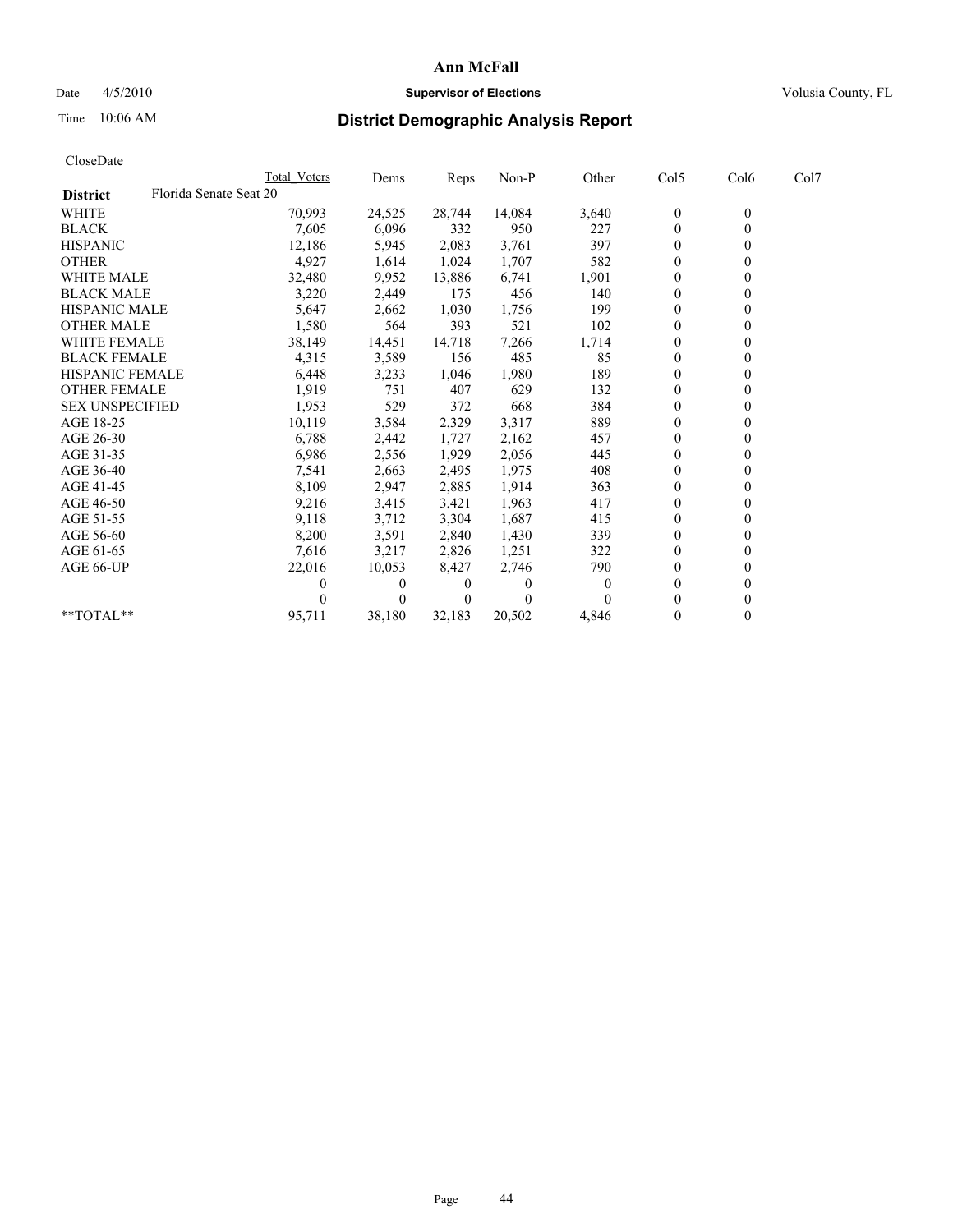## Date  $4/5/2010$  **Supervisor of Elections** Volusia County, FL

# Time 10:06 AM **District Demographic Analysis Report**

| CloseDate              |                    |                     |                |       |          |          |                  |              |      |
|------------------------|--------------------|---------------------|----------------|-------|----------|----------|------------------|--------------|------|
|                        |                    | <b>Total Voters</b> | Dems           | Reps  | Non-P    | Other    | Col5             | Col6         | Col7 |
| <b>District</b>        | Daytona Bch Zone 1 |                     |                |       |          |          |                  |              |      |
| WHITE                  |                    | 4,367               | 1,790          | 1,464 | 936      | 177      | $\boldsymbol{0}$ | $\mathbf{0}$ |      |
| <b>BLACK</b>           |                    | 899                 | 738            | 25    | 118      | 18       | $\boldsymbol{0}$ | $\mathbf{0}$ |      |
| <b>HISPANIC</b>        |                    | 120                 | 54             | 26    | 36       | 4        | $\overline{0}$   | $\Omega$     |      |
| <b>OTHER</b>           |                    | 329                 | 123            | 72    | 97       | 37       | $\mathbf{0}$     | $\theta$     |      |
| <b>WHITE MALE</b>      |                    | 2,023               | 721            | 732   | 471      | 99       | $\overline{0}$   | $\Omega$     |      |
| <b>BLACK MALE</b>      |                    | 390                 | 313            | 12    | 56       | 9        | $\overline{0}$   | $\theta$     |      |
| HISPANIC MALE          |                    | 61                  | 21             | 15    | 22       | 3        | 0                | $\Omega$     |      |
| <b>OTHER MALE</b>      |                    | 138                 | 53             | 34    | 44       |          | $\mathbf{0}$     | $\mathbf{0}$ |      |
| WHITE FEMALE           |                    | 2,320               | 1,061          | 727   | 455      | 77       | $\boldsymbol{0}$ | $\theta$     |      |
| <b>BLACK FEMALE</b>    |                    | 505                 | 423            | 13    | 60       | 9        | $\boldsymbol{0}$ | $\Omega$     |      |
| HISPANIC FEMALE        |                    | 59                  | 33             | 11    | 14       |          | 0                | $\Omega$     |      |
| OTHER FEMALE           |                    | 121                 | 51             | 28    | 34       | 8        | $\boldsymbol{0}$ | $\theta$     |      |
| <b>SEX UNSPECIFIED</b> |                    | 98                  | 29             | 15    | 31       | 23       | $\boldsymbol{0}$ | $\Omega$     |      |
| AGE 18-25              |                    | 662                 | 334            | 104   | 185      | 39       | 0                | $\theta$     |      |
| AGE 26-30              |                    | 395                 | 193            | 63    | 115      | 24       | $\boldsymbol{0}$ | $\theta$     |      |
| AGE 31-35              |                    | 307                 | 128            | 68    | 99       | 12       | $\boldsymbol{0}$ | $\theta$     |      |
| AGE 36-40              |                    | 303                 | 114            | 80    | 96       | 13       | $\boldsymbol{0}$ | $\Omega$     |      |
| AGE 41-45              |                    | 359                 | 156            | 106   | 81       | 16       | $\boldsymbol{0}$ | $\Omega$     |      |
| AGE 46-50              |                    | 470                 | 210            | 149   | 89       | 22       | $\boldsymbol{0}$ | $\mathbf{0}$ |      |
| AGE 51-55              |                    | 529                 | 249            | 160   | 97       | 23       | $\boldsymbol{0}$ | $\Omega$     |      |
| AGE 56-60              |                    | 513                 | 232            | 147   | 115      | 19       | $\boldsymbol{0}$ | $\Omega$     |      |
| AGE 61-65              |                    | 517                 | 246            | 150   | 101      | 20       | $\mathbf{0}$     | $\mathbf{0}$ |      |
| AGE 66-UP              |                    | 1,660               | 843            | 560   | 209      | 48       | $\boldsymbol{0}$ | $\mathbf{0}$ |      |
|                        |                    | 0                   | $\overline{0}$ | 0     | $\theta$ | $\theta$ | $\boldsymbol{0}$ | $\theta$     |      |
|                        |                    | 0                   | $\Omega$       | 0     | $\theta$ | $\Omega$ | $\mathbf{0}$     | $\Omega$     |      |
| $*$ $TOTAI.**$         |                    | 5,715               | 2,705          | 1,587 | 1,187    | 236      | $\boldsymbol{0}$ | $\theta$     |      |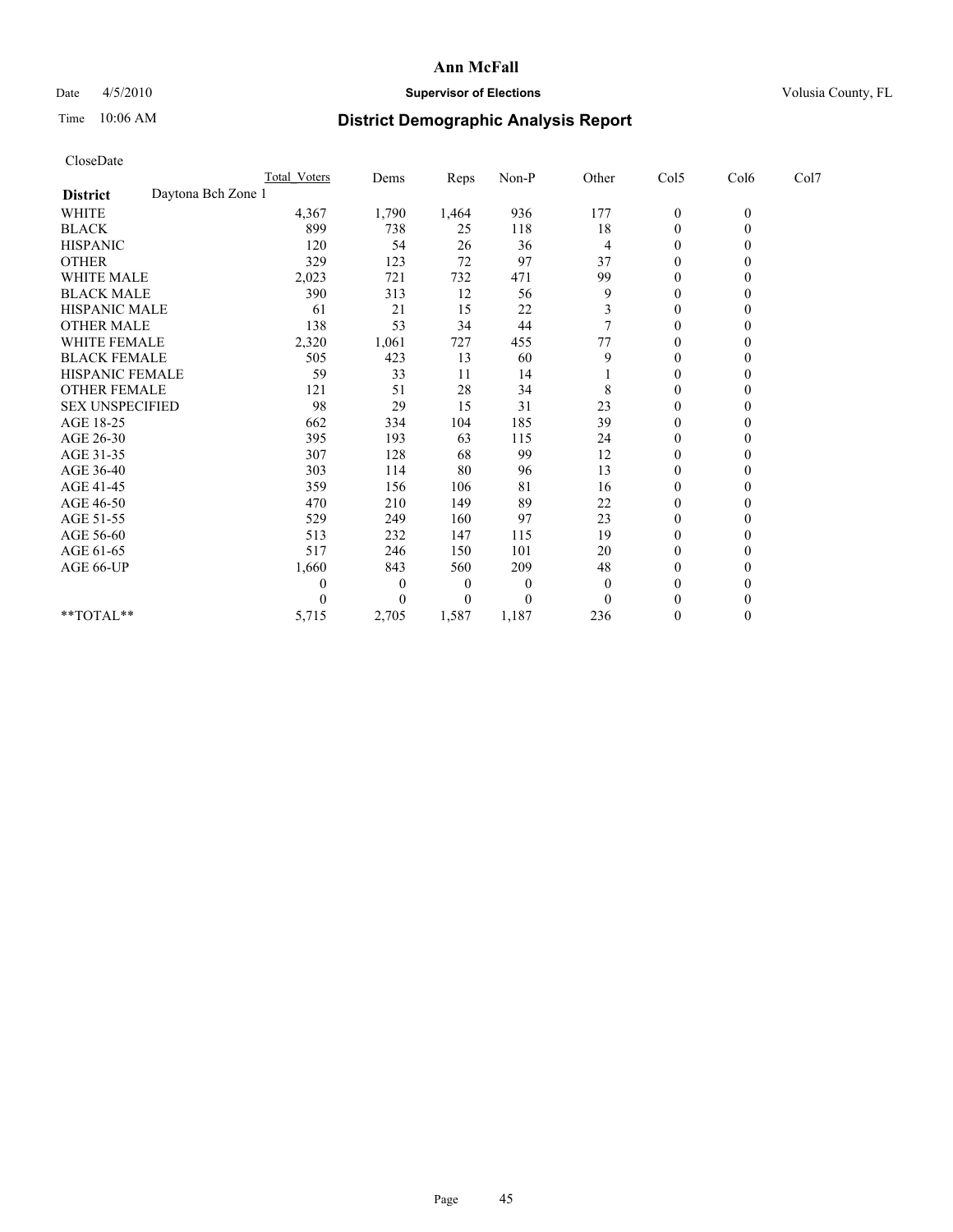## Date 4/5/2010 **Supervisor of Elections Supervisor of Elections** Volusia County, FL

# Time 10:06 AM **District Demographic Analysis Report**

|                        |   |                                                                                                                                                                                                       |                                                                                                                                                                                                              |          |                  | Col6          | Col7 |  |
|------------------------|---|-------------------------------------------------------------------------------------------------------------------------------------------------------------------------------------------------------|--------------------------------------------------------------------------------------------------------------------------------------------------------------------------------------------------------------|----------|------------------|---------------|------|--|
| Daytona Bch Zone 2     |   |                                                                                                                                                                                                       |                                                                                                                                                                                                              |          |                  |               |      |  |
|                        |   | 1,272                                                                                                                                                                                                 | 757                                                                                                                                                                                                          | 155      | $\boldsymbol{0}$ | $\mathbf{0}$  |      |  |
|                        |   | 37                                                                                                                                                                                                    | 125                                                                                                                                                                                                          | 27       | $\boldsymbol{0}$ | $\mathbf{0}$  |      |  |
|                        |   | 27                                                                                                                                                                                                    | 39                                                                                                                                                                                                           | 6        | $\boldsymbol{0}$ | $\Omega$      |      |  |
|                        |   | 49                                                                                                                                                                                                    | 111                                                                                                                                                                                                          | 24       | $\mathbf{0}$     | $\mathbf{0}$  |      |  |
|                        |   | 654                                                                                                                                                                                                   | 375                                                                                                                                                                                                          | 93       | 0                | $\theta$      |      |  |
|                        |   | 16                                                                                                                                                                                                    | 62                                                                                                                                                                                                           | 15       | $\overline{0}$   | $\mathbf{0}$  |      |  |
| <b>HISPANIC MALE</b>   |   | 11                                                                                                                                                                                                    | 20                                                                                                                                                                                                           | 5        | 0                | $\Omega$      |      |  |
|                        |   | 20                                                                                                                                                                                                    | 34                                                                                                                                                                                                           | 6        | $\boldsymbol{0}$ | $\Omega$      |      |  |
| <b>WHITE FEMALE</b>    |   | 607                                                                                                                                                                                                   | 379                                                                                                                                                                                                          | 62       | $\boldsymbol{0}$ | $\mathbf{0}$  |      |  |
| <b>BLACK FEMALE</b>    |   | 21                                                                                                                                                                                                    | 62                                                                                                                                                                                                           | 12       | 0                | $\theta$      |      |  |
| <b>HISPANIC FEMALE</b> |   | 16                                                                                                                                                                                                    | 19                                                                                                                                                                                                           |          | $\mathbf{0}$     | $\mathbf{0}$  |      |  |
| <b>OTHER FEMALE</b>    |   | 24                                                                                                                                                                                                    | 41                                                                                                                                                                                                           | 4        | $\boldsymbol{0}$ | $\Omega$      |      |  |
| <b>SEX UNSPECIFIED</b> |   | 16                                                                                                                                                                                                    | 40                                                                                                                                                                                                           | 14       | $\boldsymbol{0}$ | $\Omega$      |      |  |
|                        |   | 84                                                                                                                                                                                                    | 129                                                                                                                                                                                                          | 36       | $\overline{0}$   | $\Omega$      |      |  |
|                        |   | 48                                                                                                                                                                                                    | 88                                                                                                                                                                                                           | 15       | $\boldsymbol{0}$ | $\Omega$      |      |  |
|                        |   | 56                                                                                                                                                                                                    | 89                                                                                                                                                                                                           | 16       | $\boldsymbol{0}$ | $\mathbf{0}$  |      |  |
|                        |   | 67                                                                                                                                                                                                    | 72                                                                                                                                                                                                           | 10       | $\overline{0}$   | $\Omega$      |      |  |
|                        |   | 107                                                                                                                                                                                                   | 94                                                                                                                                                                                                           | 16       | 0                | $\Omega$      |      |  |
|                        |   | 128                                                                                                                                                                                                   | 101                                                                                                                                                                                                          | 18       | $\boldsymbol{0}$ | $\Omega$      |      |  |
|                        |   | 140                                                                                                                                                                                                   | 95                                                                                                                                                                                                           | 15       | $\boldsymbol{0}$ | $\Omega$      |      |  |
|                        |   | 143                                                                                                                                                                                                   | 104                                                                                                                                                                                                          | 13       | $\boldsymbol{0}$ | $\Omega$      |      |  |
|                        |   | 131                                                                                                                                                                                                   | 82                                                                                                                                                                                                           | 20       | $\boldsymbol{0}$ | $\Omega$      |      |  |
|                        |   | 481                                                                                                                                                                                                   | 178                                                                                                                                                                                                          | 53       | 0                | $\theta$      |      |  |
|                        | 0 | 0                                                                                                                                                                                                     | $\theta$                                                                                                                                                                                                     | $\theta$ | $\overline{0}$   | $\Omega$      |      |  |
|                        | 0 | 0                                                                                                                                                                                                     | $\theta$                                                                                                                                                                                                     | $\Omega$ | $\theta$         | $\theta$      |      |  |
|                        |   | 1,385                                                                                                                                                                                                 | 1,032                                                                                                                                                                                                        | 212      | $\mathbf{0}$     | $\mathbf{0}$  |      |  |
|                        |   | <b>Total Voters</b><br>3,764<br>1,209<br>126<br>301<br>1,823<br>487<br>65<br>101<br>1,917<br>716<br>61<br>122<br>108<br>501<br>326<br>290<br>300<br>378<br>472<br>529<br>531<br>460<br>1,613<br>5,400 | Dems<br>1,580<br>1,020<br>54<br>117<br>701<br>394<br>29<br>41<br>869<br>621<br>25<br>53<br>38<br>252<br>175<br>129<br>151<br>161<br>225<br>279<br>271<br>227<br>901<br>$\boldsymbol{0}$<br>$\theta$<br>2,771 | Reps     | Non-P            | Other<br>Col5 |      |  |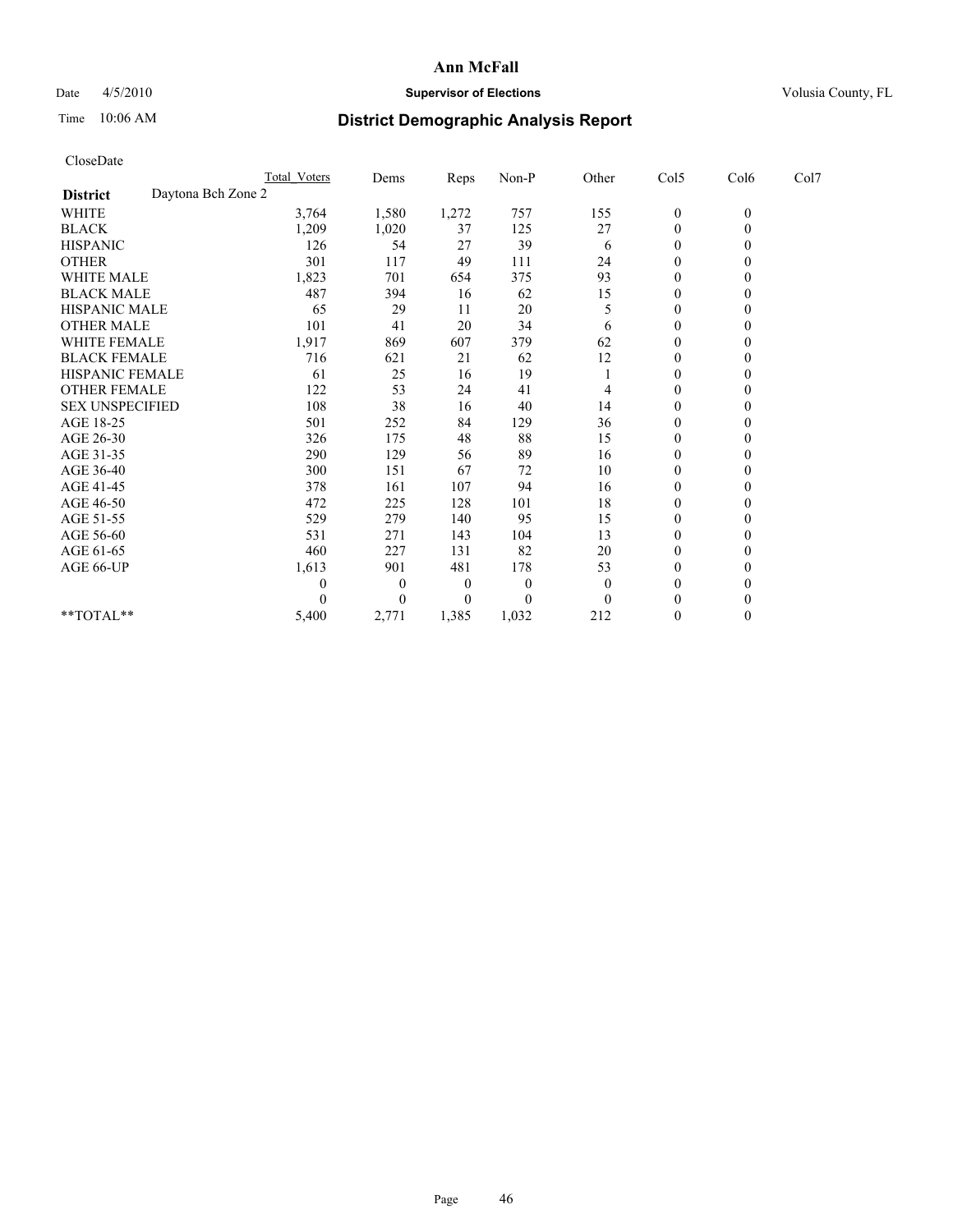## Date 4/5/2010 **Supervisor of Elections Supervisor of Elections** Volusia County, FL

# Time 10:06 AM **District Demographic Analysis Report**

|                                       | Total Voters | Dems         | Reps         | Non-P          | Other          | Col5             | Col6         | Col7 |  |
|---------------------------------------|--------------|--------------|--------------|----------------|----------------|------------------|--------------|------|--|
| Daytona Bch Zone 3<br><b>District</b> |              |              |              |                |                |                  |              |      |  |
| WHITE                                 | 3,171        | 1,383        | 907          | 705            | 176            | $\boldsymbol{0}$ | $\mathbf{0}$ |      |  |
| <b>BLACK</b>                          | 2,063        | 1,789        | 45           | 192            | 37             | $\theta$         |              |      |  |
| <b>HISPANIC</b>                       | 110          | 52           | 15           | 39             | 4              | $\theta$         |              |      |  |
| <b>OTHER</b>                          | 420          | 189          | 39           | 135            | 57             | $\theta$         |              |      |  |
| <b>WHITE MALE</b>                     | 1,606        | 606          | 506          | 380            | 114            | $\Omega$         |              |      |  |
| <b>BLACK MALE</b>                     | 640          | 549          | 20           | 56             | 15             | $\theta$         |              |      |  |
| <b>HISPANIC MALE</b>                  | 52           | 23           | 5            | 22             | $\overline{c}$ | $\theta$         |              |      |  |
| <b>OTHER MALE</b>                     | 100          | 46           | 19           | 29             | 6              | $\Omega$         |              |      |  |
| WHITE FEMALE                          | 1,544        | 769          | 395          | 320            | 60             | $\theta$         |              |      |  |
| <b>BLACK FEMALE</b>                   | 1,406        | 1,229        | 25           | 130            | 22             | $\theta$         |              |      |  |
| HISPANIC FEMALE                       | 57           | 28           | 10           | 17             | $\overline{c}$ | $\theta$         |              |      |  |
| <b>OTHER FEMALE</b>                   | 145          | 80           | 7            | 51             | 7              | $\theta$         |              |      |  |
| <b>SEX UNSPECIFIED</b>                | 214          | 83           | 19           | 66             | 46             | $\theta$         |              |      |  |
| AGE 18-25                             | 1,860        | 1,462        | 74           | 247            | 77             | $\theta$         |              |      |  |
| AGE 26-30                             | 399          | 184          | 61           | 129            | 25             | $\theta$         |              |      |  |
| AGE 31-35                             | 221          | 109          | 29           | 66             | 17             | $\theta$         |              |      |  |
| AGE 36-40                             | 250          | 121          | 54           | 72             | 3              | $\mathbf{0}$     |              |      |  |
| AGE 41-45                             | 272          | 130          | 61           | 66             | 15             | $\theta$         |              |      |  |
| AGE 46-50                             | 330          | 159          | 67           | 84             | 20             | $\theta$         |              |      |  |
| AGE 51-55                             | 455          | 245          | 103          | 80             | 27             | $\mathbf{0}$     |              |      |  |
| AGE 56-60                             | 438          | 222          | 120          | 83             | 13             | $\theta$         |              |      |  |
| AGE 61-65                             | 425          | 196          | 121          | 85             | 23             | $\theta$         |              |      |  |
| AGE 66-UP                             | 1,114        | 585          | 316          | 159            | 54             | $\mathbf{0}$     |              |      |  |
|                                       | $\theta$     | $\mathbf{0}$ | $\mathbf{0}$ | $\overline{0}$ | $\mathbf{0}$   | $\theta$         |              |      |  |
|                                       | 0            | 0            | $\theta$     | $\theta$       | $\theta$       | $\theta$         |              |      |  |
| **TOTAL**                             | 5,764        | 3,413        | 1,006        | 1,071          | 274            | $\Omega$         |              |      |  |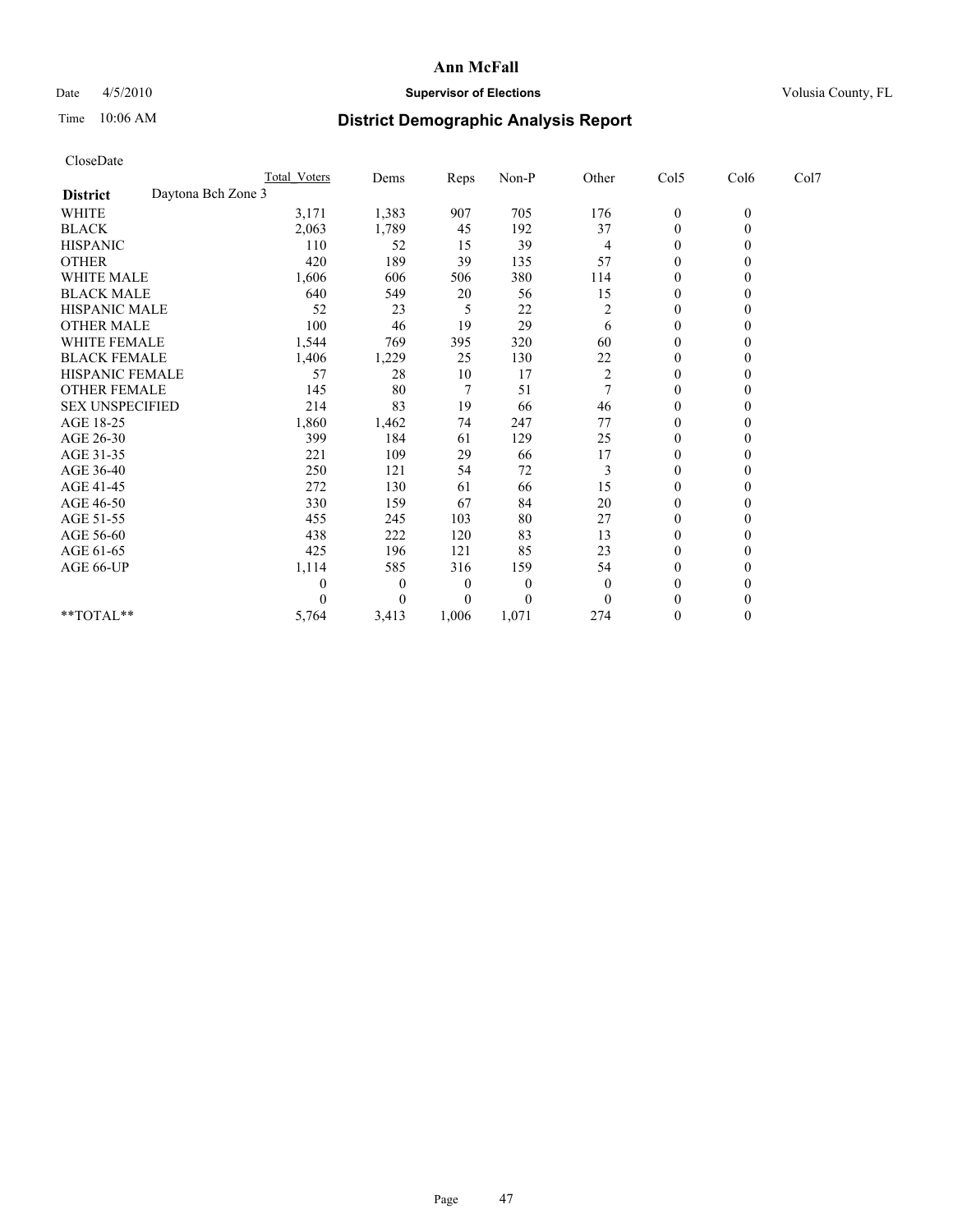## Date 4/5/2010 **Supervisor of Elections Supervisor of Elections** Volusia County, FL

# Time 10:06 AM **District Demographic Analysis Report**

|                                       | Total Voters | Dems         | <b>Reps</b> | $Non-P$      | Other          | Col5             | Col6         | Col7 |  |
|---------------------------------------|--------------|--------------|-------------|--------------|----------------|------------------|--------------|------|--|
| Daytona Bch Zone 4<br><b>District</b> |              |              |             |              |                |                  |              |      |  |
| WHITE                                 | 5,733        | 1,869        | 2,536       | 1,080        | 248            | $\boldsymbol{0}$ | $\mathbf{0}$ |      |  |
| <b>BLACK</b>                          | 743          | 593          | 23          | 107          | 20             | $\mathbf{0}$     |              |      |  |
| <b>HISPANIC</b>                       | 195          | 86           | 46          | 60           | 3              | $\theta$         |              |      |  |
| <b>OTHER</b>                          | 442          | 132          | 114         | 155          | 41             | $\Omega$         |              |      |  |
| <b>WHITE MALE</b>                     | 2,736        | 779          | 1,257       | 560          | 140            | 0                |              |      |  |
| <b>BLACK MALE</b>                     | 299          | 215          | 14          | 60           | 10             | $\theta$         |              |      |  |
| <b>HISPANIC MALE</b>                  | 81           | 36           | 19          | 25           |                | $\theta$         |              |      |  |
| <b>OTHER MALE</b>                     | 167          | 42           | 45          | 70           | 10             | $\Omega$         |              |      |  |
| WHITE FEMALE                          | 2,968        | 1,076        | 1,271       | 515          | 106            | $\theta$         |              |      |  |
| <b>BLACK FEMALE</b>                   | 441          | 376          | 9           | 46           | 10             | $\overline{0}$   |              |      |  |
| HISPANIC FEMALE                       | 114          | 50           | 27          | 35           | $\overline{c}$ | 0                |              |      |  |
| <b>OTHER FEMALE</b>                   | 171          | 60           | 46          | 57           | 8              | $\Omega$         |              |      |  |
| <b>SEX UNSPECIFIED</b>                | 136          | 46           | 31          | 34           | 25             | $\theta$         |              |      |  |
| AGE 18-25                             | 1,012        | 421          | 244         | 288          | 59             | $\Omega$         |              |      |  |
| AGE 26-30                             | 589          | 227          | 171         | 158          | 33             | $\theta$         |              |      |  |
| AGE 31-35                             | 397          | 153          | 128         | 97           | 19             | $\Omega$         |              |      |  |
| AGE 36-40                             | 417          | 137          | 161         | 96           | 23             | $\mathbf{0}$     |              |      |  |
| AGE 41-45                             | 358          | 149          | 125         | 75           | 9              | $\theta$         |              |      |  |
| AGE 46-50                             | 431          | 144          | 190         | 80           | 17             | $\theta$         |              |      |  |
| AGE 51-55                             | 511          | 204          | 200         | 89           | 18             | $\overline{0}$   |              |      |  |
| AGE 56-60                             | 564          | 208          | 226         | 107          | 23             | $\theta$         |              |      |  |
| AGE 61-65                             | 633          | 227          | 256         | 117          | 33             | $\Omega$         |              |      |  |
| AGE 66-UP                             | 2,201        | 810          | 1,018       | 295          | 78             | $\Omega$         |              |      |  |
|                                       | 0            | $\mathbf{0}$ | 0           | $\mathbf{0}$ | $\theta$       | $\theta$         |              |      |  |
|                                       |              | $\Omega$     | $\theta$    | $\theta$     | $\theta$       | $\theta$         |              |      |  |
| $*$ $TOTAI.**$                        | 7,113        | 2,680        | 2,719       | 1,402        | 312            | $\theta$         |              |      |  |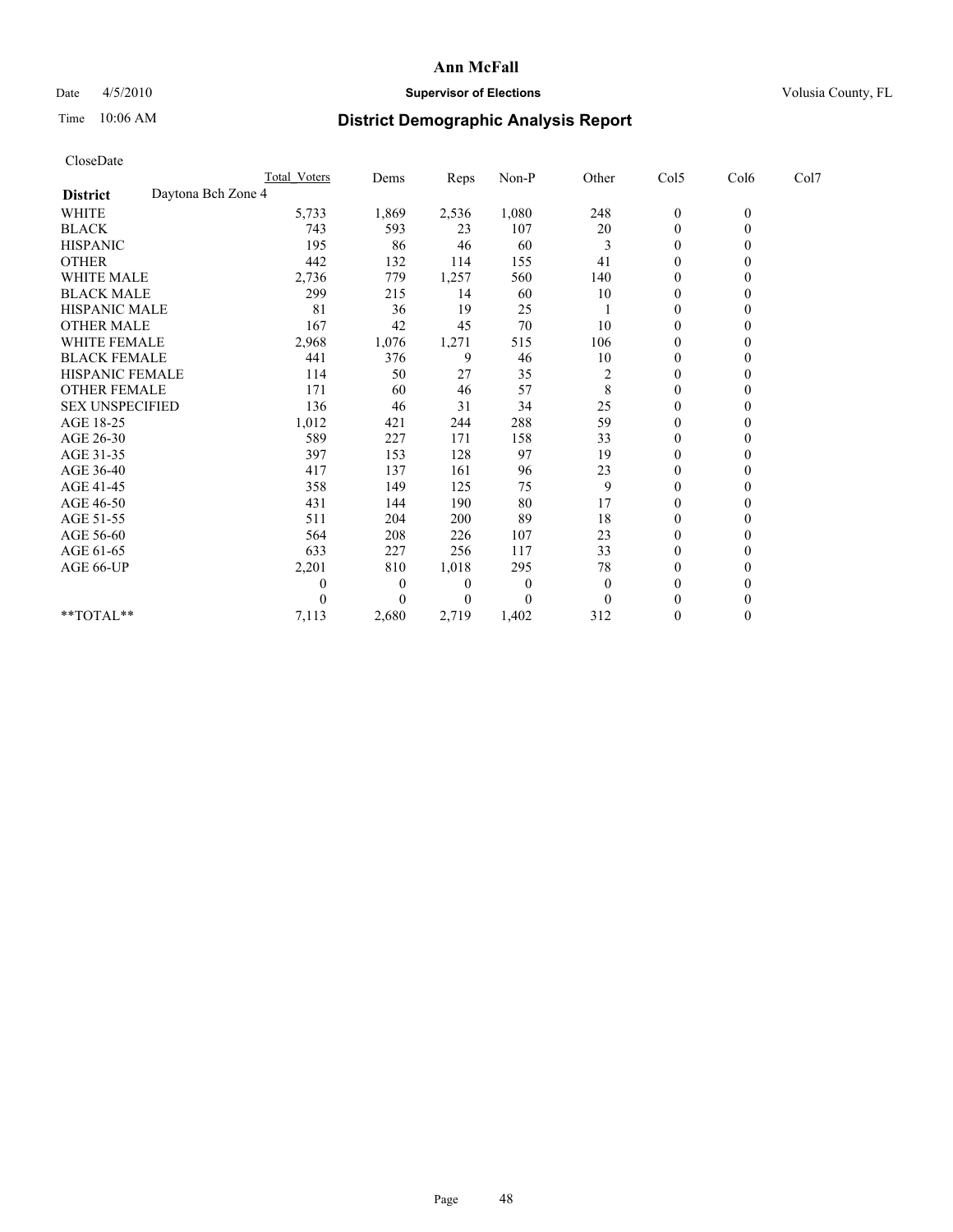## Date 4/5/2010 **Supervisor of Elections Supervisor of Elections** Volusia County, FL

# Time 10:06 AM **District Demographic Analysis Report**

|                                       | Total Voters | Dems         | Reps           | Non-P    | Other    | Col5           | Col6         | Col7 |
|---------------------------------------|--------------|--------------|----------------|----------|----------|----------------|--------------|------|
| Daytona Bch Zone 5<br><b>District</b> |              |              |                |          |          |                |              |      |
| WHITE                                 | 1,917        | 807          | 573            | 447      | 90       | $\overline{0}$ | $\mathbf{0}$ |      |
| <b>BLACK</b>                          | 3,474        | 2,977        | 86             | 357      | 54       | $\theta$       |              |      |
| <b>HISPANIC</b>                       | 145          | 80           | 27             | 34       | 4        | $\theta$       |              |      |
| <b>OTHER</b>                          | 397          | 196          | 42             | 114      | 45       | $\theta$       |              |      |
| <b>WHITE MALE</b>                     | 877          | 317          | 303            | 208      | 49       | $\Omega$       |              |      |
| <b>BLACK MALE</b>                     | 1,324        | 1,085        | 48             | 158      | 33       | $\theta$       |              |      |
| <b>HISPANIC MALE</b>                  | 65           | 36           | 14             | 12       | 3        | $\theta$       |              |      |
| <b>OTHER MALE</b>                     | 101          | 53           | 16             | 25       |          | $\Omega$       |              |      |
| WHITE FEMALE                          | 1,031        | 488          | 266            | 238      | 39       | $\theta$       |              |      |
| <b>BLACK FEMALE</b>                   | 2,119        | 1,863        | 38             | 197      | 21       | $\mathbf{0}$   |              |      |
| HISPANIC FEMALE                       | 79           | 43           | 13             | 22       |          | $\theta$       |              |      |
| <b>OTHER FEMALE</b>                   | 160          | 86           | 21             | 45       | 8        | $\theta$       |              |      |
| <b>SEX UNSPECIFIED</b>                | 177          | 89           | 9              | 47       | 32       | $\theta$       |              |      |
| AGE 18-25                             | 1,024        | 668          | 89             | 216      | 51       | $\theta$       |              |      |
| AGE 26-30                             | 544          | 342          | 55             | 134      | 13       | $\theta$       |              |      |
| AGE 31-35                             | 471          | 303          | 42             | 109      | 17       | $\Omega$       |              |      |
| AGE 36-40                             | 419          | 278          | 55             | 76       | 10       | $\mathbf{0}$   |              |      |
| AGE 41-45                             | 473          | 328          | 49             | 79       | 17       | $\theta$       |              |      |
| AGE 46-50                             | 538          | 371          | 71             | 79       | 17       | $\theta$       |              |      |
| AGE 51-55                             | 514          | 374          | 73             | 54       | 13       | $\mathbf{0}$   |              |      |
| AGE 56-60                             | 479          | 346          | 58             | 59       | 16       | $\theta$       |              |      |
| AGE 61-65                             | 397          | 286          | 57             | 46       | 8        | $\theta$       |              |      |
| AGE 66-UP                             | 1,074        | 764          | 179            | 100      | 31       | $\Omega$       |              |      |
|                                       | $\theta$     | $\mathbf{0}$ | $\overline{0}$ | $\theta$ | $\theta$ | $\Omega$       |              |      |
|                                       |              | $\Omega$     | $\theta$       | $\theta$ | $\theta$ | $\theta$       |              |      |
| **TOTAL**                             | 5,933        | 4,060        | 728            | 952      | 193      | $\Omega$       |              |      |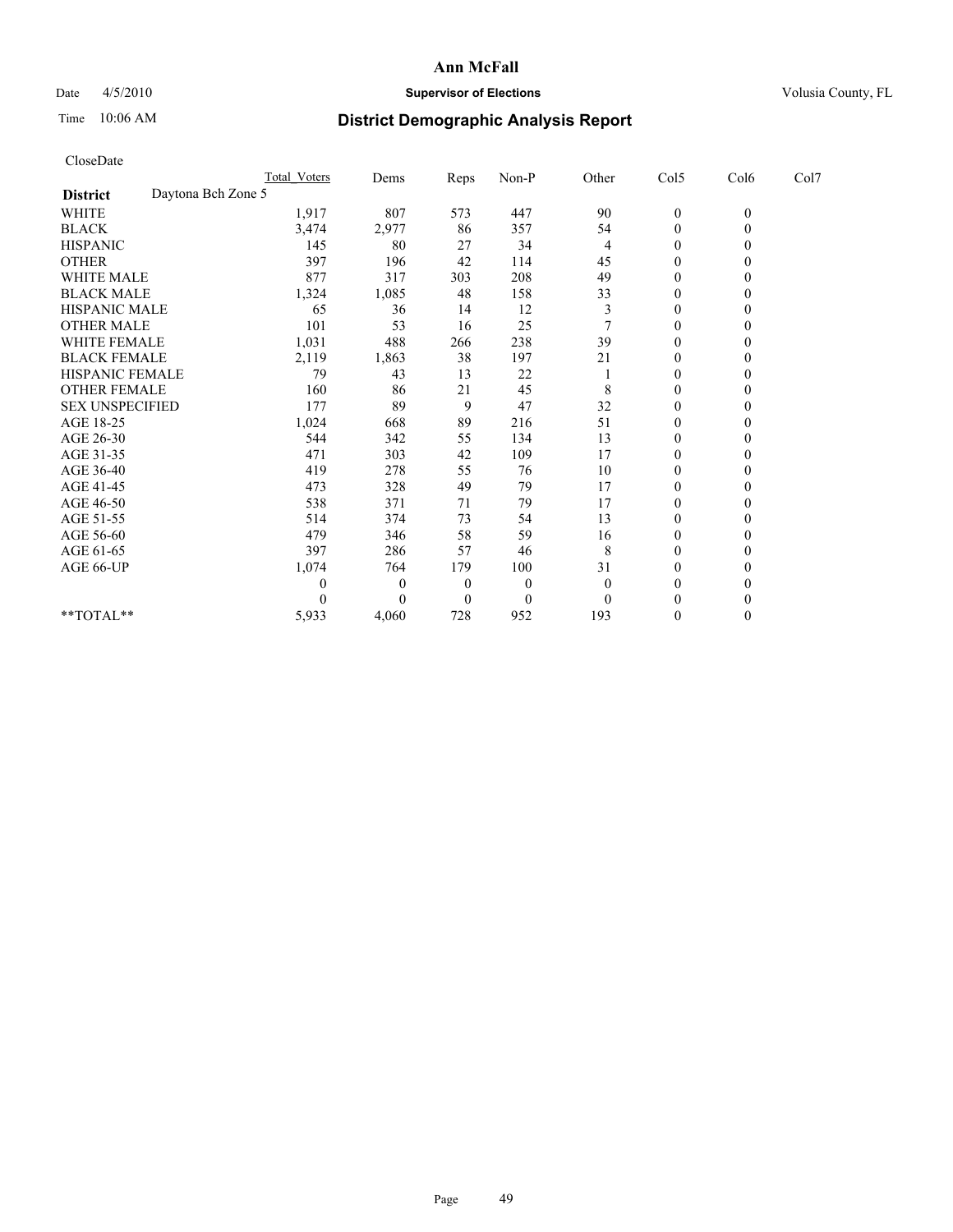## Date 4/5/2010 **Supervisor of Elections Supervisor of Elections** Volusia County, FL

# Time 10:06 AM **District Demographic Analysis Report**

|                                       | Total Voters     | Dems     | Reps           | Non-P    | Other          | Col5         | Col6         | Col7 |  |
|---------------------------------------|------------------|----------|----------------|----------|----------------|--------------|--------------|------|--|
| Daytona Bch Zone 6<br><b>District</b> |                  |          |                |          |                |              |              |      |  |
| WHITE                                 | 1,225            | 516      | 357            | 295      | 57             | $\mathbf{0}$ | $\mathbf{0}$ |      |  |
| <b>BLACK</b>                          | 3,770            | 3,218    | 99             | 391      | 62             | $\theta$     |              |      |  |
| <b>HISPANIC</b>                       | 129              | 56       | 12             | 55       | 6              | $\theta$     |              |      |  |
| <b>OTHER</b>                          | 371              | 191      | 22             | 117      | 41             | $\Omega$     |              |      |  |
| <b>WHITE MALE</b>                     | 594              | 217      | 190            | 150      | 37             | 0            |              |      |  |
| <b>BLACK MALE</b>                     | 1,611            | 1,330    | 53             | 204      | 24             | $\theta$     |              |      |  |
| <b>HISPANIC MALE</b>                  | 67               | 28       | 6              | 31       | $\overline{c}$ | $\theta$     |              |      |  |
| <b>OTHER MALE</b>                     | 120              | 66       | 13             | 34       |                | $\Omega$     |              |      |  |
| WHITE FEMALE                          | 627              | 295      | 167            | 145      | 20             | $\theta$     |              |      |  |
| <b>BLACK FEMALE</b>                   | 2,113            | 1,850    | 44             | 182      | 37             | $\mathbf{0}$ |              |      |  |
| HISPANIC FEMALE                       | 60               | 27       | 6              | 24       | 3              | $\theta$     |              |      |  |
| <b>OTHER FEMALE</b>                   | 108              | 69       | 6              | 28       | 5              | $\theta$     |              |      |  |
| <b>SEX UNSPECIFIED</b>                | 195              | 99       | 5              | 60       | 31             | $\theta$     |              |      |  |
| AGE 18-25                             | 1,117            | 750      | 71             | 237      | 59             | $\theta$     |              |      |  |
| AGE 26-30                             | 511              | 313      | 33             | 149      | 16             | $\theta$     |              |      |  |
| AGE 31-35                             | 384              | 253      | 29             | 91       | 11             | $\Omega$     |              |      |  |
| AGE 36-40                             | 328              | 229      | 34             | 52       | 13             | $\mathbf{0}$ |              |      |  |
| AGE 41-45                             | 437              | 312      | 32             | 75       | 18             | $\theta$     |              |      |  |
| AGE 46-50                             | 473              | 338      | 53             | 68       | 14             | $\theta$     |              |      |  |
| AGE 51-55                             | 489              | 364      | 59             | 54       | 12             | $\mathbf{0}$ |              |      |  |
| AGE 56-60                             | 410              | 301      | 47             | 52       | 10             | $\theta$     |              |      |  |
| AGE 61-65                             | 353              | 278      | 41             | 30       | 4              | $\theta$     |              |      |  |
| AGE 66-UP                             | 993              | 843      | 91             | 50       | 9              | $\theta$     |              |      |  |
|                                       | $\boldsymbol{0}$ | 0        | $\overline{0}$ | $\theta$ | $\theta$       | $\Omega$     |              |      |  |
|                                       | $\Omega$         | $\Omega$ | $\theta$       | $\theta$ | $\theta$       | $\theta$     |              |      |  |
| **TOTAL**                             | 5,495            | 3,981    | 490            | 858      | 166            | $\Omega$     |              |      |  |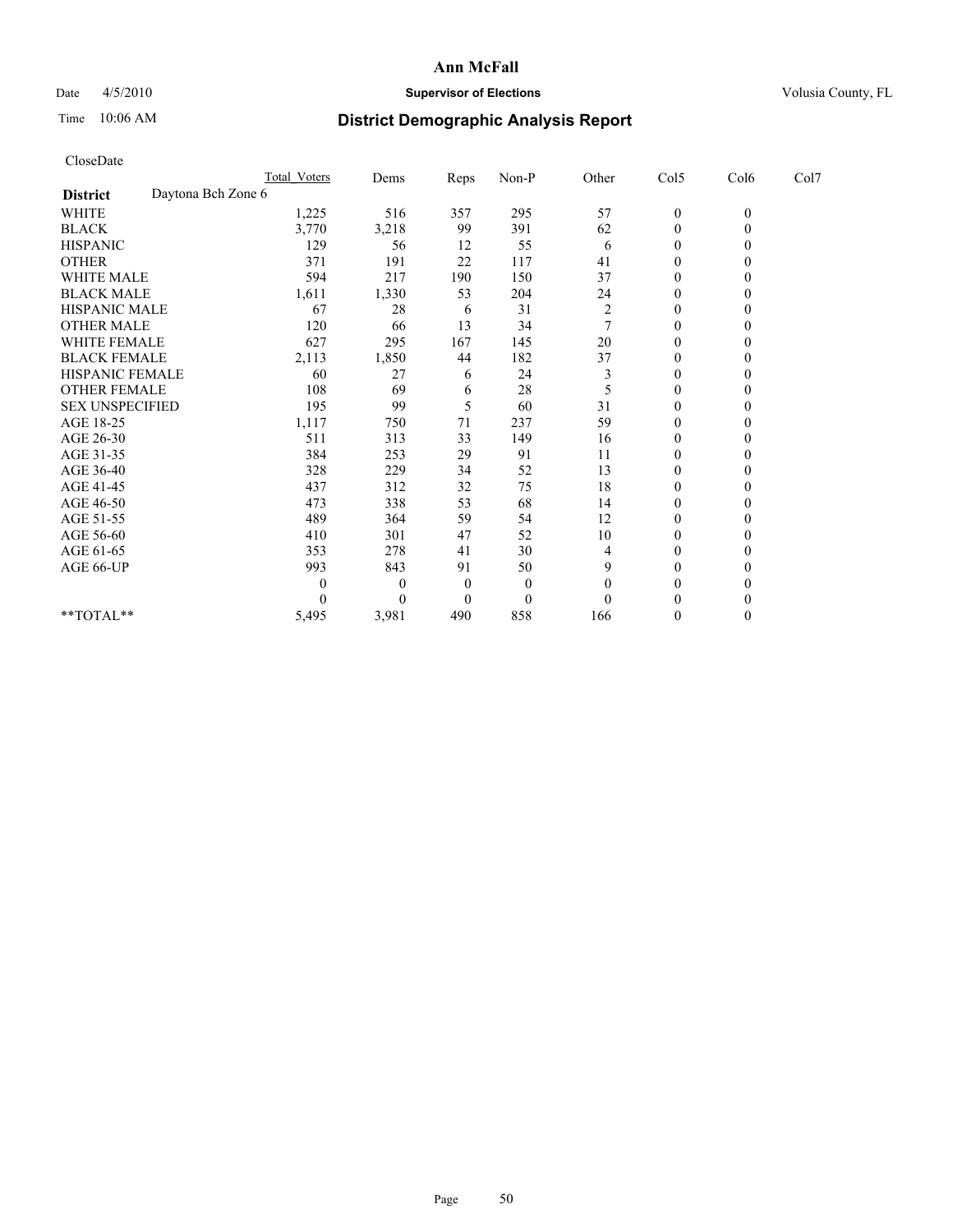## Date  $4/5/2010$  **Supervisor of Elections** Volusia County, FL

# Time 10:06 AM **District Demographic Analysis Report**

| CloseDate              |                    |              |                |          |          |                |                  |                  |      |
|------------------------|--------------------|--------------|----------------|----------|----------|----------------|------------------|------------------|------|
|                        |                    | Total Voters | Dems           | Reps     | $Non-P$  | Other          | Col5             | Col6             | Col7 |
| <b>District</b>        | Deltona District 1 |              |                |          |          |                |                  |                  |      |
| <b>WHITE</b>           |                    | 5,096        | 1,838          | 1,823    | 1,189    | 246            | $\boldsymbol{0}$ | $\boldsymbol{0}$ |      |
| <b>BLACK</b>           |                    | 912          | 711            | 45       | 121      | 35             | $\boldsymbol{0}$ | $\mathbf{0}$     |      |
| <b>HISPANIC</b>        |                    | 1,929        | 968            | 287      | 616      | 58             | $\overline{0}$   | $\Omega$         |      |
| <b>OTHER</b>           |                    | 516          | 167            | 84       | 212      | 53             | $\overline{0}$   | $\theta$         |      |
| <b>WHITE MALE</b>      |                    | 2,396        | 786            | 908      | 563      | 139            | $\boldsymbol{0}$ | $\mathbf{0}$     |      |
| <b>BLACK MALE</b>      |                    | 424          | 310            | 29       | 59       | 26             | $\overline{0}$   | $\mathbf{0}$     |      |
| <b>HISPANIC MALE</b>   |                    | 913          | 439            | 144      | 302      | 28             | $\boldsymbol{0}$ | $\Omega$         |      |
| <b>OTHER MALE</b>      |                    | 150          | 50             | 33       | 55       | 12             | $\boldsymbol{0}$ | $\mathbf{0}$     |      |
| <b>WHITE FEMALE</b>    |                    | 2,672        | 1,040          | 908      | 618      | 106            | $\boldsymbol{0}$ | $\theta$         |      |
| <b>BLACK FEMALE</b>    |                    | 483          | 398            | 16       | 60       | 9              | $\boldsymbol{0}$ | $\Omega$         |      |
| <b>HISPANIC FEMALE</b> |                    | 1,002        | 522            | 142      | 309      | 29             | $\overline{0}$   | $\theta$         |      |
| <b>OTHER FEMALE</b>    |                    | 208          | 80             | 39       | 76       | 13             | $\boldsymbol{0}$ | $\mathbf{0}$     |      |
| <b>SEX UNSPECIFIED</b> |                    | 205          | 59             | 20       | 96       | 30             | $\mathbf{0}$     | $\mathbf{0}$     |      |
| AGE 18-25              |                    | 1,151        | 444            | 227      | 389      | 91             | $\boldsymbol{0}$ | $\mathbf{0}$     |      |
| AGE 26-30              |                    | 778          | 295            | 172      | 268      | 43             | $\boldsymbol{0}$ | $\mathbf{0}$     |      |
| AGE 31-35              |                    | 835          | 354            | 168      | 269      | 44             | $\boldsymbol{0}$ | $\theta$         |      |
| AGE 36-40              |                    | 886          | 355            | 247      | 242      | 42             | $\boldsymbol{0}$ | $\Omega$         |      |
| AGE 41-45              |                    | 838          | 332            | 261      | 205      | 40             | $\boldsymbol{0}$ | $\theta$         |      |
| AGE 46-50              |                    | 947          | 400            | 299      | 219      | 29             | $\boldsymbol{0}$ | $\mathbf{0}$     |      |
| AGE 51-55              |                    | 836          | 345            | 275      | 190      | 26             | 0                | $\theta$         |      |
| AGE 56-60              |                    | 596          | 289            | 166      | 110      | 31             | 0                | $\Omega$         |      |
| AGE 61-65              |                    | 521          | 258            | 136      | 103      | 24             | $\boldsymbol{0}$ | $\mathbf{0}$     |      |
| AGE 66-UP              |                    | 1,065        | 612            | 288      | 143      | 22             | $\boldsymbol{0}$ | $\boldsymbol{0}$ |      |
|                        |                    | 0            | $\overline{0}$ | $\theta$ | $\theta$ | $\overline{0}$ | $\overline{0}$   | $\mathbf{0}$     |      |
|                        |                    | 0            | $\theta$       | 0        | $\theta$ | $\theta$       | $\mathbf{0}$     | $\theta$         |      |
| $**TOTAL**$            |                    | 8,453        | 3,684          | 2,239    | 2,138    | 392            | $\overline{0}$   | $\theta$         |      |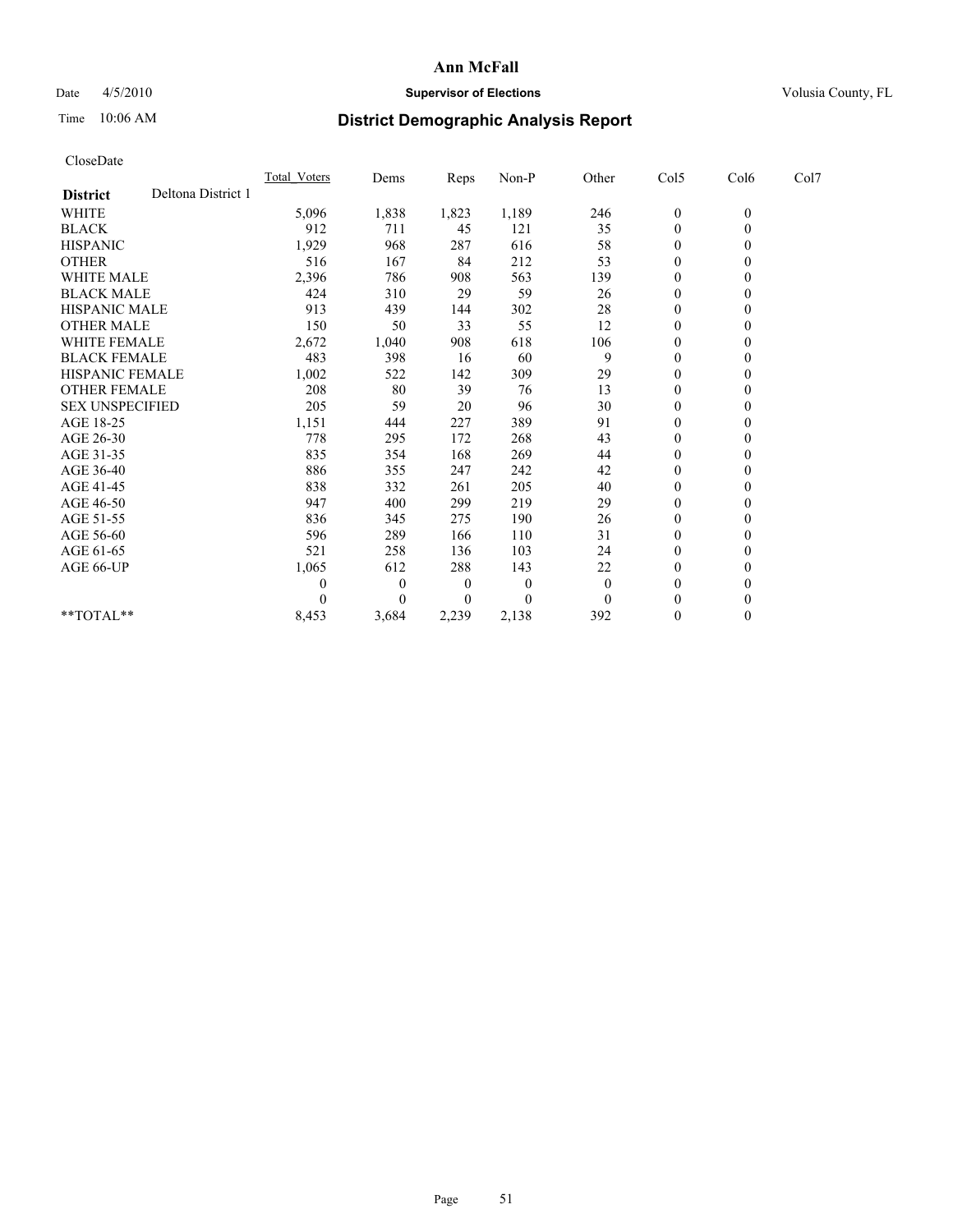## Date 4/5/2010 **Supervisor of Elections Supervisor of Elections** Volusia County, FL

# Time 10:06 AM **District Demographic Analysis Report**

|                        | <b>Total Voters</b> | Dems     | <b>Reps</b>      | Non-P        | Other    | Col5             | Col6         | Col7 |  |
|------------------------|---------------------|----------|------------------|--------------|----------|------------------|--------------|------|--|
| <b>District</b>        | Deltona District 2  |          |                  |              |          |                  |              |      |  |
| <b>WHITE</b>           | 6,322               | 2,069    | 2,574            | 1,352        | 327      | $\boldsymbol{0}$ | $\mathbf{0}$ |      |  |
| <b>BLACK</b>           | 706                 | 540      | 39               | 96           | 31       | $\Omega$         |              |      |  |
| <b>HISPANIC</b>        | 1,935               | 955      | 338              | 592          | 50       | $\theta$         |              |      |  |
| <b>OTHER</b>           | 518                 | 176      | 91               | 188          | 63       | $\overline{0}$   |              |      |  |
| <b>WHITE MALE</b>      | 2,940               | 875      | 1,244            | 656          | 165      | 0                |              |      |  |
| <b>BLACK MALE</b>      | 315                 | 215      | 30               | 50           | 20       | $\theta$         |              |      |  |
| HISPANIC MALE          | 924                 | 447      | 168              | 283          | 26       | $\theta$         |              |      |  |
| <b>OTHER MALE</b>      | 195                 | 77       | 36               | 69           | 13       | $\Omega$         |              |      |  |
| WHITE FEMALE           | 3,354               | 1,184    | 1,320            | 688          | 162      | $\theta$         |              |      |  |
| <b>BLACK FEMALE</b>    | 382                 | 317      | 9                | 46           | 10       | $\overline{0}$   |              |      |  |
| HISPANIC FEMALE        | 997                 | 500      | 169              | 307          | 21       | $\mathbf{0}$     |              |      |  |
| <b>OTHER FEMALE</b>    | 180                 | 77       | 33               | 57           | 13       | $\theta$         |              |      |  |
| <b>SEX UNSPECIFIED</b> | 194                 | 48       | 33               | 72           | 41       | $\overline{0}$   |              |      |  |
| AGE 18-25              | 985                 | 362      | 194              | 346          | 83       | $\Omega$         |              |      |  |
| AGE 26-30              | 678                 | 238      | 178              | 219          | 43       | $\theta$         |              |      |  |
| AGE 31-35              | 726                 | 235      | 218              | 223          | 50       | $\Omega$         |              |      |  |
| AGE 36-40              | 763                 | 275      | 222              | 219          | 47       | $\Omega$         |              |      |  |
| AGE 41-45              | 857                 | 294      | 278              | 243          | 42       | $\theta$         |              |      |  |
| AGE 46-50              | 973                 | 373      | 330              | 234          | 36       | $\overline{0}$   |              |      |  |
| AGE 51-55              | 975                 | 382      | 377              | 171          | 45       | $\Omega$         |              |      |  |
| AGE 56-60              | 824                 | 343      | 278              | 169          | 34       | $\theta$         |              |      |  |
| AGE 61-65              | 691                 | 301      | 236              | 124          | 30       | $\Omega$         |              |      |  |
| AGE 66-UP              | 2,008               | 937      | 731              | 279          | 61       | $\overline{0}$   |              |      |  |
|                        | 0                   | $\theta$ | $\boldsymbol{0}$ | $\mathbf{0}$ | $\Omega$ | $\theta$         |              |      |  |
|                        |                     | $\Omega$ | $\Omega$         | $\theta$     | $\theta$ | $\overline{0}$   |              |      |  |
| **TOTAL**              | 9,481               | 3,740    | 3,042            | 2,228        | 471      | $\mathbf{0}$     | 0            |      |  |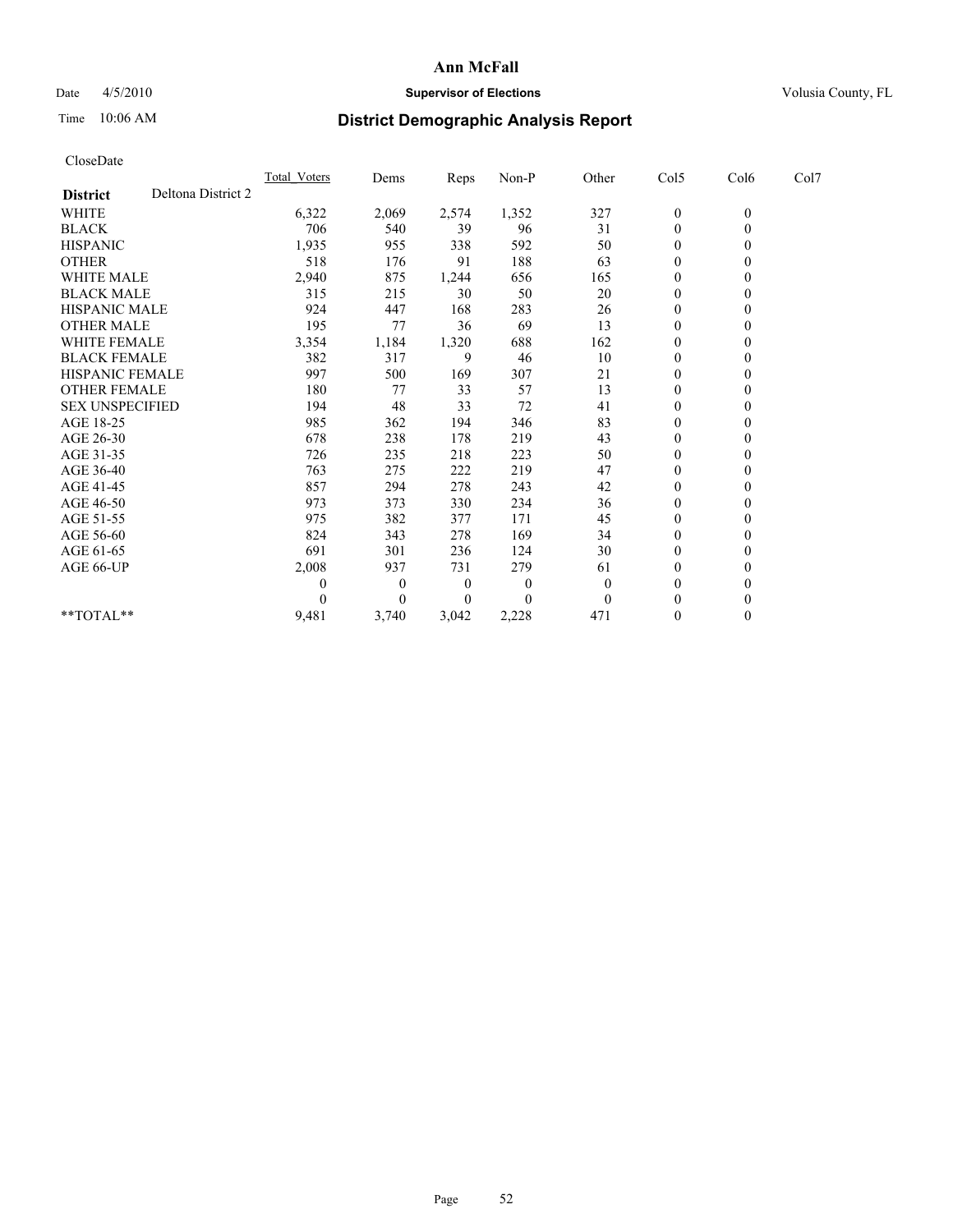## Date  $4/5/2010$  **Supervisor of Elections** Volusia County, FL

# Time 10:06 AM **District Demographic Analysis Report**

| CloseDate                             |                     |          |       |          |          |                  |                |      |  |
|---------------------------------------|---------------------|----------|-------|----------|----------|------------------|----------------|------|--|
|                                       | <b>Total Voters</b> | Dems     | Reps  | Non-P    | Other    | Col5             | Col6           | Col7 |  |
| Deltona District 3<br><b>District</b> |                     |          |       |          |          |                  |                |      |  |
| <b>WHITE</b>                          | 4,972               | 1,745    | 1,859 | 1,119    | 249      | $\boldsymbol{0}$ | $\overline{0}$ |      |  |
| <b>BLACK</b>                          | 565                 | 446      | 32    | 69       | 18       | $\overline{0}$   | $\theta$       |      |  |
| <b>HISPANIC</b>                       | 1,935               | 978      | 312   | 594      | 51       | 0                | $\theta$       |      |  |
| <b>OTHER</b>                          | 472                 | 151      | 82    | 178      | 61       | 0                | $\theta$       |      |  |
| WHITE MALE                            | 2,235               | 706      | 871   | 537      | 121      | $\overline{0}$   | $\theta$       |      |  |
| <b>BLACK MALE</b>                     | 246                 | 182      | 17    | 34       | 13       | 0                | $\theta$       |      |  |
| <b>HISPANIC MALE</b>                  | 896                 | 450      | 147   | 268      | 31       | $\mathbf{0}$     | $\theta$       |      |  |
| <b>OTHER MALE</b>                     | 166                 | 61       | 30    | 66       | 9        | $\mathbf{0}$     | $\theta$       |      |  |
| WHITE FEMALE                          | 2,714               | 1,029    | 982   | 578      | 125      | 0                | $\theta$       |      |  |
| <b>BLACK FEMALE</b>                   | 316                 | 261      | 15    | 35       | 5        | 0                | $\Omega$       |      |  |
| HISPANIC FEMALE                       | 1,022               | 516      | 163   | 324      | 19       | 0                | $\theta$       |      |  |
| <b>OTHER FEMALE</b>                   | 186                 | 68       | 36    | 72       | 10       | $\overline{0}$   | $\theta$       |      |  |
| <b>SEX UNSPECIFIED</b>                | 163                 | 47       | 24    | 46       | 46       | 0                | $\theta$       |      |  |
| AGE 18-25                             | 878                 | 335      | 153   | 318      | 72       | 0                | $\Omega$       |      |  |
| AGE 26-30                             | 641                 | 223      | 139   | 233      | 46       | $\overline{0}$   | $\theta$       |      |  |
| AGE 31-35                             | 689                 | 260      | 165   | 226      | 38       | 0                | $\theta$       |      |  |
| AGE 36-40                             | 701                 | 265      | 221   | 176      | 39       | $\mathbf{0}$     | 0              |      |  |
| AGE 41-45                             | 707                 | 304      | 203   | 172      | 28       | $\mathbf{0}$     | $\theta$       |      |  |
| AGE 46-50                             | 751                 | 275      | 263   | 191      | 22       | 0                | $\theta$       |      |  |
| AGE 51-55                             | 702                 | 301      | 193   | 165      | 43       | $\mathbf{0}$     | $\theta$       |      |  |
| AGE 56-60                             | 615                 | 270      | 197   | 123      | 25       | 0                | $\theta$       |      |  |
| AGE 61-65                             | 579                 | 257      | 189   | 114      | 19       | $\mathbf{0}$     | $\theta$       |      |  |
| AGE 66-UP                             | 1,681               | 830      | 562   | 242      | 47       | $\mathbf{0}$     | $\theta$       |      |  |
|                                       | 0                   | 0        | 0     | $\bf{0}$ | $\bf{0}$ | $\theta$         | $\theta$       |      |  |
|                                       | 0                   | $\theta$ | 0     | 0        | $\theta$ | $\theta$         | $\theta$       |      |  |
| $**TOTAL**$                           | 7,944               | 3,320    | 2,285 | 1,960    | 379      | 0                | $\theta$       |      |  |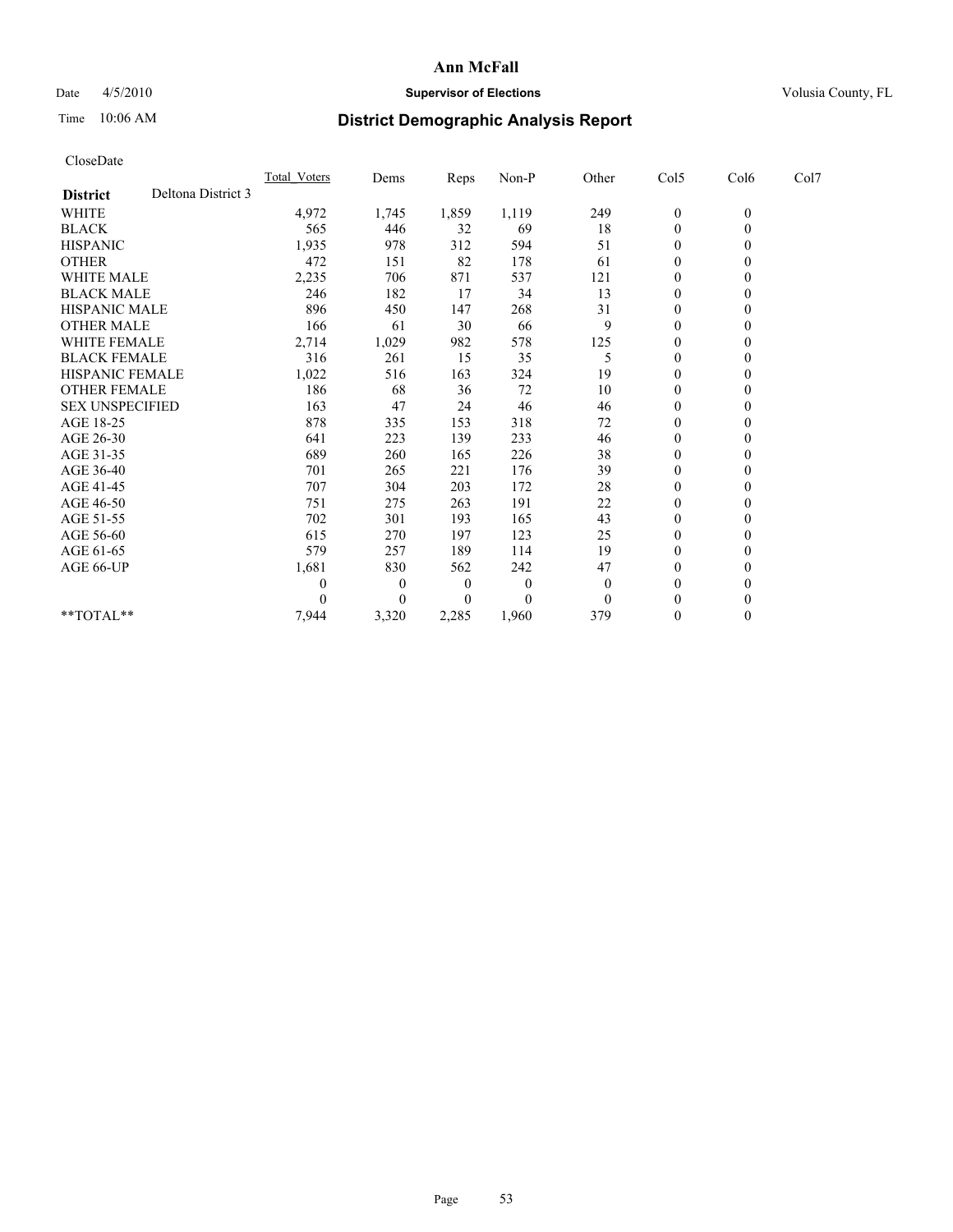## Date  $4/5/2010$  **Supervisor of Elections** Volusia County, FL

## Time 10:06 AM **District Demographic Analysis Report**

|                    | Total Voters                                                                                                                                                                                                 |          |          | Non-P    | Other          | Col5             | Col6           | Col7 |  |
|--------------------|--------------------------------------------------------------------------------------------------------------------------------------------------------------------------------------------------------------|----------|----------|----------|----------------|------------------|----------------|------|--|
| Deltona District 4 |                                                                                                                                                                                                              |          |          |          |                |                  |                |      |  |
|                    | 4,873                                                                                                                                                                                                        | 1,768    | 1,813    | 981      | 311            | $\boldsymbol{0}$ | $\mathbf{0}$   |      |  |
|                    | 574                                                                                                                                                                                                          | 452      | 22       | 82       | 18             | $\boldsymbol{0}$ | $\overline{0}$ |      |  |
|                    | 1,926                                                                                                                                                                                                        | 1,018    | 291      | 555      | 62             | $\boldsymbol{0}$ | $\Omega$       |      |  |
|                    | 452                                                                                                                                                                                                          | 172      | 74       | 152      | 54             | $\mathbf{0}$     | $\mathbf{0}$   |      |  |
|                    | 2,200                                                                                                                                                                                                        | 721      | 855      | 466      | 158            | 0                | $\theta$       |      |  |
|                    | 252                                                                                                                                                                                                          | 184      | 17       | 42       | 9              | $\overline{0}$   | $\theta$       |      |  |
|                    | 863                                                                                                                                                                                                          | 431      | 152      | 252      | 28             | 0                | $\Omega$       |      |  |
|                    | 135                                                                                                                                                                                                          | 55       | 27       | 44       | 9              | $\theta$         | $\Omega$       |      |  |
|                    | 2,640                                                                                                                                                                                                        | 1,034    | 944      | 511      | 151            | $\boldsymbol{0}$ | $\mathbf{0}$   |      |  |
|                    | 316                                                                                                                                                                                                          | 262      | 5        | 40       | 9              | $\mathbf{0}$     | $\Omega$       |      |  |
|                    | 1,051                                                                                                                                                                                                        | 580      | 139      | 298      | 34             | $\mathbf{0}$     | $\mathbf{0}$   |      |  |
|                    | 175                                                                                                                                                                                                          | 85       | 30       | 49       | 11             | $\boldsymbol{0}$ | $\mathbf{0}$   |      |  |
|                    | 193                                                                                                                                                                                                          | 58       | 31       | 68       | 36             | 0                | $\Omega$       |      |  |
|                    | 890                                                                                                                                                                                                          | 339      | 168      | 303      | 80             | $\overline{0}$   | $\Omega$       |      |  |
|                    | 609                                                                                                                                                                                                          | 237      | 123      | 200      | 49             | $\boldsymbol{0}$ | $\theta$       |      |  |
|                    | 661                                                                                                                                                                                                          | 275      | 155      | 184      | 47             | $\boldsymbol{0}$ | $\theta$       |      |  |
|                    | 621                                                                                                                                                                                                          | 213      | 198      | 166      | 44             | $\mathbf{0}$     | $\Omega$       |      |  |
|                    | 691                                                                                                                                                                                                          | 296      | 187      | 181      | 27             | $\boldsymbol{0}$ | $\theta$       |      |  |
|                    | 717                                                                                                                                                                                                          | 314      | 212      | 154      | 37             | $\boldsymbol{0}$ | $\mathbf{0}$   |      |  |
|                    | 700                                                                                                                                                                                                          | 288      | 231      | 131      | 50             | $\boldsymbol{0}$ | $\Omega$       |      |  |
|                    | 635                                                                                                                                                                                                          | 297      | 187      | 127      | 24             | $\boldsymbol{0}$ | $\Omega$       |      |  |
|                    | 591                                                                                                                                                                                                          | 272      | 188      | 108      | 23             | $\theta$         | $\theta$       |      |  |
|                    | 1,710                                                                                                                                                                                                        | 879      | 551      | 216      | 64             | 0                | $\theta$       |      |  |
|                    | $\theta$                                                                                                                                                                                                     | 0        | $\theta$ | $\theta$ | $\overline{0}$ | $\mathbf{0}$     | $\Omega$       |      |  |
|                    | $\theta$                                                                                                                                                                                                     | $\theta$ | 0        | $\Omega$ | $\Omega$       | $\theta$         | $\theta$       |      |  |
|                    | 7,825                                                                                                                                                                                                        | 3,410    | 2,200    | 1,770    | 445            | $\overline{0}$   | $\mathbf{0}$   |      |  |
|                    | <b>WHITE MALE</b><br><b>BLACK MALE</b><br><b>HISPANIC MALE</b><br><b>OTHER MALE</b><br><b>WHITE FEMALE</b><br><b>BLACK FEMALE</b><br><b>HISPANIC FEMALE</b><br><b>OTHER FEMALE</b><br><b>SEX UNSPECIFIED</b> |          | Dems     | Reps     |                |                  |                |      |  |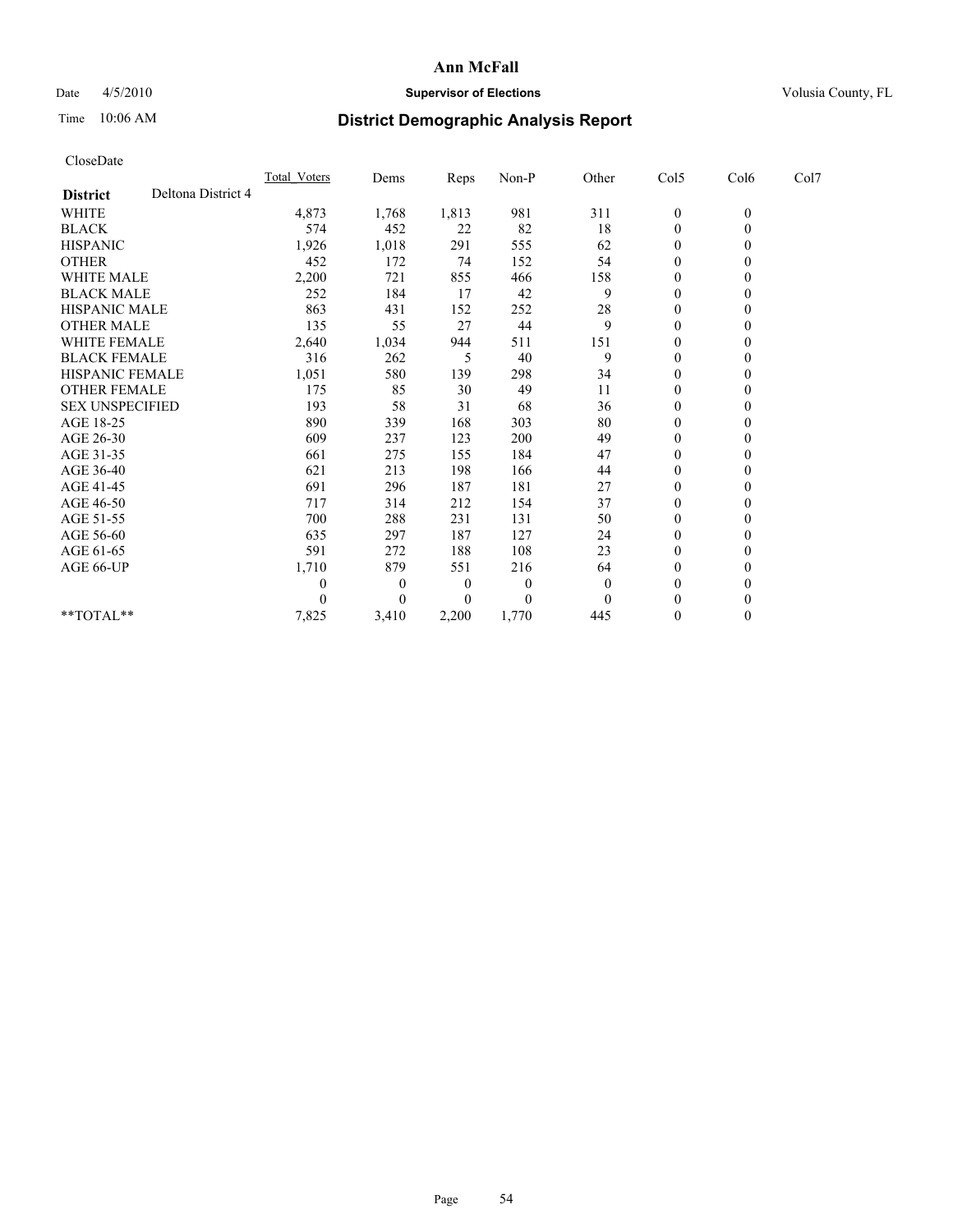## Date  $4/5/2010$  **Supervisor of Elections** Volusia County, FL

# Time 10:06 AM **District Demographic Analysis Report**

| CloseDate              |                    |              |          |          |          |          |                  |              |      |  |
|------------------------|--------------------|--------------|----------|----------|----------|----------|------------------|--------------|------|--|
|                        |                    | Total Voters | Dems     | Reps     | Non-P    | Other    | Col5             | Col6         | Col7 |  |
| <b>District</b>        | Deltona District 5 |              |          |          |          |          |                  |              |      |  |
| <b>WHITE</b>           |                    | 5,936        | 2,040    | 2,273    | 1,271    | 352      | $\boldsymbol{0}$ | $\mathbf{0}$ |      |  |
| <b>BLACK</b>           |                    | 933          | 720      | 53       | 133      | 27       | $\boldsymbol{0}$ | $\mathbf{0}$ |      |  |
| <b>HISPANIC</b>        |                    | 2,064        | 1,041    | 345      | 608      | 70       | $\boldsymbol{0}$ | $\Omega$     |      |  |
| <b>OTHER</b>           |                    | 534          | 175      | 98       | 194      | 67       | $\mathbf{0}$     | $\theta$     |      |  |
| <b>WHITE MALE</b>      |                    | 2,806        | 868      | 1,135    | 610      | 193      | 0                | $\mathbf{0}$ |      |  |
| <b>BLACK MALE</b>      |                    | 407          | 307      | 26       | 61       | 13       | $\overline{0}$   | $\theta$     |      |  |
| <b>HISPANIC MALE</b>   |                    | 976          | 468      | 170      | 298      | 40       | 0                | $\Omega$     |      |  |
| <b>OTHER MALE</b>      |                    | 169          | 57       | 45       | 56       | 11       | $\boldsymbol{0}$ | $\theta$     |      |  |
| <b>WHITE FEMALE</b>    |                    | 3,100        | 1,163    | 1,125    | 653      | 159      | $\boldsymbol{0}$ | $\theta$     |      |  |
| <b>BLACK FEMALE</b>    |                    | 516          | 403      | 27       | 72       | 14       | 0                | $\Omega$     |      |  |
| <b>HISPANIC FEMALE</b> |                    | 1,074        | 567      | 174      | 305      | 28       | $\mathbf{0}$     | $\theta$     |      |  |
| <b>OTHER FEMALE</b>    |                    | 208          | 87       | 30       | 76       | 15       | $\boldsymbol{0}$ | $\mathbf{0}$ |      |  |
| <b>SEX UNSPECIFIED</b> |                    | 211          | 56       | 37       | 75       | 43       | $\boldsymbol{0}$ | $\theta$     |      |  |
| AGE 18-25              |                    | 1,149        | 414      | 233      | 390      | 112      | $\overline{0}$   | $\Omega$     |      |  |
| AGE 26-30              |                    | 701          | 248      | 161      | 247      | 45       | $\boldsymbol{0}$ | $\mathbf{0}$ |      |  |
| AGE 31-35              |                    | 837          | 336      | 203      | 239      | 59       | $\boldsymbol{0}$ | $\theta$     |      |  |
| AGE 36-40              |                    | 842          | 333      | 255      | 218      | 36       | $\boldsymbol{0}$ | $\Omega$     |      |  |
| AGE 41-45              |                    | 906          | 352      | 287      | 214      | 53       | $\boldsymbol{0}$ | $\theta$     |      |  |
| AGE 46-50              |                    | 991          | 378      | 342      | 236      | 35       | $\boldsymbol{0}$ | $\mathbf{0}$ |      |  |
| AGE 51-55              |                    | 982          | 439      | 305      | 195      | 43       | $\boldsymbol{0}$ | $\Omega$     |      |  |
| AGE 56-60              |                    | 786          | 345      | 243      | 158      | 40       | $\overline{0}$   | $\Omega$     |      |  |
| AGE 61-65              |                    | 645          | 282      | 210      | 115      | 38       | $\boldsymbol{0}$ | $\mathbf{0}$ |      |  |
| AGE 66-UP              |                    | 1,628        | 849      | 530      | 194      | 55       | 0                | $\theta$     |      |  |
|                        |                    | $\theta$     | $\theta$ | $\theta$ | $\theta$ | $\theta$ | $\mathbf{0}$     | $\Omega$     |      |  |
|                        |                    | $\theta$     | $\theta$ | 0        | $\Omega$ | $\theta$ | $\theta$         | $\theta$     |      |  |
| **TOTAL**              |                    | 9,467        | 3,976    | 2,769    | 2,206    | 516      | $\overline{0}$   | $\mathbf{0}$ |      |  |
|                        |                    |              |          |          |          |          |                  |              |      |  |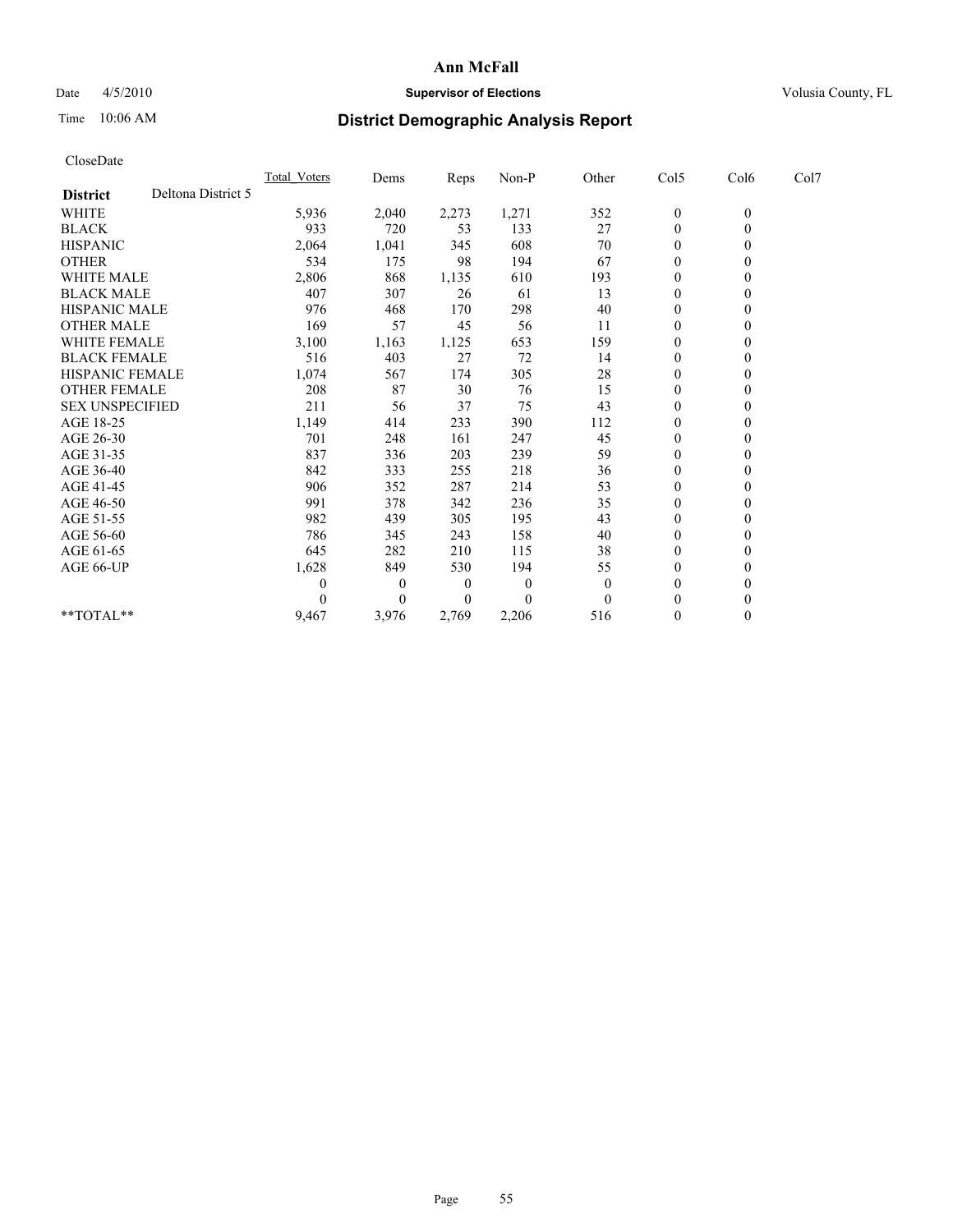## Date 4/5/2010 **Supervisor of Elections Supervisor of Elections** Volusia County, FL

# Time 10:06 AM **District Demographic Analysis Report**

| CloseDate              |                    |              |          |       |          |          |                  |                  |      |
|------------------------|--------------------|--------------|----------|-------|----------|----------|------------------|------------------|------|
|                        |                    | Total Voters | Dems     | Reps  | Non-P    | Other    | Col5             | Col6             | Col7 |
| <b>District</b>        | Deltona District 6 |              |          |       |          |          |                  |                  |      |
| <b>WHITE</b>           |                    | 5,703        | 1,817    | 2,315 | 1,269    | 302      | $\boldsymbol{0}$ | $\boldsymbol{0}$ |      |
| <b>BLACK</b>           |                    | 769          | 596      | 34    | 117      | 22       | $\boldsymbol{0}$ | $\theta$         |      |
| <b>HISPANIC</b>        |                    | 1,652        | 806      | 261   | 522      | 63       | 0                | $\theta$         |      |
| <b>OTHER</b>           |                    | 474          | 147      | 91    | 171      | 65       | $\mathbf{0}$     | $\mathbf{0}$     |      |
| <b>WHITE MALE</b>      |                    | 2,686        | 745      | 1,162 | 629      | 150      | 0                | $\theta$         |      |
| <b>BLACK MALE</b>      |                    | 334          | 252      | 14    | 57       | 11       | $\overline{0}$   | $\theta$         |      |
| <b>HISPANIC MALE</b>   |                    | 775          | 353      | 134   | 260      | 28       | $\boldsymbol{0}$ | $\theta$         |      |
| <b>OTHER MALE</b>      |                    | 165          | 57       | 39    | 62       | 7        | 0                | $\theta$         |      |
| <b>WHITE FEMALE</b>    |                    | 2,981        | 1,063    | 1,136 | 631      | 151      | $\mathbf{0}$     | $\mathbf{0}$     |      |
| <b>BLACK FEMALE</b>    |                    | 428          | 338      | 20    | 59       | 11       | 0                | $\theta$         |      |
| <b>HISPANIC FEMALE</b> |                    | 862          | 445      | 126   | 256      | 35       | $\mathbf{0}$     | $\mathbf{0}$     |      |
| <b>OTHER FEMALE</b>    |                    | 169          | 65       | 31    | 61       | 12       | $\boldsymbol{0}$ | $\theta$         |      |
| <b>SEX UNSPECIFIED</b> |                    | 198          | 48       | 39    | 64       | 47       | $\boldsymbol{0}$ | $\Omega$         |      |
| AGE 18-25              |                    | 1,135        | 398      | 259   | 378      | 100      | $\boldsymbol{0}$ | $\theta$         |      |
| AGE 26-30              |                    | 708          | 257      | 148   | 252      | 51       | 0                | $\mathbf{0}$     |      |
| AGE 31-35              |                    | 750          | 267      | 216   | 224      | 43       | $\mathbf{0}$     | $\mathbf{0}$     |      |
| AGE 36-40              |                    | 828          | 300      | 255   | 230      | 43       | $\boldsymbol{0}$ | $\theta$         |      |
| AGE 41-45              |                    | 821          | 322      | 282   | 175      | 42       | $\boldsymbol{0}$ | $\Omega$         |      |
| AGE 46-50              |                    | 1,009        | 356      | 381   | 226      | 46       | $\boldsymbol{0}$ | $\theta$         |      |
| AGE 51-55              |                    | 912          | 361      | 335   | 174      | 42       | 0                | $\Omega$         |      |
| AGE 56-60              |                    | 678          | 310      | 224   | 121      | 23       | $\mathbf{0}$     | $\mathbf{0}$     |      |
| AGE 61-65              |                    | 606          | 254      | 202   | 127      | 23       | 0                | $\mathbf{0}$     |      |
| AGE 66-UP              |                    | 1,151        | 541      | 399   | 172      | 39       | $\mathbf{0}$     | $\theta$         |      |
|                        |                    | $\theta$     | 0        | 0     | $\theta$ | $\theta$ | $\boldsymbol{0}$ | $\theta$         |      |
|                        |                    | $\Omega$     | $\theta$ | 0     | $\theta$ | $\theta$ | $\boldsymbol{0}$ | $\theta$         |      |
| **TOTAL**              |                    | 8,598        | 3,366    | 2,701 | 2,079    | 452      | $\boldsymbol{0}$ | $\theta$         |      |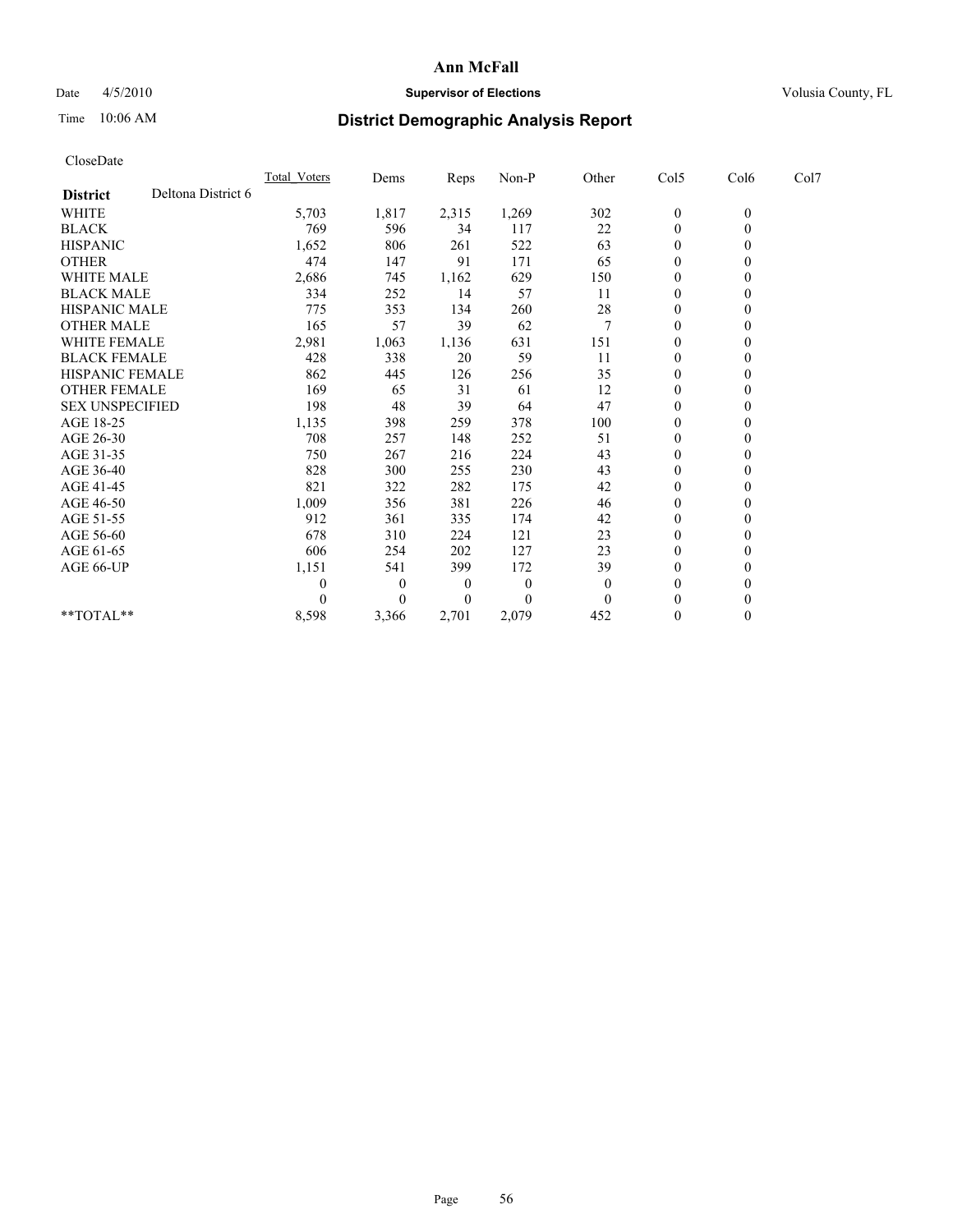## Date  $4/5/2010$  **Supervisor of Elections** Volusia County, FL

# Time 10:06 AM **District Demographic Analysis Report**

|                  | Total Voters                                                                                                                                                                                   | Dems     | Reps     | Non-P    | Other          | Col5             | Col6         | Col7 |  |
|------------------|------------------------------------------------------------------------------------------------------------------------------------------------------------------------------------------------|----------|----------|----------|----------------|------------------|--------------|------|--|
| Edgewater Ward 1 |                                                                                                                                                                                                |          |          |          |                |                  |              |      |  |
|                  | 2,659                                                                                                                                                                                          | 1,087    | 865      | 614      | 93             | $\boldsymbol{0}$ | $\mathbf{0}$ |      |  |
|                  | 51                                                                                                                                                                                             | 32       | 3        | 11       | 5              | 0                | $\theta$     |      |  |
|                  | 32                                                                                                                                                                                             | 16       | 8        | 6        | 2              | $\theta$         | $\theta$     |      |  |
|                  | 100                                                                                                                                                                                            | 33       | 15       | 41       | 11             | $\boldsymbol{0}$ | 0            |      |  |
|                  | 1,155                                                                                                                                                                                          | 424      | 409      | 271      | 51             | $\boldsymbol{0}$ | 0            |      |  |
|                  | 28                                                                                                                                                                                             | 15       | 2        | 8        | 3              | $\mathbf{0}$     | 0            |      |  |
|                  | 11                                                                                                                                                                                             | 6        |          | 3        |                | $\mathbf{0}$     | 0            |      |  |
|                  | 29                                                                                                                                                                                             | 10       | 7        | 11       |                | $\boldsymbol{0}$ | $\theta$     |      |  |
|                  | 1,487                                                                                                                                                                                          | 652      | 451      | 342      | 42             | $\mathbf{0}$     | $\theta$     |      |  |
|                  | 21                                                                                                                                                                                             | 16       |          | 2        | $\overline{c}$ | $\theta$         | 0            |      |  |
|                  | 21                                                                                                                                                                                             | 10       |          | 3        |                | $\mathbf{0}$     | 0            |      |  |
|                  | 39                                                                                                                                                                                             | 17       | 5        | 16       |                | $\boldsymbol{0}$ | $\theta$     |      |  |
|                  | 51                                                                                                                                                                                             | 18       | 8        | 16       | 9              | $\theta$         | 0            |      |  |
|                  | 252                                                                                                                                                                                            | 70       | 64       | 103      | 15             | $\mathbf{0}$     | 0            |      |  |
|                  | 172                                                                                                                                                                                            | 65       | 34       | 63       | 10             | $\boldsymbol{0}$ | $\Omega$     |      |  |
|                  | 151                                                                                                                                                                                            | 63       | 42       | 38       | 8              | $\mathbf{0}$     | $\theta$     |      |  |
|                  | 175                                                                                                                                                                                            | 57       | 43       | 66       | 9              | $\theta$         | 0            |      |  |
|                  | 181                                                                                                                                                                                            | 62       | 64       | 47       | 8              | $\boldsymbol{0}$ | 0            |      |  |
|                  | 265                                                                                                                                                                                            | 97       | 98       | 59       | 11             | $\boldsymbol{0}$ | $\theta$     |      |  |
|                  | 293                                                                                                                                                                                            | 113      | 89       | 81       | 10             | $\boldsymbol{0}$ | 0            |      |  |
|                  | 286                                                                                                                                                                                            | 129      | 88       | 58       | 11             | $\boldsymbol{0}$ | 0            |      |  |
|                  | 263                                                                                                                                                                                            | 112      | 86       | 54       | 11             | $\boldsymbol{0}$ | $\Omega$     |      |  |
|                  | 804                                                                                                                                                                                            | 400      | 283      | 103      | 18             | $\boldsymbol{0}$ | $\theta$     |      |  |
|                  | $\theta$                                                                                                                                                                                       | $\theta$ | $\theta$ | $\theta$ | $\Omega$       | $\theta$         | 0            |      |  |
|                  | $\theta$                                                                                                                                                                                       | $\theta$ | $\theta$ | $\theta$ | $\Omega$       | 0                |              |      |  |
|                  | 2,842                                                                                                                                                                                          | 1,168    | 891      | 672      | 111            | 0                | $\theta$     |      |  |
|                  | <b>WHITE MALE</b><br><b>BLACK MALE</b><br>HISPANIC MALE<br><b>OTHER MALE</b><br>WHITE FEMALE<br><b>BLACK FEMALE</b><br><b>HISPANIC FEMALE</b><br><b>OTHER FEMALE</b><br><b>SEX UNSPECIFIED</b> |          |          |          |                |                  |              |      |  |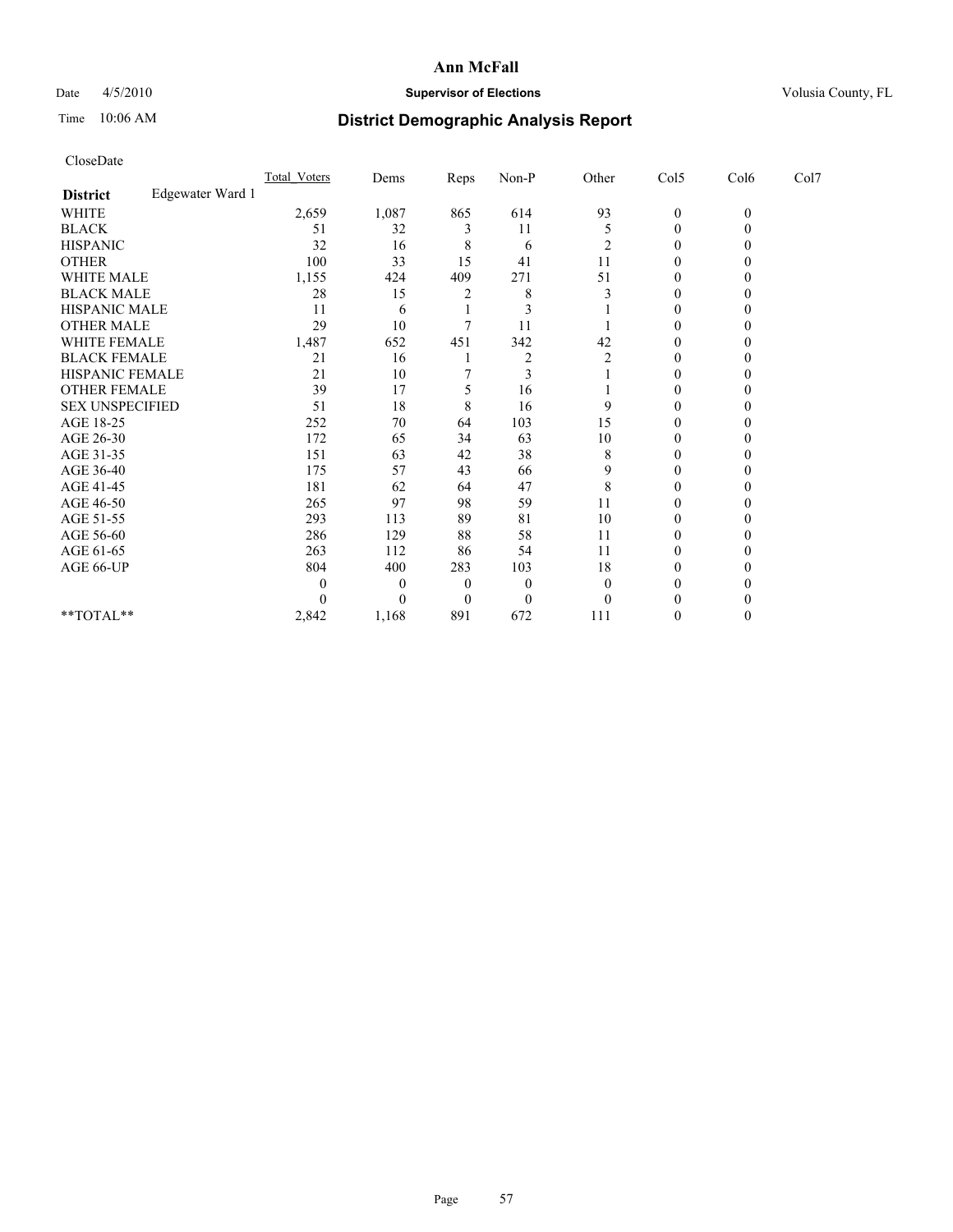## Date  $4/5/2010$  **Supervisor of Elections** Volusia County, FL

# Time 10:06 AM **District Demographic Analysis Report**

| CloseDate              |                  |              |          |          |          |                  |                  |              |      |  |
|------------------------|------------------|--------------|----------|----------|----------|------------------|------------------|--------------|------|--|
|                        |                  | Total Voters | Dems     | Reps     | Non-P    | Other            | Col5             | Col6         | Col7 |  |
| <b>District</b>        | Edgewater Ward 2 |              |          |          |          |                  |                  |              |      |  |
| <b>WHITE</b>           |                  | 3,394        | 1,290    | 1,141    | 841      | 122              | $\boldsymbol{0}$ | $\mathbf{0}$ |      |  |
| <b>BLACK</b>           |                  | 68           | 60       |          | 7        | $\boldsymbol{0}$ | $\boldsymbol{0}$ | $\theta$     |      |  |
| <b>HISPANIC</b>        |                  | 54           | 23       | 11       | 19       |                  | $\boldsymbol{0}$ | $\theta$     |      |  |
| <b>OTHER</b>           |                  | 114          | 34       | 26       | 37       | 17               | $\boldsymbol{0}$ | 0            |      |  |
| <b>WHITE MALE</b>      |                  | 1,571        | 548      | 568      | 395      | 60               | $\boldsymbol{0}$ | $\theta$     |      |  |
| <b>BLACK MALE</b>      |                  | 31           | 28       | $\theta$ | 3        | $\overline{0}$   | $\mathbf{0}$     | 0            |      |  |
| HISPANIC MALE          |                  | 25           | 10       | 6        | 8        |                  | 0                | 0            |      |  |
| <b>OTHER MALE</b>      |                  | 41           | 14       | 12       | 13       | 2                | $\theta$         | $\theta$     |      |  |
| WHITE FEMALE           |                  | 1,807        | 737      | 566      | 443      | 61               | $\boldsymbol{0}$ | $\theta$     |      |  |
| <b>BLACK FEMALE</b>    |                  | 37           | 32       |          | 4        | $\theta$         | $\boldsymbol{0}$ | 0            |      |  |
| <b>HISPANIC FEMALE</b> |                  | 27           | 13       | 5        | 9        | $\theta$         | $\boldsymbol{0}$ | 0            |      |  |
| <b>OTHER FEMALE</b>    |                  | 39           | 13       | 11       | 12       | 3                | $\overline{0}$   | $\theta$     |      |  |
| <b>SEX UNSPECIFIED</b> |                  | 52           | 12       | 10       | 17       | 13               | $\boldsymbol{0}$ | 0            |      |  |
| AGE 18-25              |                  | 337          | 111      | 72       | 125      | 29               | $\boldsymbol{0}$ | 0            |      |  |
| AGE 26-30              |                  | 223          | 73       | 58       | 79       | 13               | $\theta$         | $\Omega$     |      |  |
| AGE 31-35              |                  | 248          | 82       | 71       | 86       | 9                | $\mathbf{0}$     | $\theta$     |      |  |
| AGE 36-40              |                  | 254          | 94       | 67       | 85       | 8                | $\theta$         | 0            |      |  |
| AGE 41-45              |                  | 272          | 94       | 96       | 72       | 10               | $\boldsymbol{0}$ | 0            |      |  |
| AGE 46-50              |                  | 335          | 127      | 109      | 84       | 15               | $\boldsymbol{0}$ | $\theta$     |      |  |
| AGE 51-55              |                  | 366          | 134      | 143      | 82       |                  | $\boldsymbol{0}$ | 0            |      |  |
| AGE 56-60              |                  | 346          | 142      | 112      | 80       | 12               | $\boldsymbol{0}$ | 0            |      |  |
| AGE 61-65              |                  | 353          | 138      | 128      | 75       | 12               | $\boldsymbol{0}$ | $\Omega$     |      |  |
| AGE 66-UP              |                  | 896          | 412      | 323      | 136      | 25               | $\boldsymbol{0}$ | $\theta$     |      |  |
|                        |                  | $\theta$     | $\theta$ | 0        | $\theta$ | $\theta$         | $\theta$         | 0            |      |  |
|                        |                  | $\theta$     | $\theta$ | 0        | $\theta$ | $\Omega$         | 0                | 0            |      |  |
| **TOTAL**              |                  | 3,630        | 1,407    | 1,179    | 904      | 140              | $\boldsymbol{0}$ | $\theta$     |      |  |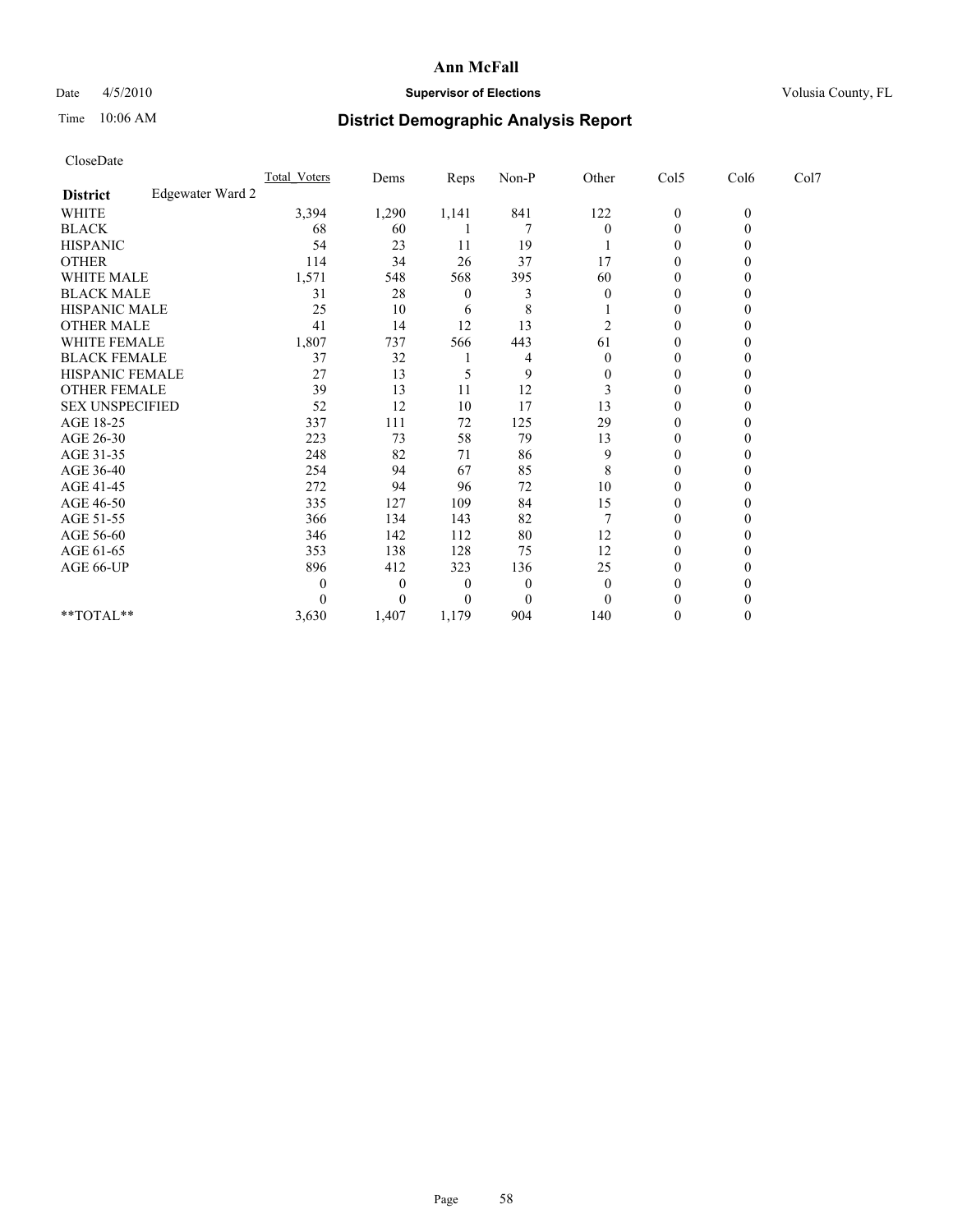## Date  $4/5/2010$  **Supervisor of Elections** Volusia County, FL

# Time 10:06 AM **District Demographic Analysis Report**

| CloseDate              |                  |                     |                  |          |                  |                |                  |              |      |
|------------------------|------------------|---------------------|------------------|----------|------------------|----------------|------------------|--------------|------|
|                        |                  | <b>Total Voters</b> | Dems             | Reps     | Non-P            | Other          | Col5             | Col6         | Col7 |
| <b>District</b>        | Edgewater Ward 3 |                     |                  |          |                  |                |                  |              |      |
| <b>WHITE</b>           |                  | 3,307               | 1,265            | 1,113    | 802              | 127            | $\boldsymbol{0}$ | $\mathbf{0}$ |      |
| <b>BLACK</b>           |                  | 76                  | 60               |          | 13               | $\overline{c}$ | $\boldsymbol{0}$ | $\theta$     |      |
| <b>HISPANIC</b>        |                  | 43                  | 18               | 9        | 11               | 5              | $\boldsymbol{0}$ | $\Omega$     |      |
| <b>OTHER</b>           |                  | 135                 | 40               | 29       | 50               | 16             | $\boldsymbol{0}$ | 0            |      |
| <b>WHITE MALE</b>      |                  | 1,497               | 505              | 545      | 379              | 68             | $\boldsymbol{0}$ | 0            |      |
| <b>BLACK MALE</b>      |                  | 40                  | 31               |          |                  |                | $\theta$         | 0            |      |
| HISPANIC MALE          |                  | 18                  | 5                | 4        | 6                |                | $\boldsymbol{0}$ | 0            |      |
| <b>OTHER MALE</b>      |                  | 42                  | 16               | 11       | 14               |                | $\theta$         | $\Omega$     |      |
| WHITE FEMALE           |                  | 1,795               | 756              | 562      | 419              | 58             | 0                | $\theta$     |      |
| <b>BLACK FEMALE</b>    |                  | 34                  | 28               | $\theta$ | 6                | $\theta$       | $\theta$         | 0            |      |
| HISPANIC FEMALE        |                  | 24                  | 12               | 5        | 5                | 2              | $\boldsymbol{0}$ | 0            |      |
| <b>OTHER FEMALE</b>    |                  | 54                  | 18               | 14       | 18               | 4              | $\boldsymbol{0}$ | $\theta$     |      |
| <b>SEX UNSPECIFIED</b> |                  | 57                  | 12               | 10       | 22               | 13             | $\boldsymbol{0}$ | 0            |      |
| AGE 18-25              |                  | 308                 | 101              | 70       | 113              | 24             | 0                | 0            |      |
| AGE 26-30              |                  | 218                 | 62               | 59       | 83               | 14             | $\theta$         | $\theta$     |      |
| AGE 31-35              |                  | 248                 | 73               | 70       | 94               | 11             | $\boldsymbol{0}$ | $\theta$     |      |
| AGE 36-40              |                  | 274                 | 80               | 90       | 89               | 15             | $\boldsymbol{0}$ | 0            |      |
| AGE 41-45              |                  | 255                 | 93               | 91       | 64               |                | $\mathbf{0}$     | 0            |      |
| AGE 46-50              |                  | 305                 | 124              | 91       | 77               | 13             | $\boldsymbol{0}$ | 0            |      |
| AGE 51-55              |                  | 333                 | 130              | 125      | 68               | 10             | $\mathbf{0}$     | 0            |      |
| AGE 56-60              |                  | 322                 | 128              | 119      | 67               | 8              | $\mathbf{0}$     | 0            |      |
| AGE 61-65              |                  | 351                 | 141              | 117      | 75               | 18             | $\boldsymbol{0}$ | $\Omega$     |      |
| AGE 66-UP              |                  | 947                 | 451              | 320      | 146              | 30             | 0                | 0            |      |
|                        |                  | $\boldsymbol{0}$    | $\boldsymbol{0}$ | 0        | $\boldsymbol{0}$ | $\overline{0}$ | $\theta$         | $_{0}$       |      |
|                        |                  | $\Omega$            | $\theta$         | 0        | $\theta$         | $\Omega$       | 0                | 0            |      |
| $*$ TOTAL $*$          |                  | 3,561               | 1,383            | 1,152    | 876              | 150            | $\mathbf{0}$     | $\theta$     |      |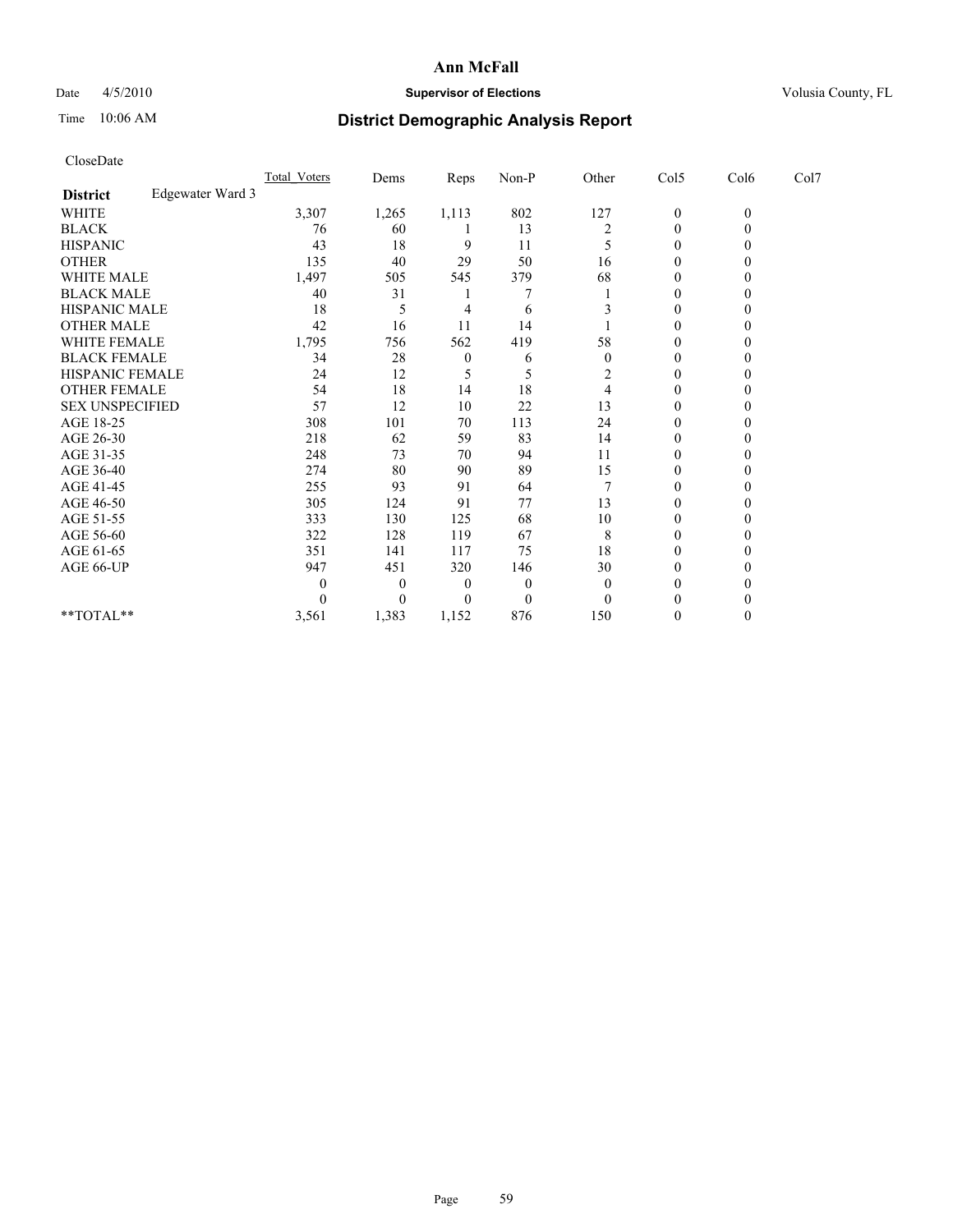## Date  $4/5/2010$  **Supervisor of Elections** Volusia County, FL

# Time 10:06 AM **District Demographic Analysis Report**

| Total Voters                                                                                                                                                                                   | Dems             |                | Non-P    |                  |                  |              |      |      |
|------------------------------------------------------------------------------------------------------------------------------------------------------------------------------------------------|------------------|----------------|----------|------------------|------------------|--------------|------|------|
|                                                                                                                                                                                                |                  |                |          |                  |                  |              |      |      |
| 3,408                                                                                                                                                                                          | 1,282            | 1,168          | 795      | 163              | $\boldsymbol{0}$ | $\mathbf{0}$ |      |      |
| 63                                                                                                                                                                                             | 47               | 6              | 9        |                  | 0                | $\theta$     |      |      |
| 34                                                                                                                                                                                             | 18               | 6              | 9        |                  | $\theta$         | $\theta$     |      |      |
| 110                                                                                                                                                                                            | 30               | 18             | 47       | 15               | $\mathbf{0}$     | 0            |      |      |
| 1,552                                                                                                                                                                                          | 518              | 577            | 379      | 78               | $\mathbf{0}$     | 0            |      |      |
| 27                                                                                                                                                                                             | 20               | 3              | 4        | $\overline{0}$   | $\mathbf{0}$     | 0            |      |      |
| 15                                                                                                                                                                                             | 9                | $\overline{2}$ | 3        |                  | 0                | 0            |      |      |
| 36                                                                                                                                                                                             | 12               | 9              | 12       | 3                | $\boldsymbol{0}$ | $\theta$     |      |      |
| 1,834                                                                                                                                                                                          | 758              | 581            | 410      | 85               | $\boldsymbol{0}$ | $\Omega$     |      |      |
| 35                                                                                                                                                                                             | 26               | 3              | 5        |                  | $\theta$         | 0            |      |      |
| 19                                                                                                                                                                                             | 9                | 4              | 6        | $\boldsymbol{0}$ | $\boldsymbol{0}$ | 0            |      |      |
| 34                                                                                                                                                                                             | 13               | 6              | 14       |                  | $\boldsymbol{0}$ | $\theta$     |      |      |
| 63                                                                                                                                                                                             | 12               | 13             | 27       | 11               | 0                | 0            |      |      |
| 290                                                                                                                                                                                            | 92               | 59             | 115      | 24               | $\boldsymbol{0}$ | 0            |      |      |
| 200                                                                                                                                                                                            | 67               | 54             | 68       | 11               | $\theta$         | $\theta$     |      |      |
| 242                                                                                                                                                                                            | 74               | 66             | 87       | 15               | $\boldsymbol{0}$ | $\theta$     |      |      |
| 250                                                                                                                                                                                            | 80               | 77             | 83       | 10               | $\boldsymbol{0}$ | 0            |      |      |
| 254                                                                                                                                                                                            | 96               | 84             | 66       | 8                | $\boldsymbol{0}$ | 0            |      |      |
| 345                                                                                                                                                                                            | 130              | 122            | 81       | 12               | $\boldsymbol{0}$ | $\theta$     |      |      |
| 325                                                                                                                                                                                            | 126              | 120            | 65       | 14               | 0                | 0            |      |      |
| 297                                                                                                                                                                                            | 130              | 88             | 68       | 11               | 0                | 0            |      |      |
| 288                                                                                                                                                                                            | 130              | 85             | 51       | 22               | $\boldsymbol{0}$ | $\Omega$     |      |      |
| 1,124                                                                                                                                                                                          | 452              | 443            | 176      | 53               | $\boldsymbol{0}$ | $\theta$     |      |      |
| 0                                                                                                                                                                                              | $\theta$         | 0              | $\theta$ | $\Omega$         | $\theta$         | 0            |      |      |
| 0                                                                                                                                                                                              | $\theta$         | 0              | $\theta$ | $\Omega$         |                  |              |      |      |
| 3,615                                                                                                                                                                                          | 1,377            | 1,198          | 860      | 180              | 0                | $\theta$     |      |      |
| <b>WHITE MALE</b><br><b>BLACK MALE</b><br>HISPANIC MALE<br><b>OTHER MALE</b><br>WHITE FEMALE<br><b>BLACK FEMALE</b><br><b>HISPANIC FEMALE</b><br><b>OTHER FEMALE</b><br><b>SEX UNSPECIFIED</b> | Edgewater Ward 4 |                | Reps     |                  | Other            | Col5         | Col6 | Col7 |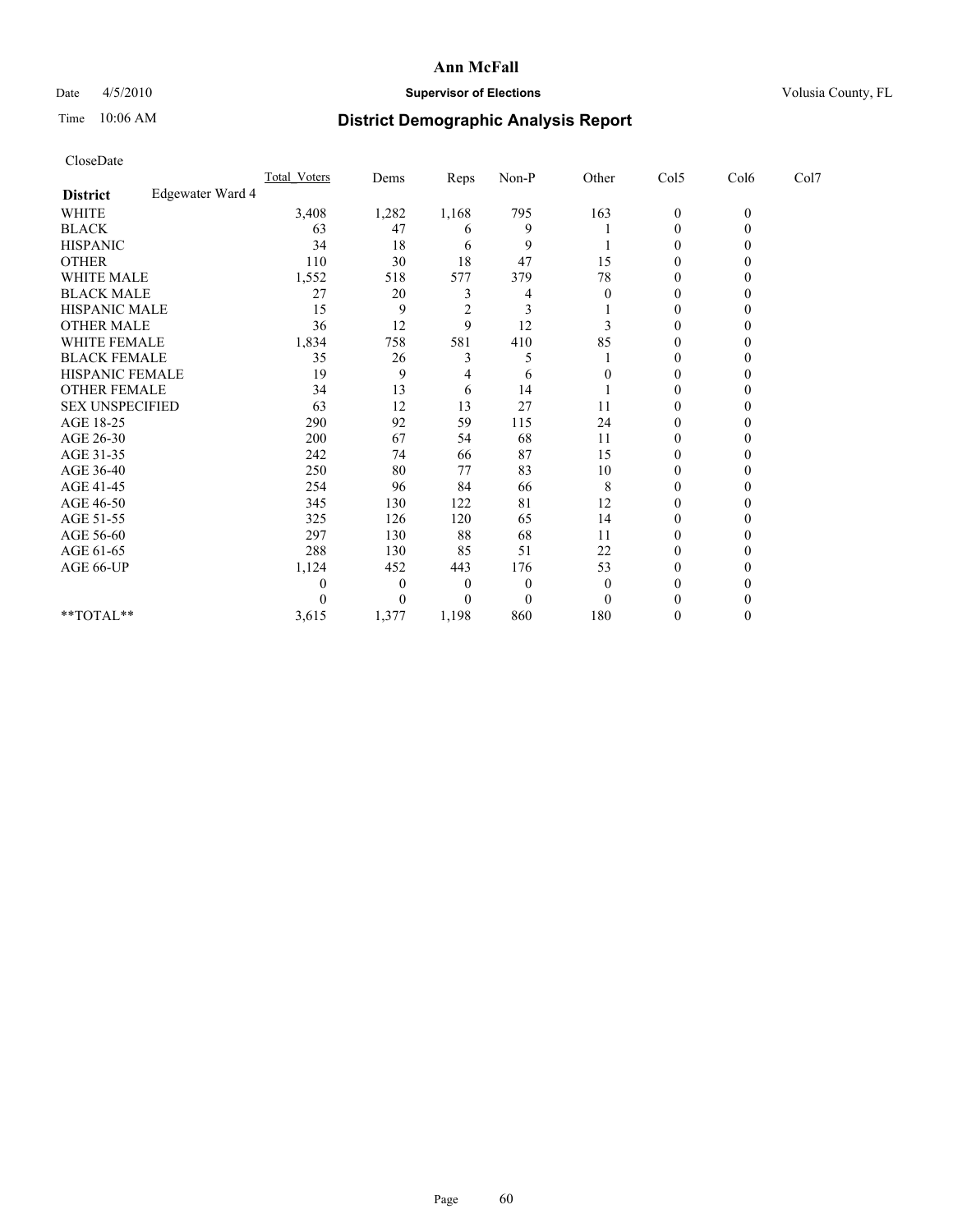## Date  $4/5/2010$  **Supervisor of Elections** Volusia County, FL

# Time 10:06 AM **District Demographic Analysis Report**

| CloseDate              |                   |              |          |                |          |                |                  |              |      |  |
|------------------------|-------------------|--------------|----------|----------------|----------|----------------|------------------|--------------|------|--|
|                        |                   | Total Voters | Dems     | Reps           | Non-P    | Other          | Col5             | Col6         | Col7 |  |
| <b>District</b>        | Holly Hill Zone 1 |              |          |                |          |                |                  |              |      |  |
| <b>WHITE</b>           |                   | 1,183        | 504      | 332            | 293      | 54             | $\boldsymbol{0}$ | $\mathbf{0}$ |      |  |
| <b>BLACK</b>           |                   | 103          | 84       | 6              | 12       |                | $\boldsymbol{0}$ | $\theta$     |      |  |
| <b>HISPANIC</b>        |                   | 35           | 14       | 4              | 13       | 4              | 0                | 0            |      |  |
| <b>OTHER</b>           |                   | 65           | 22       | 19             | 18       | 6              | $\boldsymbol{0}$ | 0            |      |  |
| WHITE MALE             |                   | 577          | 217      | 181            | 157      | 22             | $\boldsymbol{0}$ | 0            |      |  |
| <b>BLACK MALE</b>      |                   | 41           | 32       | $\overline{c}$ | 6        |                | 0                | 0            |      |  |
| HISPANIC MALE          |                   | 18           | 3        | 3              | 10       | 2              | 0                | 0            |      |  |
| <b>OTHER MALE</b>      |                   | 18           | 3        | 6              | 6        | 3              | $\theta$         | $\theta$     |      |  |
| WHITE FEMALE           |                   | 598          | 285      | 149            | 135      | 29             | $\mathbf{0}$     | 0            |      |  |
| <b>BLACK FEMALE</b>    |                   | 62           | 52       | 4              | 6        | $\overline{0}$ | 0                |              |      |  |
| HISPANIC FEMALE        |                   | 17           | 11       |                | 3        | $\overline{c}$ | $\mathbf{0}$     | 0            |      |  |
| <b>OTHER FEMALE</b>    |                   | 30           | 12       | 12             | 5        |                | $\mathbf{0}$     | 0            |      |  |
| <b>SEX UNSPECIFIED</b> |                   | 25           | 9        | 3              | 8        |                | 0                | 0            |      |  |
| AGE 18-25              |                   | 120          | 53       | 25             | 34       | 8              | $\mathbf{0}$     | 0            |      |  |
| AGE 26-30              |                   | 104          | 44       | 15             | 41       | 4              | $\theta$         | $\theta$     |      |  |
| AGE 31-35              |                   | 98           | 32       | 22             | 35       | 9              | $\overline{0}$   | 0            |      |  |
| AGE 36-40              |                   | 80           | 31       | 28             | 19       | $\overline{c}$ | 0                |              |      |  |
| AGE 41-45              |                   | 131          | 55       | 34             | 35       |                | $\boldsymbol{0}$ | 0            |      |  |
| AGE 46-50              |                   | 138          | 53       | 41             | 34       | 10             | 0                | 0            |      |  |
| AGE 51-55              |                   | 156          | 67       | 39             | 40       | 10             | $\boldsymbol{0}$ | 0            |      |  |
| AGE 56-60              |                   | 162          | 83       | 39             | 37       | 3              | $\boldsymbol{0}$ | 0            |      |  |
| AGE 61-65              |                   | 128          | 49       | 44             | 28       |                | $\boldsymbol{0}$ | 0            |      |  |
| AGE 66-UP              |                   | 269          | 157      | 74             | 33       | 5              | 0                |              |      |  |
|                        |                   | $\theta$     | $\theta$ | $\theta$       | $\theta$ | 0              | 0                |              |      |  |
|                        |                   | $\theta$     | $\theta$ | 0              | $\theta$ | $\Omega$       | 0                | 0            |      |  |
| **TOTAL**              |                   | 1,386        | 624      | 361            | 336      | 65             | 0                | $\theta$     |      |  |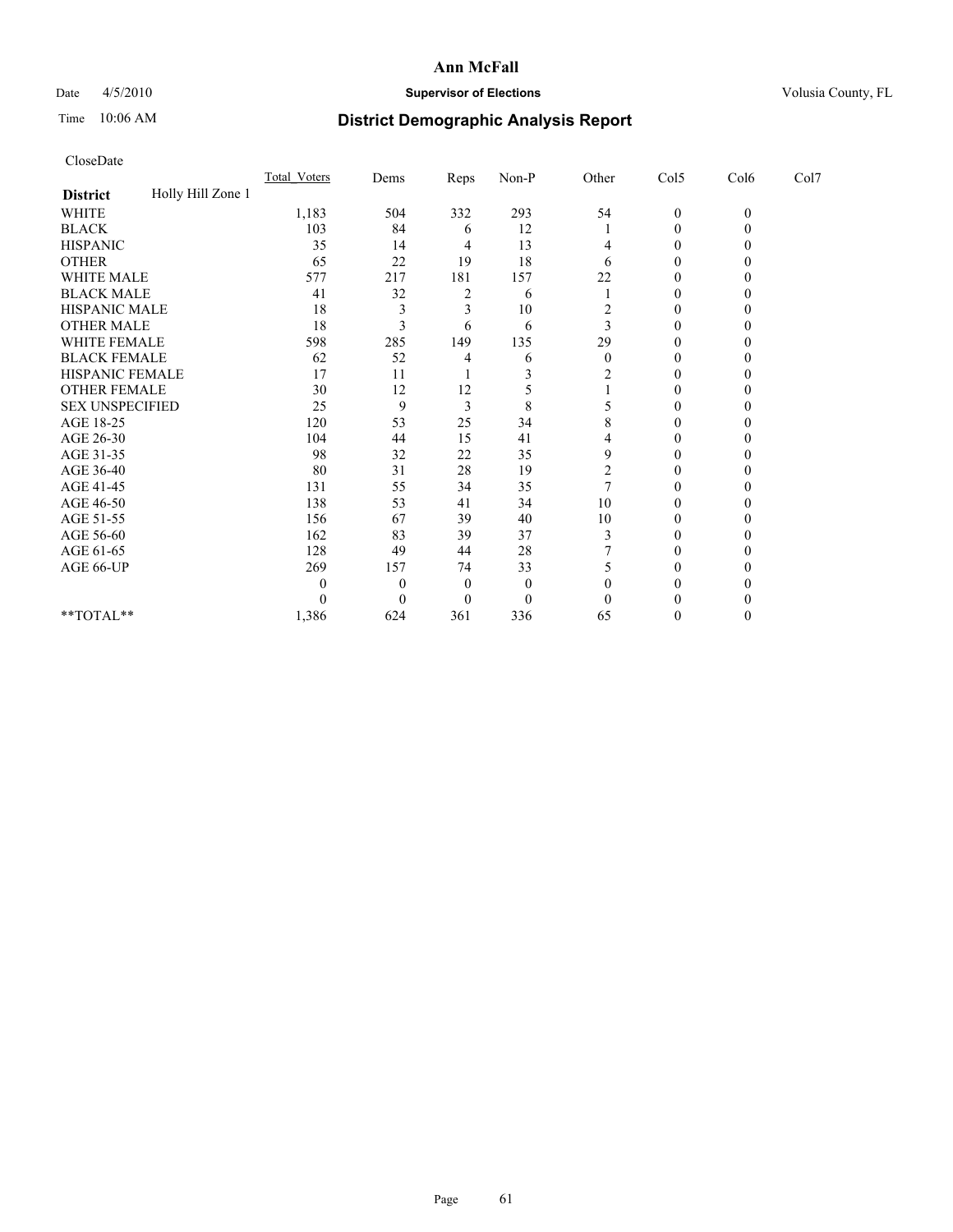## Date  $4/5/2010$  **Supervisor of Elections** Volusia County, FL

# Time 10:06 AM **District Demographic Analysis Report**

| CloseDate              |                   |                     |                  |                |                |                |                  |              |      |  |
|------------------------|-------------------|---------------------|------------------|----------------|----------------|----------------|------------------|--------------|------|--|
|                        |                   | <b>Total Voters</b> | Dems             | Reps           | Non-P          | Other          | Col5             | Col6         | Col7 |  |
| <b>District</b>        | Holly Hill Zone 2 |                     |                  |                |                |                |                  |              |      |  |
| <b>WHITE</b>           |                   | 1,476               | 662              | 391            | 348            | 75             | $\boldsymbol{0}$ | $\mathbf{0}$ |      |  |
| <b>BLACK</b>           |                   | 192                 | 160              | 6              | 22             | 4              | $\boldsymbol{0}$ | $\theta$     |      |  |
| <b>HISPANIC</b>        |                   | 32                  | 17               | 9              | 6              | $\overline{0}$ | 0                | 0            |      |  |
| <b>OTHER</b>           |                   | 92                  | 33               | 16             | 32             | 11             | $\boldsymbol{0}$ | 0            |      |  |
| WHITE MALE             |                   | 677                 | 268              | 200            | 175            | 34             | $\boldsymbol{0}$ | 0            |      |  |
| <b>BLACK MALE</b>      |                   | 81                  | 65               | 2              | 11             | 3              | $\theta$         | 0            |      |  |
| HISPANIC MALE          |                   | 17                  | 5                | 8              | 4              | $\theta$       | $\boldsymbol{0}$ | 0            |      |  |
| <b>OTHER MALE</b>      |                   | 23                  | 6                | 6              | 8              | 3              | $\theta$         | $\theta$     |      |  |
| WHITE FEMALE           |                   | 790                 | 392              | 190            | 170            | 38             | $\boldsymbol{0}$ | 0            |      |  |
| <b>BLACK FEMALE</b>    |                   | 111                 | 95               | 4              | 11             |                | 0                | $_{0}$       |      |  |
| HISPANIC FEMALE        |                   | 15                  | 12               |                | $\overline{2}$ | $\theta$       | $\boldsymbol{0}$ | 0            |      |  |
| <b>OTHER FEMALE</b>    |                   | 37                  | 18               | 9              | 10             | $\theta$       | $\boldsymbol{0}$ | 0            |      |  |
| <b>SEX UNSPECIFIED</b> |                   | 41                  | 11               | $\overline{c}$ | 17             | 11             | 0                | 0            |      |  |
| AGE 18-25              |                   | 192                 | 81               | 35             | 59             | 17             | $\mathbf{0}$     | 0            |      |  |
| AGE 26-30              |                   | 137                 | 65               | 28             | 39             | 5              | $\boldsymbol{0}$ | $\theta$     |      |  |
| AGE 31-35              |                   | 123                 | 53               | 22             | 40             | 8              | $\mathbf{0}$     | 0            |      |  |
| AGE 36-40              |                   | 150                 | 67               | 30             | 46             | 7              | $\theta$         | 0            |      |  |
| AGE 41-45              |                   | 172                 | 72               | 52             | 37             | 11             | 0                | 0            |      |  |
| AGE 46-50              |                   | 234                 | 113              | 52             | 56             | 13             | 0                | 0            |      |  |
| AGE 51-55              |                   | 183                 | 97               | 37             | 43             | 6              | $\mathbf{0}$     | 0            |      |  |
| AGE 56-60              |                   | 165                 | 78               | 44             | 35             | 8              | $\mathbf{0}$     | 0            |      |  |
| AGE 61-65              |                   | 127                 | 68               | 25             | 26             | 8              | $\mathbf{0}$     | $\theta$     |      |  |
| AGE 66-UP              |                   | 309                 | 178              | 97             | 27             |                | 0                | 0            |      |  |
|                        |                   | $\theta$            | $\theta$         | $\Omega$       | $\theta$       | $\theta$       | $\theta$         |              |      |  |
|                        |                   | $\theta$            | $\boldsymbol{0}$ | 0              | $\theta$       | $\theta$       | 0                | 0            |      |  |
| **TOTAL**              |                   | 1,792               | 872              | 422            | 408            | 90             | 0                | $\theta$     |      |  |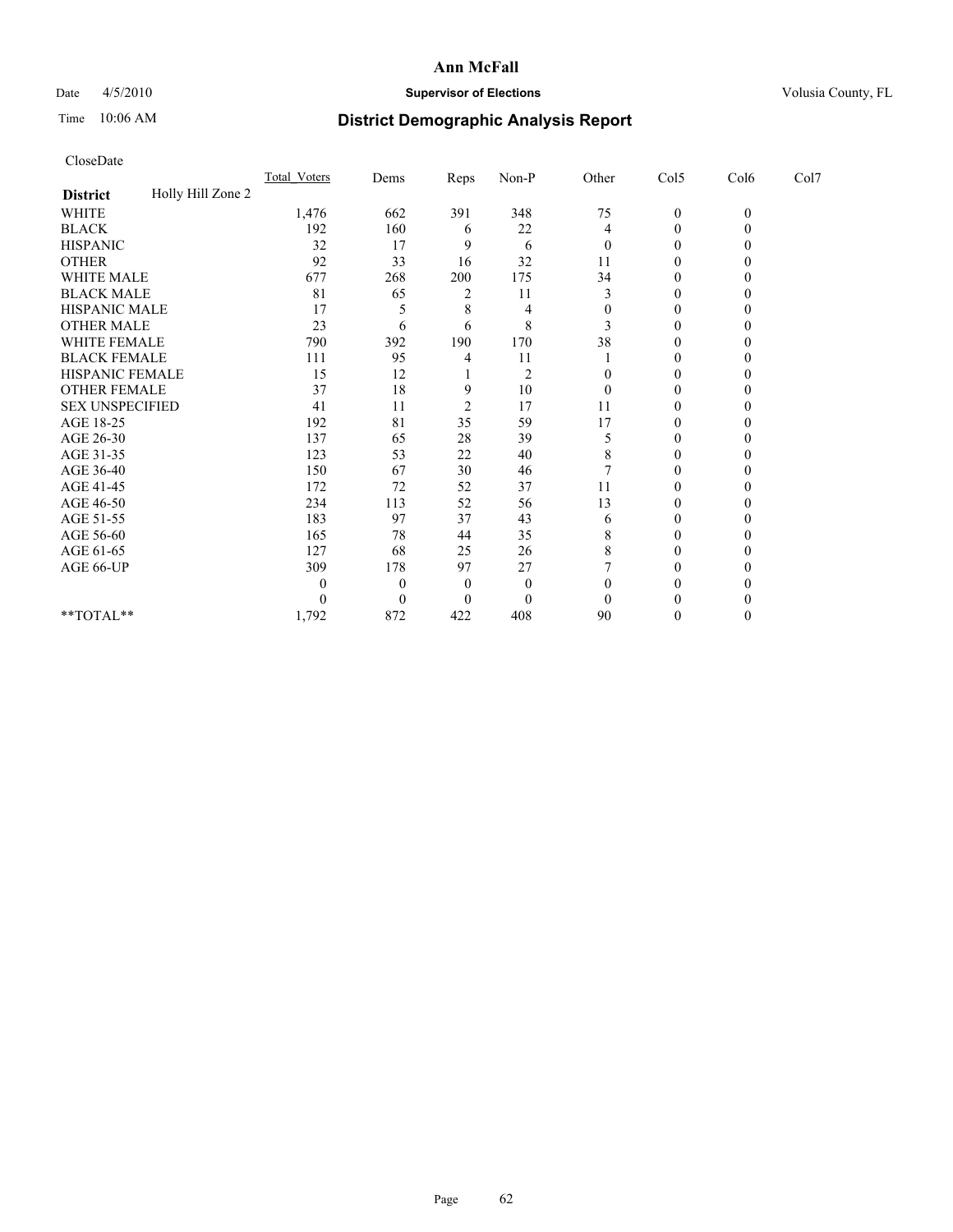## Date 4/5/2010 **Supervisor of Elections Supervisor of Elections** Volusia County, FL

# Time 10:06 AM **District Demographic Analysis Report**

|                                      | <b>Total Voters</b> | Dems     | Reps           | $Non-P$  | Other        | Col5         | Col6         | Col7 |
|--------------------------------------|---------------------|----------|----------------|----------|--------------|--------------|--------------|------|
| Holly Hill Zone 3<br><b>District</b> |                     |          |                |          |              |              |              |      |
| <b>WHITE</b>                         | 1,499               | 616      | 512            | 299      | $72\,$       | $\mathbf{0}$ | $\mathbf{0}$ |      |
| <b>BLACK</b>                         | 133                 | 114      | 4              | 15       | 0            | $\Omega$     |              |      |
| <b>HISPANIC</b>                      | 25                  | 11       |                | 9        |              | $\Omega$     |              |      |
| <b>OTHER</b>                         | 89                  | 35       | 13             | 33       | 8            | $\theta$     |              |      |
| WHITE MALE                           | 627                 | 236      | 223            | 135      | 33           |              |              |      |
| <b>BLACK MALE</b>                    | 53                  | 41       | $\overline{2}$ | 10       | 0            | 0            |              |      |
| HISPANIC MALE                        | 11                  | 4        | $\overline{c}$ | 4        |              | $\Omega$     |              |      |
| <b>OTHER MALE</b>                    | 27                  | 12       | 4              | 10       |              | 0            |              |      |
| WHITE FEMALE                         | 865                 | 376      | 288            | 163      | 38           | $\Omega$     |              |      |
| <b>BLACK FEMALE</b>                  | 80                  | 73       | $\overline{2}$ | 5        | $\mathbf{0}$ | $\mathbf{0}$ |              |      |
| HISPANIC FEMALE                      | 14                  |          | $\mathfrak{D}$ |          |              | 0            |              |      |
| <b>OTHER FEMALE</b>                  | 37                  | 14       |                | 15       |              | $\Omega$     |              |      |
| <b>SEX UNSPECIFIED</b>               | 32                  | 13       | 3              | 9        |              | $\Omega$     |              |      |
| AGE 18-25                            | 118                 | 47       | 24             | 34       | 13           | 0            |              |      |
| AGE 26-30                            | 95                  | 33       | 20             | 38       |              | 0            |              |      |
| AGE 31-35                            | 74                  | 36       | 13             | 24       |              | $\theta$     |              |      |
| AGE 36-40                            | 91                  | 32       | 19             | 35       |              | 0            |              |      |
| AGE 41-45                            | 108                 | 32       | 36             | 37       |              | $\Omega$     |              |      |
| AGE 46-50                            | 127                 | 56       | 38             | 26       |              | $\Omega$     |              |      |
| AGE 51-55                            | 121                 | 55       | 36             | 21       | 9            | 0            |              |      |
| AGE 56-60                            | 140                 | 73       | 37             | 25       |              | $\Omega$     |              |      |
| AGE 61-65                            | 145                 | 76       | 34             | 30       |              | $\Omega$     |              |      |
| AGE 66-UP                            | 726                 | 335      | 276            | 86       | 29           | 0            |              |      |
|                                      | $\theta$            | $\Omega$ | $\mathbf{0}$   | $\Omega$ | $\theta$     | 0            |              |      |
|                                      | 0                   | $\Omega$ | $\Omega$       | $\theta$ | 0            |              |              |      |
| **TOTAL**                            | 1,746               | 776      | 533            | 356      | 81           | 0            |              |      |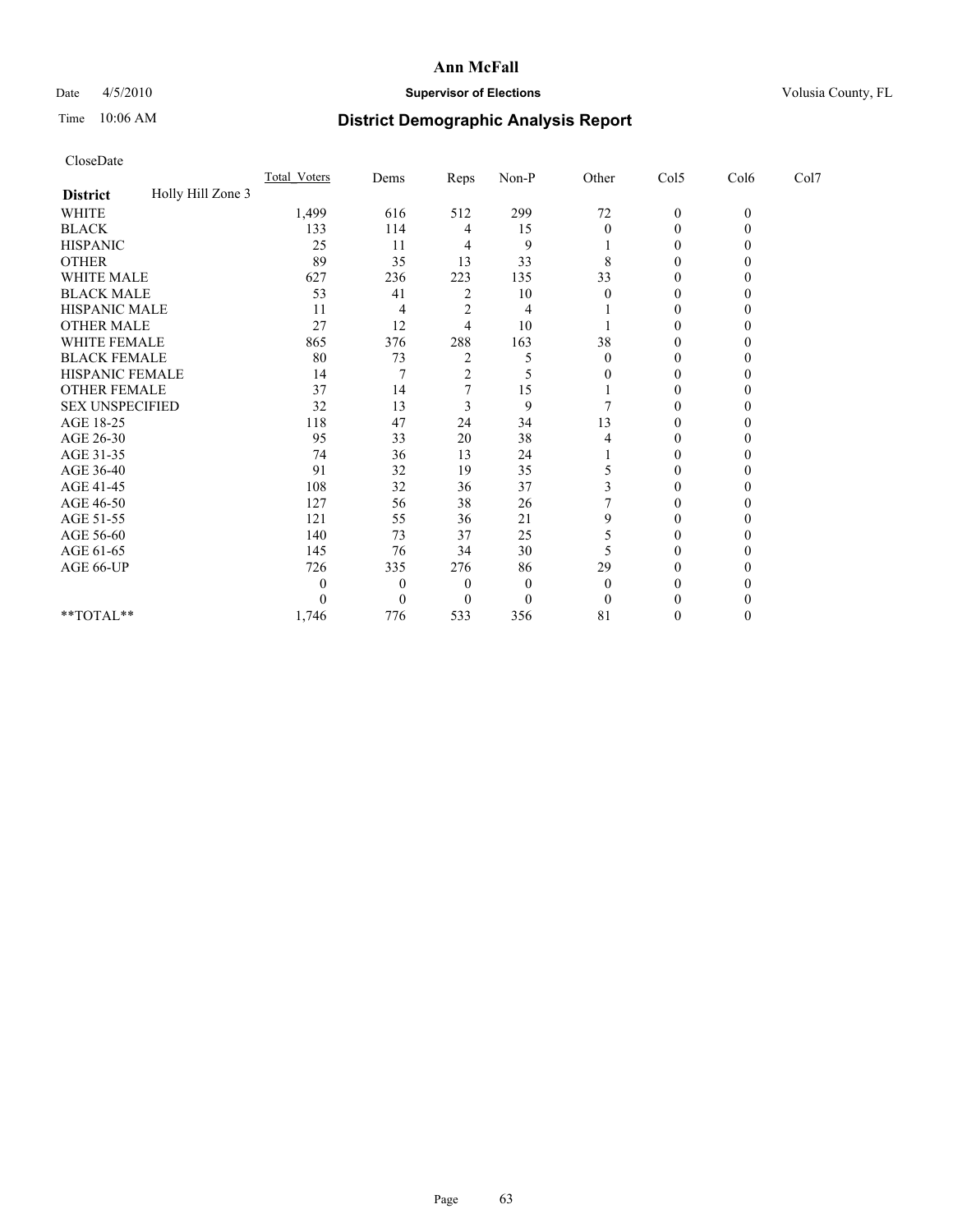## Date  $4/5/2010$  **Supervisor of Elections** Volusia County, FL

# Time 10:06 AM **District Demographic Analysis Report**

| CloseDate              |                   |                     |                |                  |                |                |                  |              |      |  |
|------------------------|-------------------|---------------------|----------------|------------------|----------------|----------------|------------------|--------------|------|--|
|                        |                   | <b>Total Voters</b> | Dems           | Reps             | Non-P          | Other          | Col5             | Col6         | Col7 |  |
| <b>District</b>        | Holly Hill Zone 4 |                     |                |                  |                |                |                  |              |      |  |
| <b>WHITE</b>           |                   | 1,370               | 575            | 441              | 287            | 67             | $\boldsymbol{0}$ | $\mathbf{0}$ |      |  |
| <b>BLACK</b>           |                   | 291                 | 235            |                  | 45             | 4              | 0                | $\mathbf{0}$ |      |  |
| <b>HISPANIC</b>        |                   | 43                  | 27             | 5                | 10             |                | $\boldsymbol{0}$ | 0            |      |  |
| <b>OTHER</b>           |                   | 82                  | 30             | 9                | 33             | 10             | $\mathbf{0}$     | 0            |      |  |
| WHITE MALE             |                   | 604                 | 212            | 218              | 139            | 35             | $\boldsymbol{0}$ | $\theta$     |      |  |
| <b>BLACK MALE</b>      |                   | 79                  | 60             | 3                | 14             | $\overline{2}$ | $\mathbf{0}$     | 0            |      |  |
| HISPANIC MALE          |                   | 17                  | 13             |                  | 3              | $\theta$       | 0                | 0            |      |  |
| <b>OTHER MALE</b>      |                   | 27                  | 10             | 5                | 11             |                | $\mathbf{0}$     | $\theta$     |      |  |
| WHITE FEMALE           |                   | 758                 | 359            | 221              | 146            | 32             | $\mathbf{0}$     | $\Omega$     |      |  |
| <b>BLACK FEMALE</b>    |                   | 209                 | 173            | 4                | 30             | $\overline{c}$ | $\mathbf{0}$     | 0            |      |  |
| HISPANIC FEMALE        |                   | 26                  | 14             | 4                | $\overline{7}$ |                | $\boldsymbol{0}$ | 0            |      |  |
| <b>OTHER FEMALE</b>    |                   | 30                  | 16             | $\boldsymbol{0}$ | 12             | 2              | $\boldsymbol{0}$ | $\theta$     |      |  |
| <b>SEX UNSPECIFIED</b> |                   | 36                  | 10             | 6                | 13             | 7              | $\boldsymbol{0}$ | 0            |      |  |
| AGE 18-25              |                   | 277                 | 133            | 45               | 82             | 17             | $\boldsymbol{0}$ | $\theta$     |      |  |
| AGE 26-30              |                   | 143                 | 60             | 35               | 41             |                | $\boldsymbol{0}$ | $\theta$     |      |  |
| AGE 31-35              |                   | 139                 | 69             | 27               | 38             | 5              | $\boldsymbol{0}$ | $\theta$     |      |  |
| AGE 36-40              |                   | 117                 | 51             | 26               | 30             | 10             | $\theta$         | $\theta$     |      |  |
| AGE 41-45              |                   | 134                 | 64             | 33               | 33             | 4              | $\boldsymbol{0}$ | $\theta$     |      |  |
| AGE 46-50              |                   | 164                 | 65             | 47               | 36             | 16             | $\boldsymbol{0}$ | $\theta$     |      |  |
| AGE 51-55              |                   | 165                 | 82             | 50               | 28             | 5              | $\boldsymbol{0}$ | 0            |      |  |
| AGE 56-60              |                   | 142                 | 71             | 38               | 30             | 3              | $\boldsymbol{0}$ | $\Omega$     |      |  |
| AGE 61-65              |                   | 107                 | 58             | 27               | 17             | 5              | $\boldsymbol{0}$ | $\theta$     |      |  |
| AGE 66-UP              |                   | 398                 | 214            | 134              | 40             | 10             | $\boldsymbol{0}$ | 0            |      |  |
|                        |                   | 0                   | $\overline{0}$ | 0                | $\theta$       | $\theta$       | $\theta$         | $\theta$     |      |  |
|                        |                   | 0                   | $\Omega$       | 0                | $\mathbf{0}$   | $\Omega$       | $\theta$         | 0            |      |  |
| $**TOTAL**$            |                   | 1,786               | 867            | 462              | 375            | 82             | $\boldsymbol{0}$ | $\theta$     |      |  |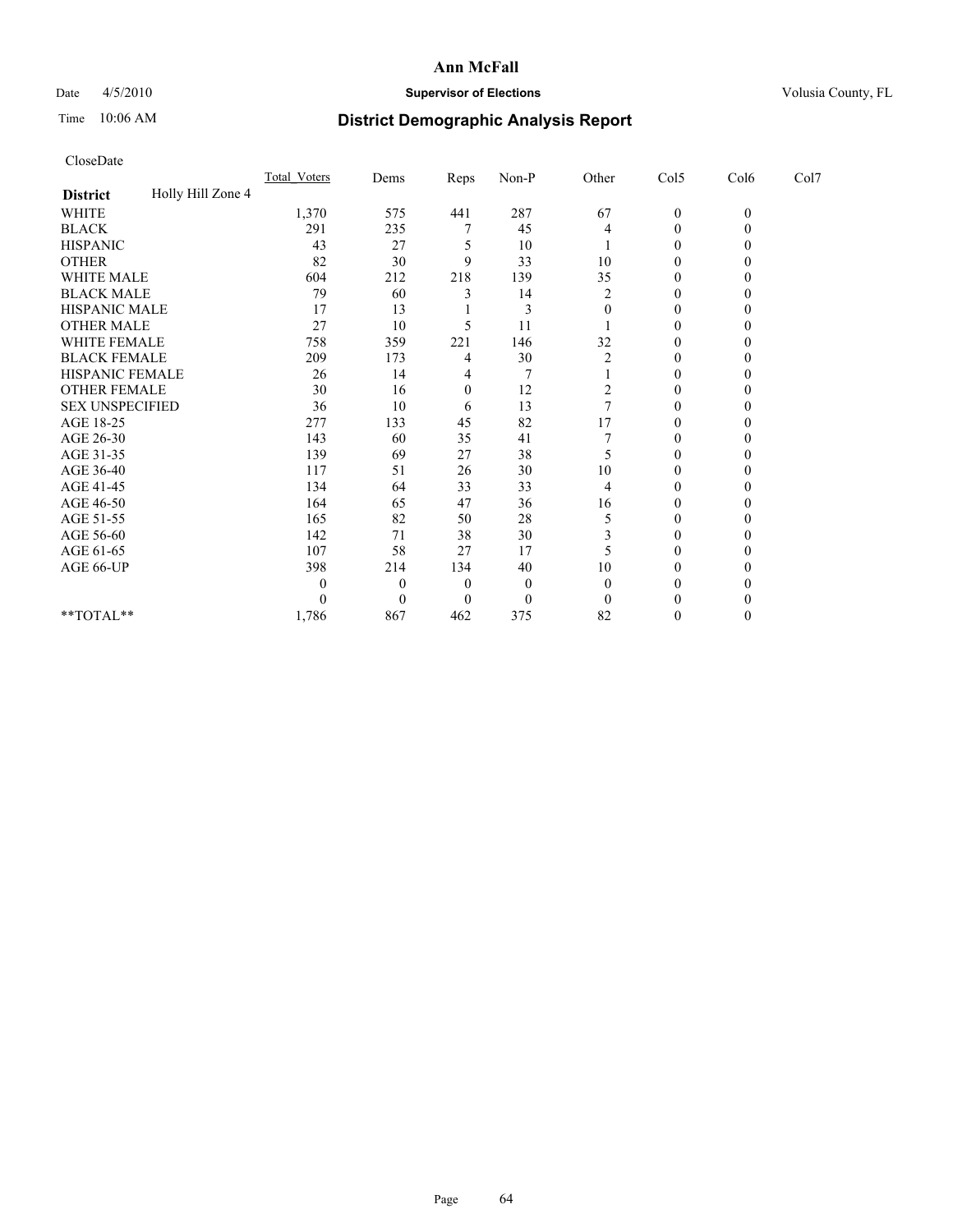## Date 4/5/2010 **Supervisor of Elections Supervisor of Elections** Volusia County, FL

# Time 10:06 AM **District Demographic Analysis Report**

|                                      | Total Voters | Dems           | Reps           | $Non-P$          | Other    | Col5           | Col6     | Col7 |
|--------------------------------------|--------------|----------------|----------------|------------------|----------|----------------|----------|------|
| New Smyrna Zone 1<br><b>District</b> |              |                |                |                  |          |                |          |      |
| WHITE                                | 3,663        | 1,230          | 1,586          | 710              | 137      | $\overline{0}$ | $\theta$ |      |
| <b>BLACK</b>                         | 8            | $\overline{c}$ | 2              | 4                | $\theta$ | $\Omega$       |          |      |
| <b>HISPANIC</b>                      | 36           | 12             | 9              | 14               |          | $\Omega$       |          |      |
| <b>OTHER</b>                         | 119          | 26             | 36             | 36               | 21       | $\theta$       |          |      |
| <b>WHITE MALE</b>                    | 1,708        | 474            | 779            | 376              | 79       |                |          |      |
| <b>BLACK MALE</b>                    | 3            | $\Omega$       | $\theta$       |                  | $\theta$ | 0              |          |      |
| HISPANIC MALE                        | 15           | 3              |                | 11               |          | $\theta$       |          |      |
| <b>OTHER MALE</b>                    | 32           | 6              | 15             | 10               |          | 0              |          |      |
| WHITE FEMALE                         | 1,929        | 746            | 798            | 328              | 57       | $\Omega$       |          |      |
| <b>BLACK FEMALE</b>                  | 5            | $\overline{c}$ | $\overline{c}$ |                  |          | $\Omega$       |          |      |
| HISPANIC FEMALE                      | 21           | 9              | 8              |                  |          | 0              |          |      |
| <b>OTHER FEMALE</b>                  | 43           | 12             | 17             | 10               |          | $\Omega$       |          |      |
| <b>SEX UNSPECIFIED</b>               | 70           | 18             | 13             | 22               | 17       | $\Omega$       |          |      |
| AGE 18-25                            | 205          | 54             | 46             | 87               | 18       | 0              |          |      |
| AGE 26-30                            | 155          | 60             | 43             | 43               | 9        | $\Omega$       |          |      |
| AGE 31-35                            | 147          | 36             | 47             | 54               | 10       | 0              |          |      |
| AGE 36-40                            | 149          | 40             | 52             | 48               | 9        | 0              |          |      |
| AGE 41-45                            | 212          | 64             | 88             | 49               | 11       | $\Omega$       |          |      |
| AGE 46-50                            | 272          | 84             | 124            | 51               | 13       | $\theta$       |          |      |
| AGE 51-55                            | 367          | 128            | 146            | 75               | 18       | $\Omega$       |          |      |
| AGE 56-60                            | 456          | 179            | 188            | 73               | 16       | $\Omega$       |          |      |
| AGE 61-65                            | 466          | 151            | 215            | 87               | 13       | $\Omega$       |          |      |
| AGE 66-UP                            | 1,397        | 474            | 684            | 197              | 42       | 0              |          |      |
|                                      |              | $\theta$       | $\theta$       | $\boldsymbol{0}$ | $\theta$ | 0              |          |      |
|                                      |              | 0              | $\Omega$       | $\Omega$         | $\theta$ |                |          |      |
| **TOTAL**                            | 3,826        | 1,270          | 1,633          | 764              | 159      | 0              |          |      |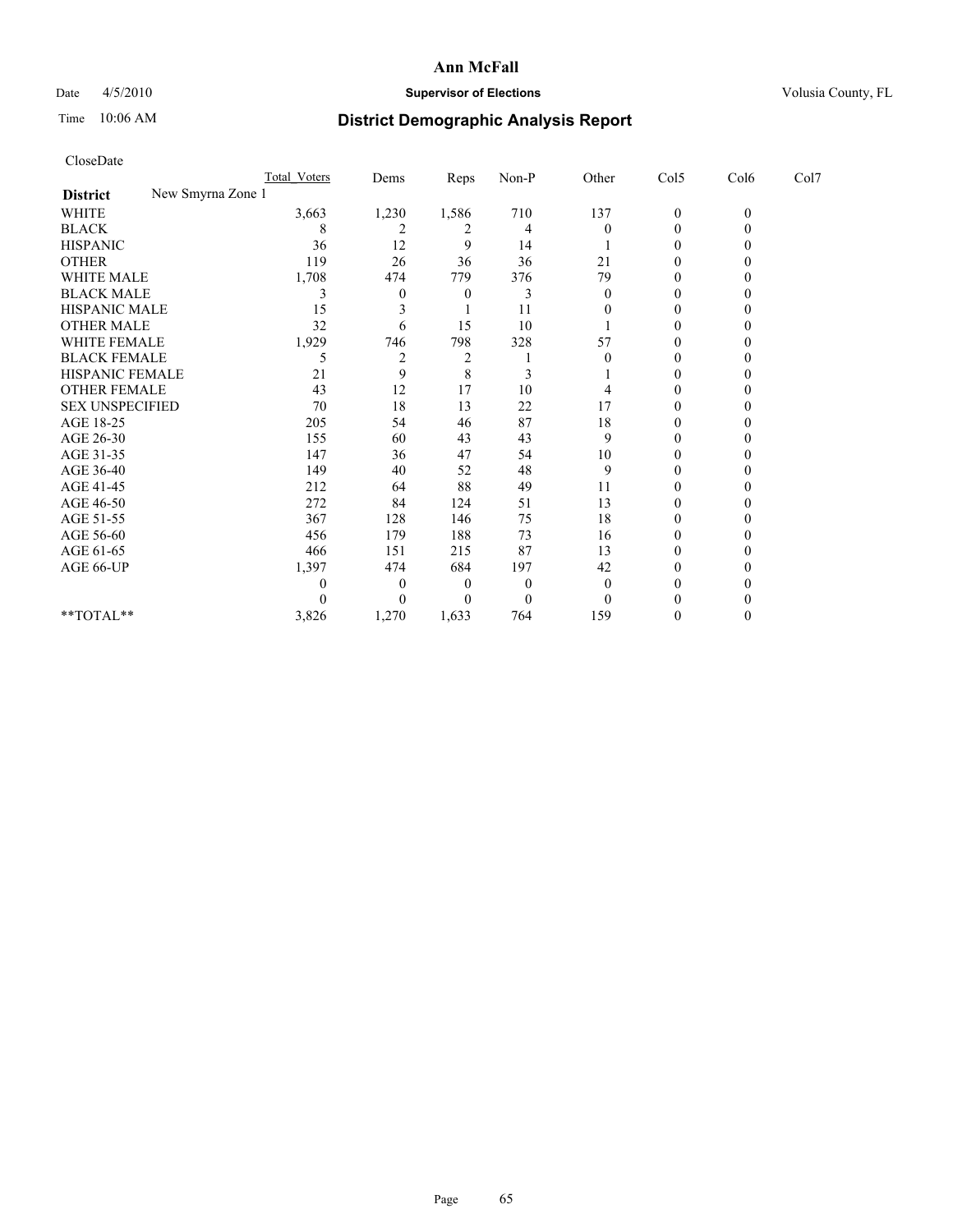## Date 4/5/2010 **Supervisor of Elections Supervisor of Elections** Volusia County, FL

# Time 10:06 AM **District Demographic Analysis Report**

|                                      | Total Voters | Dems           | Reps           | $Non-P$          | Other                   | Col5             | Col6         | Col7 |
|--------------------------------------|--------------|----------------|----------------|------------------|-------------------------|------------------|--------------|------|
| New Smyrna Zone 2<br><b>District</b> |              |                |                |                  |                         |                  |              |      |
| <b>WHITE</b>                         | 3,160        | 1,193          | 1,182          | 642              | 143                     | $\boldsymbol{0}$ | $\mathbf{0}$ |      |
| <b>BLACK</b>                         | 17           | 12             |                | 4                | $\theta$                | $\mathbf{0}$     |              |      |
| <b>HISPANIC</b>                      | 41           | 8              | 13             | 18               | 2                       | $\Omega$         |              |      |
| <b>OTHER</b>                         | 101          | 25             | 23             | 33               | 20                      | $\theta$         |              |      |
| WHITE MALE                           | 1,428        | 481            | 535            | 333              | 79                      | 0                |              |      |
| <b>BLACK MALE</b>                    | 9            | 6              |                | 2                | $\theta$                | $\Omega$         |              |      |
| HISPANIC MALE                        | 21           | 4              |                | 12               | 0                       | $\Omega$         |              |      |
| <b>OTHER MALE</b>                    | 29           | $\overline{7}$ | 8              | 11               |                         | $\Omega$         |              |      |
| WHITE FEMALE                         | 1,703        | 702            | 632            | 305              | 64                      | $\Omega$         |              |      |
| <b>BLACK FEMALE</b>                  | 8            | 6              | $\overline{0}$ | 2                | $\mathbf{0}$            | $\theta$         |              |      |
| HISPANIC FEMALE                      | 20           | 4              | 8              | 6                | $\overline{\mathbf{c}}$ | 0                |              |      |
| <b>OTHER FEMALE</b>                  | 39           | 13             | 11             | 13               | $\overline{c}$          | $\Omega$         |              |      |
| <b>SEX UNSPECIFIED</b>               | 62           | 15             | 19             | 13               | 15                      | $\Omega$         |              |      |
| AGE 18-25                            | 186          | 54             | 54             | 61               | 17                      | 0                |              |      |
| AGE 26-30                            | 159          | 54             | 38             | 54               | 13                      | $\Omega$         |              |      |
| AGE 31-35                            | 129          | 42             | 41             | 38               | 8                       | $\Omega$         |              |      |
| AGE 36-40                            | 168          | 50             | 50             | 58               | 10                      | 0                |              |      |
| AGE 41-45                            | 154          | 46             | 61             | 37               | 10                      | $\theta$         |              |      |
| AGE 46-50                            | 271          | 83             | 110            | 66               | 12                      | $\Omega$         |              |      |
| AGE 51-55                            | 287          | 120            | 96             | 55               | 16                      | $\Omega$         |              |      |
| AGE 56-60                            | 323          | 121            | 110            | 80               | 12                      | $\theta$         |              |      |
| AGE 61-65                            | 348          | 125            | 145            | 63               | 15                      | $\Omega$         |              |      |
| AGE 66-UP                            | 1,294        | 543            | 514            | 185              | 52                      | $\mathbf{0}$     |              |      |
|                                      | 0            | $\theta$       | $\theta$       | $\boldsymbol{0}$ | $\theta$                | $\Omega$         |              |      |
|                                      |              | 0              | $\Omega$       | $\theta$         | $\theta$                |                  |              |      |
| **TOTAL**                            | 3,319        | 1,238          | 1,219          | 697              | 165                     | $\Omega$         |              |      |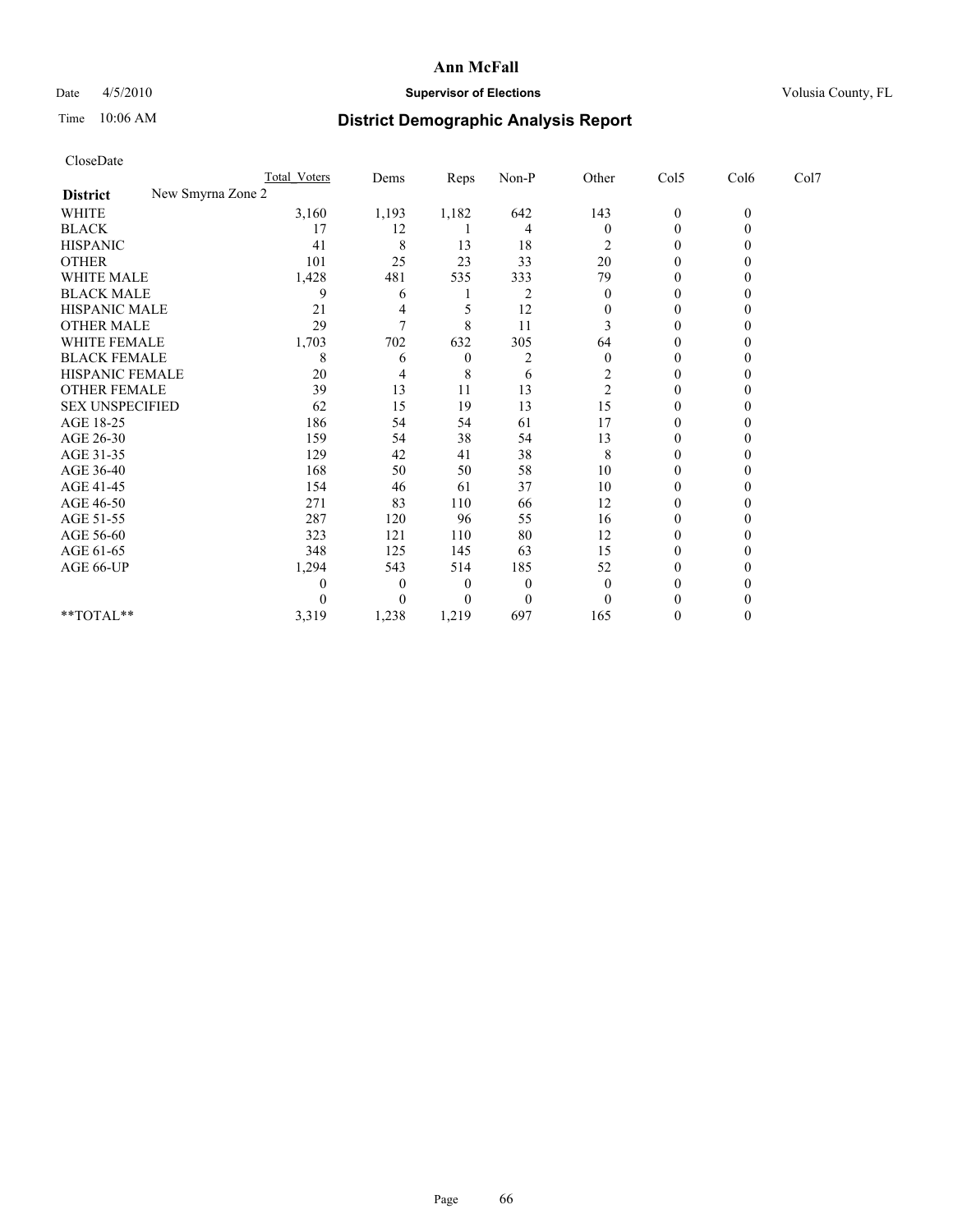## Date  $4/5/2010$  **Supervisor of Elections** Volusia County, FL

# Time 10:06 AM **District Demographic Analysis Report**

| CloseDate                            |                     |          |          |          |                |                  |              |      |
|--------------------------------------|---------------------|----------|----------|----------|----------------|------------------|--------------|------|
|                                      | <b>Total Voters</b> | Dems     | Reps     | Non-P    | Other          | Col5             | Col6         | Col7 |
| New Smyrna Zone 3<br><b>District</b> |                     |          |          |          |                |                  |              |      |
| <b>WHITE</b>                         | 4,008               | 1,349    | 1,611    | 880      | 168            | $\boldsymbol{0}$ | $\mathbf{0}$ |      |
| <b>BLACK</b>                         | 30                  | 21       | 2        | 6        |                | 0                | $\theta$     |      |
| <b>HISPANIC</b>                      | 36                  | 15       | 10       | 9        | 2              | 0                | 0            |      |
| <b>OTHER</b>                         | 156                 | 38       | 26       | 61       | 31             | $\mathbf{0}$     | 0            |      |
| WHITE MALE                           | 1,858               | 544      | 783      | 446      | 85             | $\mathbf{0}$     | 0            |      |
| <b>BLACK MALE</b>                    | 18                  | 12       |          | 4        |                | $\mathbf{0}$     | 0            |      |
| HISPANIC MALE                        | 15                  | 6        | 3        | 4        | $\overline{c}$ | 0                | 0            |      |
| <b>OTHER MALE</b>                    | 48                  | 18       | 9        | 20       |                | $\mathbf{0}$     | $\theta$     |      |
| WHITE FEMALE                         | 2,128               | 796      | 821      | 428      | 83             | $\mathbf{0}$     | 0            |      |
| <b>BLACK FEMALE</b>                  | 12                  | 9        |          | 2        | $\theta$       | 0                | $_{0}$       |      |
| HISPANIC FEMALE                      | 21                  | 9        | 7        | 5        | $\theta$       | $\boldsymbol{0}$ | 0            |      |
| <b>OTHER FEMALE</b>                  | 45                  | 14       | 11       | 14       | 6              | $\boldsymbol{0}$ | 0            |      |
| <b>SEX UNSPECIFIED</b>               | 85                  | 15       | 13       | 33       | 24             | 0                | 0            |      |
| AGE 18-25                            | 266                 | 69       | 58       | 105      | 34             | $\boldsymbol{0}$ | 0            |      |
| AGE 26-30                            | 235                 | 70       | 77       | 76       | 12             | $\boldsymbol{0}$ | $\theta$     |      |
| AGE 31-35                            | 208                 | 79       | 44       | 69       | 16             | $\boldsymbol{0}$ | 0            |      |
| AGE 36-40                            | 220                 | 70       | 65       | 77       | 8              | $\boldsymbol{0}$ | 0            |      |
| AGE 41-45                            | 238                 | 76       | 80       | 74       | 8              | $\boldsymbol{0}$ | 0            |      |
| AGE 46-50                            | 338                 | 109      | 131      | 85       | 13             | $\boldsymbol{0}$ | 0            |      |
| AGE 51-55                            | 408                 | 170      | 141      | 83       | 14             | $\boldsymbol{0}$ | 0            |      |
| AGE 56-60                            | 394                 | 153      | 150      | 70       | 21             | $\boldsymbol{0}$ | $\theta$     |      |
| AGE 61-65                            | 418                 | 159      | 161      | 85       | 13             | $\boldsymbol{0}$ | $\theta$     |      |
| AGE 66-UP                            | 1,505               | 468      | 742      | 232      | 63             | 0                | 0            |      |
|                                      | $\theta$            | $\theta$ | $\theta$ | $\theta$ | $\overline{0}$ | $\theta$         |              |      |
|                                      | $\theta$            | $\theta$ | 0        | $\theta$ | $\Omega$       | $\theta$         | 0            |      |
| **TOTAL**                            | 4,230               | 1,423    | 1,649    | 956      | 202            | 0                | $\theta$     |      |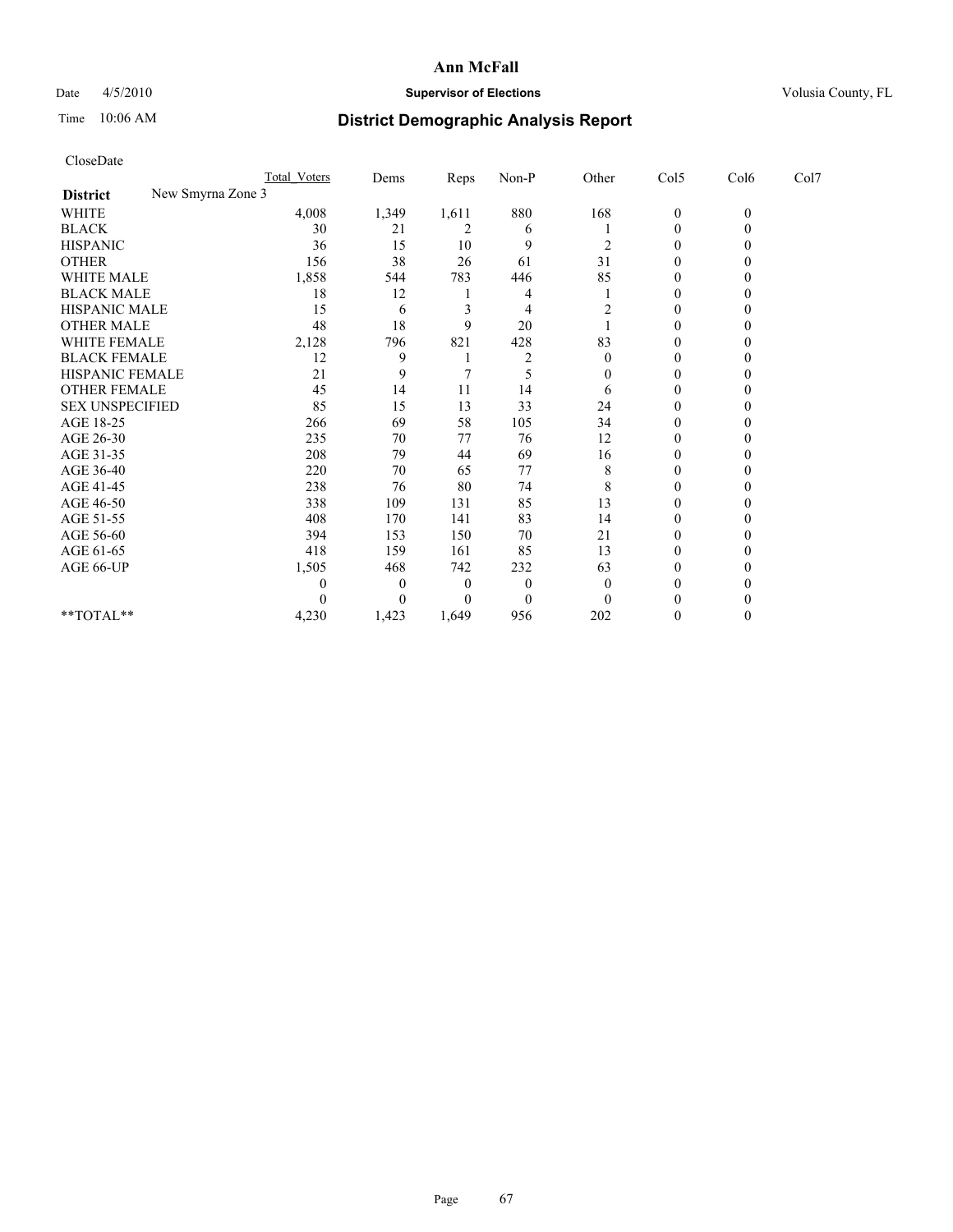## Date  $4/5/2010$  **Supervisor of Elections** Volusia County, FL

# Time 10:06 AM **District Demographic Analysis Report**

| CloseDate                            |                  |                  |       |          |          |                  |                |      |
|--------------------------------------|------------------|------------------|-------|----------|----------|------------------|----------------|------|
|                                      | Total Voters     | Dems             | Reps  | Non-P    | Other    | Col5             | Col6           | Col7 |
| New Smyrna Zone 4<br><b>District</b> |                  |                  |       |          |          |                  |                |      |
| <b>WHITE</b>                         | 4,039            | 1,439            | 1,585 | 853      | 162      | $\boldsymbol{0}$ | $\mathbf{0}$   |      |
| <b>BLACK</b>                         | 682              | 588              | 19    | 63       | 12       | $\boldsymbol{0}$ | $\overline{0}$ |      |
| <b>HISPANIC</b>                      | 65               | 27               | 14    | 20       | 4        | $\theta$         | $\Omega$       |      |
| <b>OTHER</b>                         | 192              | 51               | 29    | 71       | 41       | $\boldsymbol{0}$ | $\theta$       |      |
| <b>WHITE MALE</b>                    | 1,796            | 582              | 724   | 411      | 79       | 0                | $\theta$       |      |
| <b>BLACK MALE</b>                    | 281              | 225              | 8     | 40       | 8        | $\mathbf{0}$     | $\theta$       |      |
| HISPANIC MALE                        | 35               | 11               | 10    | 10       | 4        | 0                | $\theta$       |      |
| <b>OTHER MALE</b>                    | 52               | 13               | 12    | 23       | 4        | $\boldsymbol{0}$ | $\Omega$       |      |
| <b>WHITE FEMALE</b>                  | 2,219            | 847              | 856   | 433      | 83       | $\boldsymbol{0}$ | $\theta$       |      |
| <b>BLACK FEMALE</b>                  | 396              | 358              | 11    | 23       | 4        | $\boldsymbol{0}$ | $\theta$       |      |
| <b>HISPANIC FEMALE</b>               | 30               | 16               | 4     | 10       | $\theta$ | $\mathbf{0}$     | $\Omega$       |      |
| <b>OTHER FEMALE</b>                  | 76               | 28               | 14    | 29       | 5        | $\boldsymbol{0}$ | $\theta$       |      |
| <b>SEX UNSPECIFIED</b>               | 93               | 25               | 8     | 28       | 32       | $\boldsymbol{0}$ | $\theta$       |      |
| AGE 18-25                            | 418              | 181              | 73    | 133      | 31       | $\boldsymbol{0}$ | $\Omega$       |      |
| AGE 26-30                            | 257              | 98               | 63    | 80       | 16       | $\boldsymbol{0}$ | $\Omega$       |      |
| AGE 31-35                            | 290              | 99               | 96    | 81       | 14       | $\boldsymbol{0}$ | $\theta$       |      |
| AGE 36-40                            | 322              | 138              | 99    | 58       | 27       | $\overline{0}$   | $\Omega$       |      |
| AGE 41-45                            | 284              | 109              | 98    | 66       | 11       | $\boldsymbol{0}$ | $\theta$       |      |
| AGE 46-50                            | 358              | 147              | 126   | 69       | 16       | $\boldsymbol{0}$ | $\theta$       |      |
| AGE 51-55                            | 422              | 190              | 134   | 86       | 12       | $\boldsymbol{0}$ | $\theta$       |      |
| AGE 56-60                            | 447              | 185              | 142   | 99       | 21       | $\boldsymbol{0}$ | $\theta$       |      |
| AGE 61-65                            | 450              | 197              | 140   | 97       | 16       | $\theta$         | $\Omega$       |      |
| AGE 66-UP                            | 1,730            | 761              | 676   | 238      | 55       | 0                | $\theta$       |      |
|                                      | $\boldsymbol{0}$ | $\boldsymbol{0}$ | 0     | $\theta$ | $\theta$ | $\mathbf{0}$     | $\Omega$       |      |
|                                      | $\theta$         | $\theta$         | 0     | $\theta$ | $\Omega$ | $\theta$         | $\theta$       |      |
| **TOTAL**                            | 4,978            | 2,105            | 1,647 | 1,007    | 219      | $\overline{0}$   | $\theta$       |      |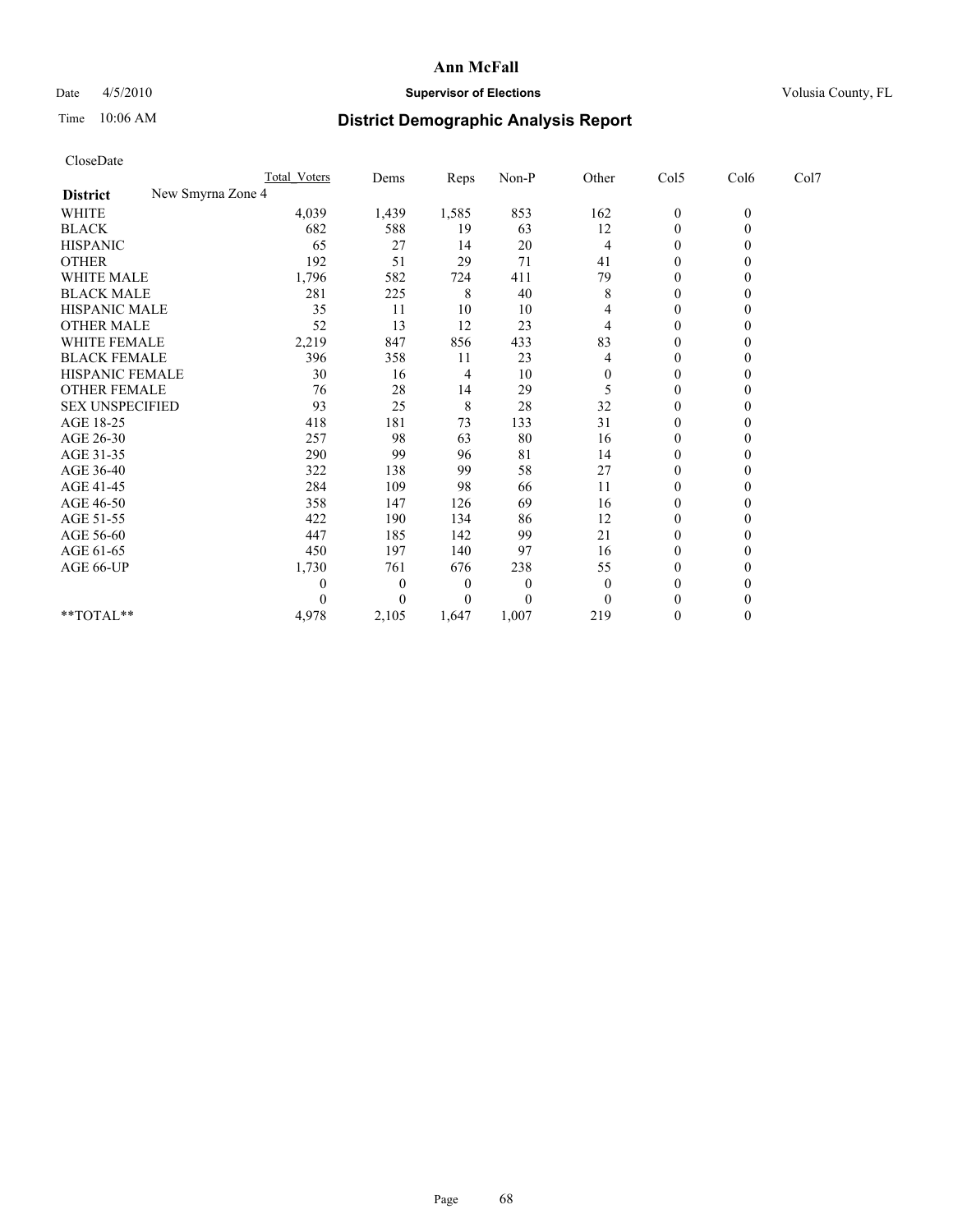## Date  $4/5/2010$  **Supervisor of Elections** Volusia County, FL

# Time 10:06 AM **District Demographic Analysis Report**

| CloseDate              |                    |                     |                |                |                         |                         |                  |                  |      |  |
|------------------------|--------------------|---------------------|----------------|----------------|-------------------------|-------------------------|------------------|------------------|------|--|
|                        |                    | <b>Total Voters</b> | Dems           | Reps           | Non-P                   | Other                   | Col5             | Col6             | Col7 |  |
| <b>District</b>        | Orange City Zone 1 |                     |                |                |                         |                         |                  |                  |      |  |
| <b>WHITE</b>           |                    | 533                 | 199            | 205            | 104                     | 25                      | $\boldsymbol{0}$ | $\boldsymbol{0}$ |      |  |
| <b>BLACK</b>           |                    | 87                  | 71             | $\overline{2}$ | 10                      | 4                       | $\boldsymbol{0}$ | $\theta$         |      |  |
| <b>HISPANIC</b>        |                    | 237                 | 109            | 34             | 84                      | 10                      | $\mathbf{0}$     | 0                |      |  |
| <b>OTHER</b>           |                    | 49                  | 21             | 14             | 10                      | 4                       | $\mathbf{0}$     | $\theta$         |      |  |
| WHITE MALE             |                    | 216                 | 78             | 81             | 45                      | 12                      | $\theta$         | $\theta$         |      |  |
| <b>BLACK MALE</b>      |                    | 27                  | 21             | $\mathbf{0}$   | 3                       | 3                       | $\mathbf{0}$     | 0                |      |  |
| HISPANIC MALE          |                    | 95                  | 42             | 16             | 33                      | 4                       | $\boldsymbol{0}$ | 0                |      |  |
| <b>OTHER MALE</b>      |                    | 18                  | 10             | 6              | 2                       | $\theta$                | $\theta$         | $\theta$         |      |  |
| <b>WHITE FEMALE</b>    |                    | 316                 | 121            | 123            | 59                      | 13                      | $\mathbf{0}$     | $\Omega$         |      |  |
| <b>BLACK FEMALE</b>    |                    | 60                  | 50             | $\overline{2}$ | 7                       |                         | $\theta$         | $\theta$         |      |  |
| HISPANIC FEMALE        |                    | 141                 | 67             | 17             | 51                      | 6                       | $\mathbf{0}$     | 0                |      |  |
| <b>OTHER FEMALE</b>    |                    | 21                  | 7              | 5              | 6                       | 3                       | $\theta$         | 0                |      |  |
| <b>SEX UNSPECIFIED</b> |                    | 12                  | 4              | 5              | $\overline{\mathbf{c}}$ |                         | $\theta$         | 0                |      |  |
| AGE 18-25              |                    | 118                 | 45             | 24             | 43                      | 6                       | $\mathbf{0}$     | 0                |      |  |
| AGE 26-30              |                    | 105                 | 32             | 34             | 32                      |                         | $\mathbf{0}$     | $\theta$         |      |  |
| AGE 31-35              |                    | 84                  | 34             | 23             | 22                      | 5                       | $\mathbf{0}$     | $\Omega$         |      |  |
| AGE 36-40              |                    | 72                  | 34             | 21             | 15                      | $\overline{\mathbf{c}}$ | $\theta$         |                  |      |  |
| AGE 41-45              |                    | 70                  | 28             | 16             | 24                      | $\overline{\mathbf{c}}$ | $\mathbf{0}$     | $\theta$         |      |  |
| AGE 46-50              |                    | 52                  | 24             | 12             | 14                      | $\overline{2}$          | $\mathbf{0}$     | 0                |      |  |
| AGE 51-55              |                    | 47                  | 20             | 12             | 12                      | 3                       | $\mathbf{0}$     | 0                |      |  |
| AGE 56-60              |                    | 62                  | 34             | 9              | 16                      | 3                       | $\mathbf{0}$     | $\theta$         |      |  |
| AGE 61-65              |                    | 58                  | 28             | 22             | 5                       | 3                       | $\theta$         | $\theta$         |      |  |
| AGE 66-UP              |                    | 238                 | 121            | 82             | 25                      | 10                      | $\mathbf{0}$     | 0                |      |  |
|                        |                    | 0                   | $\overline{0}$ | $\theta$       | $\theta$                | $\theta$                | $\theta$         |                  |      |  |
|                        |                    | 0                   | $\theta$       | $\mathbf{0}$   | $\theta$                | $\theta$                | $\theta$         | 0                |      |  |
| **TOTAL**              |                    | 906                 | 400            | 255            | 208                     | 43                      | $\mathbf{0}$     | $\Omega$         |      |  |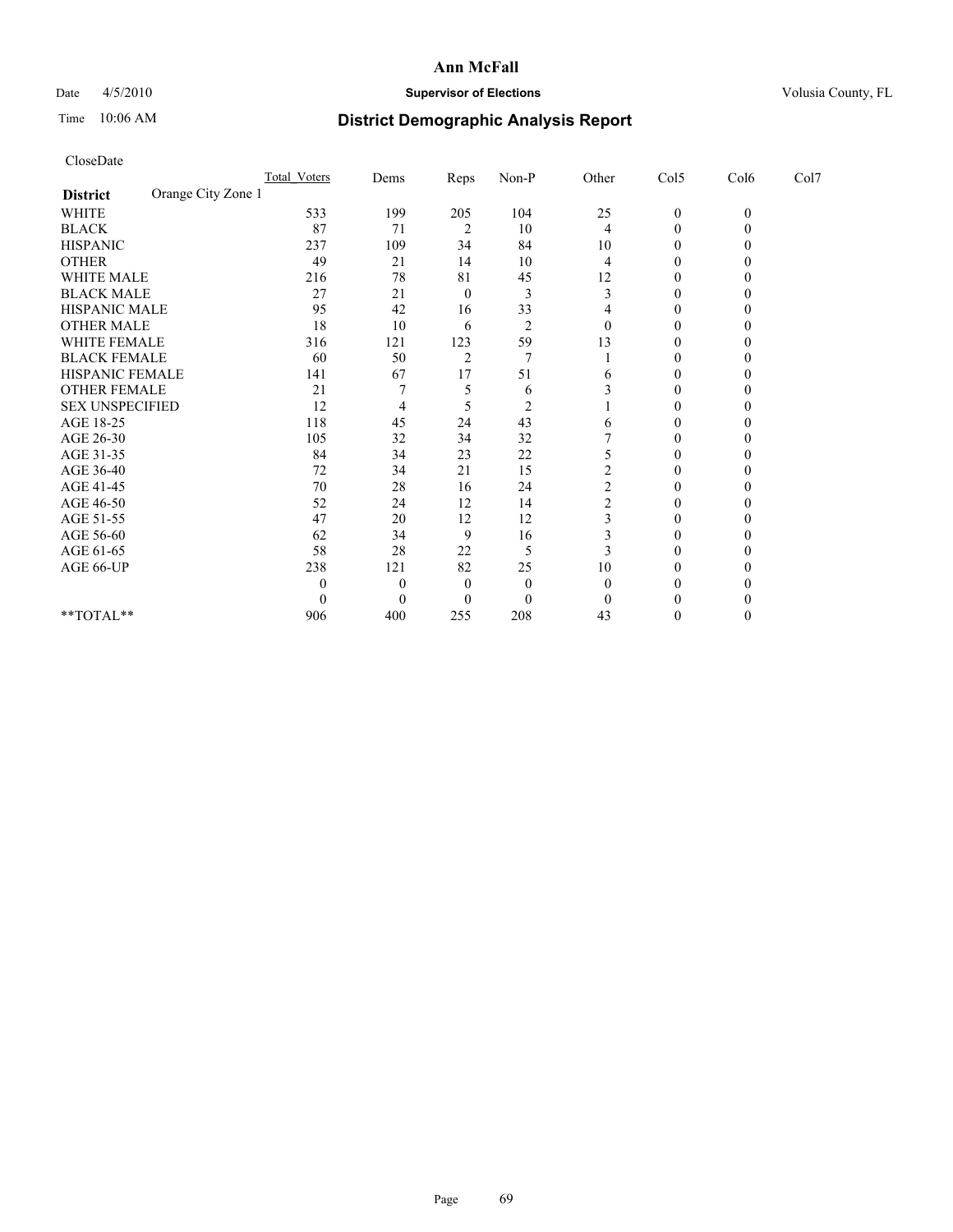## Date  $4/5/2010$  **Supervisor of Elections** Volusia County, FL

# Time 10:06 AM **District Demographic Analysis Report**

| CloseDate              |                    |                     |                |      |          |                  |                  |              |      |  |
|------------------------|--------------------|---------------------|----------------|------|----------|------------------|------------------|--------------|------|--|
|                        |                    | <b>Total Voters</b> | Dems           | Reps | Non-P    | Other            | Col5             | Col6         | Col7 |  |
| <b>District</b>        | Orange City Zone 2 |                     |                |      |          |                  |                  |              |      |  |
| WHITE                  |                    | 718                 | 245            | 287  | 142      | 44               | $\boldsymbol{0}$ | $\mathbf{0}$ |      |  |
| <b>BLACK</b>           |                    | 37                  | 29             | 3    | 5        | $\boldsymbol{0}$ | $\mathbf{0}$     | $\Omega$     |      |  |
| <b>HISPANIC</b>        |                    | 102                 | 53             | 14   | 32       | 3                | 0                | 0            |      |  |
| <b>OTHER</b>           |                    | 44                  | 12             | 9    | 21       | $\overline{c}$   | $\mathbf{0}$     | 0            |      |  |
| <b>WHITE MALE</b>      |                    | 326                 | 104            | 133  | 64       | 25               | 0                | $\theta$     |      |  |
| <b>BLACK MALE</b>      |                    | 12                  | 7              | 2    | 3        | $\theta$         | $\theta$         | 0            |      |  |
| HISPANIC MALE          |                    | 47                  | 21             | 8    | 17       |                  | $\mathbf{0}$     | 0            |      |  |
| <b>OTHER MALE</b>      |                    | 15                  | $\overline{4}$ | 4    | 6        |                  | $\boldsymbol{0}$ | 0            |      |  |
| WHITE FEMALE           |                    | 392                 | 141            | 154  | 78       | 19               | $\mathbf{0}$     | 0            |      |  |
| <b>BLACK FEMALE</b>    |                    | 24                  | 21             |      | 2        | $\theta$         | $\theta$         | 0            |      |  |
| HISPANIC FEMALE        |                    | 55                  | 32             | 6    | 15       | 2                | $\mathbf{0}$     | 0            |      |  |
| <b>OTHER FEMALE</b>    |                    | 12                  | 5              |      | 5        |                  | $\mathbf{0}$     | 0            |      |  |
| <b>SEX UNSPECIFIED</b> |                    | 18                  | 4              | 4    | 10       | $\theta$         | $\theta$         | 0            |      |  |
| AGE 18-25              |                    | 94                  | 35             | 22   | 30       | 7                | $\mathbf{0}$     | 0            |      |  |
| AGE 26-30              |                    | 84                  | 25             | 27   | 25       |                  | $\mathbf{0}$     | $\theta$     |      |  |
| AGE 31-35              |                    | 78                  | 24             | 24   | 23       |                  | $\mathbf{0}$     | 0            |      |  |
| AGE 36-40              |                    | 68                  | 28             | 20   | 16       | 4                | 0                | $\theta$     |      |  |
| AGE 41-45              |                    | 91                  | 39             | 31   | 19       | 2                | $\theta$         | 0            |      |  |
| AGE 46-50              |                    | 78                  | 30             | 28   | 15       | 5                | $\mathbf{0}$     | $\theta$     |      |  |
| AGE 51-55              |                    | 76                  | 24             | 35   | 17       | $\theta$         | 0                | $\theta$     |      |  |
| AGE 56-60              |                    | 93                  | 30             | 37   | 23       | 3                | 0                | $\theta$     |      |  |
| AGE 61-65              |                    | 64                  | 28             | 21   | 11       | 4                | $\boldsymbol{0}$ | 0            |      |  |
| AGE 66-UP              |                    | 175                 | 76             | 68   | 21       | 10               | 0                | 0            |      |  |
|                        |                    | 0                   | $\overline{0}$ | 0    | $\theta$ | $\theta$         | 0                |              |      |  |
|                        |                    | $\theta$            | $\overline{0}$ | 0    | $\theta$ | $\Omega$         | 0                |              |      |  |
| $*$ $TOTAI.**$         |                    | 901                 | 339            | 313  | 200      | 49               | 0                | $\theta$     |      |  |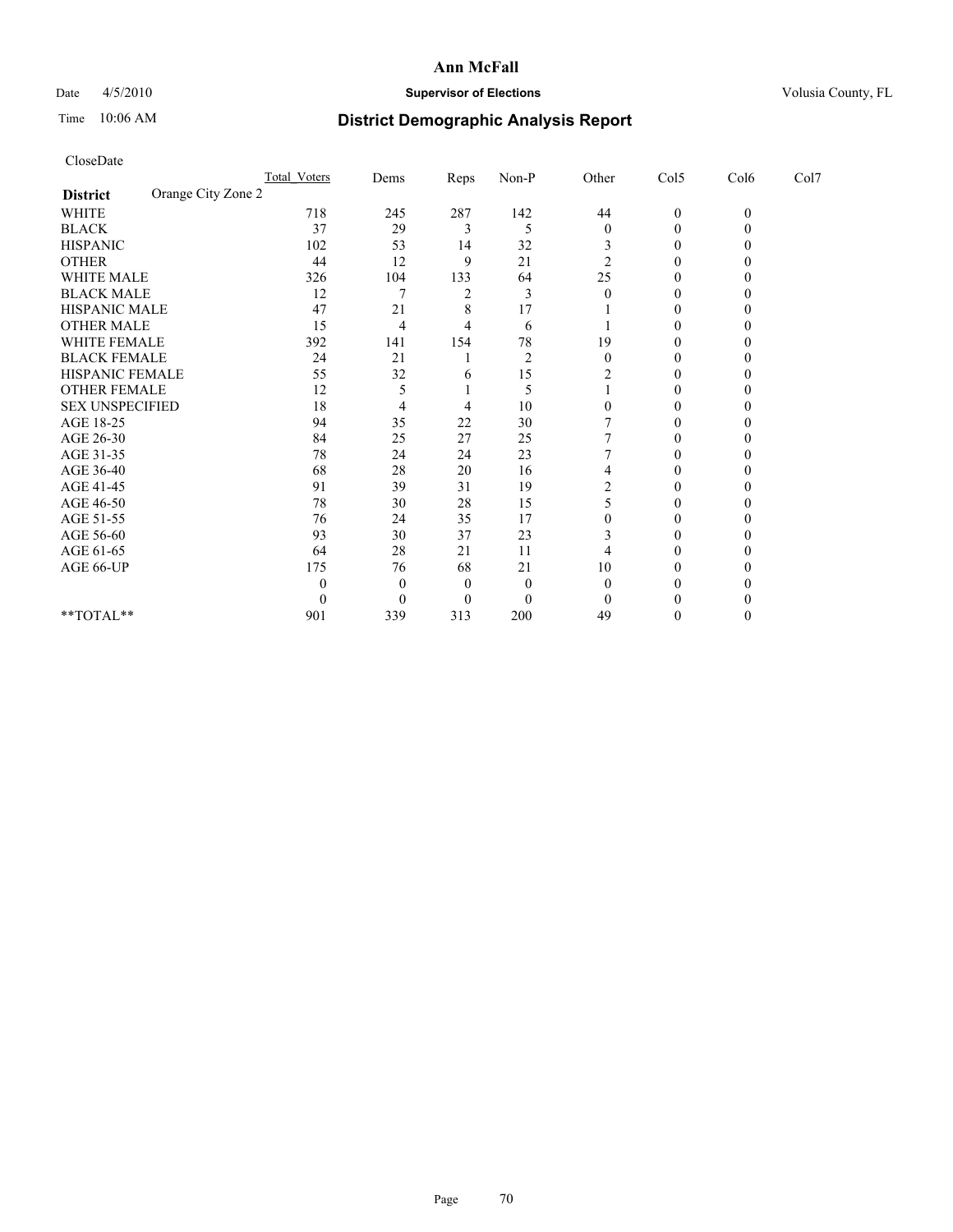## Date  $4/5/2010$  **Supervisor of Elections** Volusia County, FL

# Time 10:06 AM **District Demographic Analysis Report**

| CloseDate              |                    |                     |                |          |          |                |                  |              |      |  |
|------------------------|--------------------|---------------------|----------------|----------|----------|----------------|------------------|--------------|------|--|
|                        |                    | <b>Total Voters</b> | Dems           | Reps     | Non-P    | Other          | Col5             | Col6         | Col7 |  |
| <b>District</b>        | Orange City Zone 3 |                     |                |          |          |                |                  |              |      |  |
| WHITE                  |                    | 929                 | 344            | 349      | 179      | 57             | $\boldsymbol{0}$ | $\mathbf{0}$ |      |  |
| <b>BLACK</b>           |                    | 44                  | 31             |          | 10       | $\overline{c}$ | $\boldsymbol{0}$ | $\Omega$     |      |  |
| <b>HISPANIC</b>        |                    | 104                 | 52             | 23       | 27       | 2              | 0                | 0            |      |  |
| <b>OTHER</b>           |                    | 56                  | 18             | 10       | 23       | 5              | $\mathbf{0}$     | 0            |      |  |
| WHITE MALE             |                    | 410                 | 132            | 171      | 76       | 31             | 0                | $\theta$     |      |  |
| <b>BLACK MALE</b>      |                    | 17                  | 13             | 0        | 3        |                | $\theta$         | 0            |      |  |
| HISPANIC MALE          |                    | 42                  | 23             | 9        | 9        |                | $\mathbf{0}$     | 0            |      |  |
| <b>OTHER MALE</b>      |                    | 23                  | $\tau$         | 4        | 11       |                | $\boldsymbol{0}$ | $\theta$     |      |  |
| WHITE FEMALE           |                    | 512                 | 208            | 177      | 101      | 26             | $\mathbf{0}$     | $\theta$     |      |  |
| <b>BLACK FEMALE</b>    |                    | 27                  | 18             |          | 7        |                | $\theta$         | 0            |      |  |
| HISPANIC FEMALE        |                    | 62                  | 29             | 14       | 18       |                | $\mathbf{0}$     | 0            |      |  |
| <b>OTHER FEMALE</b>    |                    | 18                  | 6              | 4        | 7        |                | $\mathbf{0}$     | 0            |      |  |
| <b>SEX UNSPECIFIED</b> |                    | 22                  | 9              | 3        | 7        | 3              | $\theta$         | 0            |      |  |
| AGE 18-25              |                    | 62                  | 20             | 16       | 23       |                | $\mathbf{0}$     | 0            |      |  |
| AGE 26-30              |                    | 60                  | 24             | 9        | 18       | 9              | $\boldsymbol{0}$ | $\theta$     |      |  |
| AGE 31-35              |                    | 48                  | 16             | 12       | 16       | 4              | $\boldsymbol{0}$ | $\theta$     |      |  |
| AGE 36-40              |                    | 58                  | 16             | 22       | 15       | 5              | 0                | $\theta$     |      |  |
| AGE 41-45              |                    | 60                  | 18             | 22       | 18       | 2              | $\boldsymbol{0}$ | 0            |      |  |
| AGE 46-50              |                    | 76                  | 22             | 30       | 18       | 6              | $\boldsymbol{0}$ | 0            |      |  |
| AGE 51-55              |                    | 73                  | 32             | 23       | 14       | 4              | 0                | 0            |      |  |
| AGE 56-60              |                    | 89                  | 42             | 21       | 20       | 6              | 0                | $\theta$     |      |  |
| AGE 61-65              |                    | 115                 | 44             | 47       | 18       | 6              | $\boldsymbol{0}$ | 0            |      |  |
| AGE 66-UP              |                    | 492                 | 211            | 181      | 79       | 21             | $\boldsymbol{0}$ | 0            |      |  |
|                        |                    | 0                   | $\overline{0}$ | 0        | $\theta$ | $\theta$       | 0                |              |      |  |
|                        |                    | 0                   | $\theta$       | $\theta$ | $\theta$ | $\Omega$       | 0                |              |      |  |
| $*$ $TOTAI.**$         |                    | 1,133               | 445            | 383      | 239      | 66             | 0                | $\theta$     |      |  |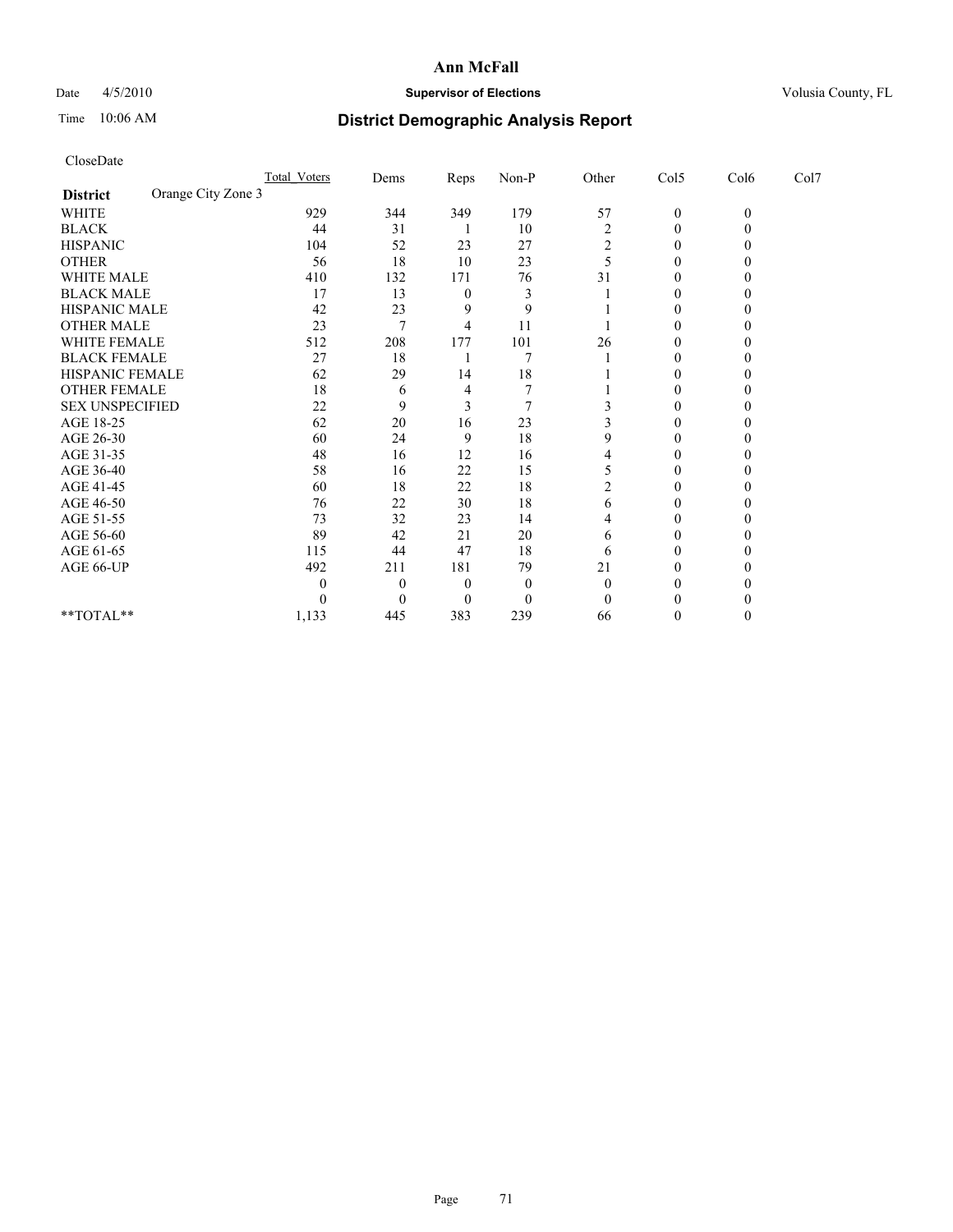## Date 4/5/2010 **Supervisor of Elections Supervisor of Elections** Volusia County, FL

# Time 10:06 AM **District Demographic Analysis Report**

|                                       | <b>Total Voters</b> | Dems     | Reps           | $Non-P$        | Other | Col5             | Col6     | Col7 |  |
|---------------------------------------|---------------------|----------|----------------|----------------|-------|------------------|----------|------|--|
| Orange City Zone 4<br><b>District</b> |                     |          |                |                |       |                  |          |      |  |
| <b>WHITE</b>                          | 1,305               | 471      | 519            | 255            | 60    | $\boldsymbol{0}$ | $\theta$ |      |  |
| <b>BLACK</b>                          | 17                  | 9        |                | 4              | 2     | $\Omega$         |          |      |  |
| <b>HISPANIC</b>                       | 50                  | 23       | 9              | 17             |       | 0                |          |      |  |
| <b>OTHER</b>                          | 41                  | 13       | 13             | 11             |       |                  |          |      |  |
| <b>WHITE MALE</b>                     | 582                 | 181      | 243            | 126            | 32    |                  |          |      |  |
| <b>BLACK MALE</b>                     | 8                   | 3        | 2              |                | 0     | 0                |          |      |  |
| HISPANIC MALE                         | 26                  | 14       |                |                | 0     | 0                |          |      |  |
| <b>OTHER MALE</b>                     | 10                  | 2        |                | 4              | 0     |                  |          |      |  |
| WHITE FEMALE                          | 715                 | 287      | 273            | 127            | 28    | 0                |          |      |  |
| <b>BLACK FEMALE</b>                   | 9                   | 6        | $\overline{0}$ |                | 2     | $\Omega$         |          |      |  |
| HISPANIC FEMALE                       | 24                  | 9        | 4              | 10             |       | $\Omega$         |          |      |  |
| <b>OTHER FEMALE</b>                   | 18                  | 9        | 6              | $\overline{c}$ |       | 0                |          |      |  |
| <b>SEX UNSPECIFIED</b>                | 21                  |          | 6              |                |       | $\theta$         |          |      |  |
| AGE 18-25                             | 154                 | 40       | 51             | 48             | 15    | 0                |          |      |  |
| AGE 26-30                             | 103                 | 30       | 41             | 26             | 6     | 0                |          |      |  |
| AGE 31-35                             | 96                  | 27       | 32             | 32             |       | 0                |          |      |  |
| AGE 36-40                             | 91                  | 31       | 27             | 28             |       |                  |          |      |  |
| AGE 41-45                             | 121                 | 40       | 40             | 34             |       | 0                |          |      |  |
| AGE 46-50                             | 144                 | 42       | 62             | 32             | 8     |                  |          |      |  |
| AGE 51-55                             | 156                 | 62       | 67             | 22             |       |                  |          |      |  |
| AGE 56-60                             | 130                 | 56       | 45             | 24             |       | 0                |          |      |  |
| AGE 61-65                             | 132                 | 56       | 50             | 20             | 6     | $\theta$         |          |      |  |
| AGE 66-UP                             | 286                 | 132      | 128            | 21             |       | 0                |          |      |  |
|                                       | 0                   | $\Omega$ | $\theta$       | $\theta$       |       | 0                |          |      |  |
|                                       |                     | $\Omega$ | $\theta$       | $\overline{0}$ |       |                  |          |      |  |
| **TOTAL**                             | 1,413               | 516      | 543            | 287            | 67    | $\theta$         |          |      |  |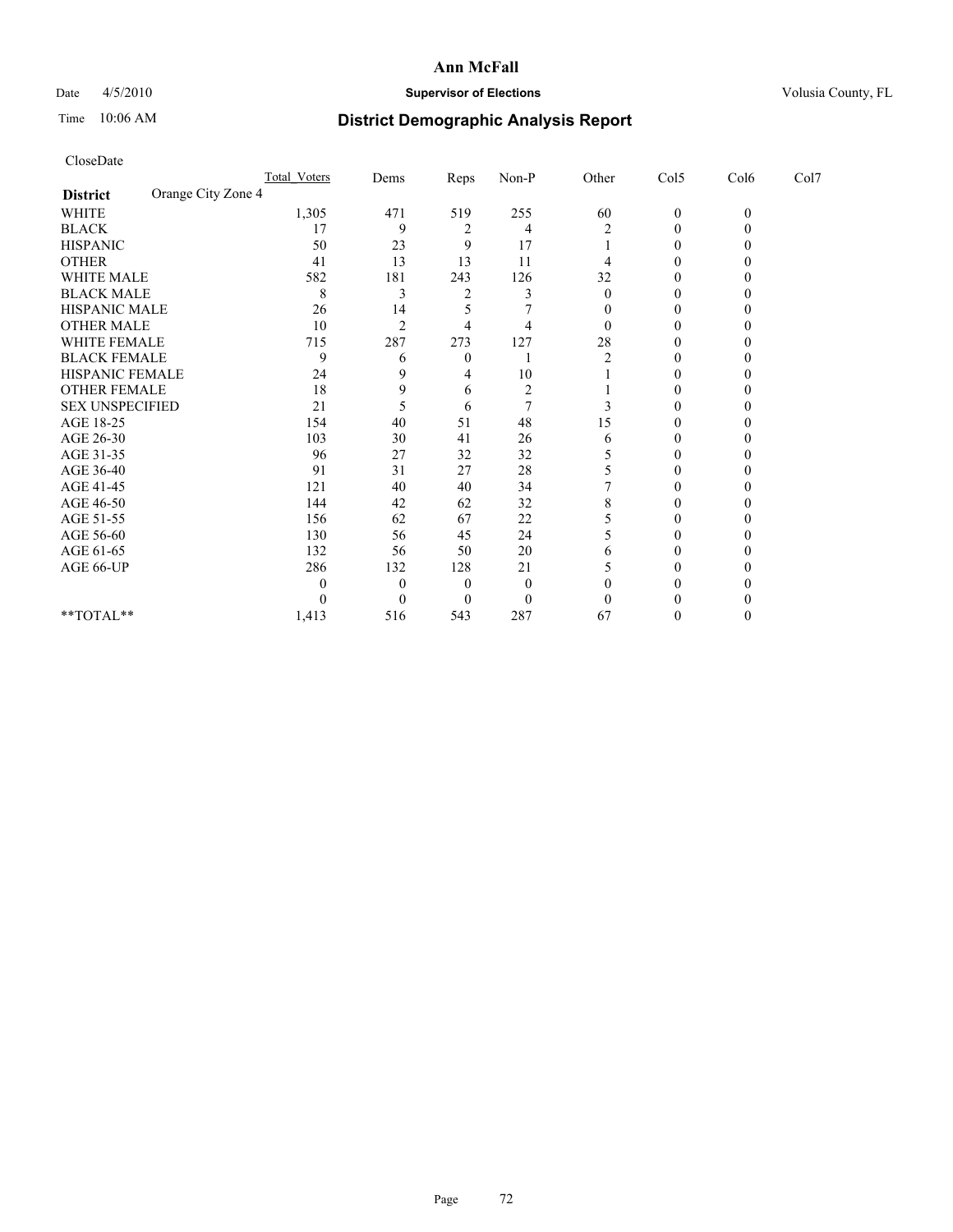## Date  $4/5/2010$  **Supervisor of Elections Supervisor of Elections** Volusia County, FL

# Time 10:06 AM **District Demographic Analysis Report**

|                                       | Total Voters | Dems     | <b>Reps</b>      | $Non-P$  | Other        | Col5         | Col6         | Col7 |
|---------------------------------------|--------------|----------|------------------|----------|--------------|--------------|--------------|------|
| Orange City Zone 5<br><b>District</b> |              |          |                  |          |              |              |              |      |
| <b>WHITE</b>                          | 1,307        | 441      | 608              | 210      | 48           | $\mathbf{0}$ | $\mathbf{0}$ |      |
| <b>BLACK</b>                          | 113          | 95       | 2                | 14       |              | 0            |              |      |
| <b>HISPANIC</b>                       | 77           | 37       | 13               | 26       |              | 0            |              |      |
| <b>OTHER</b>                          | 77           | 36       | 16               | 17       | 8            | $\Omega$     |              |      |
| <b>WHITE MALE</b>                     | 517          | 158      | 243              | 93       | 23           | 0            |              |      |
| <b>BLACK MALE</b>                     | 45           | 31       | $\overline{c}$   | 10       | 2            | 0            |              |      |
| HISPANIC MALE                         | 34           | 16       |                  | 10       |              | $\Omega$     |              |      |
| <b>OTHER MALE</b>                     | 22           | 12       | 6                | 3        |              | 0            |              |      |
| WHITE FEMALE                          | 781          | 281      | 362              | 114      | 24           | 0            |              |      |
| <b>BLACK FEMALE</b>                   | 67           | 63       | $\theta$         | 4        | $\mathbf{0}$ | 0            |              |      |
| HISPANIC FEMALE                       | 43           | 21       | 6                | 16       | 0            | 0            |              |      |
| <b>OTHER FEMALE</b>                   | 35           | 18       | 8                |          | 2            | 0            |              |      |
| <b>SEX UNSPECIFIED</b>                | 30           | 9        | 5                | 10       | 6            | 0            |              |      |
| AGE 18-25                             | 53           | 28       | 10               | 12       |              | 0            |              |      |
| AGE 26-30                             | 54           | 21       | 18               | 14       |              | 0            |              |      |
| AGE 31-35                             | 60           | 28       | 15               | 16       |              | 0            |              |      |
| AGE 36-40                             | 54           | 21       | 17               | 15       |              | 0            |              |      |
| AGE 41-45                             | 39           | 18       | 11               | 10       |              | 0            |              |      |
| AGE 46-50                             | 71           | 34       | 14               | 20       |              | 0            |              |      |
| AGE 51-55                             | 75           | 39       | 15               | 17       |              | 0            |              |      |
| AGE 56-60                             | 65           | 32       | 19               | 10       | 4            | 0            |              |      |
| AGE 61-65                             | 89           | 40       | 27               | 18       |              | 0            |              |      |
| AGE 66-UP                             | 1,014        | 348      | 493              | 135      | 38           | 0            |              |      |
|                                       |              | $\theta$ | $\boldsymbol{0}$ | $\theta$ | $\Omega$     | 0            |              |      |
|                                       |              | $\Omega$ | $\theta$         | $\theta$ |              |              |              |      |
| $**TOTAL**$                           | 1,574        | 609      | 639              | 267      | 59           | 0            |              |      |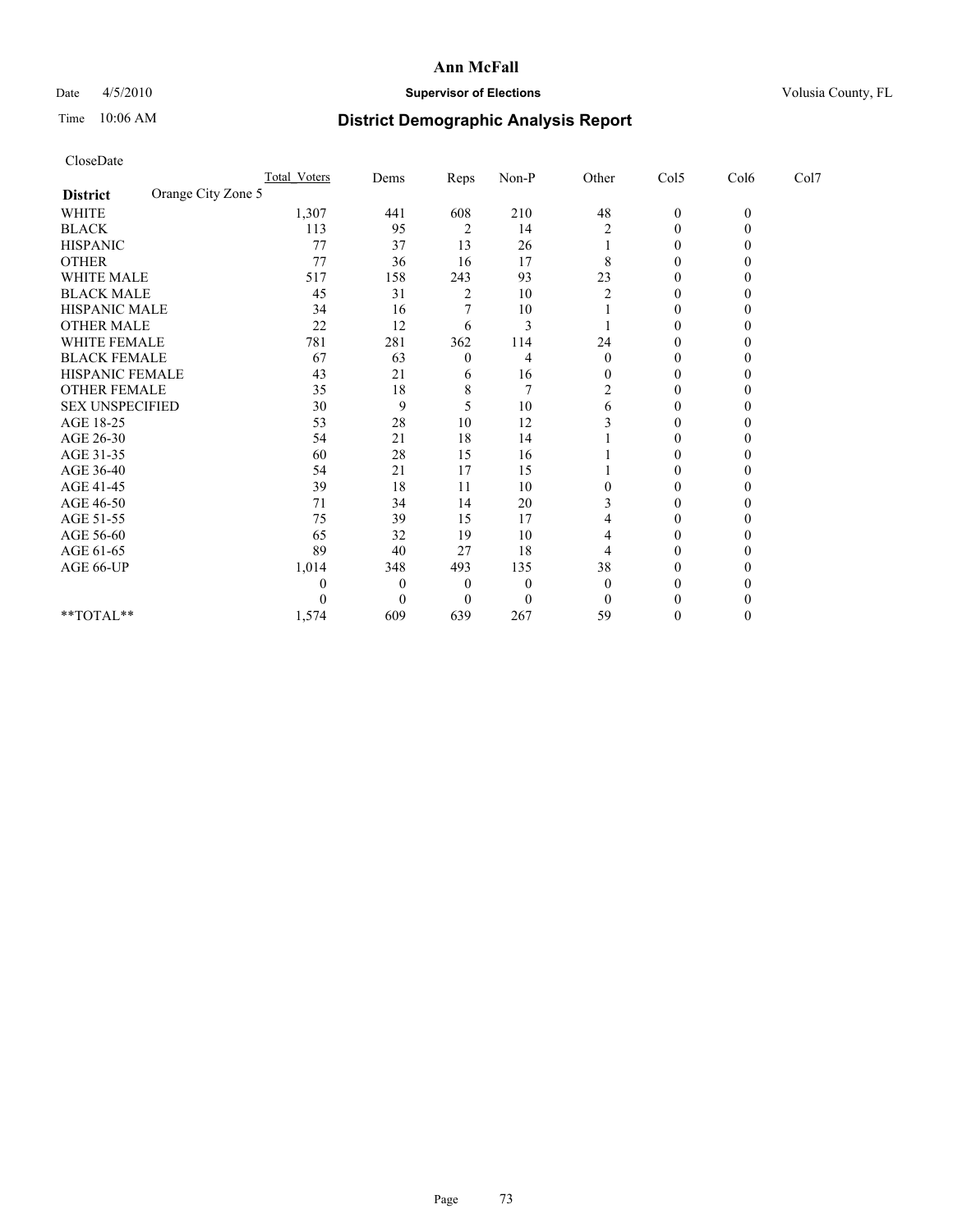## Date  $4/5/2010$  **Supervisor of Elections Supervisor of Elections** Volusia County, FL

## Time 10:06 AM **District Demographic Analysis Report**

|                                      | <b>Total Voters</b> | Dems     | Reps     | Non-P    | Other        | Col5             | Col6         | Col7 |
|--------------------------------------|---------------------|----------|----------|----------|--------------|------------------|--------------|------|
| Ormond Bch Zone 1<br><b>District</b> |                     |          |          |          |              |                  |              |      |
| <b>WHITE</b>                         | 6,639               | 2,428    | 2,835    | 1,178    | 198          | $\boldsymbol{0}$ | $\mathbf{0}$ |      |
| <b>BLACK</b>                         | 82                  | 64       | 6        | 10       | 2            | $\Omega$         |              |      |
| <b>HISPANIC</b>                      | 109                 | 42       | 32       | 31       | 4            | $\Omega$         |              |      |
| <b>OTHER</b>                         | 321                 | 108      | 90       | 97       | 26           | $\theta$         |              |      |
| <b>WHITE MALE</b>                    | 3,059               | 1,016    | 1,358    | 575      | 110          | 0                |              |      |
| <b>BLACK MALE</b>                    | 38                  | 30       | 3        | 4        |              | $\Omega$         |              |      |
| HISPANIC MALE                        | 47                  | 12       | 17       | 17       |              | $\Omega$         |              |      |
| <b>OTHER MALE</b>                    | 138                 | 45       | 45       | 44       |              | 0                |              |      |
| WHITE FEMALE                         | 3,553               | 1,406    | 1,467    | 593      | 87           | $\theta$         |              |      |
| <b>BLACK FEMALE</b>                  | 43                  | 34       | 3        | 6        | $\mathbf{0}$ | $\Omega$         |              |      |
| HISPANIC FEMALE                      | 58                  | 28       | 13       | 14       |              | $\theta$         |              |      |
| <b>OTHER FEMALE</b>                  | 112                 | 46       | 32       | 29       | 5            | $\theta$         |              |      |
| <b>SEX UNSPECIFIED</b>               | 103                 | 25       | 25       | 34       | 19           | $\mathbf{0}$     |              |      |
| AGE 18-25                            | 565                 | 191      | 173      | 164      | 37           | $\Omega$         |              |      |
| AGE 26-30                            | 278                 | 97       | 89       | 79       | 13           | $\Omega$         |              |      |
| AGE 31-35                            | 343                 | 111      | 108      | 106      | 18           | $\Omega$         |              |      |
| AGE 36-40                            | 421                 | 143      | 165      | 96       | 17           | $\Omega$         |              |      |
| AGE 41-45                            | 542                 | 168      | 235      | 120      | 19           | $\theta$         |              |      |
| AGE 46-50                            | 637                 | 214      | 293      | 114      | 16           | $\Omega$         |              |      |
| AGE 51-55                            | 728                 | 267      | 314      | 127      | 20           | 0                |              |      |
| AGE 56-60                            | 747                 | 301      | 304      | 128      | 14           | $\theta$         |              |      |
| AGE 61-65                            | 664                 | 262      | 275      | 107      | 20           | $\Omega$         |              |      |
| AGE 66-UP                            | 2,226               | 888      | 1,007    | 275      | 56           | $\Omega$         |              |      |
|                                      | 0                   | $\bf{0}$ | $\bf{0}$ | $\bf{0}$ | $\theta$     | $\theta$         |              |      |
|                                      | 0                   | $\Omega$ | $\Omega$ | $\theta$ | $\theta$     | $\Omega$         |              |      |
| **TOTAL**                            | 7,151               | 2,642    | 2,963    | 1,316    | 230          | $\theta$         | 0            |      |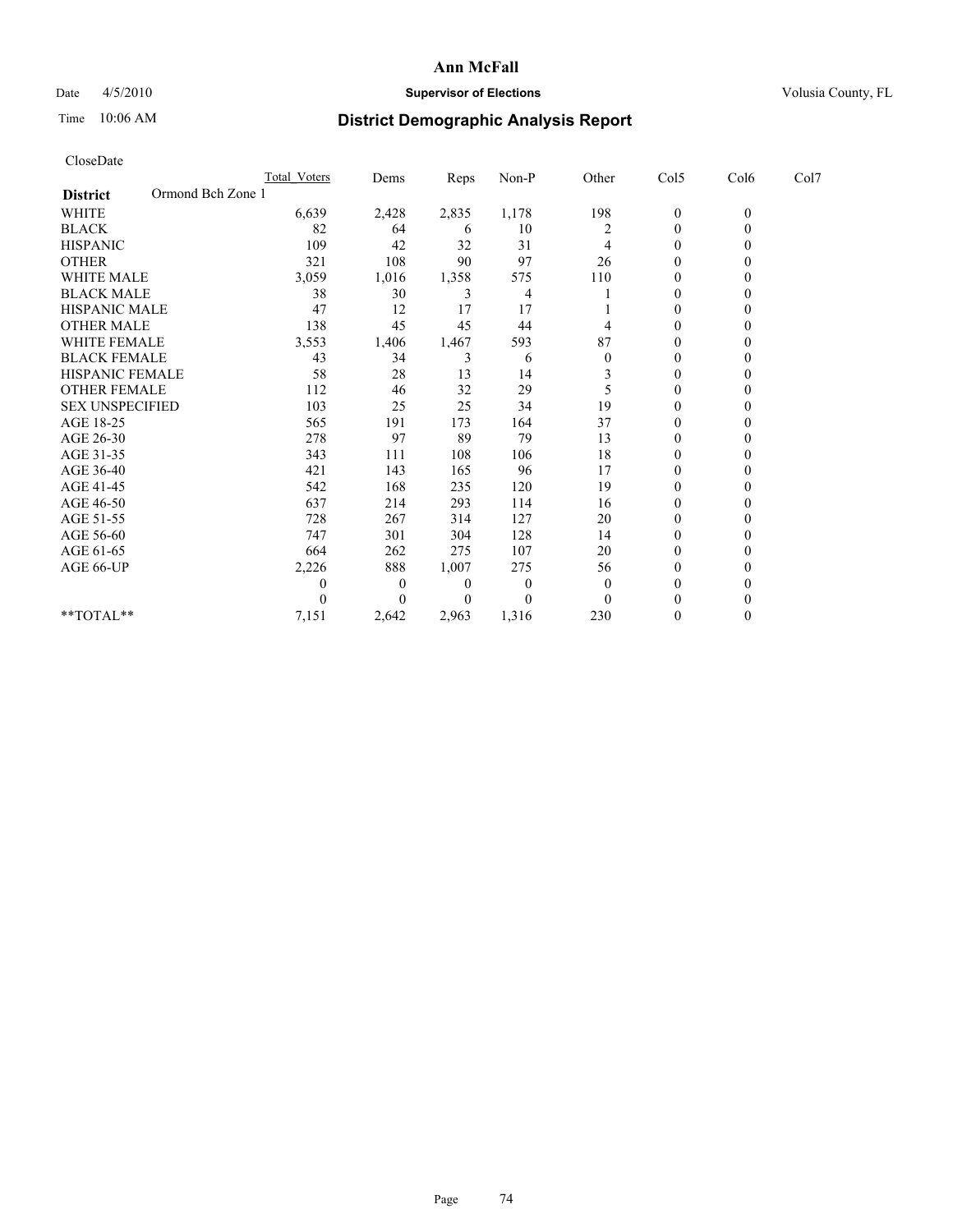## Date  $4/5/2010$  **Supervisor of Elections** Volusia County, FL

# Time 10:06 AM **District Demographic Analysis Report**

| CloseDate              |                     |                |       |          |                |                  |              |      |
|------------------------|---------------------|----------------|-------|----------|----------------|------------------|--------------|------|
|                        | <b>Total Voters</b> | Dems           | Reps  | Non-P    | Other          | Col5             | Col6         | Col7 |
| <b>District</b>        | Ormond Bch Zone 2   |                |       |          |                |                  |              |      |
| WHITE                  | 4,410               | 1,809          | 1,571 | 869      | 161            | $\boldsymbol{0}$ | $\mathbf{0}$ |      |
| <b>BLACK</b>           | 345                 | 268            | 27    | 43       |                | $\boldsymbol{0}$ | $\mathbf{0}$ |      |
| <b>HISPANIC</b>        | 99                  | 45             | 24    | 27       | 3              | $\overline{0}$   | $\Omega$     |      |
| <b>OTHER</b>           | 334                 | 129            | 77    | 94       | 34             | $\mathbf{0}$     | $\theta$     |      |
| <b>WHITE MALE</b>      | 1,908               | 688            | 725   | 409      | 86             | $\mathbf{0}$     | $\Omega$     |      |
| <b>BLACK MALE</b>      | 152                 | 108            | 13    | 26       | 5              | $\mathbf{0}$     | $\theta$     |      |
| HISPANIC MALE          | 36                  | 14             | 8     | 12       | $\overline{c}$ | $\mathbf{0}$     | $\theta$     |      |
| <b>OTHER MALE</b>      | 97                  | 31             | 29    | 36       |                | $\mathbf{0}$     | $\mathbf{0}$ |      |
| WHITE FEMALE           | 2,479               | 1,111          | 841   | 453      | 74             | 0                | $\theta$     |      |
| <b>BLACK FEMALE</b>    | 189                 | 156            | 14    | 17       | $\overline{c}$ | $\boldsymbol{0}$ | $\theta$     |      |
| HISPANIC FEMALE        | 62                  | 31             | 15    | 15       |                | 0                | $\Omega$     |      |
| <b>OTHER FEMALE</b>    | 137                 | 67             | 33    | 31       | 6              | 0                | $\theta$     |      |
| <b>SEX UNSPECIFIED</b> | 128                 | 45             | 21    | 34       | 28             | $\boldsymbol{0}$ | $\Omega$     |      |
| AGE 18-25              | 421                 | 171            | 97    | 120      | 33             | 0                | $\theta$     |      |
| AGE 26-30              | 295                 | 113            | 69    | 97       | 16             | $\boldsymbol{0}$ | $\Omega$     |      |
| AGE 31-35              | 302                 | 122            | 71    | 98       | 11             | $\boldsymbol{0}$ | $\mathbf{0}$ |      |
| AGE 36-40              | 323                 | 125            | 106   | 77       | 15             | $\boldsymbol{0}$ | $\Omega$     |      |
| AGE 41-45              | 394                 | 135            | 140   | 98       | 21             | $\boldsymbol{0}$ | $\Omega$     |      |
| AGE 46-50              | 482                 | 195            | 168   | 97       | 22             | $\overline{0}$   | $\Omega$     |      |
| AGE 51-55              | 508                 | 225            | 166   | 98       | 19             | $\boldsymbol{0}$ | $\Omega$     |      |
| AGE 56-60              | 488                 | 230            | 140   | 103      | 15             | $\boldsymbol{0}$ | $\Omega$     |      |
| AGE 61-65              | 494                 | 207            | 186   | 87       | 14             | $\mathbf{0}$     | $\Omega$     |      |
| AGE 66-UP              | 1,481               | 728            | 556   | 158      | 39             | $\boldsymbol{0}$ | $\Omega$     |      |
|                        | 0                   | $\overline{0}$ | 0     | $\theta$ | $\theta$       | $\boldsymbol{0}$ | 0            |      |
|                        | 0                   | $\Omega$       | 0     | $\Omega$ | $\Omega$       | $\theta$         | $\theta$     |      |
| $*$ $TOTAI.**$         | 5,188               | 2,251          | 1,699 | 1,033    | 205            | $\boldsymbol{0}$ | $\Omega$     |      |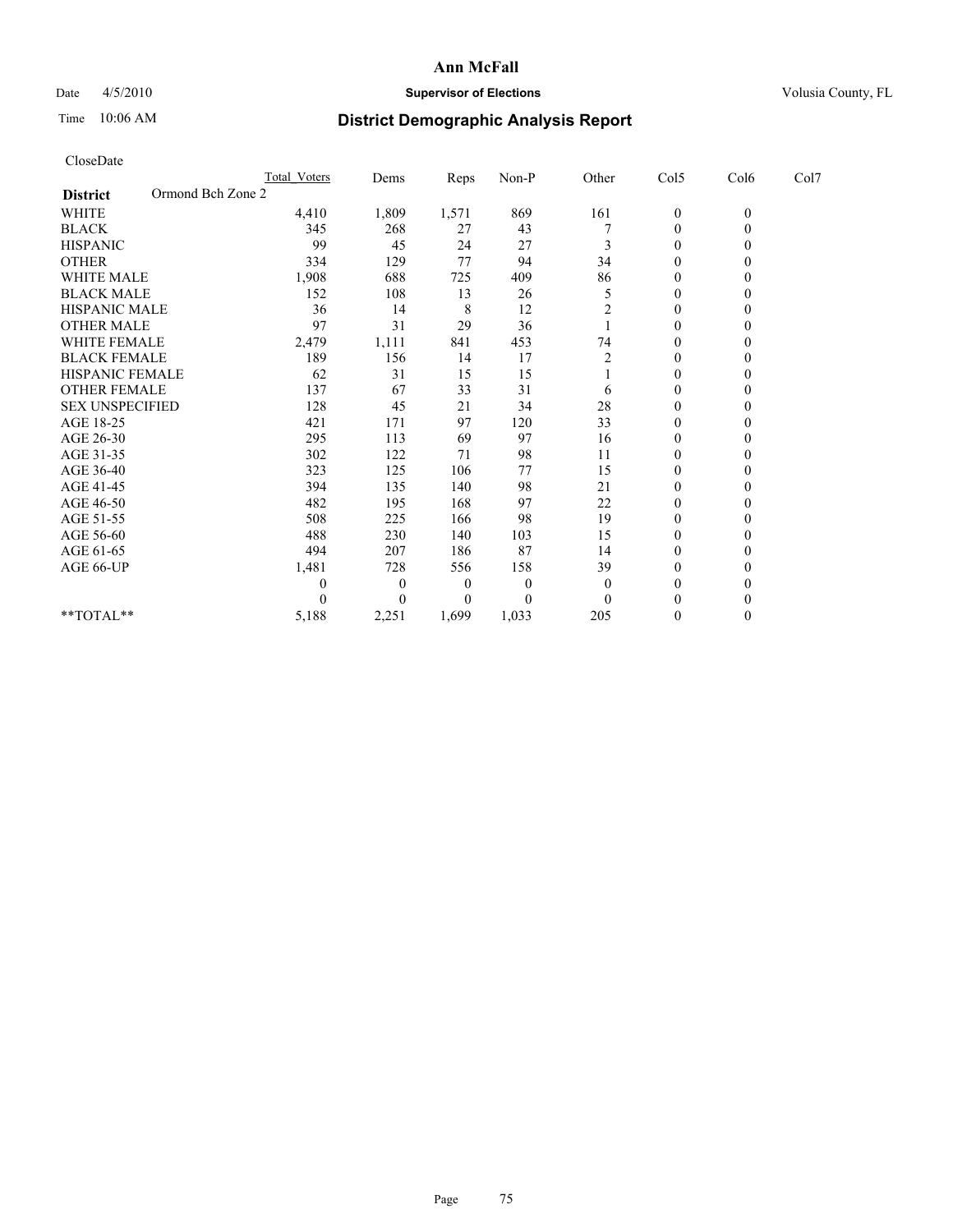## Date  $4/5/2010$  **Supervisor of Elections Supervisor of Elections** Volusia County, FL

# Time 10:06 AM **District Demographic Analysis Report**

|                                      | Total Voters | Dems         | Reps         | Non-P          | Other    | Col5             | Col6         | Col7 |
|--------------------------------------|--------------|--------------|--------------|----------------|----------|------------------|--------------|------|
| Ormond Bch Zone 3<br><b>District</b> |              |              |              |                |          |                  |              |      |
| WHITE                                | 7,773        | 2,479        | 3,706        | 1,334          | 254      | $\boldsymbol{0}$ | $\mathbf{0}$ |      |
| <b>BLACK</b>                         | 177          | 132          | 11           | 25             | 9        | $\mathbf{0}$     |              |      |
| <b>HISPANIC</b>                      | 129          | 46           | 45           | 35             | 3        | $\theta$         |              |      |
| <b>OTHER</b>                         | 439          | 139          | 122          | 142            | 36       | $\theta$         |              |      |
| <b>WHITE MALE</b>                    | 3,602        | 1,034        | 1,791        | 654            | 123      | 0                |              |      |
| <b>BLACK MALE</b>                    | 80           | 60           | 7            | 9              | 4        | $\theta$         |              |      |
| <b>HISPANIC MALE</b>                 | 68           | 19           | 27           | 19             |          | $\Omega$         |              |      |
| <b>OTHER MALE</b>                    | 157          | 45           | 48           | 57             |          | $\Omega$         |              |      |
| WHITE FEMALE                         | 4,124        | 1,431        | 1,895        | 670            | 128      | $\theta$         |              |      |
| <b>BLACK FEMALE</b>                  | 96           | 71           | 4            | 16             |          | $\theta$         |              |      |
| HISPANIC FEMALE                      | 60           | 27           | 17           | 16             | 0        | $\Omega$         |              |      |
| <b>OTHER FEMALE</b>                  | 192          | 70           | 56           | 61             | 5        | $\theta$         |              |      |
| <b>SEX UNSPECIFIED</b>               | 139          | 39           | 39           | 34             | 27       | $\Omega$         |              |      |
| AGE 18-25                            | 745          | 232          | 282          | 184            | 47       | $\theta$         |              |      |
| AGE 26-30                            | 384          | 120          | 138          | 113            | 13       | $\theta$         |              |      |
| AGE 31-35                            | 376          | 96           | 148          | 106            | 26       | $\Omega$         |              |      |
| AGE 36-40                            | 506          | 126          | 246          | 107            | 27       | $\Omega$         |              |      |
| AGE 41-45                            | 702          | 186          | 365          | 129            | 22       | $\theta$         |              |      |
| AGE 46-50                            | 795          | 215          | 406          | 155            | 19       | $\theta$         |              |      |
| AGE 51-55                            | 909          | 297          | 446          | 149            | 17       | $\Omega$         |              |      |
| AGE 56-60                            | 841          | 306          | 369          | 141            | 25       | $\theta$         |              |      |
| AGE 61-65                            | 874          | 329          | 387          | 135            | 23       | $\Omega$         |              |      |
| AGE 66-UP                            | 2,386        | 889          | 1,097        | 317            | 83       | $\mathbf{0}$     |              |      |
|                                      | $\theta$     | $\mathbf{0}$ | $\mathbf{0}$ | $\overline{0}$ | $\theta$ | $\theta$         |              |      |
|                                      |              | 0            | $\Omega$     | $\theta$       | $\theta$ | $\theta$         |              |      |
| **TOTAL**                            | 8,518        | 2,796        | 3,884        | 1,536          | 302      | $\overline{0}$   |              |      |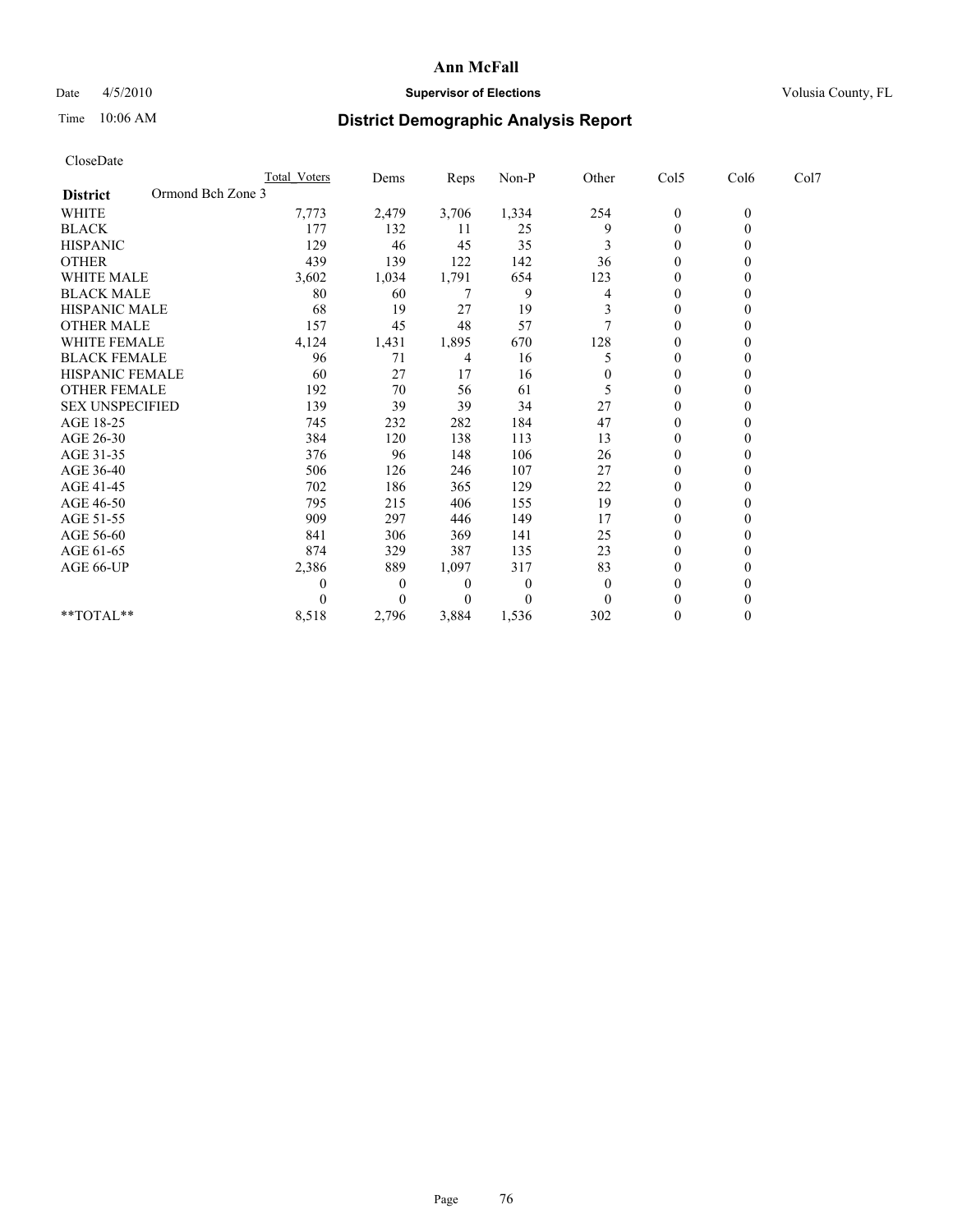## Date  $4/5/2010$  **Supervisor of Elections** Volusia County, FL

# Time 10:06 AM **District Demographic Analysis Report**

| CloseDate              |                   |                     |                |       |          |          |                  |              |      |
|------------------------|-------------------|---------------------|----------------|-------|----------|----------|------------------|--------------|------|
|                        |                   | <b>Total Voters</b> | Dems           | Reps  | Non-P    | Other    | Col5             | Col6         | Col7 |
| <b>District</b>        | Ormond Bch Zone 4 |                     |                |       |          |          |                  |              |      |
| <b>WHITE</b>           |                   | 5,925               | 2,245          | 2,305 | 1,113    | 262      | $\boldsymbol{0}$ | $\mathbf{0}$ |      |
| <b>BLACK</b>           |                   | 148                 | 113            | 9     | 22       | 4        | $\boldsymbol{0}$ | $\mathbf{0}$ |      |
| <b>HISPANIC</b>        |                   | 92                  | 48             | 17    | 25       | 2        | $\boldsymbol{0}$ | $\theta$     |      |
| <b>OTHER</b>           |                   | 279                 | 100            | 68    | 87       | 24       | $\mathbf{0}$     | $\theta$     |      |
| <b>WHITE MALE</b>      |                   | 2,561               | 874            | 1,037 | 517      | 133      | $\mathbf{0}$     | $\theta$     |      |
| <b>BLACK MALE</b>      |                   | 65                  | 51             | 3     | 9        | 2        | $\mathbf{0}$     | $\Omega$     |      |
| <b>HISPANIC MALE</b>   |                   | 31                  | 16             | 6     | 7        | 2        | 0                | $\theta$     |      |
| <b>OTHER MALE</b>      |                   | 104                 | 37             | 24    | 36       |          | $\mathbf{0}$     | $\theta$     |      |
| <b>WHITE FEMALE</b>    |                   | 3,328               | 1,362          | 1,259 | 581      | 126      | $\mathbf{0}$     | $\Omega$     |      |
| <b>BLACK FEMALE</b>    |                   | 83                  | 62             | 6     | 13       | 2        | $\mathbf{0}$     | 0            |      |
| HISPANIC FEMALE        |                   | 61                  | 32             | 11    | 18       | $\Omega$ | $\mathbf{0}$     | $\Omega$     |      |
| <b>OTHER FEMALE</b>    |                   | 121                 | 48             | 40    | 29       | 4        | $\boldsymbol{0}$ | $\theta$     |      |
| <b>SEX UNSPECIFIED</b> |                   | 90                  | 24             | 13    | 37       | 16       | $\mathbf{0}$     | 0            |      |
| AGE 18-25              |                   | 448                 | 185            | 120   | 115      | 28       | $\mathbf{0}$     | $\theta$     |      |
| AGE 26-30              |                   | 247                 | 82             | 75    | 76       | 14       | $\boldsymbol{0}$ | $\theta$     |      |
| AGE 31-35              |                   | 248                 | 73             | 95    | 64       | 16       | $\mathbf{0}$     | $\Omega$     |      |
| AGE 36-40              |                   | 297                 | 96             | 94    | 83       | 24       | $\mathbf{0}$     | 0            |      |
| AGE 41-45              |                   | 364                 | 117            | 150   | 88       | 9        | $\boldsymbol{0}$ | $\theta$     |      |
| AGE 46-50              |                   | 539                 | 197            | 227   | 105      | 10       | $\mathbf{0}$     | $\theta$     |      |
| AGE 51-55              |                   | 531                 | 216            | 203   | 91       | 21       | $\boldsymbol{0}$ | $\Omega$     |      |
| AGE 56-60              |                   | 536                 | 223            | 186   | 96       | 31       | $\mathbf{0}$     | $\Omega$     |      |
| AGE 61-65              |                   | 601                 | 252            | 213   | 104      | 32       | $\boldsymbol{0}$ | $\theta$     |      |
| AGE 66-UP              |                   | 2,633               | 1,065          | 1,036 | 425      | 107      | $\mathbf{0}$     | 0            |      |
|                        |                   | 0                   | $\overline{0}$ | 0     | $\theta$ | $\theta$ | $\mathbf{0}$     | $\theta$     |      |
|                        |                   | 0                   | $\Omega$       | 0     | $\theta$ | $\Omega$ | $\theta$         | 0            |      |
| **TOTAL**              |                   | 6,444               | 2,506          | 2,399 | 1,247    | 292      | 0                | $\theta$     |      |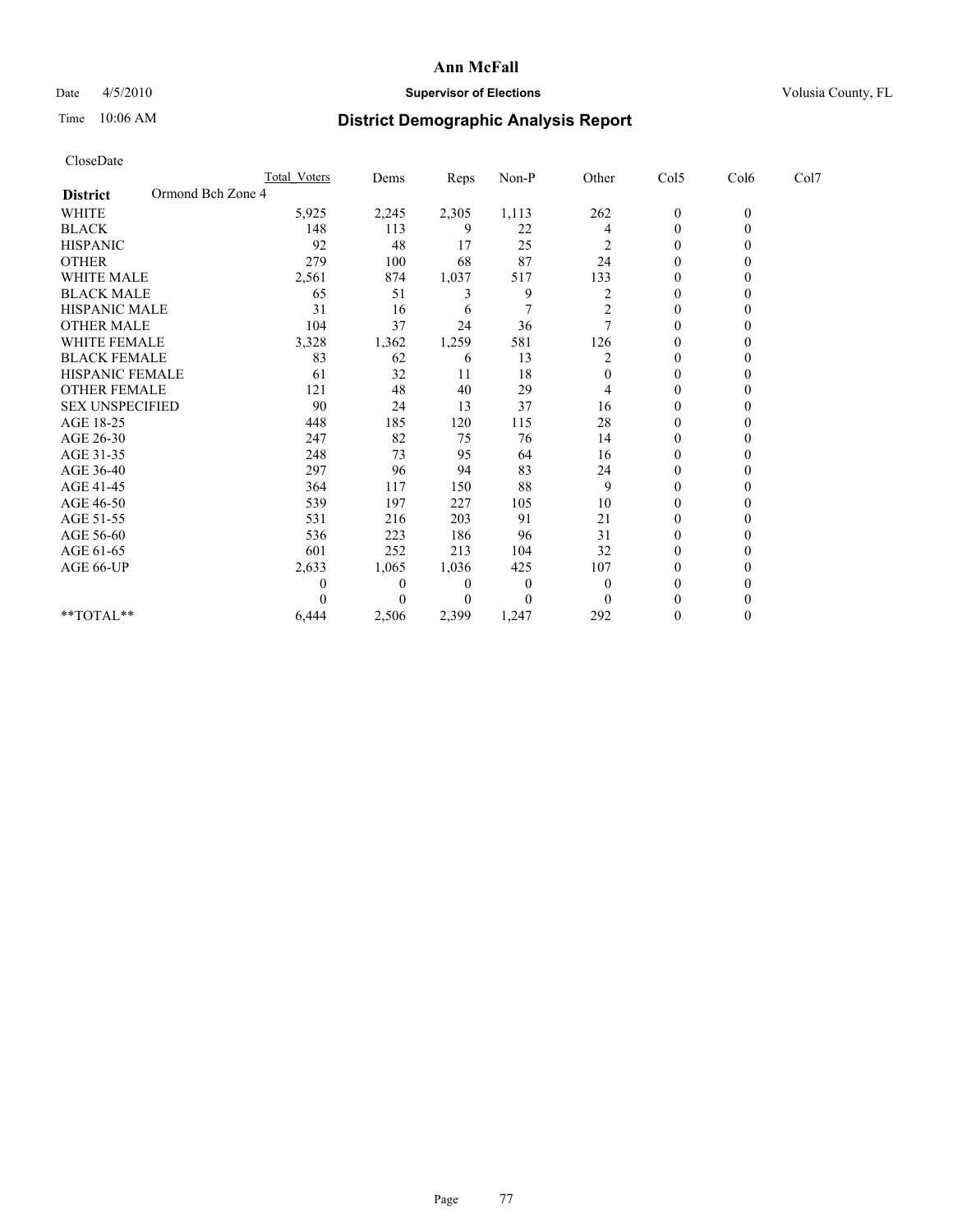## Date  $4/5/2010$  **Supervisor of Elections** Volusia County, FL

# Time 10:06 AM **District Demographic Analysis Report**

| CloseDate              |                        |                |          |          |                |                  |              |      |
|------------------------|------------------------|----------------|----------|----------|----------------|------------------|--------------|------|
|                        | <b>Total Voters</b>    | Dems           | Reps     | Non-P    | Other          | Col5             | Col6         | Col7 |
| <b>District</b>        | Port Orange District 1 |                |          |          |                |                  |              |      |
| WHITE                  | 6,424                  | 2,706          | 2,014    | 1,440    | 264            | $\boldsymbol{0}$ | $\mathbf{0}$ |      |
| <b>BLACK</b>           | 88                     | 72             | 4        | 9        | 3              | 0                | $\mathbf{0}$ |      |
| <b>HISPANIC</b>        | 136                    | 67             | 21       | 46       | $\overline{c}$ | $\boldsymbol{0}$ | $\Omega$     |      |
| <b>OTHER</b>           | 272                    | 94             | 53       | 98       | 27             | $\boldsymbol{0}$ | $\mathbf{0}$ |      |
| <b>WHITE MALE</b>      | 2,866                  | 1,074          | 983      | 673      | 136            | $\boldsymbol{0}$ | $\theta$     |      |
| <b>BLACK MALE</b>      | 35                     | 24             | 3        | 7        |                | $\boldsymbol{0}$ | $\Omega$     |      |
| HISPANIC MALE          | 52                     | 26             | 9        | 15       | 2              | $\boldsymbol{0}$ | $\theta$     |      |
| <b>OTHER MALE</b>      | 81                     | 25             | 13       | 39       | 4              | $\mathbf{0}$     | $\Omega$     |      |
| WHITE FEMALE           | 3,505                  | 1,613          | 1,013    | 756      | 123            | 0                | $\Omega$     |      |
| <b>BLACK FEMALE</b>    | 52                     | 47             |          | 2        | 2              | $\boldsymbol{0}$ | $\theta$     |      |
| HISPANIC FEMALE        | 81                     | 41             | 11       | 29       | $\mathbf{0}$   | 0                | $\Omega$     |      |
| OTHER FEMALE           | 102                    | 43             | 24       | 28       |                | 0                | $\theta$     |      |
| <b>SEX UNSPECIFIED</b> | 146                    | 46             | 35       | 44       | 21             | $\boldsymbol{0}$ | $\theta$     |      |
| AGE 18-25              | 529                    | 225            | 84       | 185      | 35             | 0                | $\theta$     |      |
| AGE 26-30              | 406                    | 143            | 105      | 138      | 20             | $\boldsymbol{0}$ | $\Omega$     |      |
| AGE 31-35              | 372                    | 137            | 91       | 121      | 23             | $\boldsymbol{0}$ | $\mathbf{0}$ |      |
| AGE 36-40              | 388                    | 153            | 102      | 109      | 24             | $\boldsymbol{0}$ | $\Omega$     |      |
| AGE 41-45              | 448                    | 166            | 131      | 126      | 25             | $\boldsymbol{0}$ | $\Omega$     |      |
| AGE 46-50              | 591                    | 226            | 190      | 153      | 22             | $\overline{0}$   | $\Omega$     |      |
| AGE 51-55              | 653                    | 270            | 236      | 119      | 28             | $\boldsymbol{0}$ | $\Omega$     |      |
| AGE 56-60              | 597                    | 261            | 188      | 122      | 26             | $\boldsymbol{0}$ | $\Omega$     |      |
| AGE 61-65              | 703                    | 301            | 237      | 141      | 24             | $\mathbf{0}$     | $\Omega$     |      |
| AGE 66-UP              | 2,233                  | 1,057          | 728      | 379      | 69             | $\boldsymbol{0}$ | $\theta$     |      |
|                        | 0                      | $\overline{0}$ | $\theta$ | $\theta$ | $\theta$       | $\boldsymbol{0}$ | 0            |      |
|                        | 0                      | $\Omega$       | 0        | $\Omega$ | $\Omega$       | $\theta$         | 0            |      |
| $*$ $TOTAI.**$         | 6,920                  | 2,939          | 2,092    | 1,593    | 296            | $\boldsymbol{0}$ | $\Omega$     |      |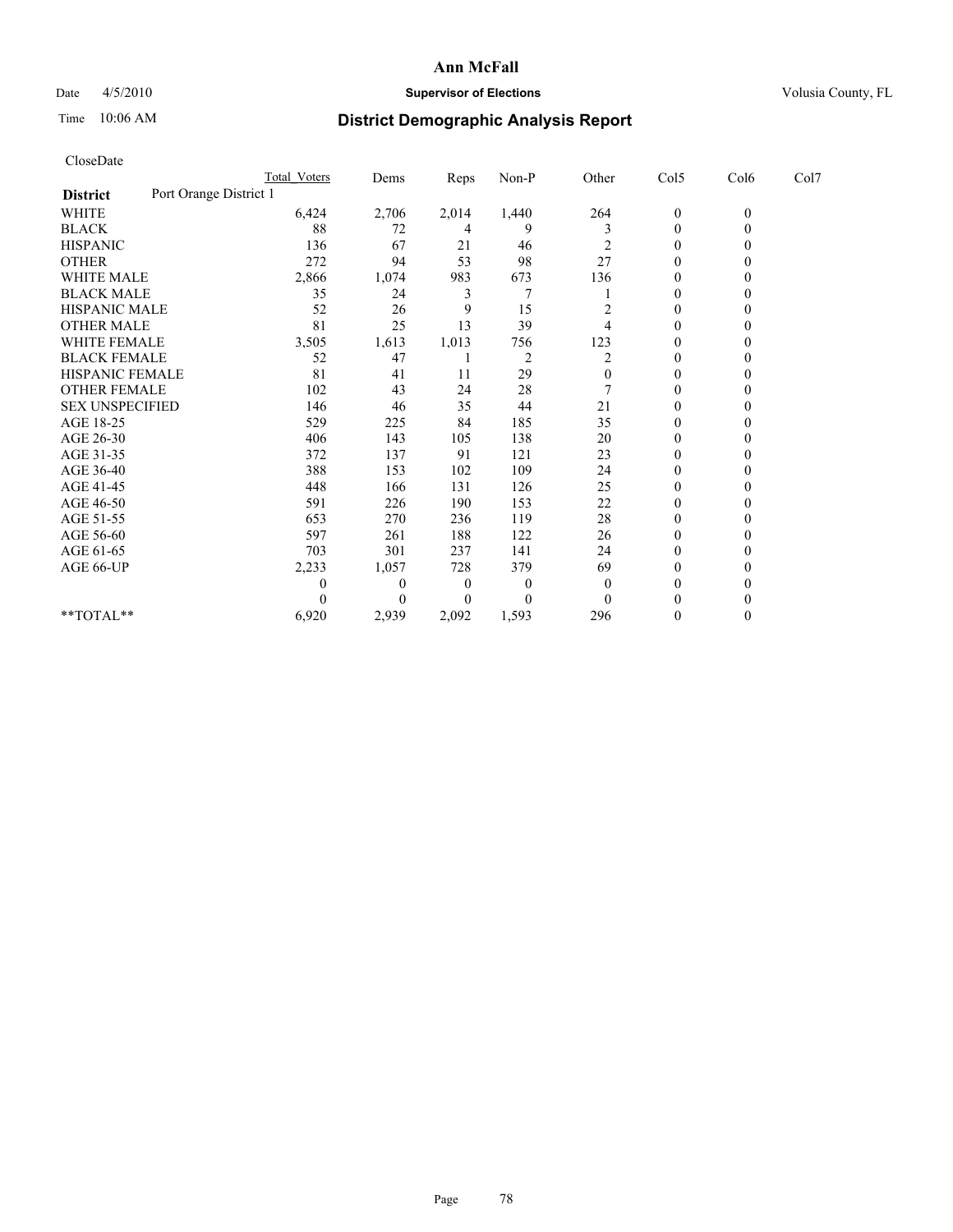## Date  $4/5/2010$  **Supervisor of Elections** Volusia County, FL

# Time 10:06 AM **District Demographic Analysis Report**

| CloseDate              |                        |                  |       |          |                         |                  |              |      |  |
|------------------------|------------------------|------------------|-------|----------|-------------------------|------------------|--------------|------|--|
|                        | Total Voters           | Dems             | Reps  | Non-P    | Other                   | Col5             | Col6         | Col7 |  |
| <b>District</b>        | Port Orange District 2 |                  |       |          |                         |                  |              |      |  |
| <b>WHITE</b>           | 7,218                  | 2,737            | 2,613 | 1,547    | 321                     | $\boldsymbol{0}$ | $\mathbf{0}$ |      |  |
| <b>BLACK</b>           | 308                    | 242              | 15    | 42       | 9                       | $\boldsymbol{0}$ | $\mathbf{0}$ |      |  |
| <b>HISPANIC</b>        | 195                    | 89               | 37    | 66       | 3                       | $\boldsymbol{0}$ | $\Omega$     |      |  |
| <b>OTHER</b>           | 388                    | 137              | 76    | 140      | 35                      | $\mathbf{0}$     | $\Omega$     |      |  |
| <b>WHITE MALE</b>      | 3,238                  | 1,095            | 1,250 | 733      | 160                     | 0                | $\theta$     |      |  |
| <b>BLACK MALE</b>      | 126                    | 93               | 6     | 22       | 5                       | $\overline{0}$   | $\Omega$     |      |  |
| <b>HISPANIC MALE</b>   | 83                     | 34               | 16    | 32       |                         | 0                | $\Omega$     |      |  |
| <b>OTHER MALE</b>      | 137                    | 48               | 28    | 55       | 6                       | $\boldsymbol{0}$ | $\Omega$     |      |  |
| <b>WHITE FEMALE</b>    | 3,925                  | 1,624            | 1,340 | 806      | 155                     | $\boldsymbol{0}$ | $\mathbf{0}$ |      |  |
| <b>BLACK FEMALE</b>    | 181                    | 148              | 9     | 20       | 4                       | 0                | $\theta$     |      |  |
| <b>HISPANIC FEMALE</b> | 111                    | 55               | 21    | 33       | $\overline{\mathbf{c}}$ | $\overline{0}$   | $\mathbf{0}$ |      |  |
| <b>OTHER FEMALE</b>    | 154                    | 67               | 29    | 53       | 5                       | $\boldsymbol{0}$ | $\Omega$     |      |  |
| <b>SEX UNSPECIFIED</b> | 154                    | 41               | 42    | 41       | 30                      | $\boldsymbol{0}$ | $\Omega$     |      |  |
| AGE 18-25              | 832                    | 318              | 235   | 229      | 50                      | $\overline{0}$   | $\Omega$     |      |  |
| AGE 26-30              | 627                    | 214              | 172   | 212      | 29                      | $\boldsymbol{0}$ | $\Omega$     |      |  |
| AGE 31-35              | 467                    | 171              | 133   | 144      | 19                      | $\boldsymbol{0}$ | $\Omega$     |      |  |
| AGE 36-40              | 503                    | 173              | 185   | 122      | 23                      | $\overline{0}$   | $\Omega$     |      |  |
| AGE 41-45              | 587                    | 211              | 205   | 148      | 23                      | 0                | $\Omega$     |      |  |
| AGE 46-50              | 694                    | 262              | 241   | 163      | 28                      | $\boldsymbol{0}$ | $\Omega$     |      |  |
| AGE 51-55              | 673                    | 250              | 254   | 136      | 33                      | $\boldsymbol{0}$ | $\Omega$     |      |  |
| AGE 56-60              | 721                    | 290              | 250   | 155      | 26                      | $\boldsymbol{0}$ | $\Omega$     |      |  |
| AGE 61-65              | 760                    | 325              | 252   | 149      | 34                      | $\mathbf{0}$     | $\Omega$     |      |  |
| AGE 66-UP              | 2,245                  | 991              | 814   | 337      | 103                     | 0                | $\theta$     |      |  |
|                        | 0                      | $\boldsymbol{0}$ | 0     | $\theta$ | $\theta$                | $\overline{0}$   | $\Omega$     |      |  |
|                        | 0                      | $\theta$         | 0     | $\Omega$ | $\Omega$                | $\theta$         | $\theta$     |      |  |
| **TOTAL**              | 8,109                  | 3,205            | 2,741 | 1,795    | 368                     | $\boldsymbol{0}$ | $\mathbf{0}$ |      |  |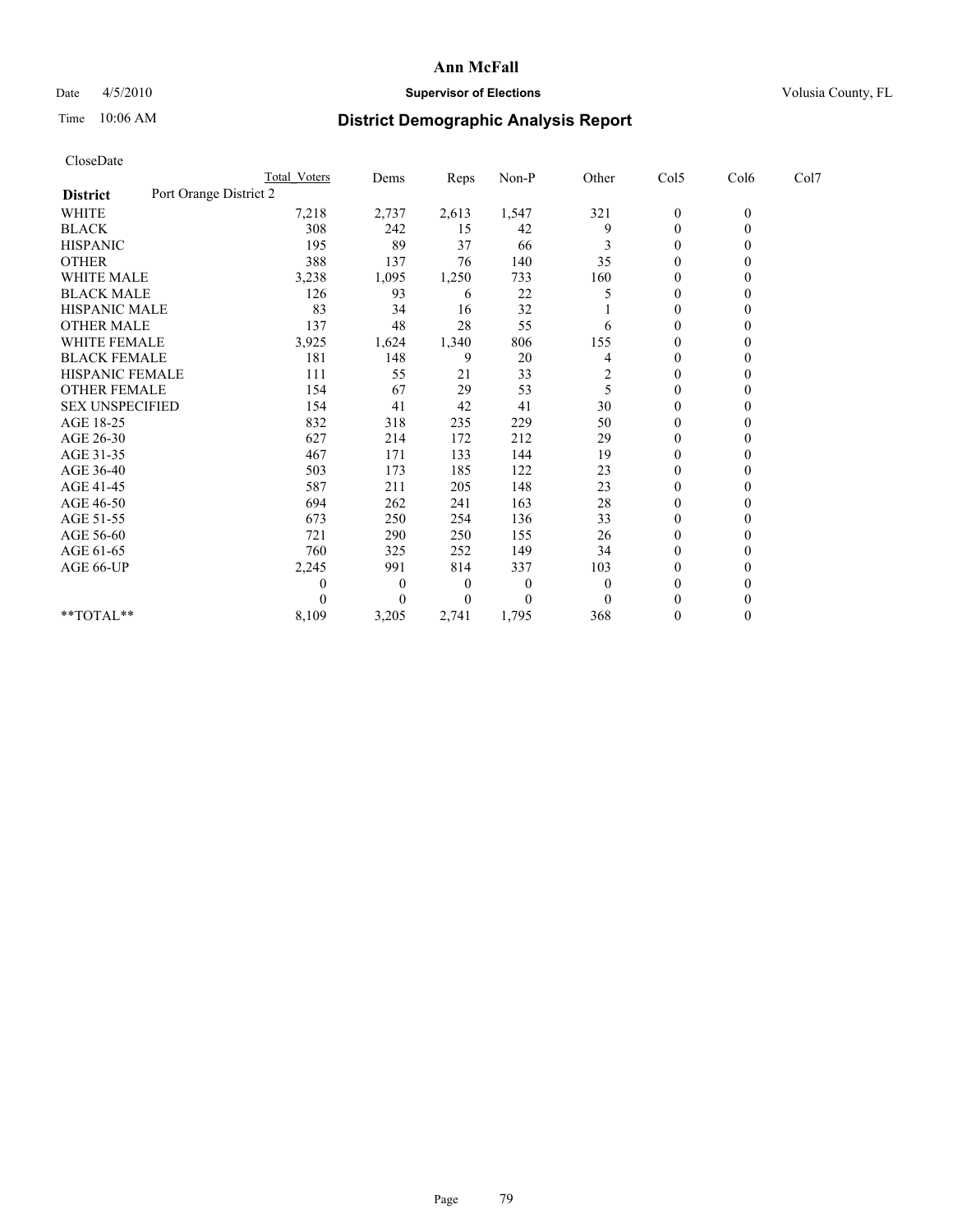## Date  $4/5/2010$  **Supervisor of Elections Supervisor of Elections** Volusia County, FL

# Time 10:06 AM **District Demographic Analysis Report**

|                                           | Total Voters | Dems         | Reps         | $Non-P$        | Other    | Col5           | Col6         | Col7 |
|-------------------------------------------|--------------|--------------|--------------|----------------|----------|----------------|--------------|------|
| Port Orange Distrcit 3<br><b>District</b> |              |              |              |                |          |                |              |      |
| WHITE                                     | 9,785        | 3,340        | 3,884        | 2,158          | 403      | $\mathbf{0}$   | $\mathbf{0}$ |      |
| <b>BLACK</b>                              | 236          | 203          |              | 21             | 5        | $\mathbf{0}$   |              |      |
| <b>HISPANIC</b>                           | 226          | 83           | 44           | 87             | 12       | $\theta$       |              |      |
| <b>OTHER</b>                              | 521          | 159          | 126          | 180            | 56       | $\theta$       |              |      |
| <b>WHITE MALE</b>                         | 4,413        | 1,310        | 1,837        | 1,055          | 211      | 0              |              |      |
| <b>BLACK MALE</b>                         | 108          | 91           | 6            | 9              | 2        | $\theta$       |              |      |
| HISPANIC MALE                             | 102          | 43           | 19           | 36             | 4        | $\Omega$       |              |      |
| <b>OTHER MALE</b>                         | 178          | 57           | 47           | 65             | 9        | $\Omega$       |              |      |
| WHITE FEMALE                              | 5,307        | 2,013        | 2,024        | 1,085          | 185      | $\Omega$       |              |      |
| <b>BLACK FEMALE</b>                       | 128          | 112          |              | 12             | 3        | $\theta$       |              |      |
| HISPANIC FEMALE                           | 124          | 40           | 25           | 51             | 8        | $\theta$       |              |      |
| <b>OTHER FEMALE</b>                       | 212          | 74           | 48           | 73             | 17       | $\theta$       |              |      |
| <b>SEX UNSPECIFIED</b>                    | 196          | 45           | 54           | 60             | 37       | $\mathbf{0}$   |              |      |
| AGE 18-25                                 | 984          | 329          | 275          | 303            | 77       | $\theta$       |              |      |
| AGE 26-30                                 | 724          | 244          | 221          | 222            | 37       | $\theta$       |              |      |
| AGE 31-35                                 | 585          | 191          | 190          | 176            | $28\,$   | $\Omega$       |              |      |
| AGE 36-40                                 | 688          | 219          | 248          | 197            | 24       | $\Omega$       |              |      |
| AGE 41-45                                 | 722          | 227          | 281          | 186            | 28       | $\theta$       |              |      |
| AGE 46-50                                 | 866          | 272          | 366          | 202            | 26       | $\theta$       |              |      |
| AGE 51-55                                 | 948          | 356          | 368          | 193            | 31       | $\Omega$       |              |      |
| AGE 56-60                                 | 874          | 344          | 317          | 183            | 30       | $\Omega$       |              |      |
| AGE 61-65                                 | 949          | 351          | 354          | 191            | 53       | $\theta$       |              |      |
| AGE 66-UP                                 | 3,427        | 1,252        | 1,440        | 593            | 142      | $\mathbf{0}$   |              |      |
|                                           | 0            | $\mathbf{0}$ | $\mathbf{0}$ | $\overline{0}$ | $\theta$ | $\Omega$       |              |      |
|                                           |              | $\theta$     | $\theta$     | $\theta$       | $\theta$ | $\theta$       |              |      |
| **TOTAL**                                 | 10,768       | 3,785        | 4,061        | 2,446          | 476      | $\overline{0}$ |              |      |